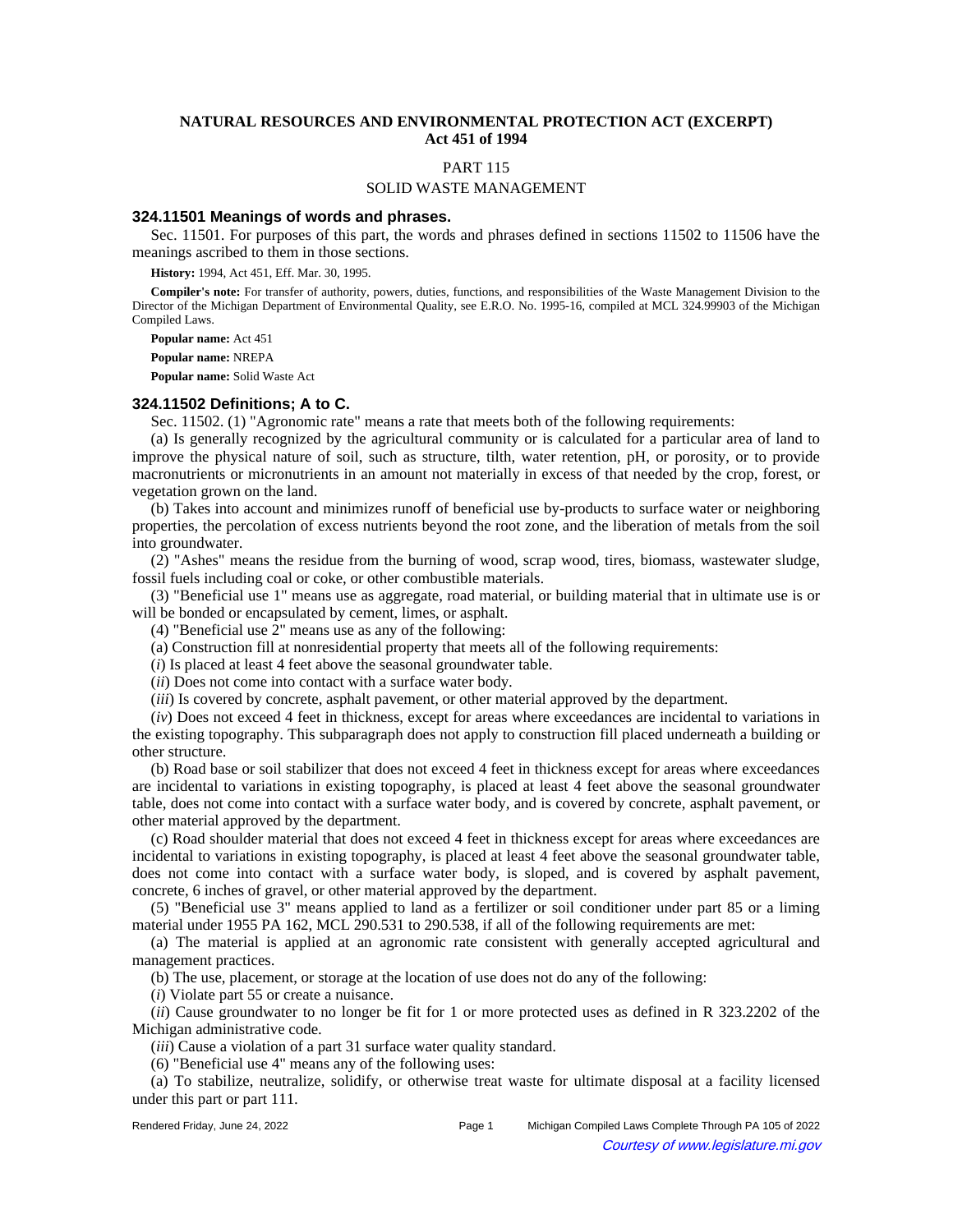(b) To treat wastewater, wastewater treatment sludge, or wastewater sludge in compliance with part 31 or the federal water pollution control act, 33 USC 1251 to 1388, at a private or publicly owned wastewater treatment plant.

(c) To stabilize, neutralize, solidify, cap, or otherwise remediate hazardous substances or contaminants as part of a response activity in compliance with part 201, part 213, or the comprehensive environmental response, compensation and liability act of 1980, 42 USC 9601 to 9657, or a corrective action in compliance with part 111 or the solid waste disposal act, 42 USC 6901 to 6992k.

(d) As construction material at a landfill licensed under this part.

(7) "Beneficial use 5" means blended with inert materials or with compost and used to manufacture soil.

(8) "Beneficial use by-product" means the following materials if the materials are stored for beneficial use or are used beneficially as specified and the requirements of section 11551(1) are met:

(a) Coal bottom ash or wood ash used for beneficial use 3 or wood ash or coal ash, except for segregated flue gas desulfurization material, used for beneficial use 1, 2, or 4.

(b) Pulp and paper mill ash used for beneficial use 1, 2, 3, or 4.

(c) Mixed wood ash used for beneficial use 1, 2, 3, or 4.

(d) Cement kiln dust used as a flue gas scrubbing reagent or for beneficial use 1, 2, 3, or 4.

(e) Lime kiln dust used as a flue gas scrubbing reagent or for beneficial use 1, 2, 3, or 4.

(f) Stamp sands used for beneficial use 1 or 2.

(g) Foundry sand from ferrous or aluminum foundries used for beneficial use 1, 2, 3, 4, or 5.

(h) Pulp and paper mill material, other than the following, used for beneficial use 3:

(*i*) Rejects, from screens, cleaners, and mills dispersion equipment, containing more than de minimis amounts of plastic.

(*ii*) Scrap paper.

(i) Spent media from sandblasting, with uncontaminated sand, newly manufactured, unpainted steel used for beneficial use 1 or 2.

(j) Dewatered concrete grinding slurry from public transportation agency road projects used for beneficial use 1, 2, 3, or 4.

(k) Lime softening residuals from the treatment and conditioning of water for domestic use or from a community water supply used for beneficial use 3 or 4.

(*l*) Soil washed or otherwise removed from sugar beets that is used for beneficial use 3.

(m) Segregated flue gas desulfurization material used for beneficial use 1 or 3.

(n) Materials and uses approved by the department under section 11553(3) or (4). Approval of materials and uses by the department under section 11553(3) or (4) does not require the use of those materials by any governmental entity or any other person.

(9) "Beverage container" means an airtight metal, glass, paper, or plastic container, or a container composed of a combination of these materials, which, at the time of sale, contains 1 gallon or less of any of the following:

(a) A soft drink, soda water, carbonated natural or mineral water, or other nonalcoholic carbonated drink.

(b) A beer, ale, or other malt drink of whatever alcoholic content.

(c) A mixed wine drink or a mixed spirit drink.

(10) "Bond" means a financial instrument executed on a form approved by the department, including a surety bond from a surety company authorized to transact business in this state, a certificate of deposit, a cash bond, an irrevocable letter of credit, insurance, a trust fund, an escrow account, or a combination of any of these instruments in favor of the department. The owner or operator of a disposal area who is required to establish a bond under another state statute or a federal statute may petition the department to allow such a bond to meet the requirements of this part. The department shall approve a bond established under another state statute or a federal statute if the bond provides equivalent funds and access by the department as other financial instruments allowed by this subsection.

(11) "Captive facility" means a landfill or coal ash impoundment that accepts for disposal, and accepted for disposal during the previous calendar year, only nonhazardous industrial waste generated only by the owner of the landfill or coal ash impoundment.

(12) "Cement kiln dust" means particulate matter collected in air emission control devices serving Portland cement kilns.

(13) "Certificate of deposit" means a negotiable certificate of deposit held by a bank or other financial institution regulated and examined by a state or federal agency, the value of which is fully insured by an agency of the United States government. A certificate of deposit used to fulfill the requirements of this part shall be in the sole name of the department with a maturity date of not less than 1 year and shall be renewed not less than 60 days before the maturity date. An applicant who uses a certificate of deposit as a bond shall<br>Page 2 Michigan Compiled Laws Complete Through PA 105 of 2022 Michigan Compiled Laws Complete Through PA 105 of 2022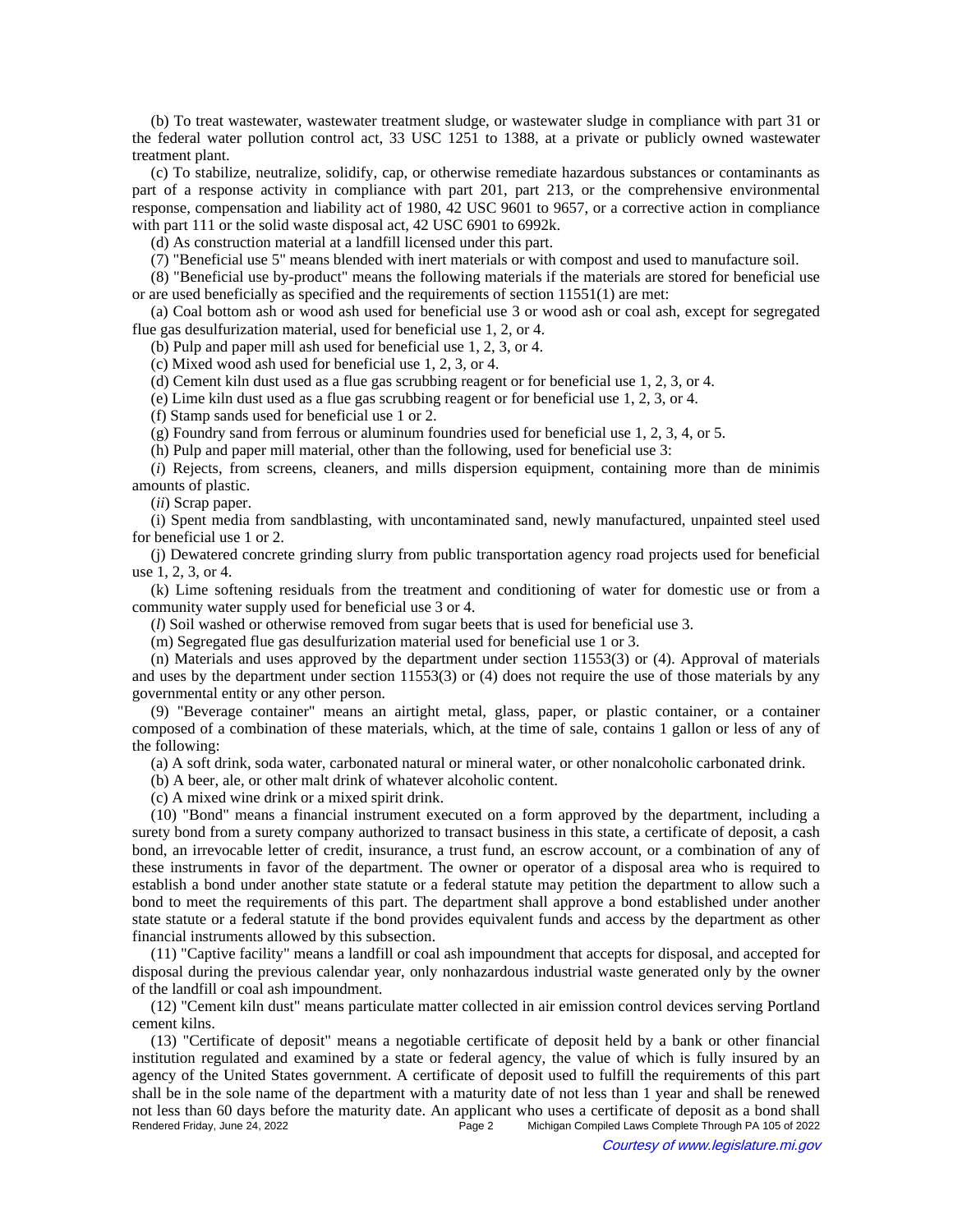receive any accrued interest on that certificate of deposit upon release of the bond by the department.

(14) "Certified health department" means a city, county, or district department of health that is specifically delegated authority by the department to perform designated activities as prescribed by this part.

(15) "Coal ash", subject to subsection (16), means any of the following:

(a) Material recovered from systems for the control of air pollution from, or the noncombusted residue remaining after, the combustion of coal or coal coke, including, but not limited to, coal bottom ash, fly ash, boiler slag, flue gas desulfurization materials, or fluidized-bed combustion ash.

(b) Residuals removed from coal ash impoundments.

(16) For beneficial use 2, coal ash does not include coal fly ash except for the following if used at nonresidential property:

(a) Class C fly ash under ASTM standard C618-12A.

(b) Class F fly ash under ASTM standard C618-12A if that fly ash forms a pozzolanic-stabilized mixture by being blended with lime, Portland cement, or cement kiln dust.

(c) A combination of class C fly ash and class F fly ash under ASTM standard C618-12A if that combination forms a pozzolanic-stabilized mixture by being blended with lime, Portland cement, or cement kiln dust and is used as a road base, soil stabilizer, or road shoulder material under subsection (4)(b) or (c).

(17) "Coal ash impoundment" means a natural topographic depression, man-made excavation, or diked area that is not a landfill and that is designed to hold and, after October 14, 2015, accepted an accumulation of coal ash and liquids or other materials approved by the department for treatment, storage, or disposal and did not receive department approval of its closure. A coal ash impoundment in existence before October 14, 2015 that receives waste after the effective date of the amendatory act that added this subsection, and that does not have a permit pursuant to part 31, is considered an open dump beginning 2 years after the effective date of the amendatory act that added this subsection unless the owner or operator has completed closure of the coal ash impoundment under section 11519b or obtained an operating license for the coal ash impoundment.

(18) "Coal ash landfill" means a landfill that is used for the disposal of coal ash and may also be used for the disposal of inert materials and construction material used for purposes of meeting the definition of beneficial use 4, or other materials approved by the department.

(19) "Coal bottom ash" means ash particles from the combustion of coal that are too large to be carried in flue gases and that collect on furnace walls or at the bottom of the furnace.

(20) "Collection center" means a tract of land, building, unit, or appurtenance or combination thereof that is used to collect junk motor vehicles and farm implements under section 11530.

(21) "Composting facility" means a facility where composting of yard clippings or other organic materials occurs using mechanical handling techniques such as physical turning, windrowing, or aeration or using other management techniques approved by the director.

(22) "Consistency review" means evaluation of the administrative and technical components of an application for a permit or license or evaluation of operating conditions in the course of inspection, for the purpose of determining consistency with the requirements of this part, rules promulgated under this part, and approved plans and specifications.

(23) "Corrective action" means the investigation, assessment, cleanup, removal, containment, isolation, treatment, or monitoring of constituents, as defined in a facility's approved hydrogeological monitoring plan, released into the environment from a disposal area, or the taking of other actions related to the release as may be necessary to prevent, minimize, or mitigate injury to the public health, safety, or welfare, the environment, or natural resources that is consistent with 42 USC 6941 to 6949a and regulations promulgated thereunder.

History: 1994, Act 451, Eff. Mar. 30, 1995;--Am. 1996, Act 359, Imd. Eff. July 1, 1996;--Am. 2004, Act 35, Imd. Eff. Mar. 19, 2004; Am. 2007, Act 212, Eff. Mar. 26, 2008; Am. 2014, Act 178, Eff. Sept. 16, 2014; Am. 2018, Act 640, Imd. Eff. Dec. 28, 2018.

**Popular name:** Act 451

**Popular name:** NREPA

**Popular name:** Solid Waste Act

#### **324.11503 Definitions; D to G.**

Sec. 11503. (1) "De minimis" refers to a small amount of material or number of items, as applicable, incidentally commingled with inert material for beneficial use by-products, or incidentally disposed of with other solid waste.

(2) "Department", subject to section 11554, means the department of environment, Great Lakes, and energy.

(3) "Director" means the director of the department.

(4) "Discharge" includes, but is not limited to, any spilling, leaking, pumping, pouring, emitting, emptying,

Rendered Friday, June 24, 2022 Page 3 Michigan Compiled Laws Complete Through PA 105 of 2022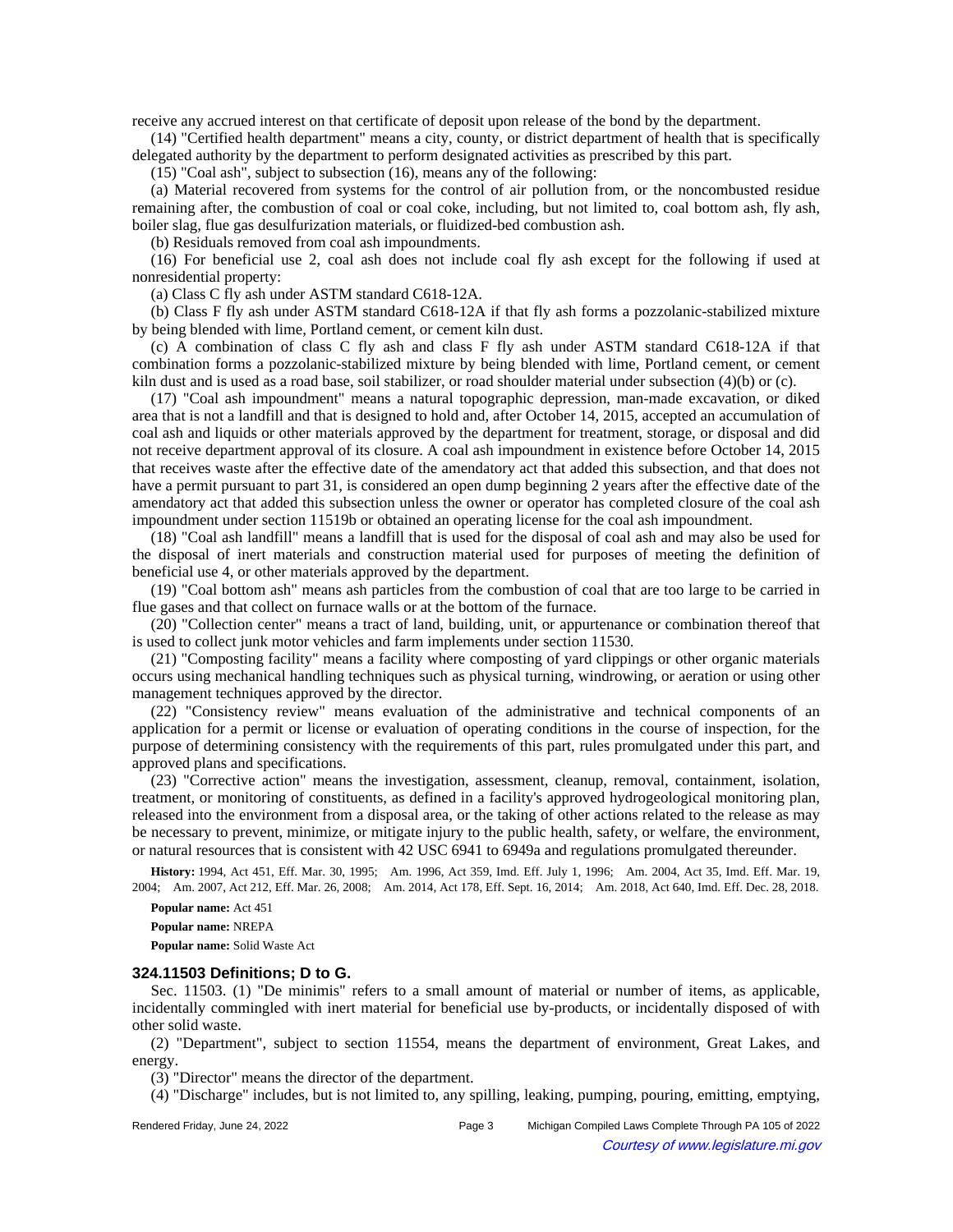discharging, injecting, escaping, leaching, dumping, or disposing of a substance into the environment that is or may become injurious to the public health, safety, or welfare, or to the environment.

(5) "Disposal area" means 1 or more of the following at a location as defined by the boundary identified in its construction permit or engineering plans approved by the department:

(a) A solid waste transfer facility.

(b) An incinerator.

(c) A sanitary landfill.

(d) A processing plant.

(e) A coal ash impoundment.

(f) Any other solid waste handling or disposal facility utilized in the disposal of solid waste. However, a waste diversion center is not a disposal area.

(6) "Diverted waste" means waste that meets all of the following requirements:

(a) Is generated by households, businesses, or governmental entities.

(b) Can lawfully be disposed of at a licensed sanitary landfill or municipal solid waste incinerator.

(c) Is separated from other waste.

(d) Is 1 or more of the following:

(*i*) Hazardous material.

(*ii*) Liquid waste.

(*iii*) Pharmaceuticals.

(*iv*) Electronics.

(*v*) Batteries.

(*vi*) Light bulbs. (*vii*) Pesticides.

(*viii*) Thermostats, switches, thermometers, or other devices that contain elemental mercury.

(*ix*) Sharps.

(*x*) Other wastes approved by the department that can be readily separated from solid waste for diversion to preferred methods of management and disposal.

(7) "Enforceable mechanism" means a legal method whereby this state, a county, a municipality, or another person is authorized to take action to guarantee compliance with an approved county solid waste management plan. Enforceable mechanisms include contracts, intergovernmental agreements, laws, ordinances, rules, and regulations.

(8) "Escrow account" means an account that is managed by a bank or other financial institution whose account operations are regulated and examined by a federal or state agency and that complies with section 11523b.

(9) "Existing coal ash impoundment" means a coal ash impoundment that received coal ash before December 28, 2018, and that, as of that date, had not initiated elements of closure that include dewatering, stabilizing residuals, or placement of an engineered cover or otherwise closed pursuant to its part 31 permit or pursuant to R 299.4309 of the part 115 rules and, therefore, is capable of receiving coal ash in the future. A coal ash impoundment that has initiated closure is considered an open dump unless the owner or operator has completed closure of the coal ash impoundment under section 11519b or obtained an operating license for the coal ash impoundment by December 28, 2020.

(10) "Existing coal ash landfill" means a coal ash landfill to which either of the following applies:

(a) The landfill received coal ash both before and after October 19, 2015.

(b) Construction of the landfill commenced before October 19, 2015, and the landfill received coal ash on or after October 19, 2015. For the purposes of this subdivision, construction of a landfill commenced before October 19, 2015 if both of the following requirements were met before that date:

(*i*) The owner or operator obtained the federal, state, and local approvals or permits necessary to begin physical construction.

(*ii*) A continuous, on-site physical construction program began.

(11) "Existing disposal area" means any of the following:

(a) A disposal area that has in effect a construction permit under this part.

(b) A disposal area that had engineering plans approved by the director before January 11, 1979.

(c) An industrial waste landfill that was authorized to operate by the director or by court order before October 9, 1993.

(d) An industrial waste pile that was located at the site of generation on October 9, 1993.

(e) An existing coal ash impoundment.

(12) "Existing landfill unit" or "existing unit" means any landfill unit that received solid waste on or before October 9, 1993.<br>Rendered Friday, June 24, 2022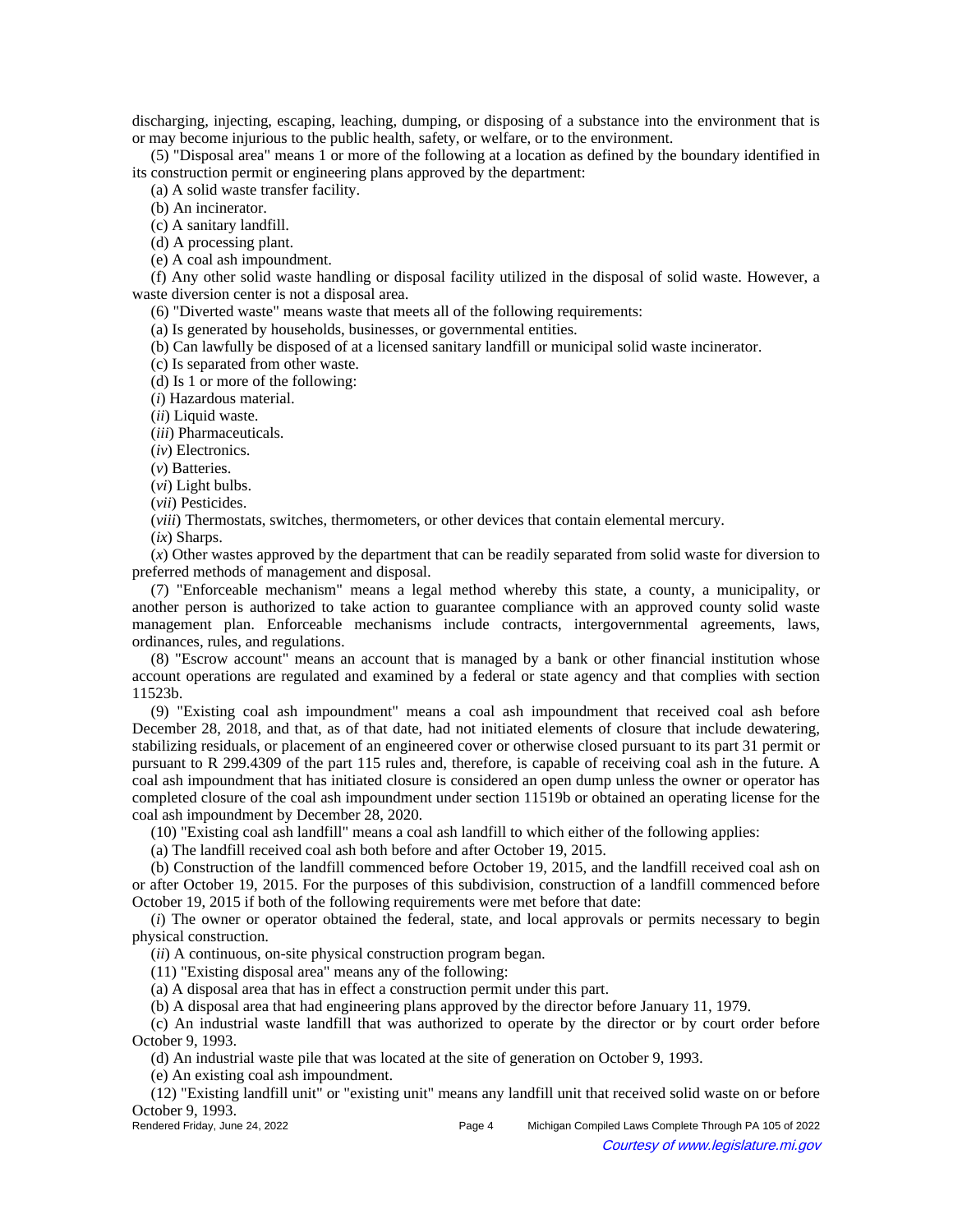(13) "Farm" means that term as defined in section 2 of the Michigan right to farm act, 1981 PA 93, MCL 286.472.

(14) "Farm operation" means that term as defined in section 2 of the Michigan right to farm act, 1981 PA 93, MCL 286.472.

(15) "Financial assurance" means the mechanisms used to demonstrate that the funds necessary to meet the cost of closure, postclosure maintenance and monitoring, and corrective action will be available whenever they are needed.

(16) "Financial test" means a corporate or local government financial test or guarantee approved for type II landfills under 42 USC 6941 to 6949a and regulations promulgated thereunder. An owner or operator may use a single financial test for more than 1 facility. Information submitted to the department to document compliance with the test shall include a list showing the name and address of each facility and the amount of funds assured by the test for each facility. For purposes of the financial test, the owner or operator shall aggregate the sum of the closure, postclosure, and corrective action costs it seeks to assure with any other environmental obligations assured by a financial test under state or federal law.

(17) "Flue gas desulfurization material" means the material recovered from air pollution control systems that capture sulfur dioxide from the combustion of wood, coal, or fossil fuels, or other combustible materials, if the other combustible materials constitute less than 50% by weight of the total material combusted and the department determines in writing that the other combustible materials do not materially affect the character of the residue. Flue gas desulfurization material includes synthetic gypsum.

(18) "Food processing residuals" means any of the following:

(a) Residuals of fruits, vegetables, aquatic plants, or field crops.

(b) Otherwise unusable parts of fruits, vegetables, aquatic plants, or field crops from the processing thereof.

(c) Otherwise unusable food products that do not meet size, quality, or other product specifications and that were intended for human or animal consumption.

(19) "Foundry sand" means silica sand used in the metal casting process, including binding material or carbonaceous additives, from ferrous or nonferrous foundries.

(20) "GAAMPS" means the generally accepted agricultural and management practices under the Michigan right to farm act, 1981 PA 93, MCL 286.471 to 286.474.

(21) "Garbage" means rejected food wastes including waste accumulation of animal, fruit, or vegetable matter used or intended for food or that results from the preparation, use, cooking, dealing in, or storing of meat, fish, fowl, fruit, or vegetable matter.

History: 1994, Act 451, Eff. Mar. 30, 1995;--Am. 1996, Act 359, Imd. Eff. July 1, 1996;--Am. 1998, Act 466, Imd. Eff. Jan. 4, 1999;—Am. 2007, Act 212, Eff. Mar. 26, 2008;—Am. 2014, Act 24, Imd. Eff. Mar. 4, 2014;—Am. 2014, Act 178, Eff. Sept. 16, 2014;— Am. 2018, Act 640, Imd. Eff. Dec. 28, 2018;—Am. 2020, Act 85, Imd. Eff. May 15, 2020.

**Popular name:** Act 451

**Popular name:** NREPA

**Popular name:** Solid Waste Act

#### **324.11504 Definitions; H to P.**

Sec. 11504. (1) "Health officer" means a full-time administrative officer of a certified health department.

(2) "Industrial waste" means solid waste that is generated by manufacturing or industrial processes and that is not a hazardous waste regulated under part 111.

(3) "Industrial waste landfill" means a landfill that is used for the disposal of any of the following, as applicable:

(a) Industrial waste that has been characterized for hazard and that has been determined to be nonhazardous under part 111.

(b) If the landfill is an existing disposal area, nonhazardous solid waste that originates from an industrial site.

(4) "Inert material" means any of the following:

(a) Rock.

(b) Trees, stumps, and other similar land-clearing debris, if all of the following conditions are met:

(*i*) The debris is buried on the site of origin or another site, with the approval of the owner of the site.

(*ii*) The debris is not buried in a wetland or floodplain.

(*iii*) The debris is placed at least 3 feet above the groundwater table as observed at the time of placement.

(*iv*) The placement of the debris does not violate federal, state, or local law or create a nuisance.

(c) Uncontaminated excavated soil or dredged sediment. Excavated soil or dredged sediment is considered uncontaminated if it does not contain more than de minimis amounts of solid waste and 1 of the following<br>Page 5 Michigan Compiled Laws Complete Through PA 105 of 2022 Michigan Compiled Laws Complete Through PA 105 of 2022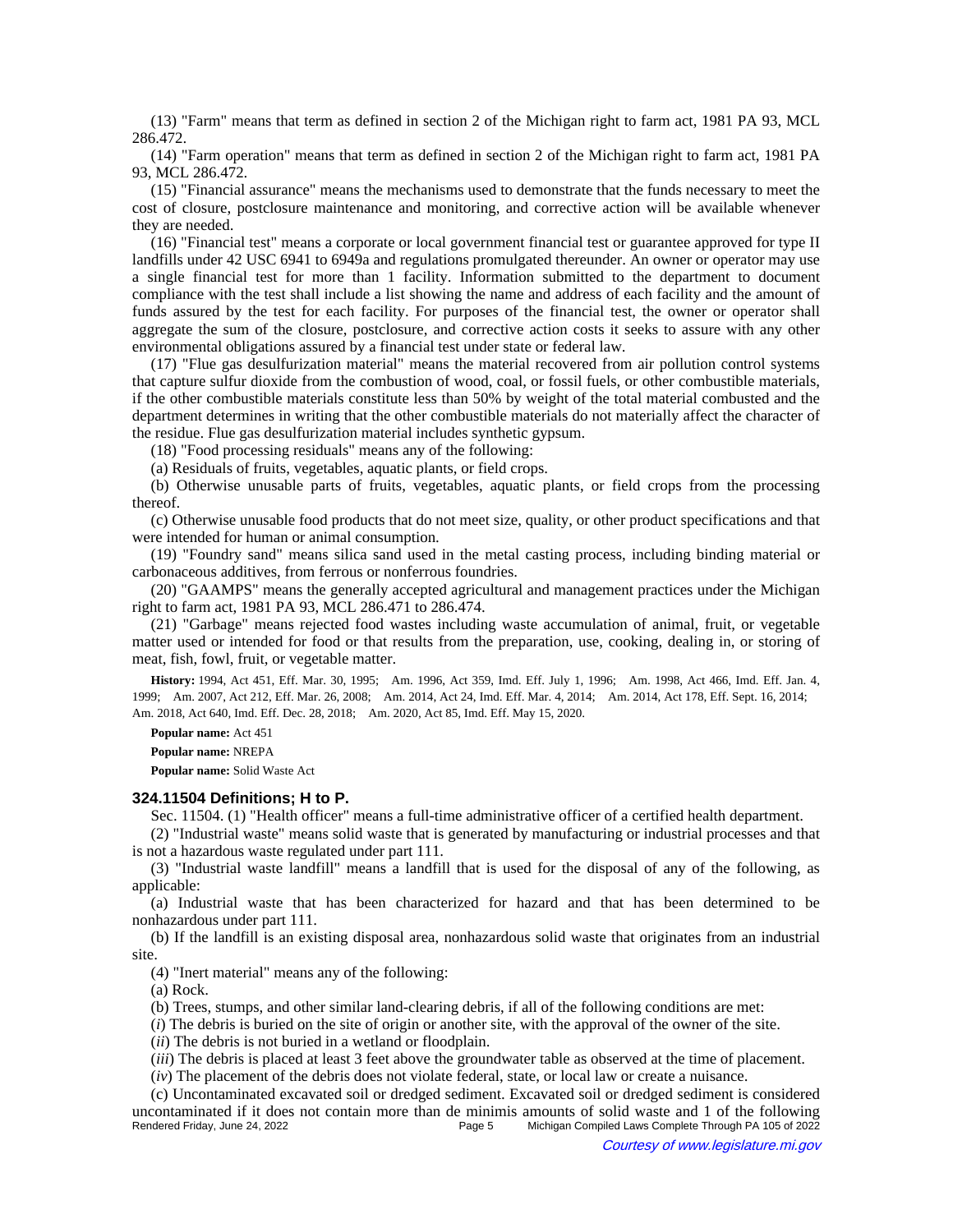applies:

(*i*) The soil or sediment is not contaminated by a hazardous substance as a result of human activity. Soil or sediment that naturally contains elevated levels of hazardous substances above unrestricted residential or any other part 201 generic soil cleanup criteria is not considered contaminated for purposes of this subdivision. A soil or sediment analysis is not required under this subparagraph if, based on past land use, there is no reason to believe that the soil or sediment is contaminated.

(*ii*) For any hazardous substance that could reasonably be expected to be present as a result of past land use and human activity, the soil or sediment does not exceed the background concentration, as that term is defined in part 201.

(*iii*) For any hazardous substance that could reasonably be expected to be present as a result of past land use and human activity, the soil or sediment falls below part 201 generic residential soil direct contact cleanup criteria and hazardous substances in leachate from the soil or sediment, using, at the option of the generator, EPA method 1311, 1312, or any other leaching protocol approved by the department, fall below part 201 generic residential health based groundwater drinking water values or criteria, and the soil or sediment would not cause a violation of any surface water quality standard established under part 31 at the area of placement, disposal, or use.

(d) Excavated soil from a site of environmental contamination, corrective action, or response activity if the soil is not a listed hazardous waste under part 111 and if hazardous substances in the soil do not exceed generic soil cleanup criteria for unrestricted residential use as defined in part 201 or background concentration as defined in part 201, as applicable.

(e) Construction brick, masonry, pavement, or broken concrete that is reused for fill, rip rap, slope stabilization, or other construction, if all of the following conditions are met:

(*i*) The use of the material does not violate section 3108, part 301, or part 303.

(*ii*) The material is not materially contaminated. Typical surface oil staining on pavement and concrete from driveways, roadways, and parking lots is not material contamination. Material covered in whole or in part with lead-based paint is materially contaminated.

(*iii*) The material does not include exposed reinforcing bars.

(f) Portland cement clinker produced by a cement kiln using wood, fossil fuels, or solid waste as a fuel or feedstock, but not including cement kiln dust generated in the process.

(g) Asphalt pavement or concrete pavement that meets all of the following requirements:

(*i*) Has been removed from a public right-of-way.

(*ii*) Has been stockpiled or crushed for reuse as aggregate material.

(*iii*) Does not include exposed reinforcement bars.

(h) Cuttings, drilling materials, and fluids used to drill or complete a well installed pursuant to part 127 of the public health code, 1978 PA 368, MCL 333.12701 to 333.12771, if the location of the well is not a facility under part 201.

(i) Any material determined by the department under section 11553(5) or (6) to be an inert material, either for general use or for a particular use.

(5) "Insurance" means insurance that conforms to the requirements of 40 CFR 258.74(d) provided by an insurer who has a certificate of authority from the director of insurance and financial services to sell this line of coverage. An applicant for an operating license shall submit evidence of the required coverage by submitting both of the following to the department:

(a) A certificate of insurance that uses wording approved by the department.

(b) A certified true and complete copy of the insurance policy.

(6) "Landfill" means a disposal area that is a sanitary landfill.

(7) "Lateral expansion" means a horizontal expansion of the solid waste boundary of any of the following:

(a) A landfill, other than a coal ash landfill, if the expansion is beyond the limit established in a construction permit or engineering plans approved by the solid waste control agency before January 11, 1979.

(b) A coal ash landfill, if either of the following applies:

(*i*) The expansion is beyond the limit established in a construction permit issued after December 28, 2018.

(*ii*) The expansion is made after October 19, 2015, and is a horizontal expansion of the outermost boundary, as defined by a construction certification or operating license, of an existing coal ash landfill.

(c) A coal ash impoundment, if the expansion is beyond the limit established in a construction permit or the horizontal limits of coal ash in place on or before October 14, 2015.

(8) "Letter of credit" means an irrevocable letter of credit that complies with 40 CFR 258.74(c).

(9) "Lime kiln dust" means particulate matter collected in air emission control devices serving lime kilns.

(10) "Low-hazard industrial waste" means industrial material that has a low potential for groundwater contamination when managed in accordance with this part. The following materials are low-hazard industrial<br>Page 6 Michigan Compiled Laws Complete Through PA 105 of 2022 Michigan Compiled Laws Complete Through PA 105 of 2022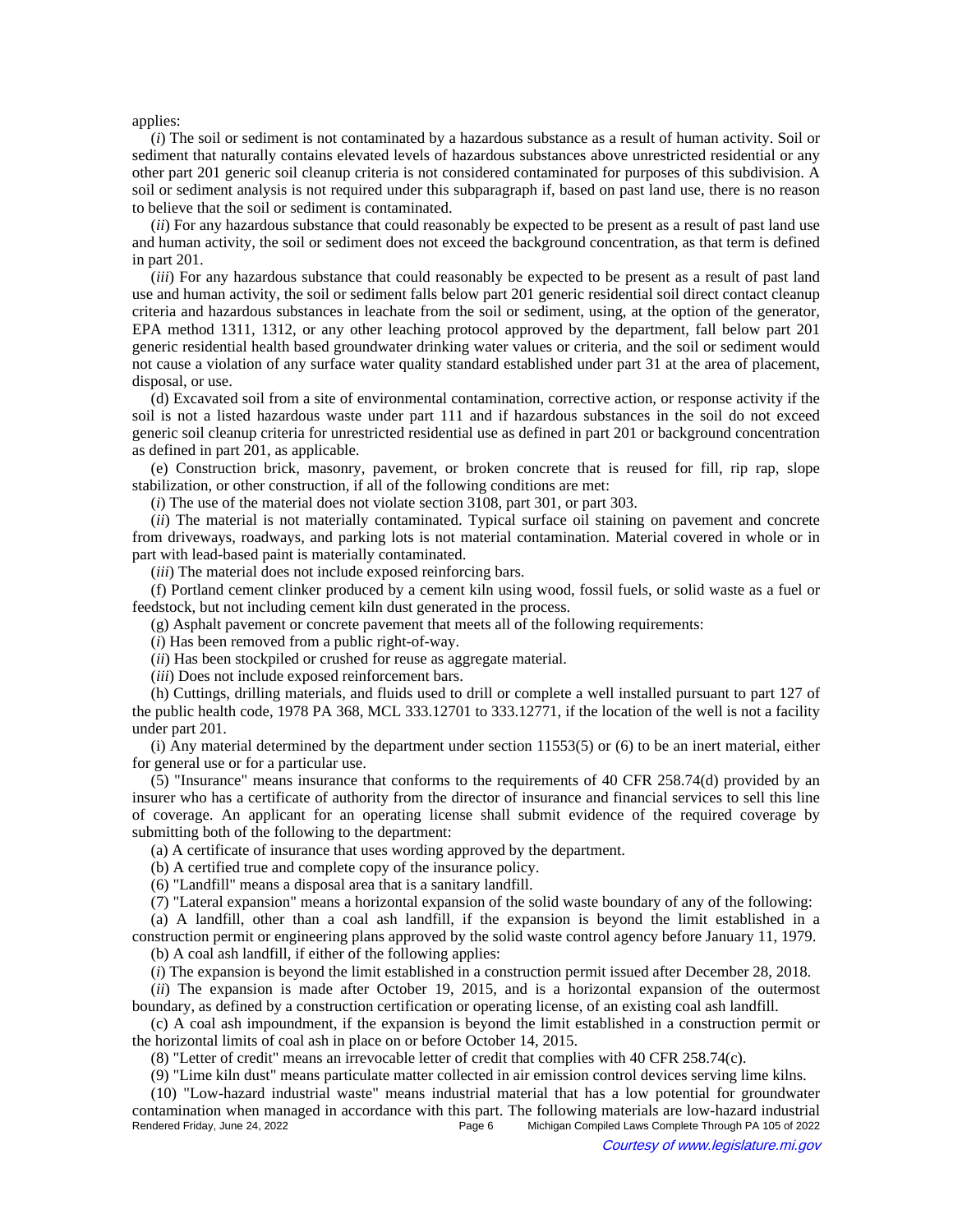#### wastes:

(a) Coal ash and wood ash.

(b) Cement kiln dust.

(c) Pulp and paper mill material.

(d) Scrap wood.

(e) Sludge from the treatment and conditioning of water for domestic use.

(f) Residue from the thermal treatment of petroleum contaminated soil, media, or debris.

(g) Sludge from the treatment and conditioning of water from a community water supply.

(h) Foundry sand.

(i) Mixed wood ash, scrap wood ash, and pulp and paper mill ash.

(j) Street cleanings.

(k) Asphalt shingles.

(*l*) New construction or production scrap drywall.

(m) Chipped or shredded tires.

(n) Copper slag.

(o) Copper stamp sands.

(p) Dredge material from nonremedial activities.

(q) Flue gas desulfurization material.

(r) Dewatered grinding slurry generated from public transportation agency road projects.

(s) Any material determined by the department under section 11553(7) to be a low-hazard industrial waste.

(11) "Low-hazard-potential coal ash impoundment" means a coal ash impoundment that is a diked surface impoundment, the failure or misoperation of which is expected to result in no loss of human life and low economic or environmental losses principally limited to the impoundment owner's property.

(12) "Medical waste" means that term as it is defined in section 13805 of the public health code, 1978 PA 368, MCL 333.13805.

(13) "Mixed wood ash" means the material recovered from air pollution control systems for, or the noncombusted residue remaining after, the combustion of any combination of wood, scrap wood, railroad ties, or tires, if railroad ties composed less than 35% by weight of the total combusted material and tires composed less than 10% by weight of the total combusted material.

(14) "Municipal solid waste incinerator" means an incinerator that is owned or operated by any person, and meets all of the following requirements:

(a) The incinerator receives solid waste from off site and burns only household waste from single and multiple dwellings, hotels, motels, and other residential sources, or such household waste together with solid waste from commercial, institutional, municipal, county, or industrial sources that, if disposed of, would not be required to be placed in a disposal facility licensed under part 111.

(b) The incinerator has established contractual requirements or other notification or inspection procedures sufficient to ensure that the incinerator receives and burns only waste referred to in subdivision (a).

(c) The incinerator meets the requirements of this part and the rules promulgated under this part.

(d) The incinerator is not an industrial furnace as defined in 40 CFR 260.10.

(e) The incinerator is not an incinerator that receives and burns only medical waste or only waste produced at 1 or more hospitals.

(15) "Municipal solid waste incinerator ash" means the substances remaining after combustion in a municipal solid waste incinerator.

(16) "New coal ash impoundment" means a coal ash impoundment that first receives coal ash after the effective date of the amendatory act that added this subsection.

(17) "New disposal area" means a disposal area that requires a construction permit under this part and includes all of the following:

(a) A disposal area, other than an existing disposal area, that is proposed for construction.

(b) For a landfill, a lateral expansion, vertical expansion, or other expansion that results in an increase in the landfill's design capacity.

(c) A new coal ash impoundment, or a lateral expansion of a coal ash impoundment beyond the placement of waste as of October 14, 2015.

(d) For a disposal area other than landfills or coal ash impoundments, an enlargement in capacity beyond that indicated in the construction permit or in engineering plans approved before January 11, 1979.

(e) For any existing disposal area, an alteration of the disposal area to a different disposal area type than had been specified in the previous construction permit application or in engineering plans that were approved by the director or his or her designee before January 11, 1979.

(18) "Nonresidential property" means property not used or intended to be used for any of the following: Michigan Compiled Laws Complete Through PA 105 of 2022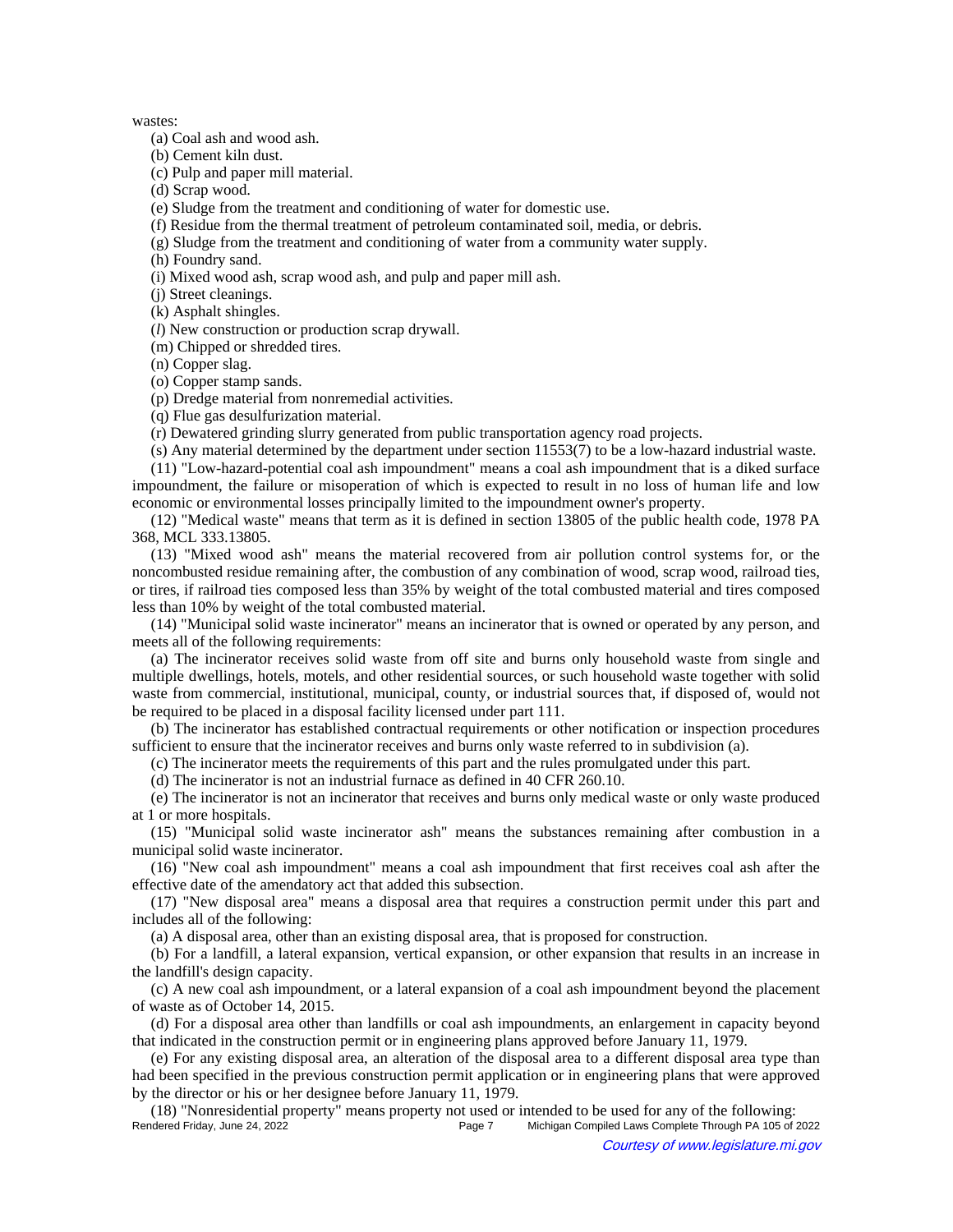(a) A child day care center.

(b) An elementary school.

(c) An elder care and assisted living center.

(d) A nursing home.

(e) A single-family or multifamily dwelling unless the dwelling is part of a mixed use development and all dwelling units and associated outdoor residential use areas are located above the ground floor.

(19) "Part 115 rules" means R 299.4101 to R 299.4922 of the Michigan Administrative Code including any amendments to or replacements of those rules.

(20) "Perpetual care fund" means a trust or escrow account or perpetual care fund bond provided for in section 11525.

(21) "Perpetual care fund bond" means a surety bond, an irrevocable letter of credit, or a combination of these instruments in favor of and on a form approved by the department by which a perpetual care fund is established.

(22) "Pulp and paper mill ash" means the material recovered from air pollution control systems for, or the noncombusted residue remaining after, the combustion of any combination of coal, wood, pulp and paper mill material, wood or biomass fuel pellets, scrap wood, railroad ties, or tires, from a boiler, power plant, or furnace at a pulp and paper mill, if railroad ties composed less than 35% by weight of the total combusted material and tires composed less than 10% by weight of the total combusted material.

(23) "Pulp and paper mill material" means all of the following materials if generated at a facility that produces pulp or paper:

(a) Wastewater treatment sludge, including wood fibers, minerals, and microbial biomass.

(b) Rejects from screens, cleaners, and mills.

(c) Bark, wood fiber, and chips.

(d) Scrap paper.

(e) Causticizing residues, including lime mud and grit and green liquor dregs.

(f) Any material that the department determines has characteristics that are similar to any of the materials listed in subdivisions (a) to (e).

History: 1994, Act 451, Eff. Mar. 30, 1995;--Am. 1996, Act 359, Imd. Eff. July 1, 1996;--Am. 2013, Act 250, Imd. Eff. Dec. 26, 2013;—Am. 2014, Act 178, Eff. Sept. 16, 2014;—Am. 2018, Act 640, Imd. Eff. Dec. 28, 2018;—Am. 2020, Act 85, Imd. Eff. May 15, 2020.

**Popular name:** Act 451

**Popular name:** NREPA

**Popular name:** Solid Waste Act

#### **324.11505 Definitions; R, S.**

Sec. 11505. (1) "Recyclable materials" means source separated materials, site separated materials, high grade paper, glass, metal, plastic, aluminum, newspaper, corrugated paper, yard clippings, and other materials that may be recycled or composted.

(2) "Regional solid waste management planning agency" means the regional solid waste planning agency designated by the governor pursuant to 42 USC 6946.

(3) "Resource recovery facility" means machinery, equipment, structures, or any parts or accessories of machinery, equipment, or structures, installed or acquired for the primary purpose of recovering materials or energy from the waste stream.

(4) "Response activity" means an activity that is necessary to protect the public health, safety, welfare, or the environment, and includes, but is not limited to, evaluation, cleanup, removal, containment, isolation, treatment, monitoring, maintenance, replacement of water supplies, and temporary relocation of people.

(5) "Rubbish" means nonputrescible solid waste, excluding ashes, consisting of both combustible and noncombustible waste, including paper, cardboard, metal containers, yard clippings, wood, glass, bedding, crockery, demolished building materials, or litter of any kind that may be a detriment to the public health and safety.

(6) "Salvaging" means the lawful and controlled removal of reusable materials from solid waste.

(7) "Sanitary landfill" means a type of disposal area consisting of 1 or more landfill units and the active work areas associated with those units. Sanitary landfills are classified as 1 of the following types of landfills:

(a) A type II landfill, which is a municipal solid waste landfill and includes a municipal solid waste incinerator ash landfill.

(b) A type III landfill, which is any landfill that is not a municipal solid waste landfill or hazardous waste landfill and includes all of the following:

(*i*) A construction and demolition waste landfill.

Rendered Friday, June 24, 2022 Page 8 Michigan Compiled Laws Complete Through PA 105 of 2022 Courtesy of www.legislature.mi.gov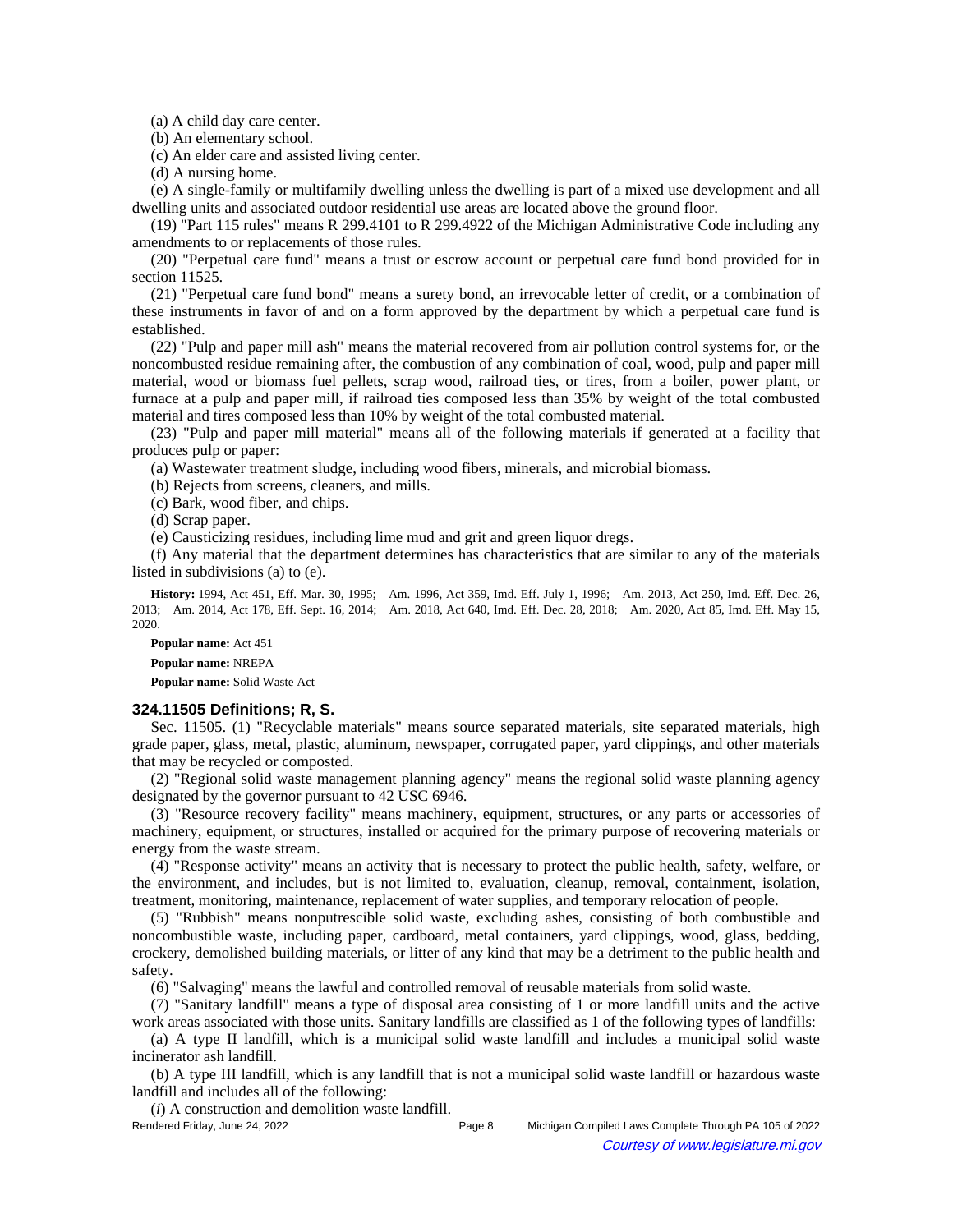(*ii*) An industrial waste landfill.

(*iii*) A landfill that accepts waste other than household waste, municipal solid waste incinerator ash, or hazardous waste from conditionally exempt small quantity generators.

(*iv*) A coal ash landfill.

(*v*) An existing coal ash impoundment that is closed or is actively being closed as a landfill pursuant to R 299.4309 of the part 115 rules.

(8) "Scrap wood" means wood or wood product that is 1 or more of the following:

(a) Plywood, particle board, pressed board, oriented strand board, fiberboard, resonated wood, or any other wood or wood product mixed with glue, resins, or filler.

(b) Wood or wood product treated with creosote or pentachlorophenol.

(c) Any wood or wood product designated as scrap wood in rules promulgated by the department.

(9) "Sharps" means that term as defined in section 13807 of the public health code, 1978 PA 368, MCL 333.13807.

(10) "Site separated material" means glass, metal, wood, paper products, plastics, rubber, textiles, garbage, or any other material approved by the department that is separated from solid waste for the purpose of recycling or conversion into raw materials or new products.

(11) "Slag" means the nonmetallic product resulting from melting or smelting operations for iron or steel.

History: 1994, Act 451, Eff. Mar. 30, 1995;--Am. 2007, Act 212, Eff. Mar. 26, 2008;--Am. 2014, Act 24, Imd. Eff. Mar. 4, 2014;--Am. 2014, Act 178, Eff. Sept. 16, 2014;-- Am. 2018, Act 640, Imd. Eff. Dec. 28, 2018.

**Popular name:** Act 451

**Popular name:** NREPA

**Popular name:** Solid Waste Act

## **324.11506 Definitions; S to Y.**

Sec. 11506. (1) "Solid waste" means garbage, rubbish, ashes, incinerator ash, incinerator residue, street cleanings, municipal and industrial sludges, solid commercial waste, solid industrial waste, and animal waste. However, solid waste does not include the following:

(a) Human body waste.

(b) Medical waste.

(c) Organic waste generated in the production of livestock and poultry.

(d) Liquid waste.

(e) Ferrous or nonferrous scrap directed to a scrap metal processor or to a reuser of ferrous or nonferrous products.

(f) Slag or slag products directed to a slag processor or to a reuser of slag or slag products.

(g) Sludges and ashes managed as recycled or nondetrimental materials appropriate for agricultural or silvicultural use pursuant to a plan approved by the department.

(h) The following materials that are used as animal feed, or are applied on, or are composted and applied on, farmland or forestland for an agricultural or silvicultural purpose at an agronomic rate consistent with GAAMPS:

(*i*) Food processing residuals and garbage.

(*ii*) Precipitated calcium carbonate from sugar beet processing.

(*iii*) Wood ashes resulting solely from a source that burns only wood that is untreated and inert.

(*iv*) Lime from kraft pulping processes generated prior to bleaching.

(*v*) Aquatic plants.

(i) Materials approved for emergency disposal by the department.

(j) Source separated materials.

(k) Site separated material.

(*l*) Coal ash, when used under any of the following circumstances:

(*i*) As a component of concrete, grout, mortar, or casting molds, if the coal ash does not have more than 6% unburned carbon.

(*ii*) As a raw material in asphalt for road construction, if the coal ash does not have more than 12% unburned carbon and passes Michigan test method for water asphalt preferential test, MTM 101, as set forth in the state transportation department's manual for the Michigan test methods (MTM).

(*iii*) As aggregate, road material, or building material that in ultimate use is or will be stabilized or bonded by cement, limes, or asphalt, or itself act as a bonding agent. To be considered to act as a bonding agent, the coal ash must have at least 10% available lime.

(*iv*) As a road base or construction fill that is placed at least 4 feet above the seasonal groundwater table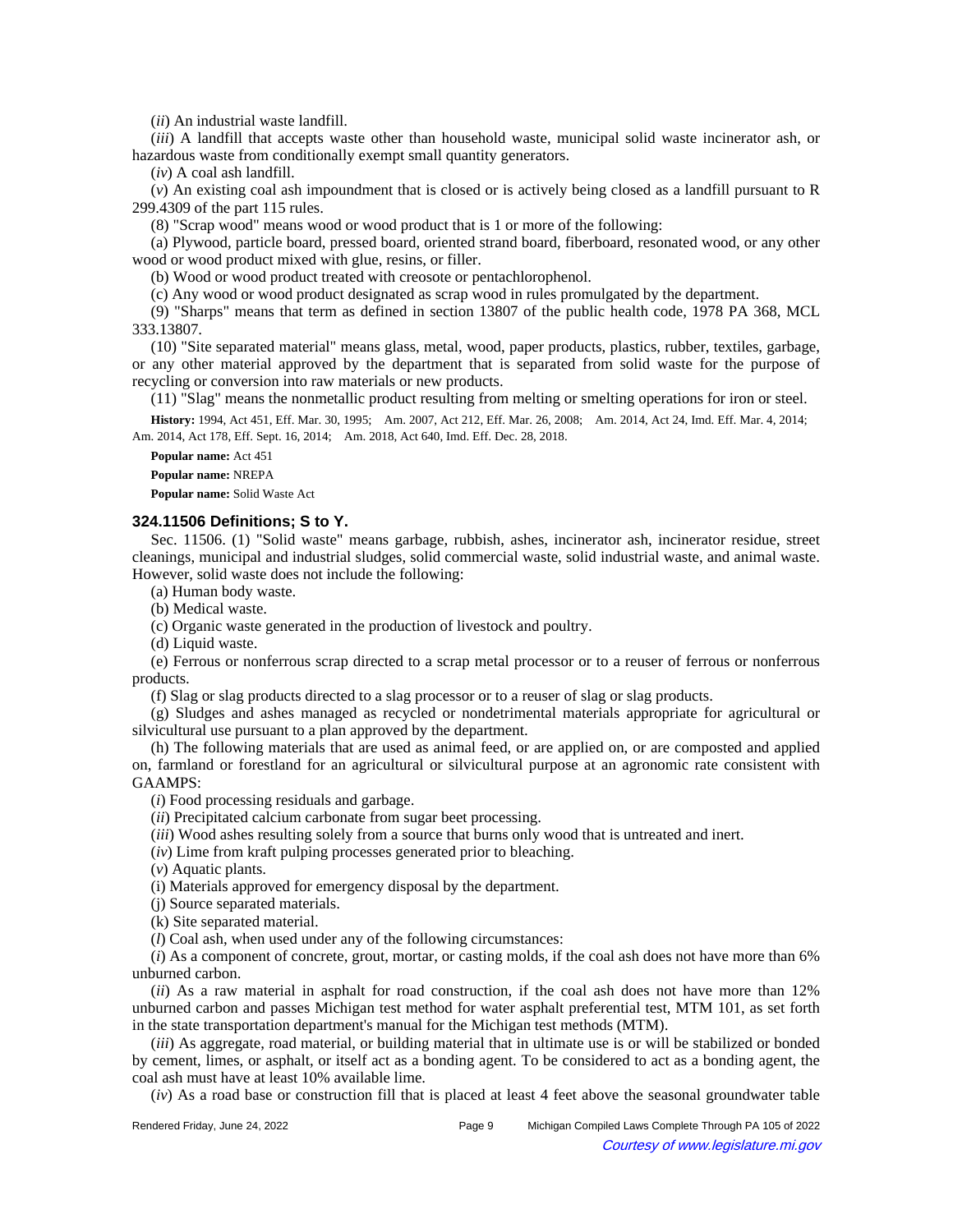and covered with asphalt, concrete, or other material approved by the department.

(m) Inert material.

(n) Soil that is washed or otherwise removed from sugar beets, has not more than 55% moisture content, and is registered as a soil conditioner under part 85. Any testing required to become registered under part 85 is the responsibility of the generator.

(o) Soil that is relocated under section 20120c.

(p) Diverted waste that is managed through a waste diversion center.

(q) Beneficial use by-products.

(r) Coal bottom ash, if substantially free of fly ash or economizer ash, when used as cold weather road abrasive.

(s) Stamp sands when used as cold weather road abrasive in the Upper Peninsula by any of the following:

(*i*) A public road agency.

(*ii*) Any other person pursuant to a plan approved by a public road agency.

(t) Any material that is reclaimed or reused in the process that generated it.

(u) Any secondary material that, as specified in or determined pursuant to 40 CFR part 241, is not a solid waste when combusted.

(v) Other wastes regulated by statute.

(2) "Solid waste hauler" means a person who owns or operates a solid waste transporting unit.

(3) "Solid waste processing plant" means a tract of land, building, unit, or appurtenance of a building or unit or a combination of land, buildings, and units that is used or intended for use for the processing of solid waste or the separation of material for salvage or disposal, or both, but does not include a plant engaged primarily in the acquisition, processing, and shipment of ferrous or nonferrous metal scrap, or a plant engaged primarily in the acquisition, processing, and shipment of slag or slag products.

(4) "Solid waste transporting unit" means a container, which may be an integral part of a truck or other piece of equipment used for the transportation of solid waste.

(5) "Solid waste transfer facility" means a tract of land, a building and any appurtenances, or a container, or any combination of land, buildings, or containers that is used or intended for use in the rehandling or storage of solid waste incidental to the transportation of the solid waste, but is not located at the site of generation or the site of disposal of the solid waste.

(6) "Source separated material" means any of the following materials if separated at the source of generation and not speculatively accumulated:

(a) Glass, metal, wood, paper products, plastics, rubber, textiles, garbage, or any other material approved by the department that is used for conversion into raw materials or new products. For the purposes of this subdivision, raw materials or new products include, but are not limited to, compost, biogas from anaerobic digestion, synthesis gas from gasification or pyrolysis, or other fuel. This subdivision does not prohibit material from being classified as a renewable energy resource as defined in section 11 of the clean and renewable energy and energy waste reduction act, 2008 PA 295, MCL 460.1011.

(b) Scrap wood and railroad ties used to fuel an industrial boiler, kiln, power plant, or furnace, subject to part 55, for production of new wood products, or for other uses approved by the department.

(c) Chipped or whole tires used to fuel an industrial boiler, kiln, power plant, or furnace, subject to part 55, or for other uses approved by the department. This subdivision does not prohibit material from being classified as a renewable energy resource as defined in section 11 of the clean and renewable energy and energy waste reduction act, 2008 PA 295, MCL 460.1011.

(d) Recovered paint solids if used to fuel an industrial boiler, kiln, power plant, or furnace, subject to part 55, or if used for other uses approved by the department.

(e) Gypsum drywall generated from the production of wallboard used for stock returned to the production process or for other uses approved by the department.

(f) Flue gas desulfurization gypsum used for production of cement or wallboard or other uses approved by the department.

(g) Asphalt shingles that do not contain asbestos, rolled roofing, or tar paper used as a component in asphalt or used to fuel an industrial boiler, kiln, power plant, or furnace, subject to part 55, or for other uses approved by the department.

(h) Municipal solid waste incinerator ash that meets criteria specified by the department and that is used as daily cover at a disposal facility licensed pursuant to this part.

(i) Utility poles or pole segments reused as poles, posts, or similar uses approved by the department in writing.

(j) Railroad ties reused in landscaping, embankments, or similar uses approved by the department in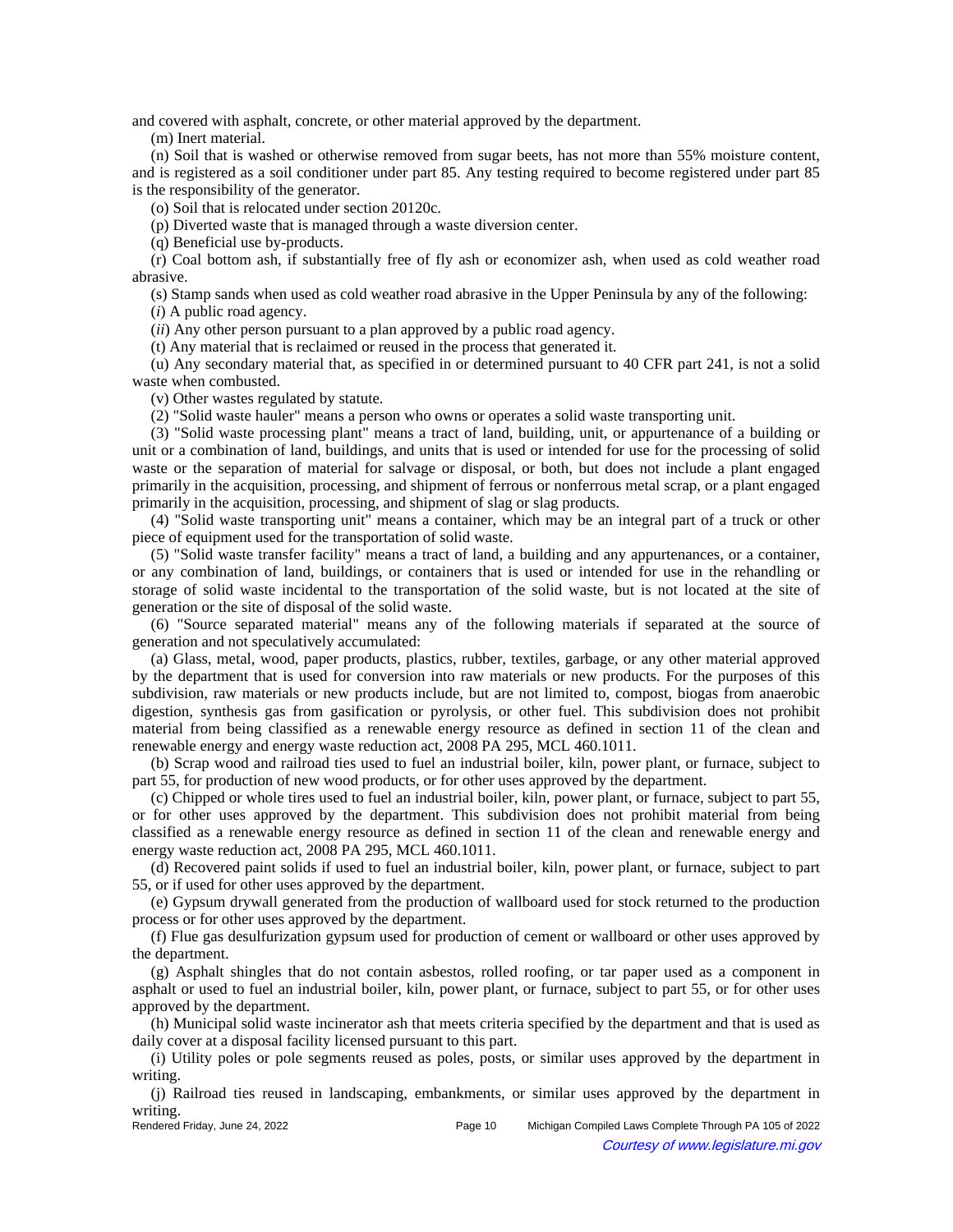(k) Any materials and uses approved by the department under section 11553(8).

(*l*) Any material determined by the department in writing before September 16, 2014 to be a source separated material.

(7) "Stamp sands" means finely grained crushed rock resulting from mining, milling, or smelting of copper ore and includes native substances contained within the crushed rock and any ancillary material associated with the crushed rock.

(8) "Treated wood" means wood or wood product that has been treated with 1 or more of the following:

(a) Chromated copper arsenate (CCA).

(b) Ammoniacal copper quat (ACQ).

(c) Ammoniacal copper zinc arsenate (ACZA).

(d) Any other chemical designated in rules promulgated by the department.

(9) "Trust fund" means a fund held by a trustee who has the authority to act as a trustee and whose trust operations are regulated and examined by a federal or state agency.

(10) "Type I public water supply", "type IIa public water supply", "type IIb public water supply", and "type III public water supply" mean those terms, respectively, as described in R 325.10502 of the Michigan Administrative Code.

(11) "Waste diversion center" means property or a building, or a portion of property or a building, designated for the purpose of receiving or collecting diverted wastes and not used for residential purposes.

(12) "Wood" means trees, branches and associated leaves, bark, lumber, pallets, wood chips, sawdust, or other wood or wood product but does not include scrap wood, treated wood, painted wood or painted wood product, or any wood or wood product that has been contaminated during manufacture or use.

(13) "Wood ash" means any type of ash or slag resulting from the burning of wood.

(14) "Yard clippings" means leaves, grass clippings, vegetable or other garden debris, shrubbery, or brush or tree trimmings, less than 4 feet in length and 2 inches in diameter, that can be converted to compost. Yard clippings do not include stumps, agricultural wastes, animal waste, roots, sewage sludge, or garbage.

History: 1994, Act 451, Eff. Mar. 30, 1995;—Am. 1995, Act 65, Imd. Eff. May 31, 1995;—Am. 1996, Act 392, Imd. Eff. Oct. 3, 1996;--Am. 1998, Act 466, Imd. Eff. Jan. 4, 1999;--Am. 2007, Act 212, Eff. Mar. 26, 2008;--Am. 2010, Act 345, Imd. Eff. Dec. 21, 2010;-Am. 2012, Act 446, Imd. Eff. Dec. 27, 2012;-Am. 2014, Act 24, Imd. Eff. Mar. 4, 2014;-Am. 2014, Act 178, Eff. Sept. 16, 2014; Am. 2018, Act 615, Eff. Mar. 28, 2019.

**Popular name:** Act 451 **Popular name:** NREPA **Popular name:** Solid Waste Act

## **324.11507 Development of methods for disposal of solid waste; construction and administration of part; exemption of inert material from regulation.**

Sec. 11507. (1) The department and a health officer shall assist in developing and encouraging methods for the disposal of solid waste that are environmentally sound, that maximize the utilization of valuable resources, and that encourage resource conservation including source reduction and source separation.

(2) This part shall be construed and administered to encourage and facilitate the effort of all persons to engage in source separation and site separation of material from solid waste, and other environmentally sound measures to prevent materials from entering the waste stream or which encourage the removal of materials from the waste stream.

(3) The department may exempt from regulation under this part solid waste that is determined by the department to be inert material for uses and in a manner approved by the department.

**History:** 1994, Act 451, Eff. Mar. 30, 1995.

**Popular name:** Act 451 **Popular name:** NREPA **Popular name:** Solid Waste Act

## **324.11507a Report on amount of solid waste received by landfill and amount of remaining disposal capacity.**

Sec. 11507a. (1) The owner or operator of a landfill shall annually submit a report to the state and the county and municipality in which the landfill is located that contains information on the amount of solid waste received by the landfill during the year itemized, to the extent possible, by county, state, or country of origin and the amount of remaining disposal capacity at the landfill. Remaining disposal capacity shall be calculated as the permitted capacity less waste in place for any area that has been constructed and is not yet closed plus the permitted capacity for each area that has a permit for construction under this part but has not yet been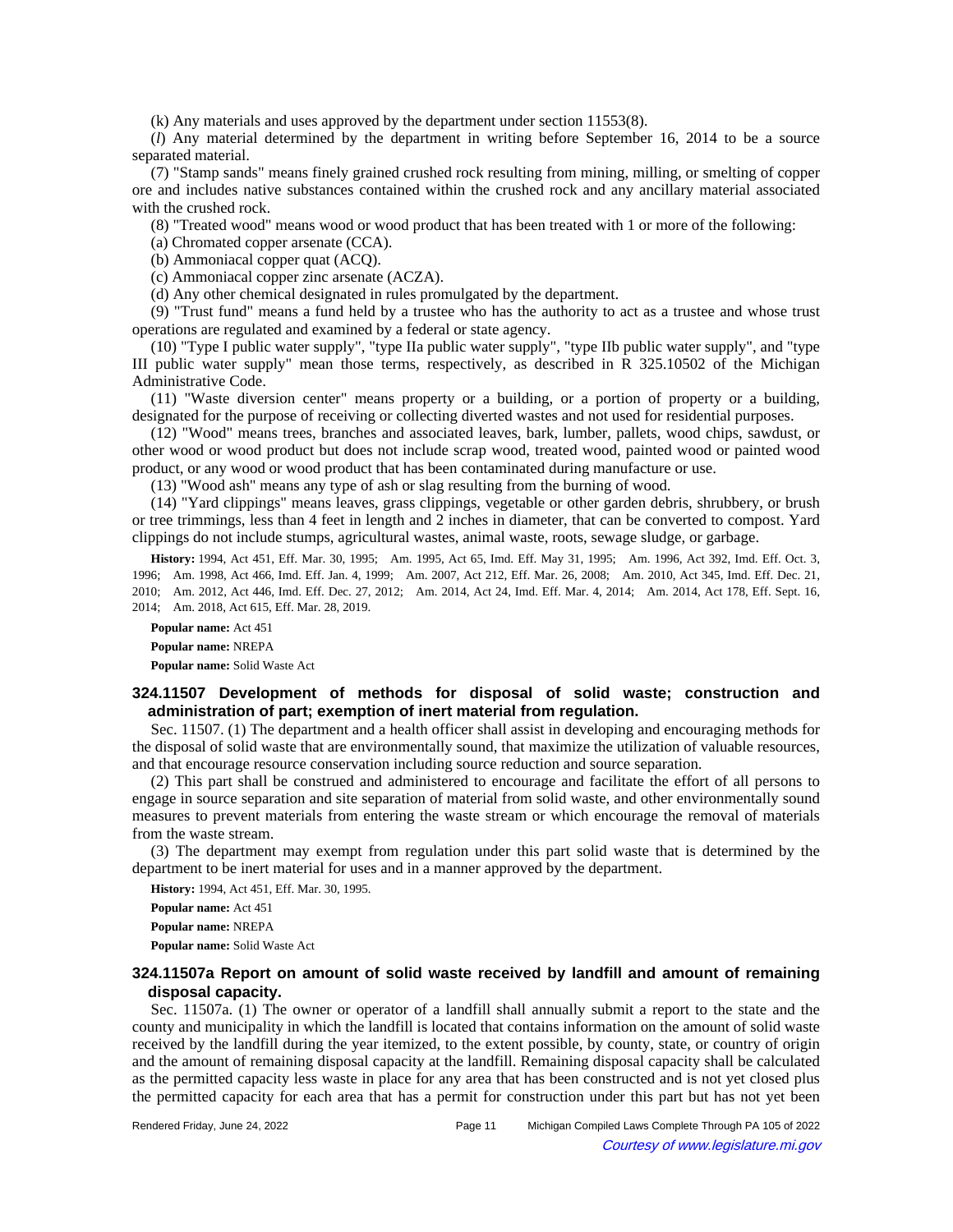constructed. The report shall be submitted on a form provided by the department within 45 days following the end of each state fiscal year.

(2) By January 31 of each year, the department shall submit to the legislature a report summarizing the information obtained under subsection (1).

History: Add. 1996, Act 359, Imd. Eff. July 1, 1996;—Am. 2003, Act 153, Eff. Oct. 1, 2003;—Am. 2004, Act 39, Imd. Eff. Mar. 29, 2004.

**Popular name:** Act 451 **Popular name:** NREPA **Popular name:** Solid Waste Act

#### **324.11508 Solid waste management program; certification.**

Sec. 11508. A city, county, or district health department may be certified by the department to perform a solid waste management program. Certification procedures shall be established by the department by rule. The department may rescind certification upon request of the certified health department or after reasonable notice and hearing if the department finds that a certified health department is not performing the program as required.

**History:** 1994, Act 451, Eff. Mar. 30, 1995. **Popular name:** Act 451 **Popular name:** NREPA **Popular name:** Solid Waste Act

# **324.11509 Construction permit for establishment of disposal area; application; engineering plan; construction permit application fee for landfill; construction permit for solid waste transfer facility, solid waste processing plant, or other disposal area; fees; fee refund; permit denial; resubmission of application with additional information; modification or renewal of permit; multiple permits; disposition of fees.**

Sec. 11509. (1) Except as otherwise provided in section 11529, a person shall not establish a disposal area except as authorized by a construction permit issued by the department pursuant to part 13. In addition, a person shall not establish a disposal area contrary to an approved solid waste management plan, or contrary to a permit, license, or final order issued pursuant to this part. A person proposing the establishment of a disposal area shall apply for a construction permit to the department through the health officer. If the disposal area is located in a county or city that does not have a certified health department, the application shall be made directly to the department.

(2) The application for a construction permit shall contain the name and residence of the applicant, the location of the proposed disposal area, the design capacity of the disposal area, and other information specified by rule. A person may apply to construct more than 1 type of disposal area at the same facility under a single permit. The application shall be accompanied by an engineering plan and a construction permit application fee. A construction permit application for a landfill shall be accompanied by a fee in an amount that is the sum of all of the following fees, as applicable:

(a) For a new sanitary landfill, a fee equal to the following amount:

(*i*) For a municipal solid waste landfill, \$1,500.00.

(*ii*) For an industrial waste landfill, \$1,000.00.

(*iii*) For a type III landfill limited to low hazard industrial waste, \$750.00.

(b) For a lateral expansion of a sanitary landfill, a fee equal to the following amount:

(*i*) For a municipal solid waste landfill, \$1,000.00.

(*ii*) For an industrial waste landfill, \$750.00.

(*iii*) For a type III landfill limited to low hazard industrial waste, construction and demolition waste, or other nonindustrial waste, \$500.00.

(c) For a vertical expansion of an existing sanitary landfill, a fee equal to the following amount:

(*i*) For a municipal solid waste landfill, \$750.00.

(*ii*) For an industrial waste landfill, \$500.00.

(*iii*) For an industrial waste landfill limited to low hazard industrial waste, construction and demolition waste, or other nonindustrial waste, \$250.00.

(d) For a new coal ash impoundment, a fee of \$1,000.00.

(e) For a lateral or vertical expansion of a coal ash impoundment, a fee of \$750.00.

(3) The application for a construction permit for a solid waste transfer facility, a solid waste processing plant, other disposal area, or a combination of these, shall be accompanied by a fee in the following amount: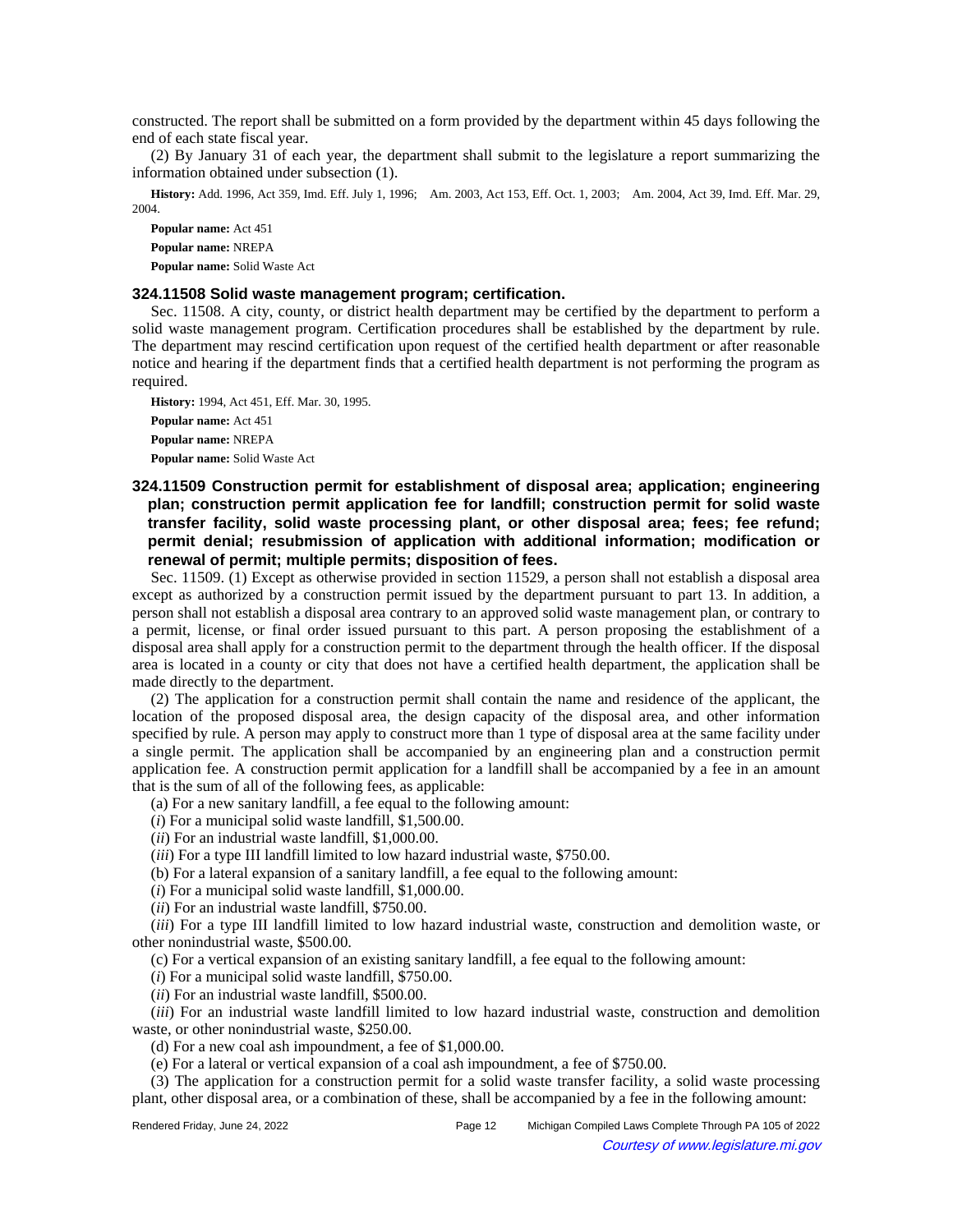(a) For a new facility for municipal solid waste, or a combination of municipal solid waste and waste listed in subdivision (b), \$1,000.00.

(b) For a new facility for industrial waste, or construction and demolition waste, \$500.00.

(c) For the expansion of an existing facility for any type of waste, \$250.00.

(4) If an application is returned to the applicant as administratively incomplete, the department shall refund the entire fee. If a permit is denied or an application is withdrawn, the department shall refund 1/2 the amount specified in subsection (3) to the applicant. An applicant for a construction permit, within 12 months after a permit denial or withdrawal, may resubmit the application and the refunded portion of the fee, together with the additional information as needed to address the reasons for denial, without being required to pay an additional application fee.

(5) An application for a modification to a construction permit or for renewal of a construction permit which has expired shall be accompanied by a fee of \$250.00. Increases in final elevations that do not result in an increase in design capacity or a change in the solid waste boundary shall be considered a modification and not a vertical expansion.

(6) A person who applies to permit more than 1 type of disposal area at the same facility shall pay a fee equal to the sum of the applicable fees listed in this section.

(7) The department shall deposit permit application fees collected under this section in the solid waste staff account of the solid waste management fund established in section 11550.

History: 1994, Act 451, Eff. Mar. 30, 1995;
-- Am. 1996, Act 358, Eff. Oct. 1, 1996;
--- Am. 2004, Act 325, Imd. Eff. Sept. 10, 2004; Am. 2018, Act 640, Imd. Eff. Dec. 28, 2018.

**Popular name:** Act 451

**Popular name:** NREPA

**Popular name:** Solid Waste Act

# **324.11510 Advisory analysis of proposed disposal area; duties of department upon receipt of construction permit application.**

Sec. 11510. (1) Before the submission of a construction permit application for a new disposal area, the applicant shall request a health officer or the department to provide an advisory analysis of the proposed disposal area. However, the applicant, not less than 15 days after the request, and notwithstanding an analysis result, may file an application for a construction permit.

(2) Upon receipt of a construction permit application, the department shall do all of the following:

(a) Immediately notify the clerk of the municipality in which the disposal area is located or proposed to be located, the local soil erosion and sedimentation control agency, each division within the department and the department of natural resources that has responsibilities in land, air, or water management, and the designated regional solid waste management planning agency.

(b) Publish a notice in a newspaper having major circulation in the vicinity of the proposed disposal area. The required published notice shall contain a map indicating the location of the proposed disposal area and shall contain a description of the proposed disposal area and the location where the complete application package may be reviewed and where copies may be obtained.

(c) Indicate in the public, departmental, and municipality notice that the department shall hold a public hearing in the area of the proposed disposal area if a written request is submitted by the applicant or a municipality within 30 days after the date of publication of the notice, or by a petition submitted to the department containing a number of signatures equal to not less than 10% of the number of registered voters of the municipality where the proposed disposal area is to be located who voted in the last gubernatorial election. The petition shall be validated by the clerk of the municipality. The public hearing shall be held after the department makes a preliminary review of the application and all pertinent data and before a construction permit is issued or denied.

(d) Conduct a consistency review of the plans of the proposed disposal area to determine if it complies with this part and the rules promulgated under this part. The review shall be made by persons qualified in hydrogeology and sanitary landfill engineering. A written acknowledgment that the application package is in compliance with the requirements of this part and rules promulgated under this part by the persons qualified in hydrogeology and sanitary landfill engineering shall be received before a construction permit is issued. If the consistency review of the site and the plans and the application meet the requirements of this part and the rules promulgated under this part, the department shall issue a construction permit that may contain a stipulation specifically applicable to the site and operation. Except as otherwise provided in section 11542, an expansion of the area of a disposal area, an enlargement in capacity of a disposal area, or an alteration of a disposal area to a different type of disposal area than had been specified in the previous construction permit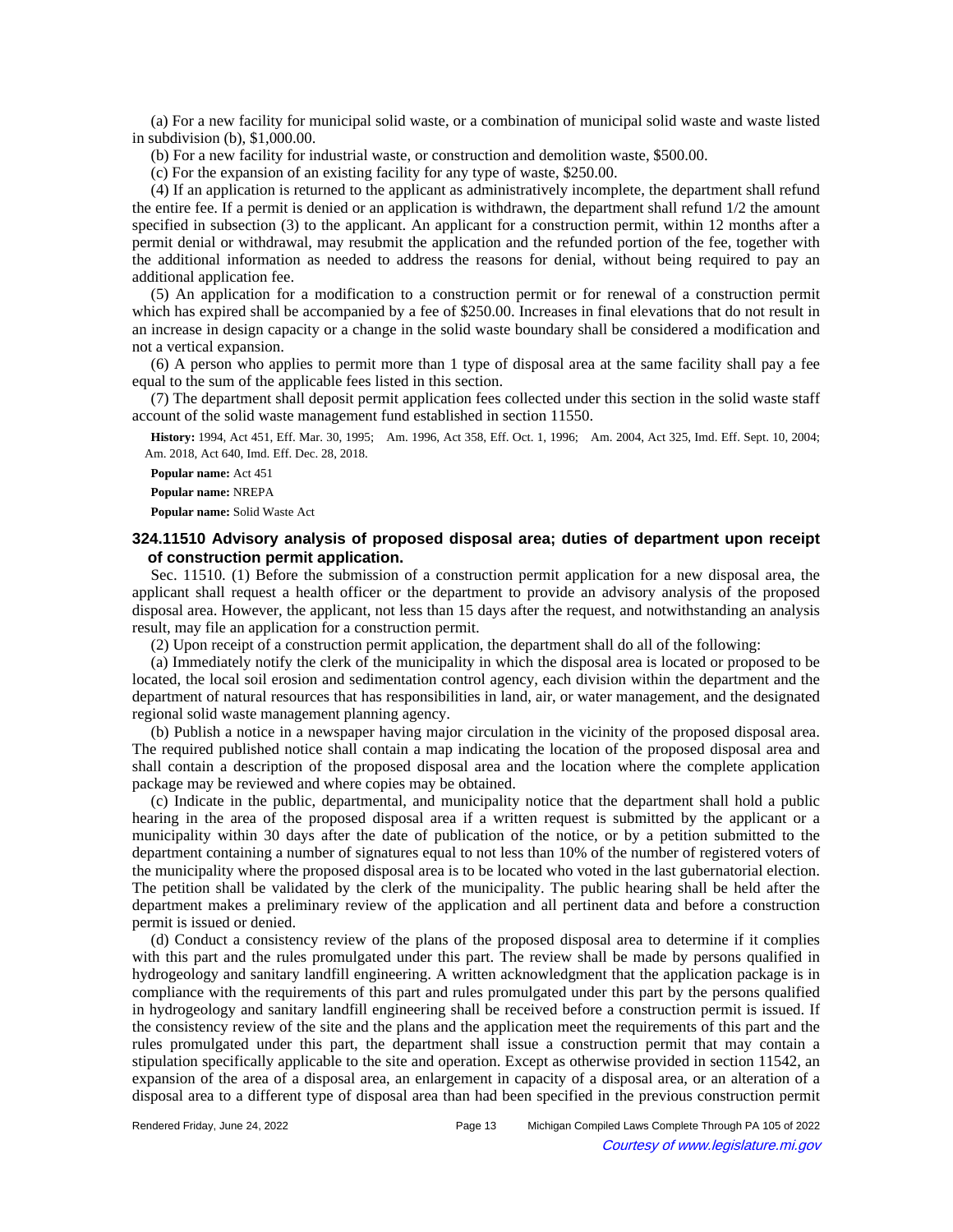application constitutes a new proposal for which a new construction permit is required. The upgrading of a disposal area type required by the department to comply with this part or the rules promulgated under this part or to comply with a consent order does not require a new construction permit.

(e) Notify the Michigan aeronautics commission if the disposal area is a sanitary landfill that is a new site or a lateral expansion or vertical expansion of an existing unit proposed to be located within 5 miles of a runway or a proposed runway extension contained in a plan approved by the Michigan aeronautics commission of an airport licensed and regulated by the Michigan aeronautics commission. The department shall make a copy of the application available to the Michigan aeronautics commission. If, after a period of time for review and comment not to exceed 60 days, the Michigan aeronautics commission informs the department that it finds that operation of the proposed disposal area would present a potential hazard to air navigation and presents the basis for its findings, the department may either recommend appropriate changes in the location, construction, or operation of the proposed disposal area or deny the application for a construction permit. The department shall give an applicant an opportunity to rebut a finding of the Michigan aeronautics commission that the operation of a proposed disposal area would present a potential hazard to air navigation. The Michigan aeronautics commission shall notify the department and the owner or operator of a landfill if the Michigan aeronautics commission is considering approving a plan that would provide for a runway or the extension of a runway within 5 miles of a landfill.

History: 1994, Act 451, Eff. Mar. 30, 1995;-Am. 1996, Act 358, Eff. Oct. 1, 1996;--Am. 1998, Act 397, Imd. Eff. Dec. 17, 1998; Am. 2018, Act 640, Imd. Eff. Dec. 28, 2018.

**Popular name:** Act 451 **Popular name:** NREPA **Popular name:** Solid Waste Act

# **324.11511 Construction permit; approval or denial of issuance; expiration; renewal; fee; additional relevant information; conditions to issuance of construction permit for disposal area.**

Sec. 11511. (1) The department shall notify the clerk of the municipality in which the disposal area is proposed to be located and the applicant of its approval or denial of an application for a construction permit within 10 days after the final decision is made.

(2) A construction permit shall expire 1 year after the date of issuance, unless development under the construction permit is initiated within that year. A construction permit that has expired may be renewed upon payment of a permit renewal fee and submission of any additional relevant information the department may require.

(3) Except as otherwise provided in this subsection, the department shall not issue a construction permit for a disposal area within a planning area unless a solid waste management plan for that planning area has been approved pursuant to sections 11536 and 11537 and unless the disposal area complies with and is consistent with the approved solid waste management plan. The department may issue a construction permit for a disposal area designed to receive ashes produced in connection with the combustion of fossil fuels for electrical power generation in the absence of an approved county solid waste management plan, upon receipt of a letter of approval from whichever county or counties, group of municipalities, or regional planning agency has prepared or is preparing the county solid waste management plan for that planning area under section 11533 and from the municipality in which the disposal area is to be located.

History: 1994, Act 451, Eff. Mar. 30, 1995;--Am. 1996, Act 358, Eff. Oct. 1, 1996;--Am. 2004, Act 325, Imd. Eff. Sept. 10, 2004; Am. 2011, Act 215, Imd. Eff. Nov. 10, 2011.

**Popular name:** Act 451

**Popular name:** NREPA

**Popular name:** Solid Waste Act

## **324.11511a Coal ash landfill, coal ash impoundment, or lateral expansion of landfill or impoundment; standard and location requirements; construction permit; detection monitoring program.**

Sec. 11511a. (1) A new coal ash landfill, a new coal ash impoundment, or a new lateral expansion of a coal ash landfill or impoundment shall comply with the requirements of R 299.4304, R 299.4305, and R 299.4307 to R 299.4317 of the part 115 rules, except that the minimum design standard for a new coal ash landfill, a new coal ash impoundment, or a new lateral expansion of a coal ash landfill or impoundment pursuant to R 299.4307(4) of the part 115 rules shall be solely R 299.4307(4)(b) of the part 115 rules and not R 299.4307(4)(a), (c), or (d) of the part 115 rules.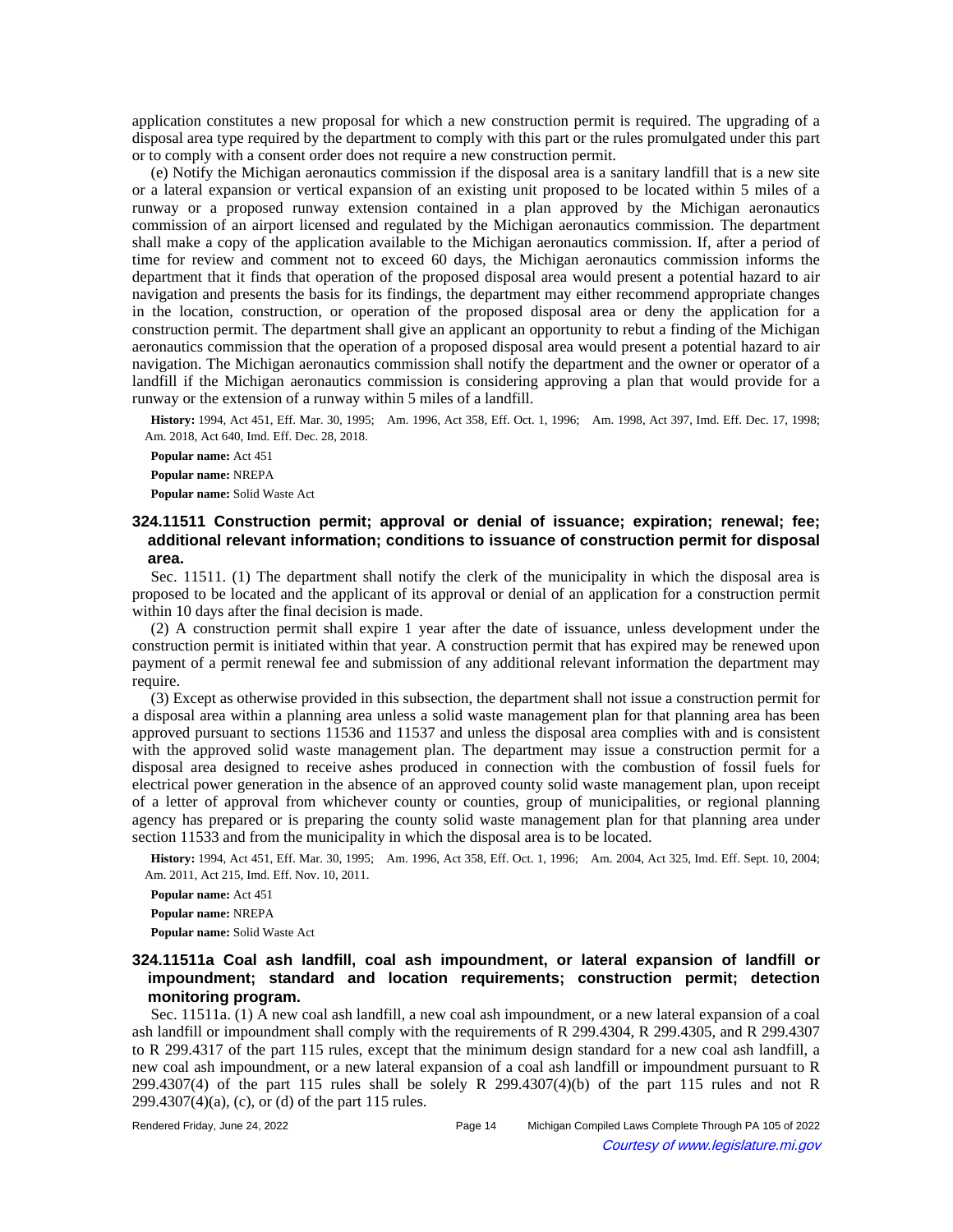(2) A new coal ash landfill or coal ash impoundment or a new lateral expansion of a coal ash landfill or coal ash impoundment shall comply with the location requirements of R 299.4411 to R 299.4413 and R 299.4415 to 299.4418 of the part 115 rules, except that a new coal ash landfill or coal ash impoundment or a new lateral expansion of a coal ash landfill or coal ash impoundment shall maintain a permanent minimum clearance from the bottom of the primary liner of not less than 5 feet to the natural groundwater level.

(3) The department shall not issue a construction permit for a new coal ash landfill or new coal ash impoundment or a new lateral expansion of a coal ash landfill or coal ash impoundment unless all of the following apply:

(a) The landfill, impoundment, or expansion, respectively, complies with subsections (1) and (2), as applicable.

(b) The landfill, impoundment, or expansion, respectively, complies with R 299.4306 of the part 115 rules.

(c) The owner or operator has provided to the department a detection monitoring program in a hydrogeological monitoring plan that complies with R 299.4440 to R 299.4445 and R 299.4905 to R 299.4908 of the part 115 rules, as applicable. The waiver described in R 299.4440(2) of the part 115 rules is not available to coal ash impoundments or coal ash landfills. The constituents monitored in the detection monitoring program shall include all of the following:

(*i*) Boron.

(*ii*) Calcium.

(*iii*) Chloride.

(*iv*) Fluoride.

(*v*) Iron.

(*vi*) pH.

(*vii*) Sulfate.

(*viii*) Total dissolved solids.

(d) R  $299.4440(3)$  and  $299.4440(6)$  of the part 115 rules do not apply to coal ash impoundments or coal ash landfills.

(e) Groundwater sampling related to coal ash impoundments or coal ash landfills shall not be field filtered.

(f) The landfill, impoundment, or expansion, respectively, complies with 1 of the following:

 $(i)$  Section 11519 $b(2)$  and  $(4)$ , if applicable.

(*ii*) A schedule, approved by the department, of remedial measures, including a sequence of actions or operations, that leads to compliance with this part within a reasonable time period but not more than 2 years after the effective date of the amendatory act that added this section.

(4) The constituents listed in this section shall be analyzed by methods specified in "Standard Methods for the Examination of Water and Wastewater, 19th Edition," published by the United States Environmental Protection Agency, or by other methods approved by the director or his or her designee.

**History:** Add. 2018, Act 640, Imd. Eff. Dec. 28, 2018.

**Compiler's note:** Former MCL 324.11511a, which pertained to permit to construct, modify, or expand landfill, was repealed by Act 38 of 2004, Eff. Jan 1, 2006.

**Popular name:** Act 451

**Popular name:** NREPA

**Popular name:** Solid Waste Act

#### **324.11511b RDDP.**

Sec. 11511b. (1) A person may submit to the department a project abstract for an RDDP. If, based on the project abstract, the director determines that the RDDP will provide beneficial data on alternative landfill design, construction, or operating methods, the person may apply for a construction permit under section 11509, including the renewal or modification of a construction permit, authorizing the person to establish the RDDP.

(2) An RDDP is subject to the same requirements, including, but not limited to, permitting, construction, licensing, operation, closure, postclosure, financial assurance, fees, and sanctions as apply to other type II landfills or landfill units under this part and the rules promulgated under this part, except as provided in this section.

(3) An extension of the processing period for an RDDP construction permit is not subject to the limitations under section 1307.

(4) An application for an RDDP construction permit shall include, in addition to the applicable information required in other type II landfill construction permit applications, all of the following:

(a) A description of the RDDP goals.

(b) Details of the design, construction, and operation of the RDDP as necessary to ensure protection of Rendered Friday, June 24, 2022 Page 15 Michigan Compiled Laws Complete Through PA 105 of 2022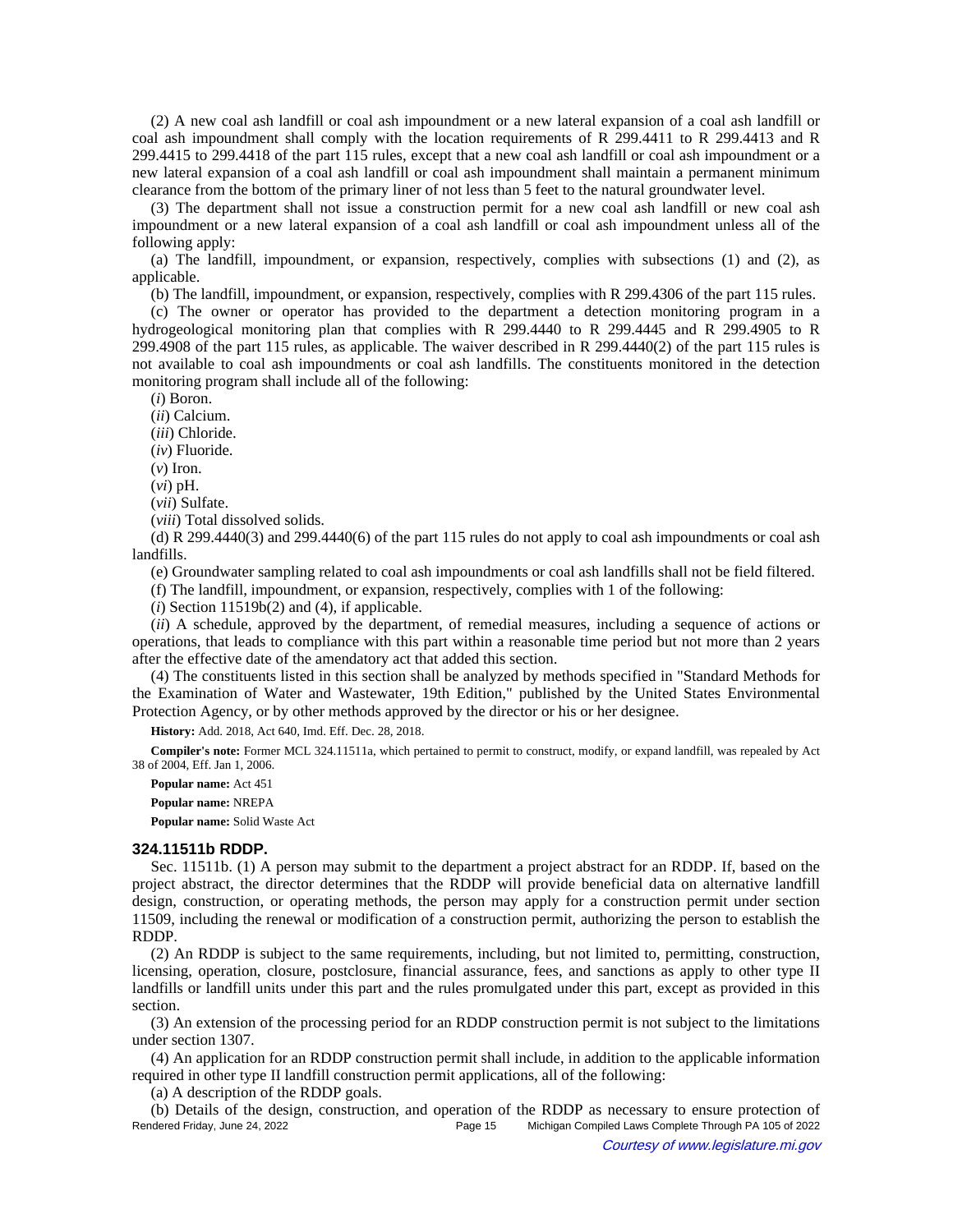human health and the environment. The design shall be at least as protective of human health and the environment as other designs that are required under this part and rules promulgated under this part.

(c) A list and discussion of the types of waste that will be disposed of, excluded, or added, including the types and amount of liquids that will be added under subsection (5) and how the addition will benefit the RDDP.

(d) A list and discussion of the types of compliance monitoring and operational monitoring that will be performed.

(e) Specific means to address potential nuisance conditions, including, but not limited to, odors and health concerns as a result of human contact.

(5) The department may authorize the addition of liquids, including, but not limited to, septage waste or other liquid waste, to solid waste in an RDDP if the applicant has demonstrated that the addition is necessary to accelerate or enhance the biostabilization of the solid waste and is not merely a means of disposal of the liquid. The department may require that the septage waste, or any other liquid waste, added to an RDDP originate within the county where the RDDP is located or any county contiguous to the county where the RDDP is located. If an RDDP is intended to accelerate or enhance biostabilization of solid waste, the construction permit application shall include, in addition to the requirements of subsection (4), all of the following:

(a) An evaluation of the potential for a decreased slope stability of the waste caused by any of the following:

(*i*) Increased presence of liquids.

(*ii*) Accelerated degradation of the waste.

(*iii*) Increased gas pressure buildup.

(*iv*) Other relevant factors.

(b) An operations management plan that incorporates all of the following:

(*i*) A description of and the proportion and expected quantity of all components that are needed to accelerate or enhance biostabilization of the solid waste.

(*ii*) A description of any solid or liquid waste that may be detrimental to the biostabilization of the solid waste intended to be disposed of or to the RDDP goals.

(*iii*) An explanation of how the detrimental waste described in subparagraph (*ii*) will be prevented from being disposed of in cells approved for the RDDP.

(c) Parameters, such as moisture content, stability, gas production, and settlement, that will be used by the department to determine the beginning of the postclosure period for the RDDP under subsection (10).

(d) Information to ensure that the requirements of subsection (6) will be met.

(6) An RDDP shall meet all of the following requirements:

(a) Ensure that added liquids are evenly distributed and that side slope breakout of liquids is prevented.

(b) Ensure that daily cover practices or disposal of low permeability solid wastes does not adversely affect the free movement of liquids and gases within the waste mass.

(c) Include all of the following:

(*i*) A means to monitor the moisture content and temperature of the waste.

(*ii*) A leachate collection system of adequate size for the anticipated increased liquid production rates. The design's factor of safety shall take into account the anticipated increased operational temperatures and other factors as appropriate.

(*iii*) A means to monitor the depth of leachate on the liner.

(*iv*) An integrated active gas collection system. The system shall be of adequate size for the anticipated methane production rates and to control odors. The system shall be operational before the addition of any material to accelerate or enhance biostabilization of the solid waste.

(7) The owner or operator of an RDDP for which a construction permit has been issued shall submit a report to the director at least once every 12 months on the progress of the RDDP in achieving its goals. The report shall include a summary of all monitoring and testing results, as well as any other operating information specified by the director in the permit or in a subsequent permit modification or operating condition.

(8) A permit for an RDDP shall specify the term of the permit, which shall not exceed 3 years. However, the owner or operator of an RDDP may apply for and the department may grant an extension of the term of the permit, subject to all of the following requirements:

(a) The application to extend the term of the permit must be received by the department at least 90 days before the expiration of the permit.

(b) The application shall include a detailed assessment of the RDDP showing the progress of the RDDP in achieving its goals, a list of problems with the RDDP and progress toward resolving those problems, and<br>Page 16 Michigan Compiled Laws Complete Through PA 105 of 2022 Michigan Compiled Laws Complete Through PA 105 of 2022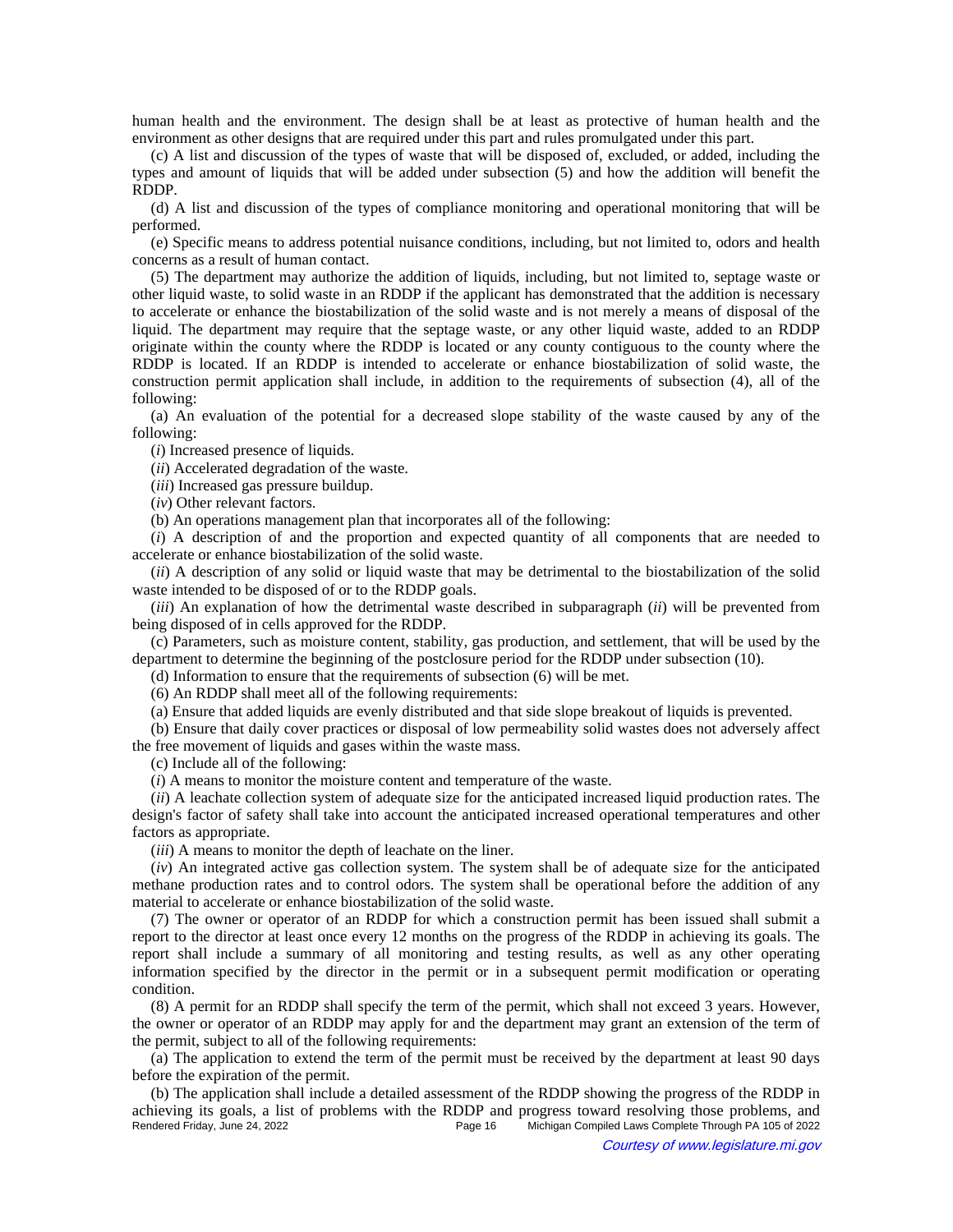other information that the director determines is necessary to accomplish the purposes of this part.

(c) If the department fails to make a final decision within 90 days of receipt of an administratively complete application for an extension of the term of a permit, the term of the permit is extended for 3 years.

(d) An individual extension shall not exceed 3 years, and the total term of the permit with all extensions shall not exceed 21 years.

(9) If the director determines that the overall goals of an RDDP, including, but not limited to, protection of human health or the environment, are not being achieved, the director may order immediate termination of all or part of the operations of the RDDP or may order other corrective measures.

(10) The postclosure period for a facility authorized as an RDDP begins when the department determines that the unit or portion of the unit where the RDDP was authorized has reached a condition similar to the condition that non-RDDP landfills would reach prior to postclosure. The parameters, such as moisture content, stability, gas production, and settlement, to attain this condition shall be specified in the permit. The perpetual care fund required under section 11525 shall be maintained for the period after final closure of the landfill as specified under section 11525.

(11) The director may authorize the conversion of an RDDP to a full-scale operation if the owner or operator of the RDDP demonstrates to the satisfaction of the director that the goals of the RDDP have been met and the authorization does not constitute a less stringent permitting requirement than is required under subtitle D of the solid waste disposal act, 42 USC 6941 to 6949a.

(12) As used in this section, "RDDP" means a research, development, and demonstration project for a new or existing type II landfill unit or for a lateral expansion of a type II landfill unit.

History: Add. 2005, Act 236, Imd. Eff. Nov. 22, 2005;-- Am. 2011, Act 215, Imd. Eff. Nov. 10, 2011;- Am. 2016, Act 437, Eff. Apr. 4, 2017.

**Popular name:** Act 451

**Popular name:** NREPA

**Popular name:** Solid Waste Act

**324.11512 Disposal of solid waste at licensed disposal area; license required to conduct, manage, maintain, or operate disposal area; application; contents; fee; certification; resubmitting application; additional information or corrections; operation of incinerator without operating license; additional fees; operation of coal ash landfill and coal ash impoundment; application; fees; public notice and meeting.**

Sec. 11512. (1) A person shall dispose of solid waste at a disposal area licensed under this part unless a person is permitted by state law or rules promulgated by the department to dispose of the solid waste at the site of generation. Waste placement in existing landfill units shall be consistent with past operating practices or modified practices to ensure good management.

(2) Except as otherwise provided in this section or in section 11529, a person shall not conduct, manage, maintain, or operate a disposal area within this state except as authorized by an operating license issued by the department pursuant to part 13. In addition, a person shall not conduct, manage, maintain, or operate a disposal area contrary to an approved solid waste management plan, or contrary to a permit, license, or final order issued under this part. A person who intends to conduct, manage, maintain, or operate a disposal area shall submit a license application to the department through a certified health department. Existing coal ash impoundments are exempt from the licensing requirements of this part through the date that is 2 years after the effective date of the amendatory act that added section 11511a. If the disposal area is located in a county or city that does not have a certified health department, the application shall be made directly to the department. A person authorized by this part to operate more than 1 type of disposal area at the same facility may apply for a single license.

(3) The application for a license shall contain the name and residence of the applicant, the location of the proposed or existing disposal area, the type or types of disposal area proposed, evidence of bonding, and other information required by rule. In addition, an applicant for a type II landfill shall submit evidence of financial assurance adequate to meet the requirements of section 11523a, the maximum waste slope in the active portion, an estimate of remaining permitted capacity, and documentation on the amount of waste received at the disposal area during the previous license period or expected to be received, whichever is greater. The application shall be accompanied by a fee as specified in subsections (7), (9), and (10).

(4) At the time of application for a license for a disposal area, the applicant shall submit to a health officer or the department a certification under the seal of a licensed professional engineer verifying that the construction of the disposal area has proceeded according to the approved plans. Any applicant for a license for an existing coal ash impoundment is exempt from the preceding requirement of this subsection but, when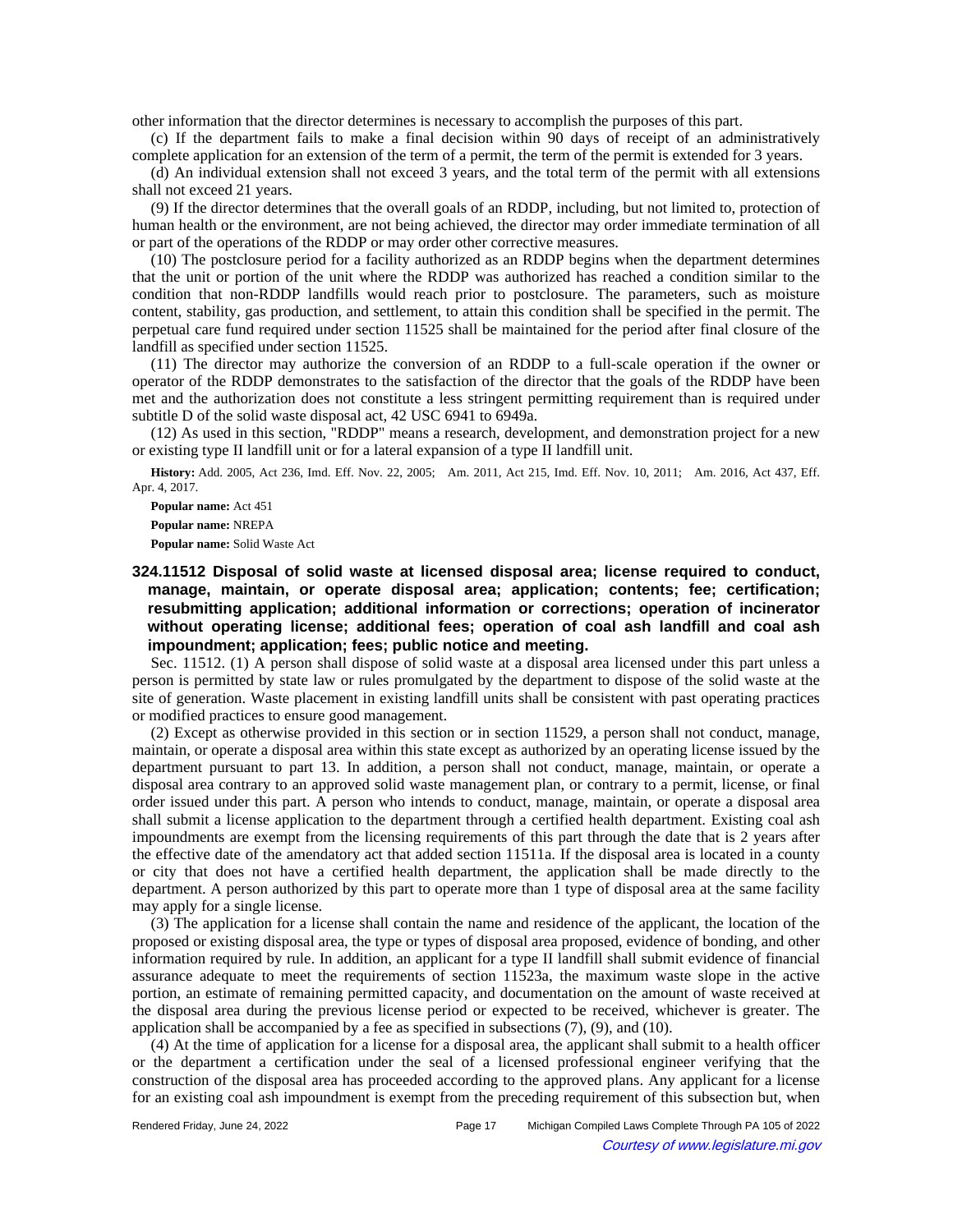applying for a license, shall submit documentation in the applicant's possession or control regarding the construction of the impoundment. If construction of the disposal area or a portion of the disposal area is not complete, the department shall require additional construction certification of that portion of the disposal area during intermediate progression of the operation, as specified in section 11516(5).

(5) An applicant for an operating license, within 6 months after a license denial, may resubmit the application, together with additional information or corrections as are necessary to address the reason for denial, without being required to pay an additional application fee.

(6) In order to conduct tests and assess operational capabilities, the owner or operator of a municipal solid waste incinerator that is designed to burn at a temperature in excess of 2500 degrees Fahrenheit may operate the incinerator without an operating license, upon notice to the department, for a period not to exceed 60 days.

(7) The application for a type II landfill operating license shall be accompanied by the following fee for the 5-year term of the operating license, calculated in accordance with subsection (8):

(a) Landfills receiving less than 100 tons per day, \$250.00.

(b) Landfills receiving 100 tons per day or more, but less than 250 tons per day, \$1,000.00.

(c) Landfills receiving 250 tons per day or more, but less than 500 tons per day, \$2,500.00.

(d) Landfills receiving 500 tons per day or more, but less than 1,000 tons per day, \$5,000.00.

(e) Landfills receiving 1,000 tons per day or more, but less than 1,500 tons per day, \$10,000.00.

(f) Landfills receiving 1,500 tons per day or more, but less than 3,000 tons per day, \$20,000.00.

(g) Landfills receiving greater than 3,000 tons per day, \$30,000.00.

(8) Type II landfill application fees shall be based on the average amount of waste projected to be received daily during the license period. Application fees for license renewals shall be based on the average amount of waste received in the previous calendar year. Application fees shall be adjusted in the following circumstances:

(a) If a landfill accepts more waste than projected, a supplemental fee equal to the difference shall be submitted with the next license application.

(b) If a landfill accepts less waste than projected, the department shall credit the applicant an amount equal to the difference with the next license application.

(c) A type II landfill that measures waste by volume rather than weight shall pay a fee based on 3 cubic yards per ton.

(d) A landfill used exclusively for municipal solid waste incinerator ash that measures waste by volume rather than weight shall pay a fee based on 1 cubic yard per ton.

(e) If an application is submitted to renew a license more than 1 year prior to license expiration, the department shall credit the applicant an amount equal to 1/2 the application fee.

(f) If an application is submitted to renew a license more than 6 months but less than 1 year prior to license expiration, the department shall credit the applicant an amount equal to 1/4 the application fee.

(9) The operating license application for a type III landfill shall be accompanied by a fee of \$2,500.00.

(10) An application for an operating license by a coal ash landfill shall be accompanied by a fee of \$13,000.00. On the anniversary of the issuance of the operating license, while the operating license remains in effect, the coal ash landfill owner or operator shall pay the department a fee of \$13,000.00. If the anniversary of the issuance of the operating license falls on a legal holiday, the annual fee shall be paid on the next business day.

(11) An application for an operating license by a coal ash impoundment shall be accompanied by a fee of \$13,000.00. On the anniversary of the issuance of the operating license, while the operating license remains in effect, the coal ash impoundment owner or operator shall pay the department a fee of \$13,000.00. If the anniversary of the issuance of the operating license falls on a legal holiday, the annual fee shall be paid on the next business day.

(12) The department shall deposit the fees collected under subsections (10) and (11) in the coal ash care fund established in section 11550.

(13) Upon receipt of a license application for either a coal ash impoundment or a coal ash landfill, the department shall do all of the following:

(a) Immediately send notice to the clerk of the municipality where the disposal area is located and the designated regional solid waste management planning agency.

(b) Publish a notice in a newspaper having major circulation in the vicinity of the disposal area.

(14) The notices under subsection (13) shall meet all of the following requirements:

(a) Include a map indicating the location of the disposal area and a description of the disposal area.

(b) Specify the location where the complete application package may be reviewed and where copies may be obtained.

(c) Indicate that the department will accept comments for 45 days after the date of publication of the Michigan Compiled Laws Complete Through PA 105 of 2022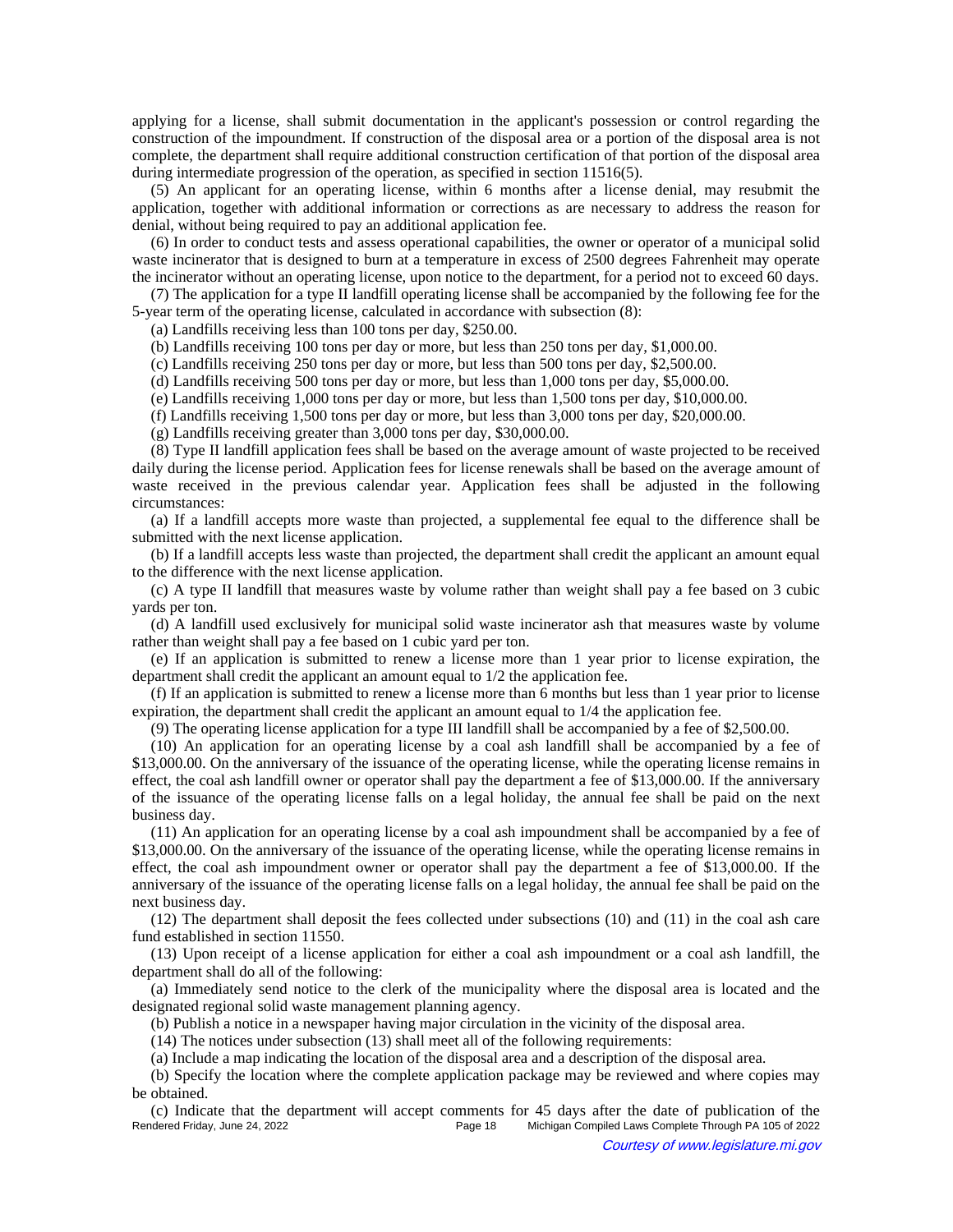notice.

(d) Indicate that the department shall hold a public meeting in the area of the disposal area if, within 15 days after the date of publication of the notice, any of the following occur:

(*i*) A written request for a public meeting is submitted to the department by the applicant or a municipality.

(*ii*) The department determines that there is a significant public interest in or known public controversy over the application or that for any other reason a public meeting is appropriate.

(15) A public meeting referred to in subsection (14)(d) shall be held after the department makes a preliminary review of the application and all pertinent data and before an operating license is issued or denied. During its review, the department shall consider input provided at the public meeting.

(16) If an application is returned to the applicant as administratively incomplete, the department shall refund the entire fee. An applicant for a license, within 12 months after a license denial or withdrawal of a license application, may resubmit the application with the additional information as needed to address the reasons for denial, without being required to pay an additional application fee.

(17) The operating license application for a solid waste processing plant, solid waste transfer facility, other disposal area, or combination of these entities shall be accompanied by a fee equal to \$500.00.

(18) Except as provided in subsection (12), the department shall deposit operating license application fees collected under this section in the perpetual care account of the solid waste management fund established in section 11550.

(19) A person who applies for an operating license for more than 1 type of disposal area at the same facility shall pay a fee equal to the sum of the applicable application fees listed in this section.

History: 1994, Act 451, Eff. Mar. 30, 1995;—Am. 1996, Act 358, Eff. Oct. 1, 1996;—Am. 2003, Act 153, Eff. Oct. 1, 2003;—Am. 2004, Act 325, Imd. Eff. Sept. 10, 2004;-- Am. 2018, Act 640, Imd. Eff. Dec. 28, 2018.

**Popular name:** Act 451

**Popular name:** NREPA

**Popular name:** Solid Waste Act

## **324.11512a Issuance of license for coal ash landfill or a coal ash impoundment; requirements.**

Sec. 11512a. (1) The department shall not issue a license to a coal ash landfill or a coal ash impoundment unless the applicant has provided to the department both of the following:

(a) An approved hydrogeological monitoring program that does both of the following:

(*i*) Complies with R 299.4440 to R 299.4445, if applicable, and R 299.4905 to R 299.4908 of the part 115 rules.

(*ii*) Includes a detection monitoring program that meets the requirements of section 11511a(3).

(b) All reports and other information required under 40 CFR 257.90 for the preceding 5 years, as applicable. Based on this information, the department shall determine whether any additional licensing requirements are necessary for the coal ash landfill or coal ash impoundment. Any report or other information available on the applicant's website or already submitted to the department is not required to be provided with the application.

(2) The department shall not issue a license to a coal ash landfill unless the applicant has provided to the department a run-on and run-off control system plan that complies with 40 CFR  $257.81(c)(1)$  and was prepared and certified by a professional engineer pursuant to R 299.4910(9) of the part 115 rules. This plan shall be revised every 5 years in compliance with 40 CFR  $257.81(c)(4)$ .

(3) The department shall not issue a license to a coal ash impoundment unless the applicant has provided to the department an inflow design flood control system plan that complies with 40 CFR 257.82(c)(1) and was prepared and certified by a professional engineer pursuant to R 299.4910(9) of the part 115 rules. This plan shall be revised every 5 years in compliance with 40 CFR 257.82(c)(4).

(4) The department shall not issue a license to a coal ash landfill or a coal ash impoundment unless that landfill or impoundment complies with section 11511a(3) and, if applicable, section 11519b(4) or a schedule, approved by the department, of remedial measures, including a sequence of actions or operations, that leads to compliance with this part within a reasonable time period but not more than 2 years after the effective date of the amendatory act that added this subsection.

(5) The department shall not issue a license for a coal ash impoundment that is not a low-hazard-potential coal ash impoundment unless the applicant has provided to the department an emergency action plan that complies with 40 CFR 257.74(a)(3) and was prepared and certified by a professional engineer pursuant to R 299.4910(9) of the part 115 rules.

**History:** Add. 2018, Act 640, Imd. Eff. Dec. 28, 2018.

Rendered Friday, June 24, 2022 Page 19 Michigan Compiled Laws Complete Through PA 105 of 2022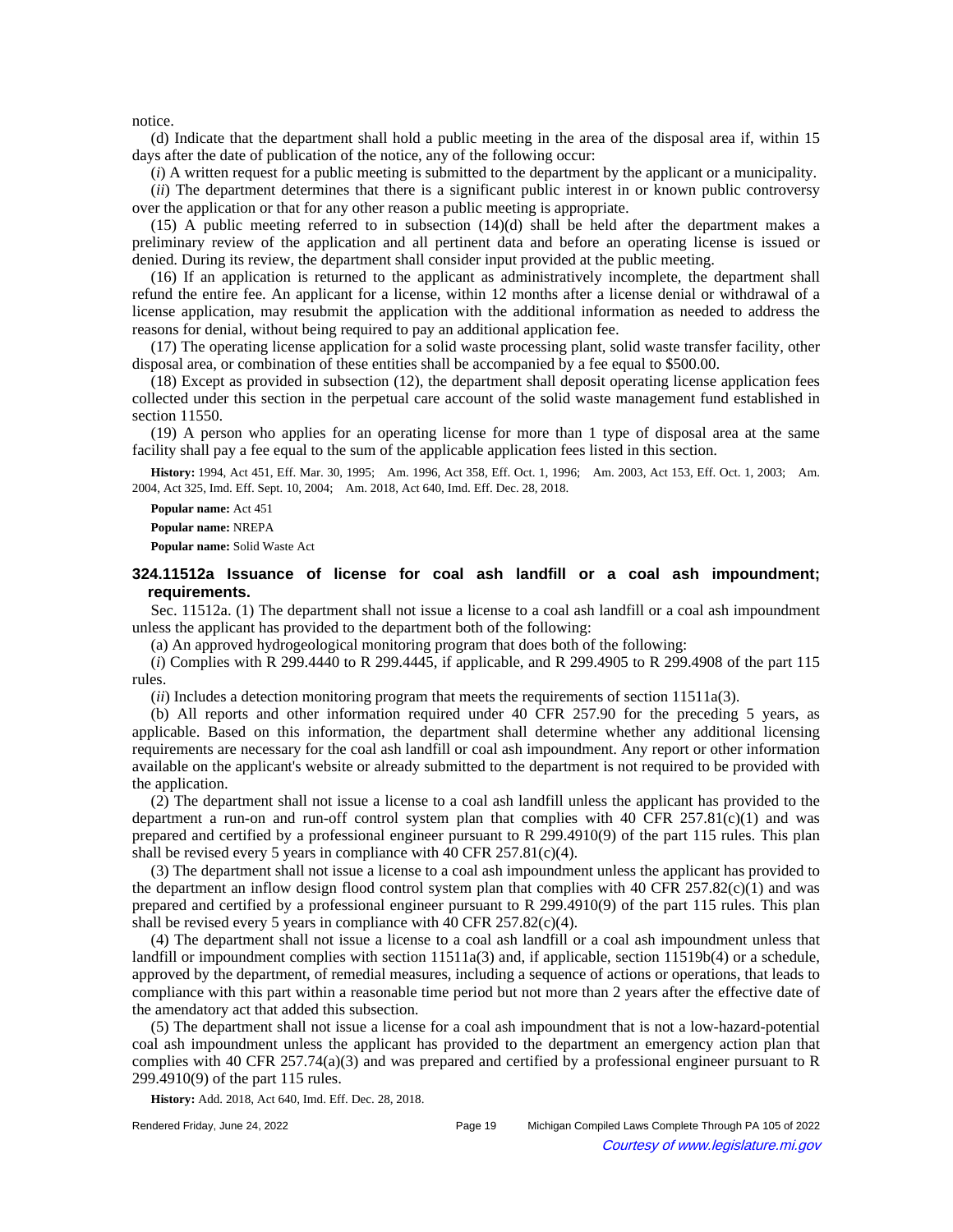**Popular name:** Act 451 **Popular name:** NREPA **Popular name:** Solid Waste Act

## **324.11513 Acceptance of solid waste or municipal solid waste incinerator ash for disposal; applicability of subsection (1) to coal ash; enforcement.**

Sec. 11513. (1) A person shall not accept for disposal solid waste or municipal solid waste incinerator ash that is not generated in the county in which the disposal area is located unless the acceptance of solid waste or municipal solid waste incinerator ash that is not generated in the county is explicitly authorized in the approved county solid waste management plan.

(2) Subsection (1) does not apply to coal ash that is accepted for disposal at a captive facility that, after the effective date of the amendatory act that added this subsection, accepts only nonhazardous industrial waste generated only by the owner of the landfill or coal ash impoundment or its corporate affiliates.

(3) The department shall take action to enforce this section within 30 days of obtaining knowledge of a violation of this section.

History: 1994, Act 451, Eff. Mar. 30, 1995;-- Am. 2018, Act 640, Imd. Eff. Dec. 28, 2018.

**Popular name:** Act 451 **Popular name:** NREPA **Popular name:** Solid Waste Act

# **324.11514 Promotion of recycling and reuse of materials; electronics recycling; materials prohibited from disposal in landfill; disposal of yard clippings; report.**

Sec. 11514. (1) Optimizing recycling opportunities, including electronics recycling opportunities, and the reuse of materials shall be a principal objective of the state's solid waste management plan. Recycling and reuse of materials, including the reuse of materials from electronic devices, are in the best interest of promoting the public health and welfare. The state shall develop policies and practices that promote recycling and reuse of materials and, to the extent practical, minimize the use of landfilling as a method for disposal of its waste. Policies and practices that promote recycling and reuse of materials, including materials from electronic devices, will conserve raw materials, conserve landfill space, and avoid the contamination of soil and groundwater from heavy metals and other pollutants.

(2) A person shall not knowingly deliver to a landfill for disposal, or, if the person is an owner or operator of a landfill, knowingly permit disposal in the landfill of, any of the following:

(a) Medical waste, unless that medical waste has been decontaminated or is not required to be decontaminated but is packaged in the manner required under part 138 of the public health code, 1978 PA 368, MCL 333.13801 to 333.13831.

(b) More than a de minimis amount of open, empty, or otherwise used beverage containers.

(c) More than a de minimis number of whole motor vehicle tires.

(d) More than a de minimis amount of yard clippings, unless they are diseased, infested, or composed of invasive species as authorized by section 11521(1)(i).

(3) A person shall not deliver to a landfill for disposal, or, if the person is an owner or operator of a landfill, permit disposal in the landfill of, any of the following:

(a) Used oil as defined in section 16701.

(b) A lead acid battery as defined in section 17101.

(c) Low-level radioactive waste as defined in section 2 of the low-level radioactive waste authority act, 1987 PA 204, MCL 333.26202.

(d) Regulated hazardous waste as defined in R 299.4104 of the Michigan administrative code.

(e) Bulk or noncontainerized liquid waste or waste that contains free liquids, unless the waste is 1 of the following:

(*i*) Household waste other than septage waste.

(*ii*) Leachate or gas condensate that is approved for recirculation.

(*iii*) Septage waste or other liquids approved for beneficial addition under section 11511b.

(f) Sewage.

(g) PCBs as defined in 40 CFR 761.3.

(h) Asbestos waste, unless the landfill complies with 40 CFR 61.154.

(4) A person shall not knowingly deliver to a municipal solid waste incinerator for disposal, or, if the person is an owner or operator of a municipal solid waste incinerator, knowingly permit disposal in the incinerator of, more than a de minimis amount of yard clippings, unless they are diseased, infested, or composed of invasive species as authorized by section 11521(1)(i). The department shall post, and a solid<br>Page 20 Michigan Compiled Laws Complete Through PA 105 of 2022 Michigan Compiled Laws Complete Through PA 105 of 2022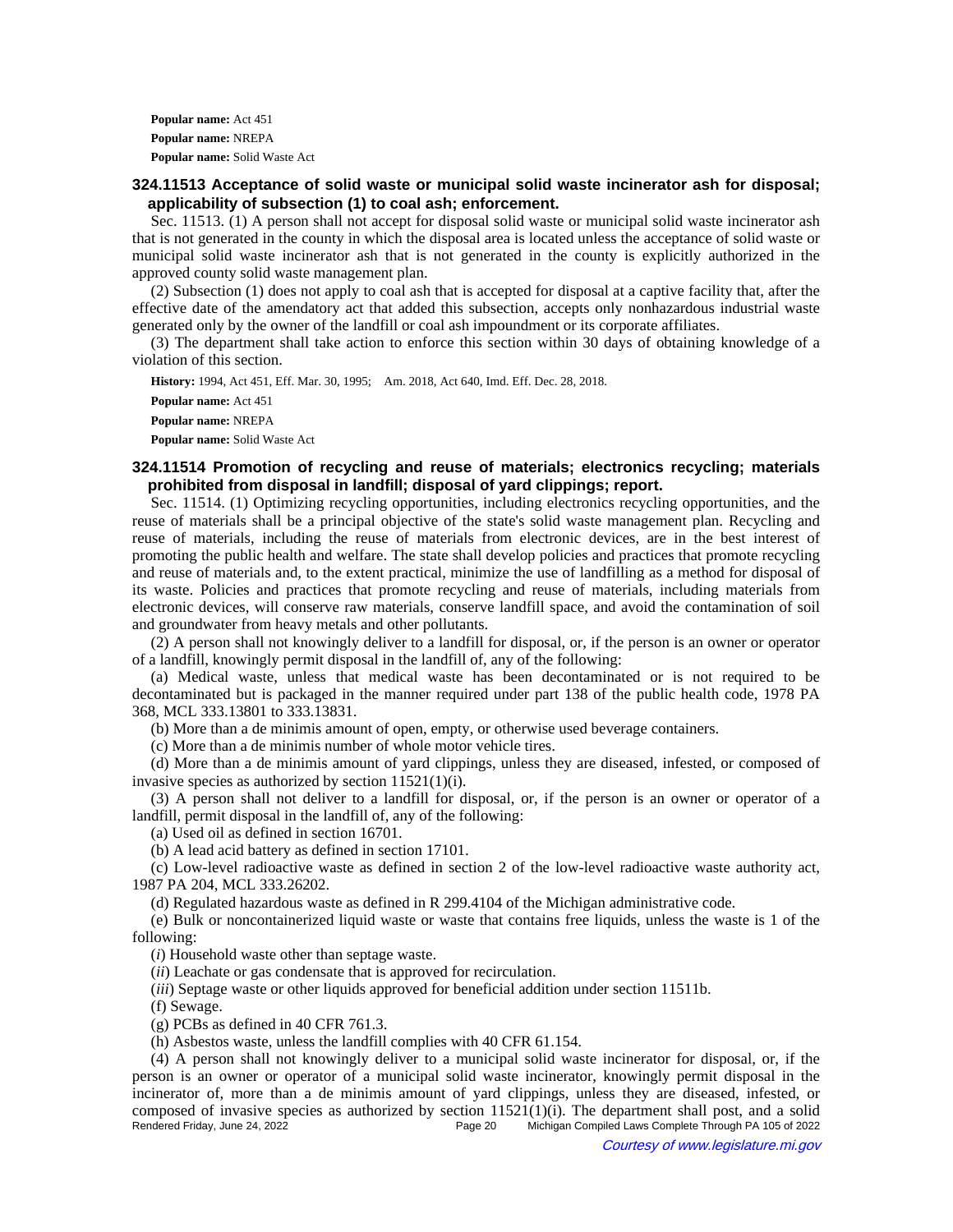waste hauler that disposes of solid waste in a municipal solid waste incinerator shall provide its customers with, notice of the prohibitions of this subsection in the same manner as provided in section 11527a.

(5) If the department determines that a safe, sanitary, and feasible alternative does not exist for the disposal in a landfill or municipal solid waste incinerator of any items described in subsection (2) or (4), respectively, the department shall submit a report setting forth that determination and the basis for the determination to the standing committees of the senate and house of representatives with primary responsibility for solid waste issues.

History: 1994, Act 451, Eff. Mar. 30, 1995;-Am. 2004, Act 34, Imd. Eff. Mar. 29, 2004;--Am. 2005, Act 243, Imd. Eff. Nov. 22, 2005;—Am. 2007, Act 212, Eff. Mar. 26, 2008;—Am. 2008, Act 394, Imd. Eff. Dec. 29, 2008.

**Popular name:** Act 451 **Popular name:** NREPA **Popular name:** Solid Waste Act

# **324.11514b Disposal of certain technologically enhanced naturally occurring radioactive material (TENORM) in type II landfill prohibited; annual report; disposal requirements; TENORM defined.**

Sec. 11514b. (1) A person shall not deliver to a type II landfill in this state for disposal and the owner or operator of a type II landfill shall not permit disposal in the landfill of technologically enhanced naturally occurring radioactive material with any of the following:

(a) A concentration of radium-226 more than 50 picocuries per gram.

(b) A concentration of radium-228 more than 50 picocuries per gram.

(c) A concentration of lead-210 more than 260 picocuries per gram.

(2) The owner or operator of a type II landfill shall not permit a delivery of TENORM for disposal at the landfill unless the generator has provided the following information in writing to the owner or operator of the landfill:

(a) The concentrations of radium-226, radium-228, lead-210, and any other radionuclide identified using gamma spectroscopy, or an equivalent analytical method, in the TENORM based on techniques for representative sampling and waste characterization approved by the department.

(b) An estimate of the total mass of the TENORM.

(c) An estimate of the total radium-226 activity, the total radium-228 activity, and the total lead-210 activity of the TENORM.

(d) The proposed date of delivery.

(3) The department may test TENORM proposed to be delivered to a landfill.

(4) The owner or operator of a type II landfill shall submit to the department an annual report that summarizes the information obtained under subsection (2) for all TENORM disposed at the landfill during the previous state fiscal year.

(5) The owner or operator of a type II landfill that disposes of TENORM with a concentration of radium-226 more than 25 picocuries per gram, a concentration of radium-228 more than 25 picocuries per gram, or a concentration of lead-210 more than 25 picocuries per gram shall do all of the following:

(a) Ensure that all TENORM is deposited at least 10 feet below the bottom of the future landfill cap.

(b) Maintain records of the location and elevation of TENORM disposed of at the landfill.

(c) Conduct a monitoring program that complies with all of the following:

(*i*) Radiological monitoring of site workers and at the landfill property boundary are conducted as specified in the license.

(*ii*) Radium-226, radium-228, and lead-210 are included among the parameters analyzed in leachate and groundwater at the frequency specified in the license.

(*iii*) Results of all monitoring required under this subsection are included in the environmental monitoring reports required under rules promulgated under this part and the facility operating license.

(6) As used in this section, "technologically enhanced naturally occurring radioactive material" or "TENORM" means naturally occurring radioactive material whose radionuclide concentrations have been increased as a result of human practices. TENORM does not include any of the following:

(a) Source material, as defined in section 11 of the atomic energy act of 1954, 42 USC 2014, and its progeny in equilibrium.

(b) Material with concentrations of radium-226, radium-228, and lead-210 each less than 5 picocuries per gram.

**History:** Add. 2018, Act 688, Eff. Mar. 28, 2019. **Popular name:** Act 451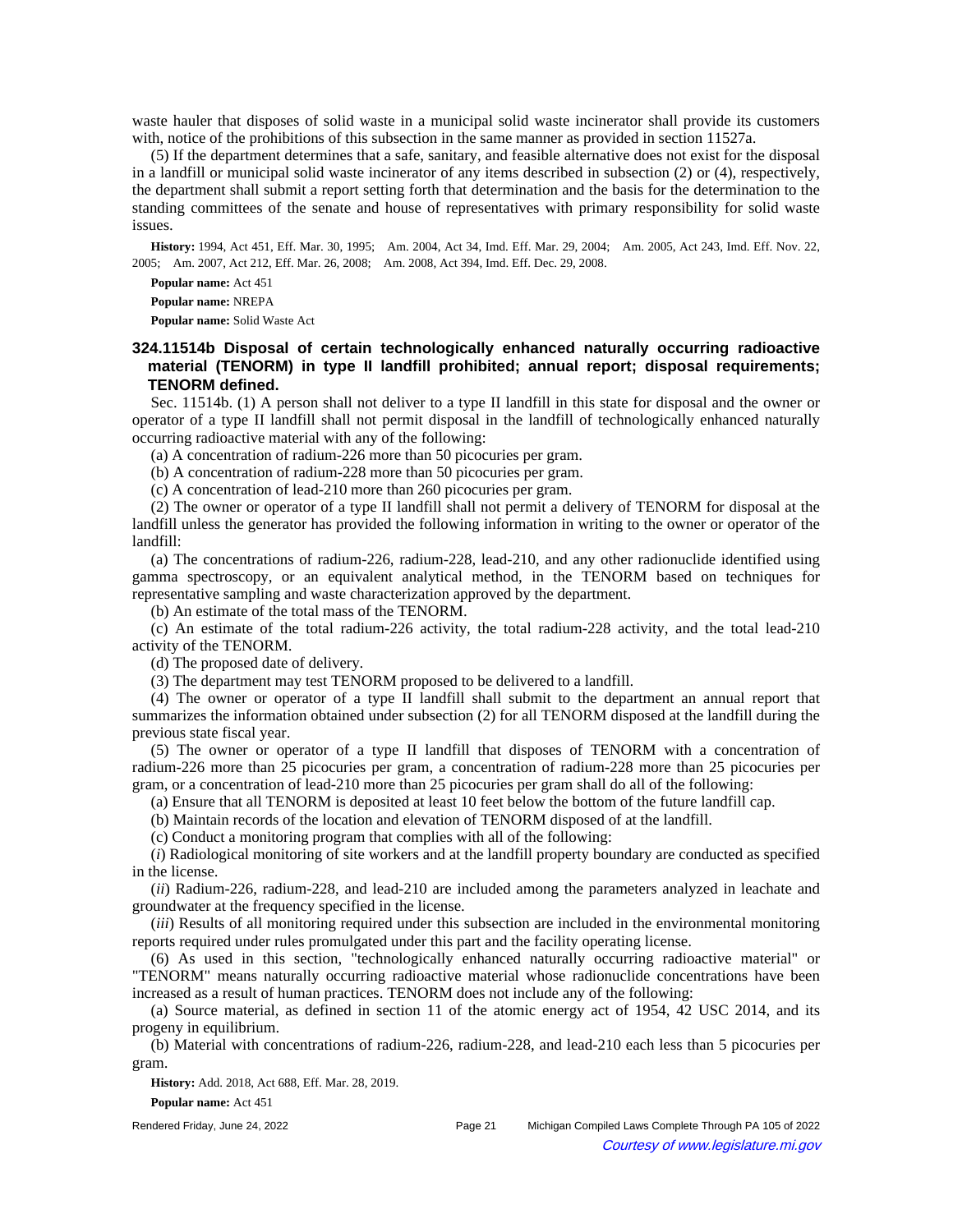**Popular name:** NREPA **Popular name:** Solid Waste Act

# **324.11515 Inspection of site; compliance; hydrogeologic monitoring program as condition to licensing landfill facility; determining course of action; revocation or denial of license; issuance of timetable or schedule.**

Sec. 11515. (1) Upon receipt of a license application, the department or a health officer or an authorized representative of a health officer shall inspect the site and determine if the proposed operation complies with this part and the rules promulgated under this part.

(2) The department shall not license a landfill facility or coal ash impoundment operating without an approved hydrogeologic monitoring program until the department receives a hydrogeologic monitoring program and the results of the program. The department shall use this information in conjunction with other information required by this part or the rules promulgated under this part to determine a course of action regarding licensing of the facility consistent with section 4005 of subtitle D of the solid waste disposal act, title II of Public Law 89-272, 42 USC 6945, and with this part and the rules promulgated pursuant to this part. In deciding a course of action, the department shall consider, at a minimum, the health hazards, environmental degradation, and other public or private alternatives. The department may do any of the following:

(a) Revoke a license.

(b) Deny a license to a coal ash impoundment that has not been previously licensed under this part.

(c) Issue a timetable or schedule to provide for compliance for the landfill or coal ash impoundment, specifying a schedule of remedial measures, including a sequence of actions or operations, which leads to compliance with this part within a reasonable time period but not more than 1 year.

**History:** 1994, Act 451, Eff. Mar. 30, 1995;-- Am. 2018, Act 640, Imd. Eff. Dec. 28, 2018.

**Popular name:** Act 451

**Popular name:** NREPA

**Popular name:** Solid Waste Act

**324.11516 Final decision on license application; time; effect of failure to make final decision; expiration and renewal of operating license; fee; entry on private or public property; inspection or investigation; conditions to issuance of operating license for new disposal area; issuance of license as authority to accept waste for disposal.**

Sec. 11516. (1) The department shall conduct a consistency review before making a final decision on a license application. The department shall notify the clerk of the municipality in which the disposal area is located and the applicant of its approval or denial of a license application within 10 days after the final decision is made.

(2) An operating license shall expire 5 years after the date of issuance. An operating license may be renewed before expiration upon payment of a renewal application fee specified in section 11512(8) if the licensee is in compliance with this part and the rules promulgated under this part.

(3) The issuance of the operating license under this part empowers the department or a health officer or an authorized representative of a health officer to enter at any reasonable time, pursuant to law, in or upon private or public property licensed under this part for the purpose of inspecting or investigating conditions relating to the storage, processing, or disposal of any material.

(4) Except as otherwise provided in this subsection, the department shall not issue an operating license for a new disposal area within a planning area unless a solid waste management plan for that planning area has been approved pursuant to sections 11536 and 11537 and unless the disposal area complies with and is consistent with the approved solid waste management plan. This subsection does not prohibit the issuance of a license for a captive facility that is a coal ash impoundment or a coal ash landfill in the absence of an approved county solid waste management plan, upon receipt of a letter of approval from whichever county or counties, group of municipalities, or regional planning agency has prepared or is preparing the county solid waste management plan for that planning area under section 11533 and from the municipality in which the disposal area is to be located.

(5) Issuance of an operating license by the department authorizes the licensee to accept waste for disposal in certified portions of the disposal area for which a bond was established under section 11523 and, for type II landfills, for which financial assurance was demonstrated under section 11523a. If the construction of a portion of a landfill licensed under this section is not complete at the time of license application, the owner or operator of the landfill shall submit a certification under the seal of a licensed professional engineer verifying that the construction of that portion of the landfill has proceeded according to the approved plans at least 60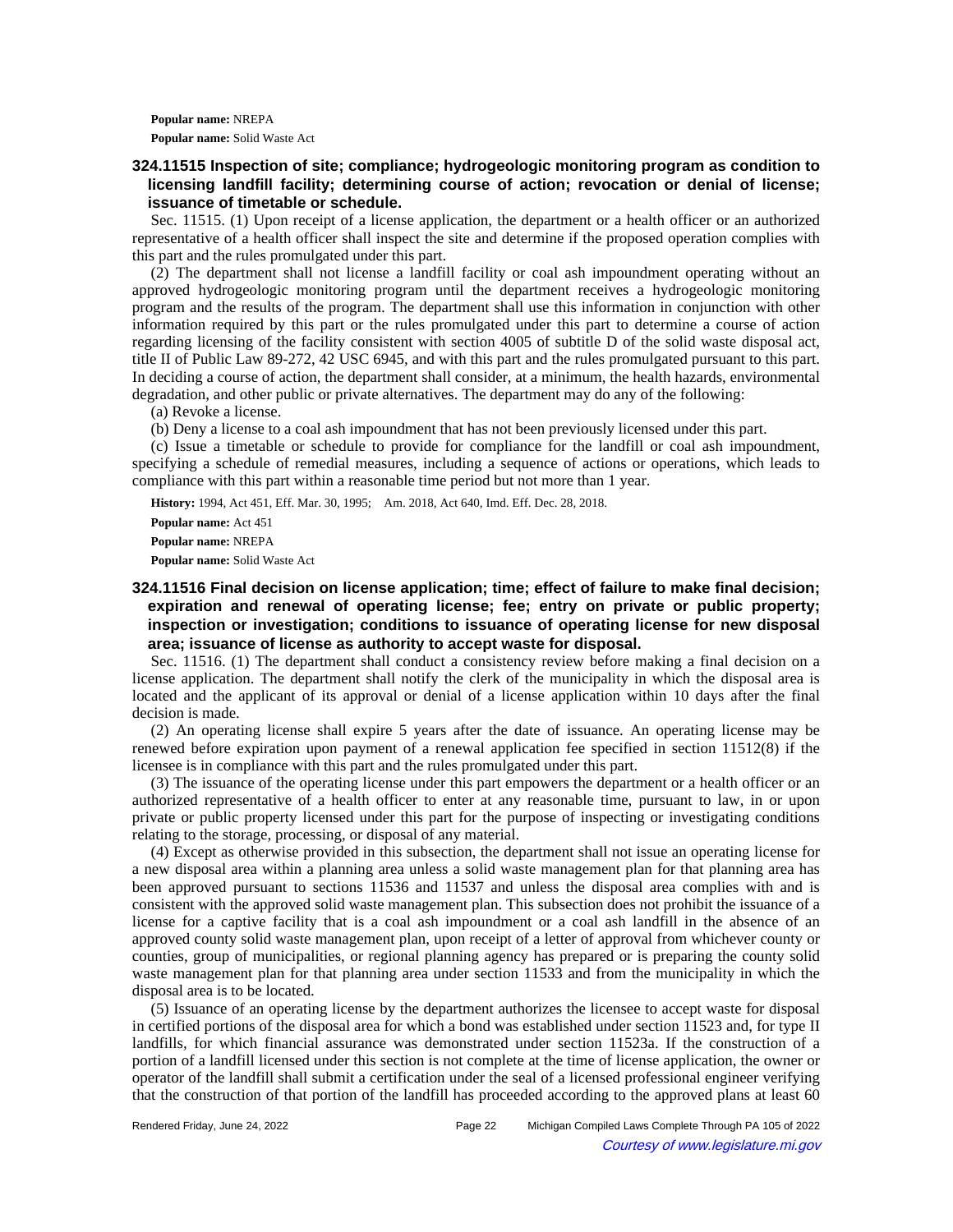days prior to the anticipated date of waste disposal in that portion of the landfill. If the department does not deny the certification within 60 days of receipt, the owner or operator may accept waste for disposal in the certified portion. In the case of a denial, the department shall issue a written statement stating the reasons why the construction or certification is not consistent with this part or rules promulgated under this part or the approved plans.

History: 1994, Act 451, Eff. Mar. 30, 1995;-Am. 1996, Act 358, Eff. Oct. 1, 1996;--Am. 2003, Act 153, Eff. Oct. 1, 2003;--Am. 2004, Act 325, Imd. Eff. Sept. 10, 2004;-- Am. 2018, Act 640, Imd. Eff. Dec. 28, 2018.

**Popular name:** Act 451 **Popular name:** NREPA **Popular name:** Solid Waste Act

# **324.11517 Plan for program reducing incineration of noncombustible materials and dangerous combustible materials and other hazardous by-products; approval or disapproval; considerations; modifications; revised plan; implementation; operation without approved plan.**

Sec. 11517. (1) Within 9 months after the completion of construction of a municipal solid waste incinerator, the owner or operator of a municipal solid waste incinerator shall submit a plan to the department for a program that, to the extent practicable, reduces the incineration of noncombustible materials and dangerous combustible materials and their hazardous by-products at the incinerator. The department shall approve or disapprove the plan submitted under this subsection within 30 days after receiving it. In reviewing the plan, the department shall consider the current county solid waste management plan, available markets for separated materials, disposal alternatives for the separated materials, and collection practices for handling such separated materials. If the department disapproves a plan, the department shall notify the owner or operator submitting the plan of this fact, and shall provide modifications that, if included, would result in the plan's approval. If the department disapproves a plan, the owner or operator of a municipal solid waste incinerator shall within 30 days after receipt of the department's disapproval submit a revised plan that addresses all of the modifications provided by the department. The department shall approve or disapprove the revised plan within 30 days after receiving it, and approval of the revised plan shall not be unreasonably withheld.

(2) Not later than 6 months after the approval of the plan by the department under subsection (1), the owner or operator shall implement the plan in accordance with the implementation schedule set forth in the plan. The operation of a municipal solid waste incinerator without an approved plan under this section shall subject the owner or operator, or both, to all of the sanctions provided by this part.

History: 1994, Act 451, Eff. Mar. 30, 1995;-- Am. 1996, Act 358, Eff. Oct. 1, 1996.

**Popular name:** Act 451 **Popular name:** NREPA **Popular name:** Solid Waste Act

## **324.11518 Sanitary landfill; coal ash impoundment; instrument imposing restrictive covenant on land; filing; contents of covenant; authorization; special exemption; construction of part.**

Sec. 11518. (1) At the time a disposal area that is a sanitary landfill is licensed, an instrument that imposes a restrictive covenant upon the land involved shall be executed by all of the owners of the tract of land upon which the landfill is to be located and the department. If the land involved is state owned, the state administrative board shall execute the covenant on behalf of the state. The instrument imposing the restrictive covenant shall be filed for record by the department or a health officer in the office of the register of deeds of the county, or counties, in which the facility is located. The covenant shall state that the land described in the covenant has been or will be used as a landfill and that neither the property owners, their servants, agents, or employees, nor any of their heirs, successors, lessees, or assigns shall engage in filling, grading, excavating, drilling, or mining on the property during the first 50 years following completion of the landfill without authorization of the department. In giving authorization, the department shall consider the original design, type of operation, material deposited, and the stage of decomposition of the fill. Special exemption from this section may be granted by the department if the lands involved are federal lands or if contracts existing between the landowner and the licensee on January 11, 1979 are not renegotiable.

(2) This part does not prohibit the department from conveying, leasing, or permitting the use of state land for a solid waste disposal area or a resource recovery facility as provided by applicable state law.

(3) When a disposal area that is a coal ash impoundment is licensed under this part, an instrument that

Rendered Friday, June 24, 2022 Page 23 Michigan Compiled Laws Complete Through PA 105 of 2022 Courtesy of www.legislature.mi.gov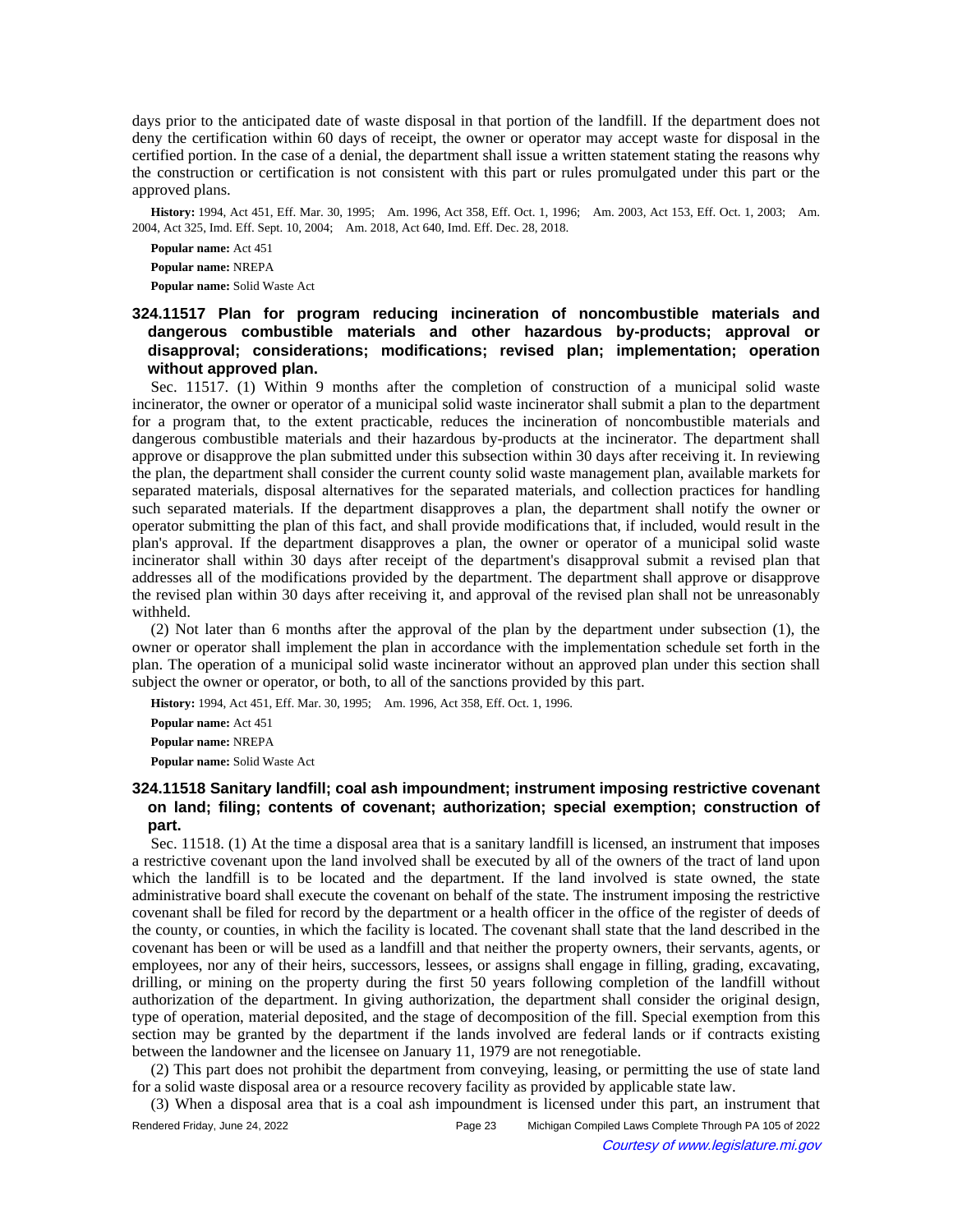imposes a restrictive covenant upon the land involved shall be executed by all of the owners of the tract of land upon which the impoundment is located or is to be located and the department. If the land involved is owned by this state, the state administrative board shall execute the covenant on behalf of this state. The instrument imposing the restrictive covenant shall be filed for record by the department or a health officer in the office of the register of deeds of the county, or counties, in which the disposal area is located. The covenant shall state that the land described in the covenant has been or will be used as a coal ash impoundment and that neither the property owners, their servants, agents, or employees, nor any of their heirs, successors, lessees, or assigns shall engage in filling, grading, excavating, drilling, or mining on the property during the first 50 years following completion of the impoundment without authorization of the department. In giving authorization, the department shall consider the original design, type of operation, material deposited, and any removal of the materials as part of the closure of the impoundment.

(4) An industrial waste landfill may accept industrial waste of different types and from different generators, but shall not accept hazardous waste generated by conditionally exempt small quantity generators.

History: 1994, Act 451, Eff. Mar. 30, 1995;-Am. 2018, Act 640, Imd. Eff. Dec. 28, 2018.

**Popular name:** Act 451 **Popular name:** NREPA **Popular name:** Solid Waste Act

# **324.11519 Specifying reasons for denial of construction permit or operating license; cease and desist order; grounds for order revoking, suspending, or restricting permit or license; contested case hearing; judicial review; inspection; report; copies; violation of part or rules; summary suspension of permit or license.**

Sec. 11519. (1) The department shall specify, in writing, the reasons for denial of a construction permit or an operating license, further specifying those particular sections of this part or rules promulgated under this part that may be violated by granting the application and the manner in which the violation may occur.

(2) The health officer or department may issue a cease and desist order specifying a schedule of closure or remedial action in accordance with this part and rules promulgated under this part or may establish a consent agreement specifying a schedule of closure or remedial action in accordance with this part and rules promulgated under this part to a person who establishes, constructs, conducts, manages, maintains, or operates a disposal area without a permit or license or to a person who holds a permit or license but establishes, constructs, conducts, manages, maintains, or operates a disposal area contrary to an approved solid waste management plan or contrary to the permit or license issued under this part.

(3) The department may issue a final order revoking, suspending, or restricting a permit or license after a contested case hearing as provided in the administrative procedures act of 1969, Act No. 306 of the Public Acts of 1969, being sections 24.201 to 24.328 of the Michigan Compiled Laws, if the department finds that the disposal area is not being constructed or operated in accordance with the approved plans, the conditions of a permit or license, this part, or the rules promulgated under this part. A final order issued pursuant to this section is subject to judicial review as provided in Act No. 306 of the Public Acts of 1969. The department or a health officer shall inspect and file a written report not less than 4 times per year for each licensed disposal area. The department or the health officer shall provide the municipality in which the licensed disposal area is located with a copy of each written inspection report if the municipality arranges with the department or the health officer to bear the expense of duplicating and mailing the reports.

(4) The department may issue an order summarily suspending a permit or license if the department determines that a violation of this part or rules promulgated under this part has occurred which, in the department's opinion, constitutes an emergency or poses an imminent risk of injury to the public health or the environment. A determination that a violation poses an imminent risk of injury to the public health shall be made by the department. Summary suspension may be ordered effective on the date specified in the order or upon service of a certified copy of the order on the licensee, whichever is later, and shall remain effective during the proceedings. The proceedings shall be commenced within 7 days of the issuance of the order and shall be promptly determined.

History: 1994, Act 451, Eff. Mar. 30, 1995;-- Am. 1996, Act 358, Eff. Oct. 1, 1996.

**Popular name:** Act 451 **Popular name:** NREPA **Popular name:** Solid Waste Act

# **324.11519a Duties of owner or operator of a coal ash impoundment or a coal ash landfill; compliance with federal regulations; assessment.**

Rendered Friday, June 24, 2022 Page 24 Michigan Compiled Laws Complete Through PA 105 of 2022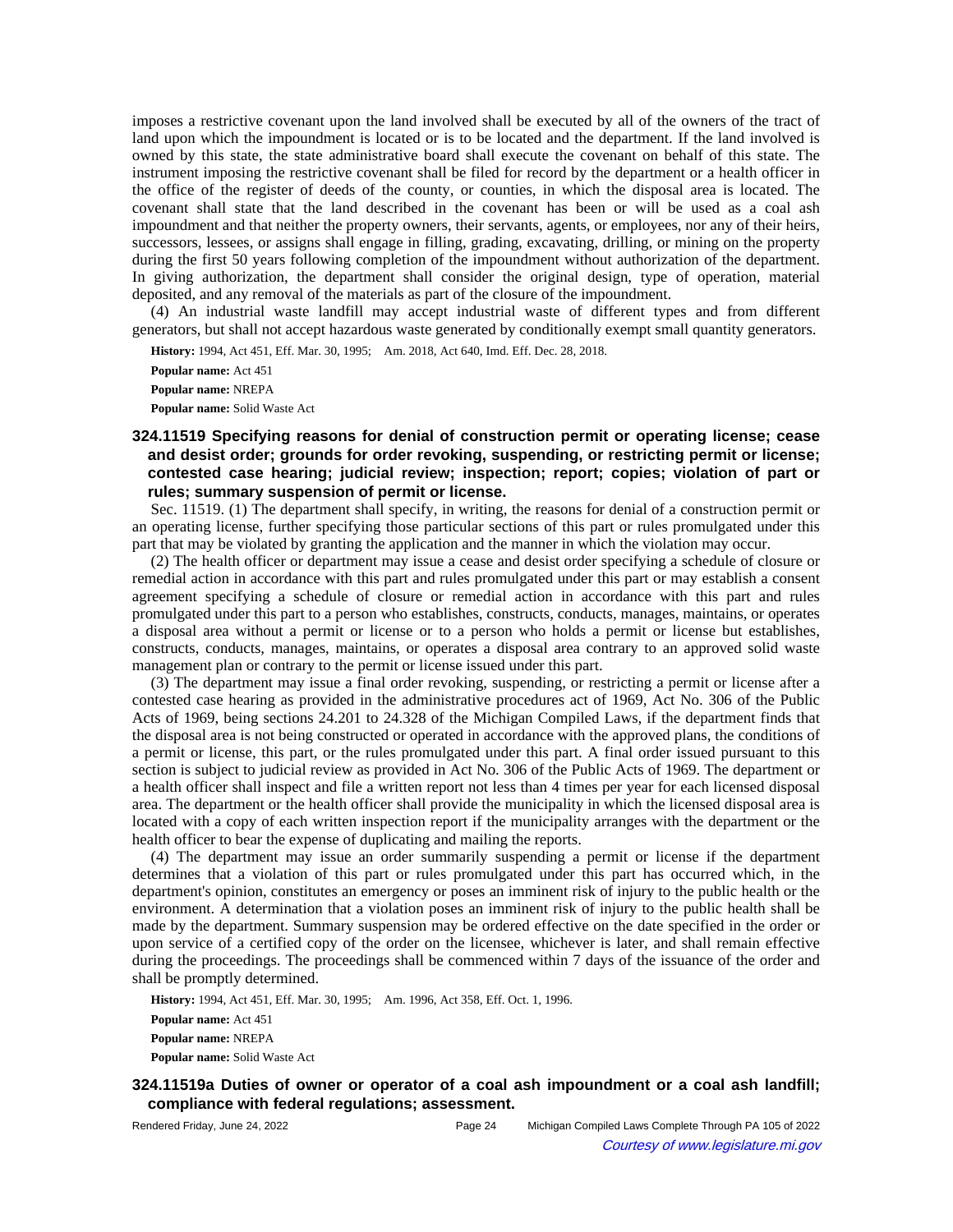Sec. 11519a. (1) The owner or operator of an existing coal ash impoundment or a coal ash impoundment licensed under this part shall do all of the following:

(a) Comply with R 299.4311 of the part 115 rules.

(b) Ensure that the impoundment is not in violation of part 31 or part 55 and does not create a nuisance.

(c) Comply with the requirements of 40 CFR 257.83, as applicable. The inspection report required by 40 CFR 257.83(b)(2) shall be certified by a professional engineer pursuant to R 299.4910(9) of the part 115 rules.

(d) Comply with the requirements of 40 CFR 257.74(a)(2). The hazard potential classification assessment reports shall be certified by a professional engineer pursuant to R 299.4910(9) of the part 115 rules. This assessment shall be revised every 5 years pursuant to 40 CFR 257.74(f)(2).

(e) Maintain in the operating record a history of construction that complies with 40 CFR  $257.74(c)(1)(i)$  to (*xi*).

(f) Comply with 40 CFR 257.74(d). The periodic structural stability assessment reports shall be certified by a professional engineer pursuant to R 299.4910(9) of the part 115 rules. This assessment shall be revised every 5 years pursuant to 40 CFR 257.74(f)(2).

(g) Comply with 40 CFR 257.74(e). The periodic safety factor assessment reports shall be certified by a professional engineer pursuant to R 299.4910(9) of the part 115 rules. This assessment shall be revised every 5 years pursuant to 40 CFR 257.74(f)(2).

(h) Implement the detection monitoring program required in sections  $11511a(3)$  and  $11512a(1)(a)$ .

(i) Comply with requirements of 40 CFR 257.82, as applicable. The inflow design flood control plan shall be certified by a professional engineer pursuant to R 299.4910(9) of the part 115 rules. This plan shall be revised at least every 5 years pursuant to 40 CFR 257.82(c)(4).

(2) The owner or operator of an existing coal ash landfill or coal ash impoundment or a coal ash landfill or impoundment licensed under this part shall do all of the following:

(a) Maintain a fugitive dust control plan that complies with 40 CFR 257.80(b) and is certified by a registered professional engineer pursuant to R 299.4910(9) of the part 115 rules. An annual fugitive dust control report shall be prepared and completed in compliance with 40 CFR 257.80(c).

(b) Maintain an up-to-date operating record in compliance with 40 CFR 257.105.

(c) Maintain an up-to-date publicly accessible internet site in compliance with 40 CFR 257.107.

(3) The owner or operator of an existing coal ash landfill or a coal ash landfill licensed under this part shall comply with both of the following:

(a) The requirements of 40 CFR 257.84, as applicable. The inspection report required by 40 CFR 257.84(b)(2) shall be certified by a professional engineer pursuant to R 299.4910(9) of the part 115 rules.

(b) The requirements of 40 CFR 257.81, as applicable. The run-on and run-off control system plan shall be certified by a professional engineer pursuant to R 299.4910(9) of the part 115 rules. This plan shall be revised every 5 years pursuant to 40 CFR 257.81(c)(4).

(4) Within 1 year after the effective date of the amendatory act that added this subsection, the owner or operator of an existing coal ash landfill or existing coal ash impoundment shall assess whether the landfill or impoundment is located in an unstable area as defined in R 299.4409 of the part 115 rules. If the owner or operator determines that the landfill, the impoundment, or a unit thereof is located in an unstable area, the owner or operator shall cease placing coal ash into the landfill, impoundment, or unit and proceed to close the landfill, impoundment, or unit in compliance with this part and the rules promulgated under this part.

**History:** Add. 2018, Act 640, Imd. Eff. Dec. 28, 2018.

**Popular name:** Act 451

**Popular name:** NREPA **Popular name:** Solid Waste Act

**324.11519b Placement of coal ash and associated liquids; assessment monitoring program; response action plan; closure of facility.**

Sec. 11519b. (1) Placement of coal ash and associated liquids into an existing coal ash impoundment or coal ash impoundment licensed under this part is permitted and shall be conducted consistent with good management practices as defined in section 11519a and this section.

(2) If the detection monitoring required in sections  $11511a(3)$ ,  $11512a(1)$ , and  $11519a(1)(h)$  confirms a statistically significant increase over background for 1 or more of the constituents listed in section 11511a(3), the owner and operator of a coal ash landfill or coal ash impoundment shall comply with R 299.4440 and 299.4441 of the part 115 rules, including, as applicable, conducting assessment monitoring and preparation of a response action plan in compliance with R 299.4442 of the part 115 rules. The constituents to be monitored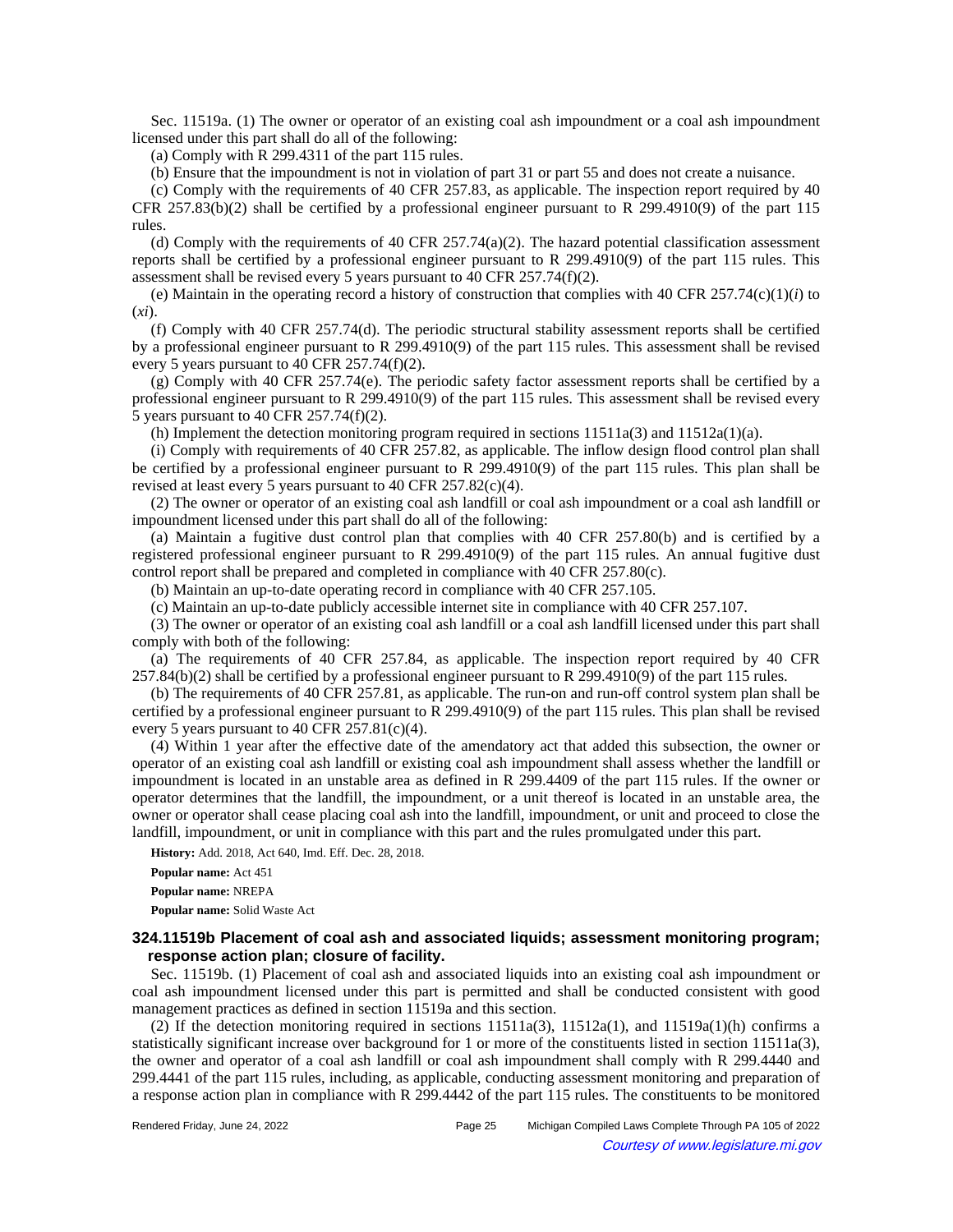in the assessment monitoring program shall include those listed in section 11511a(3) and all of the following:

(a) Antimony.

(b) Arsenic.

(c) Barium.

(d) Beryllium. (e) Cadmium.

(f) Chromium.

(g) Cobalt.

(h) Copper.

(i) Lead.

(j) Lithium.

(k) Nickel.

(*l*) Mercury.

(m) Molybdenum.

(n) Selenium.

(o) Silver.

(p) Thallium.

(q) Vanadium.

(r) Zinc.

(s) Radium 226 and 228 combined.

(3) The constituents listed in this section shall be analyzed by methods specified in "Standard Methods for the Examination of Water and Wastewater, 19th edition", published by the United States Environmental Protection Agency, or by other methods approved by the director or his or her designee.

(4) If the owner or operator of a coal ash landfill or coal ash impoundment is obligated to prepare a response action plan, the owner or operator shall comply with R 299.4442 to R 299.4445 of the part 115 rules, as applicable.

(5) The owner or operator of a coal ash landfill shall place landfill cover materials that are described in R 299.4304 of the part 115 rules over the entire surface of each portion of the final lift not more than 6 months after the final placement of coal ash within the landfill or landfill unit.

(6) The owner or operator of a coal ash impoundment shall begin to implement closure as described in R 299.4309(7) of the part 115 rules not more than 6 months after the final placement of coal ash within the impoundment and shall diligently pursue the closure. The closure shall be completed in compliance with 40 CFR 257.102(f)(1) and (2).

(7) Coal ash impoundments or coal ash landfills may be closed as a type III landfill pursuant to the applicable rules or by removal of coal ash from the impoundment as described in this part.

(8) If a coal ash impoundment is closed by the date that is 2 years after the effective date of the amendatory act that added this section and the department accepts the certification of the closure, the owner is not required to provide financial assurance under section 11523 or pay into a perpetual care fund under section 11525.

(9) Closure by removal of coal ash under subsection (7) is complete when either of the following requirements are met:

(a) The owner or operator certifies compliance with the requirements of 40 CFR 257.102(c).

(b) The owner or operator certifies that testing confirms that constituent concentrations remaining in the coal ash impoundment or landfill unit and any concentrations of soil or groundwater affected by releases therefrom do not exceed the lesser of the applicable standards adopted by the department pursuant to section 20120a or the groundwater protection standards established pursuant to 40 CFR 257.95(h) and the department accepts the certification or, if the constituent concentrations do exceed those standards, the department has approved a remedy consistent with R 299.4444 and R 299.4445 of the part 115 rules.

(10) Upon completion of the closure by removal under subsection (9), the financial assurance under section 11523 and perpetual care fund under section 11525 shall be terminated, the owner or operator is not required to provide financial assurance or contribute to a perpetual care fund, and any claim to the assurance or fund by the department is terminated and released. The termination and release do not impair the department's authority to require, whether upon completion of closure under subsection (9)(b) or subsequently, financial assurance for corrective action as provided under this act.

**History:** Add. 2018, Act 640, Imd. Eff. Dec. 28, 2018. **Popular name:** Act 451

**Popular name:** NREPA

**Popular name:** Solid Waste Act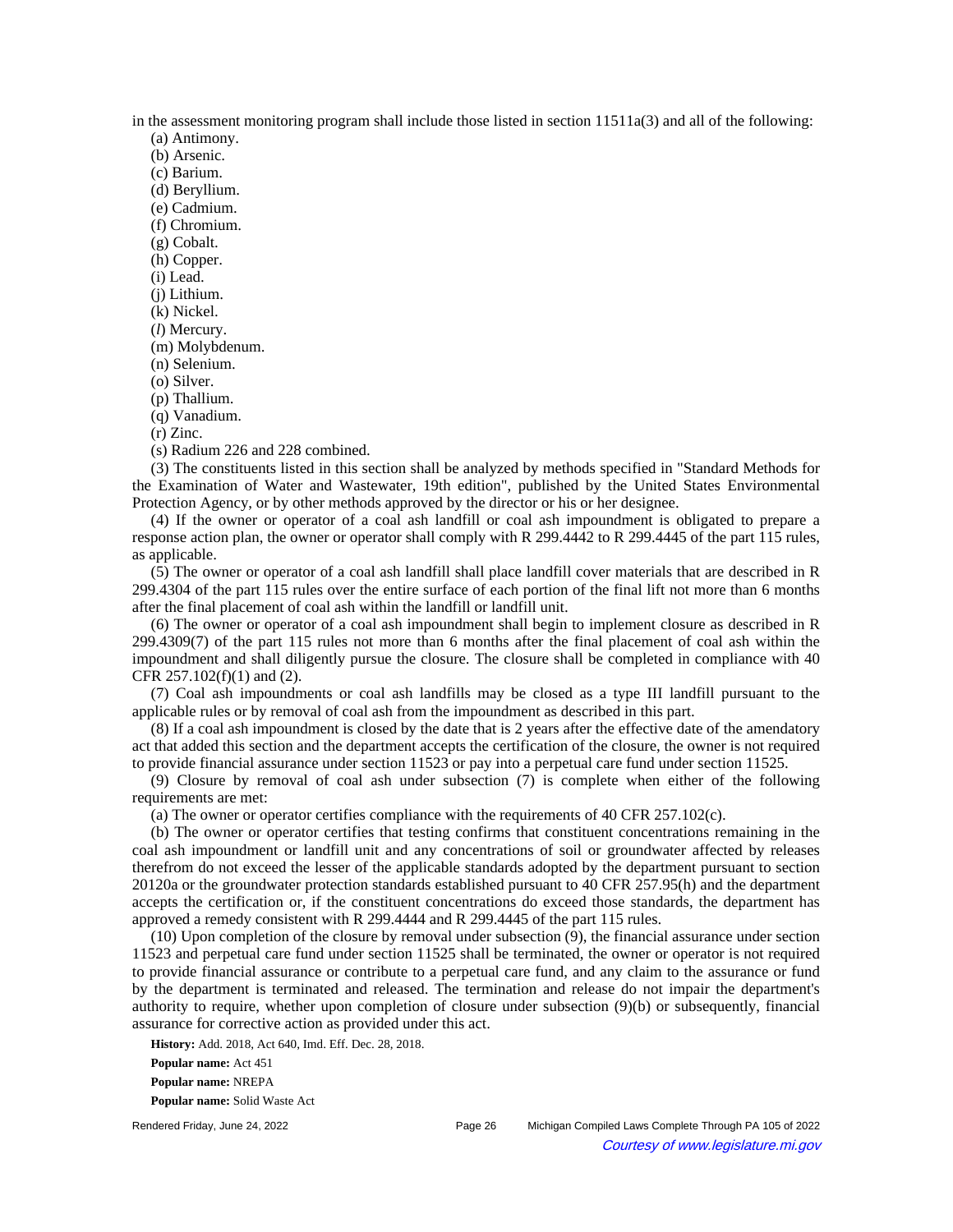## **324.11519c Groundwater contamination in unlined coal ash impound; owner or operator duties; "unlined coal ash impoundment" defined.**

Sec. 11519c. (1) If assessment monitoring of an unlined coal ash impoundment confirms the presence of groundwater contamination in excess of maximum contaminant levels in effect as provided in section 6 of the safe drinking water act, 1976 PA 399, MCL 325.1006, or a groundwater protection standard established under 40 CFR 257.95(h), the owner or operator of the coal ash impoundment shall do all of the following:

(a) Notify the department of the confirmation within 14 days.

(b) Cease acceptance of coal ash at the impoundment within 180 days after the confirmation.

(c) Begin to implement closure as described in R 299.4309(7) of the part 115 rules not more than 180 days after such confirmation and diligently pursue the closure. The closure shall be completed in compliance with 40 CFR 257.102(c), with 40 CFR 257.102(f)(1) and (2), or with 40 CFR 257.103.

(d) Prepare a response action plan in compliance with R 299.4442 of the part 115 rules and submit the response action plan to the department for review and approval. Upon receipt of department approval, the owner or operator shall implement and diligently pursue the response action plan and shall comply with R 299.4443 to 299.4445 of the part 115 rules.

(2) For purposes of this section, "unlined coal ash impoundment" means a coal ash impoundment without a liner as described in 40 CFR 257.70(b) or another construction or system in place that is determined by the department to be as protective as a liner as described in 40 CFR 257.70(b).

**History:** Add. 2018, Act 640, Imd. Eff. Dec. 28, 2018.

**Popular name:** Act 451

**Popular name:** NREPA

**Popular name:** Solid Waste Act

## **324.11520 Disposition of fees; special fund; disposition of solid waste on private property.**

Sec. 11520. (1) Fees collected by a health officer under this part shall be deposited with the city or county treasurer, who shall keep the deposits in a special fund designated for use in implementing this part. If there is an ordinance or charter provision that prohibits a health officer from maintaining a special fund, the fees shall be deposited and used in accordance with the ordinance or charter provision. Fees collected by the department under this part shall be credited to the general fund of the state.

(2) This part does not prohibit an individual from disposing of solid waste from the individual's own household upon the individual's own land as long as the disposal does not create a nuisance or hazard to health. Solid waste accumulated as a part of an improvement or the planting of privately owned farmland may be disposed of on the property if the method used is not injurious to human life or property and does not unreasonably interfere with the enjoyment of life or property.

**History:** 1994, Act 451, Eff. Mar. 30, 1995.

**Popular name:** Act 451 **Popular name:** NREPA **Popular name:** Solid Waste Act

**324.11521 Yard clippings; management; means; temporary accumulation; requirements; composting on farm; qualification as registered composting facility; site at which yard clippings are managed.**

Sec. 11521. (1) Yard clippings shall be managed by 1 of the following means:

(a) Composted on the property where the yard clippings are generated.

(b) Temporarily accumulated under subsection (2).

(c) Composted at a composting facility containing not more than 200 cubic yards of yard clippings if decomposition occurs without creating a nuisance.

(d) Composted on a farm as described by subsection (3).

(e) Composted at site that qualifies as a registered composting facility under subsection (4).

(f) Decomposed in a controlled manner using a closed container to create and maintain anaerobic conditions if in compliance with part 55 and otherwise approved by the director under this part.

(g) Composted and used as part of normal operations by a municipal solid waste landfill if the composting and use meet all of the following requirements:

(*i*) Take place on property described in the landfill construction permit.

(*ii*) Are described in and consistent with the landfill operation plans.

(*iii*) Are otherwise in compliance with this act.

(h) Processed at a processing plant in accordance with this part and the rules promulgated under this part. Michigan Compiled Laws Complete Through PA 105 of 2022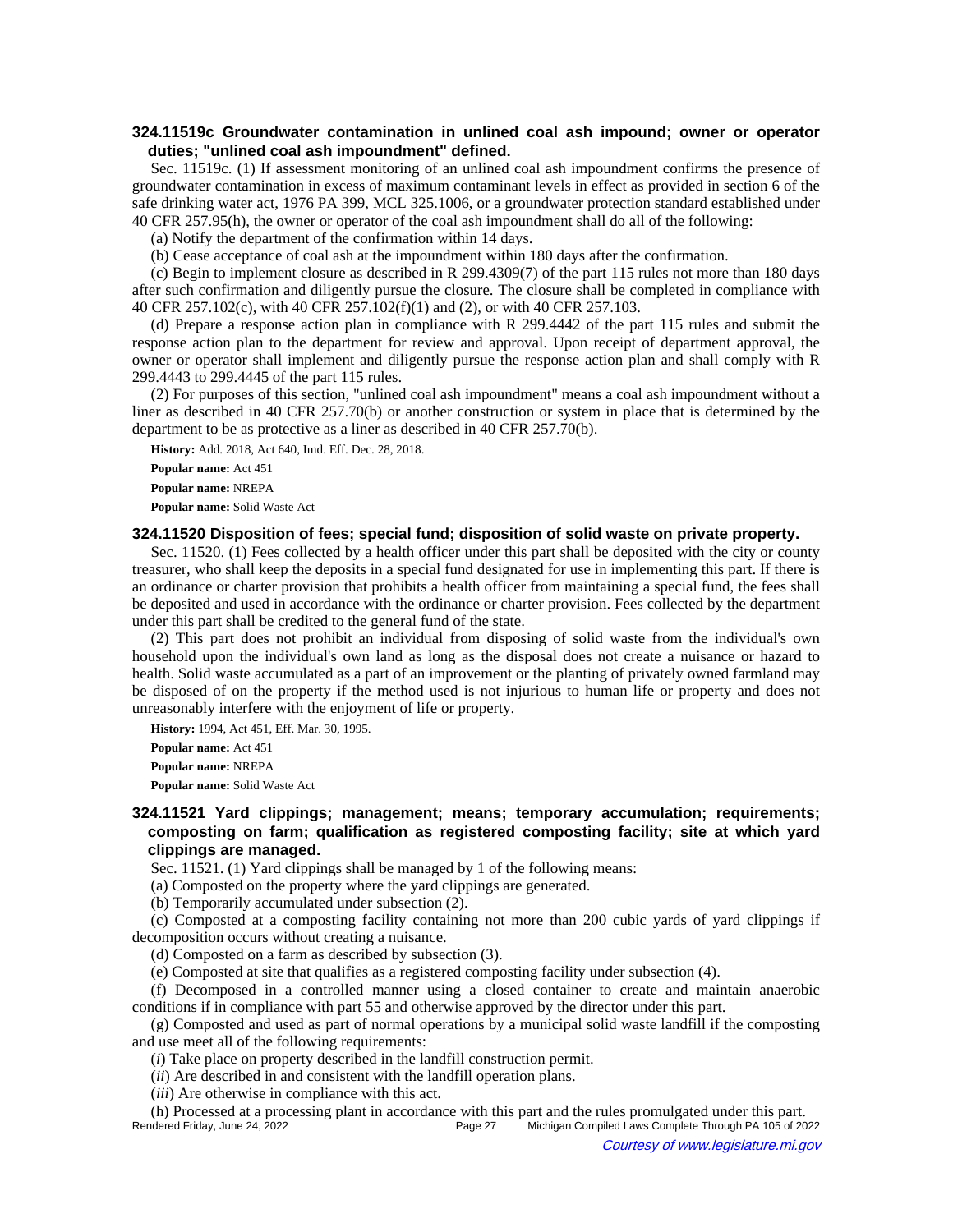(i) Disposed of in a landfill or an incinerator, but only if the yard clippings are diseased or infested or are composed of invasive plants, such as garlic mustard, purple loosestrife, or spotted knapweed, that were collected through an eradication or control program, include no more than a de minimis amount of other yard clippings, and are inappropriate to compost.

(2) A person may temporarily accumulate yard clippings at a site not designed for composting if all of the following requirements are met:

(a) The accumulation does not create a nuisance or otherwise result in a violation of this act.

(b) The yard clippings are not mixed with other compostable materials.

(c) No more than 1,000 cubic yards are placed on site unless a greater volume is approved by the department.

(d) Yard clippings placed on site on or after April 1 but before December 1 are moved to another location and managed as provided in subsection (1) within 30 days after being placed on site. The director may approve a longer time period based on a demonstration that additional time is necessary.

(e) Yard clippings placed on site on or after December 1 but before the next April 1 are moved to another location and managed as provided in subsection (1) by the next April 10 after the yard clippings are placed on site.

(f) The owner or operator of the site maintains and makes available to the department records necessary to demonstrate that the requirements of this subsection are met.

(3) A person may compost yard clippings on a farm if composting does not otherwise result in a violation of this act and is done in accordance with generally accepted agricultural and management practices under the Michigan right to farm act, 1981 PA 93, MCL 286.471 to 286.474, and if 1 or more of the following apply:

(a) Only yard clippings generated on the farm are composted.

(b) There are not more than 5,000 cubic yards of yard clippings on the farm.

(c) If there are more than 5,000 cubic yards of yard clippings on the farm at any time, all of the following requirements are met:

(*i*) The farm operation accepts yard clippings generated at a location other than the farm only to assist in management of waste material generated by the farm operation.

(*ii*) The farm operation does not accept yard clippings generated at a location other than the farm for monetary or other valuable consideration.

(*iii*) The owner or operator of the farm registers with the department of agriculture on a form provided by the department of agriculture and certifies that the farm operation meets and will continue to meet the requirements of subparagraphs (*i*) and (*ii*).

(4) A site qualifies as a registered composting facility if all of the following requirements are met:

(a) The owner or operator of the site registers as a composting facility with the department and reports to the department within 30 days after the end of each state fiscal year the amount of yard clippings and other compostable material composted in the previous state fiscal year. The registration and reporting shall be done on forms provided by the department. The registration shall be accompanied by a fee of \$600.00. The registration is for a term of 3 years. Registration fees collected under this subdivision shall be forwarded to the state treasurer for deposit in the solid waste staff account of the solid waste management fund established in section 11550.

(b) The site is operated in compliance with the following location restrictions:

(*i*) If the site is in operation on December 1, 2007, the management or storage of yard clippings, compost, and residuals does not expand from its location on that date to an area that is within the following distances from any of the following features:

(A) 50 feet from a property line.

(B) 200 feet from a residence.

(C) 100 feet from a body of surface water, including a lake, stream, or wetland.

(*ii*) If the site begins operation after December 1, 2007, the management or storage of yard clippings, compost, and residuals occurs in an area that is not in the 100-year floodplain and is at least the following distances from each of the following features:

(A) 50 feet from a property line.

(B) 200 feet from a residence.

(C) 100 feet from a body of surface water, including a lake, stream, or wetland.

(D) 2,000 feet from a type I or type IIA water supply well.

(E) 800 feet from a type IIB or type III water supply well.

(F) 500 feet from a church or other house of worship, hospital, nursing home, licensed day care center, or school, other than a home school.

(G) 4 feet above groundwater.

Page 28 Michigan Compiled Laws Complete Through PA 105 of 2022 Courtesy of www.legislature.mi.gov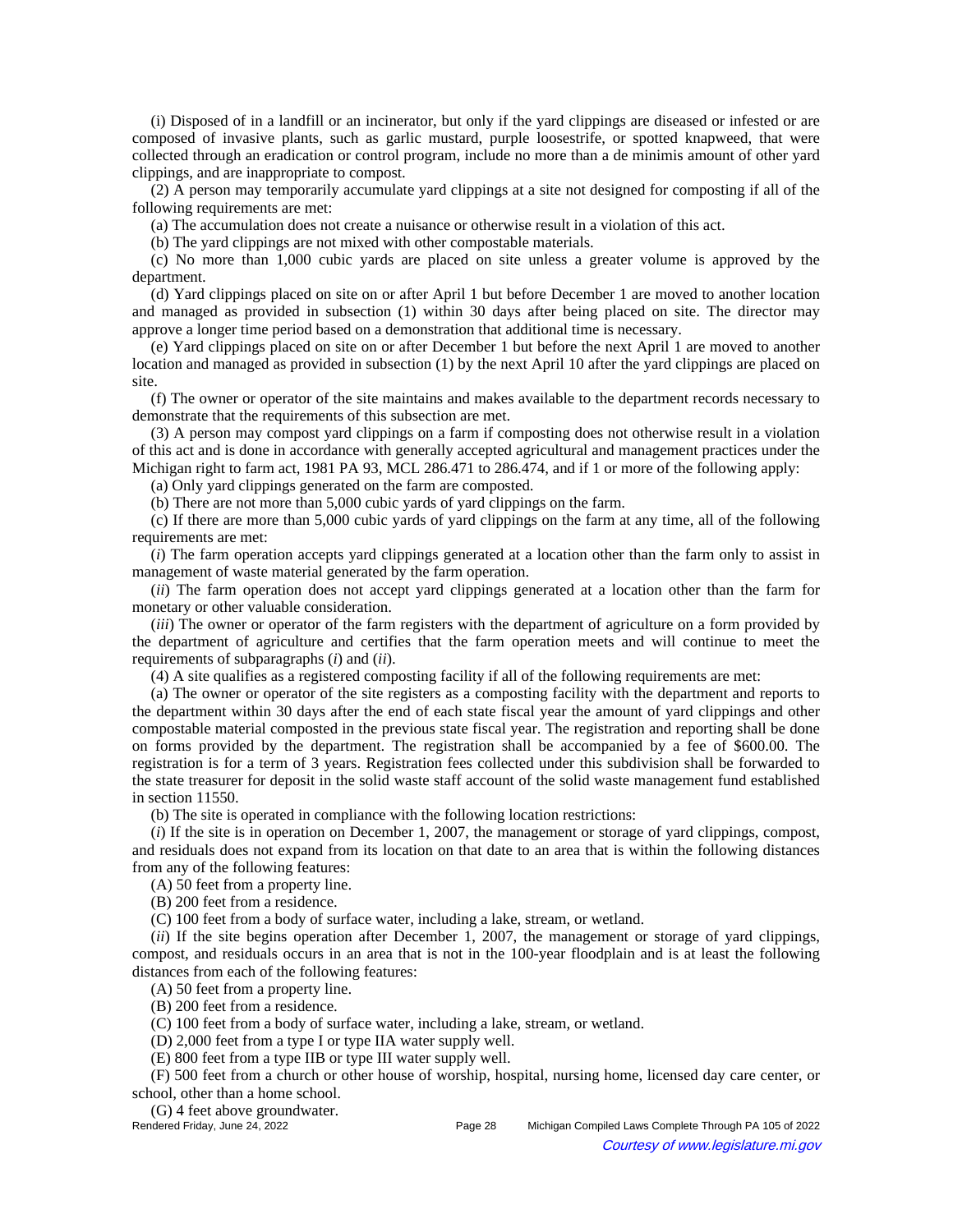(c) Composting and management of the site occurs in a manner that meets all of the following requirements:

(*i*) Does not violate this act or create a facility as defined in section 20101.

(*ii*) Unless approved by the department, does not result in more than 5,000 cubic yards of yard clippings and other compostable material, compost, and residuals present on any acre of property at the site.

(*iii*) Does not result in an accumulation of yard clippings for a period of over 3 years unless the site has the capacity to compost the yard clippings and the owner or operator of the site can demonstrate, beginning in the third year of operation and each year thereafter, unless a longer time is approved by the director, that the amount of yard clippings and compost that is transferred off-site in a calendar year is not less than 75% by weight or volume, accounting for natural volume reduction, of the amount of yard clippings and compost that was on-site at the beginning of the calendar year.

(*iv*) Results in finished compost with not more than 1%, by weight, of foreign matter that will remain on a 4 millimeter screen.

(*v*) If yard clippings are collected in bags other than paper bags, debags the yard clippings by the end of each business day.

(*vi*) Prevents the pooling of water by maintaining proper slopes and grades.

(*vii*) Properly manages storm water runoff.

(*viii*) Does not attract or harbor rodents or other vectors.

(d) The owner or operator maintains, and makes available to the department, all of the following records:

(*i*) Records identifying the volume of yard clippings and other compostable material accepted by the facility and the volume of yard clippings and other compostable material and of compost transferred off-site each month.

(*ii*) Records demonstrating that the composting operation is being performed in a manner that prevents nuisances and minimizes anaerobic conditions. Unless other records are approved by the department, these records shall include records of carbon-to-nitrogen ratios, the amount of leaves and the amount of grass in tons or cubic yards, temperature readings, moisture content readings, and lab analysis of finished products.

(5) A site at which yard clippings are managed in accordance with this section, other than a site described in subsection  $(1)(g)$ ,  $(h)$  or  $(i)$ , is not a disposal area, notwithstanding section 11503(5).

 $(6)$  Except with respect to subsection  $(1)(h)$  and  $(i)$ , management of yard clippings in accordance with this section is not considered disposal for purposes of section 11538(6).

**History:** Add. 2007, Act 212, Eff. Mar. 26, 2008.

**Popular name:** Act 451

**Popular name:** NREPA

**Popular name:** Solid Waste Act

### **324.11521b Operator of waste diversion center; duties; requirements; disposal; rejection of diverted waste.**

Sec. 11521b. (1) The operator of a waste diversion center shall comply with all of the following requirements:

(a) At least 90%, by volume, of the material collected at the waste diversion center shall consist of diverted waste to be managed at the waste diversion center.

(b) The waste diversion center shall be operated by personnel who are knowledgeable about the safe management of the types of diverted waste that are accepted at the waste diversion center.

(c) The operator shall manage the diverted waste in a manner that prevents the release of any diverted waste or component of diverted waste to the environment.

(d) The operator shall not store diverted waste overnight at the waste diversion center except in a secure location and with adequate containment to prevent any release of diverted wastes.

(e) Within 1 year after diverted waste is collected by the waste diversion center, that diverted waste shall be transported from the waste diversion center to a waste diversion center, recycling facility, or disposal facility that is in compliance with this act, for processing, recycling, or disposal.

(f) The operator shall not process diverted waste except to the extent necessary for the safe and efficient transportation of the diverted waste.

(g) The operator shall record the types and quantities of diverted wastes collected, the period of storage, and where the diverted wastes were transferred, processed, recycled, or disposed of. The operator shall maintain the records for at least 3 years and shall make the records available to the department upon request.

(h) Access to the waste diversion center shall be limited to a time when a responsible individual is on duty. (i) The area where the diverted waste is accumulated shall be protected, as appropriate for the type of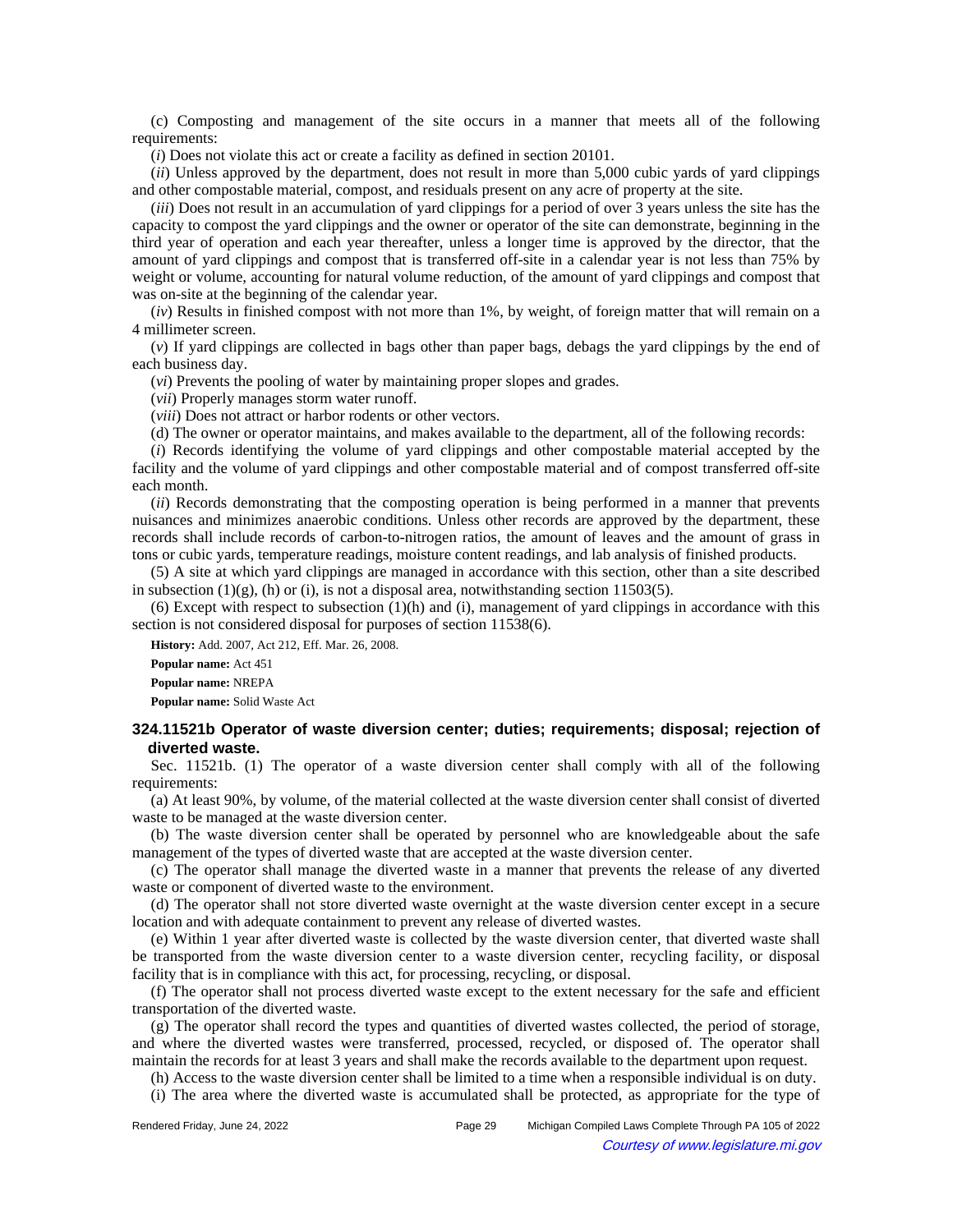waste, from weather, fire, physical damage, and vandals.

(j) The waste diversion center shall be kept clean and free of litter.

(2) Management of diverted wastes as required by this section is not considered disposal for the purposes of section 11538(6).

(3) The operator of a waste diversion center may reject any diverted waste.

**History:** Add. 2014, Act 24, Imd. Eff. Mar. 4, 2014.

**Popular name:** Act 451

**Popular name:** NREPA

**Popular name:** Solid Waste Act

## **324.11522 Open burning of grass clippings or leaves; open burning of household waste; materials; violation; extension of prohibition to materials not listed in subsection (3); open burning of wooden fruit or vegetable storage bins constructed from untreated lumber; requirements; effect of local ordinance; burning of United States flag.**

Sec. 11522. (1) The open burning of grass clippings or leaves is prohibited in any municipality having a population of 7,500 or more, unless specifically authorized by local ordinance, which ordinance shall be reported to the department of natural resources within 30 days of enactment.

(2) Subsection (1) does not permit a county or municipality to authorize open burning of grass clippings or leaves by an ordinance that would otherwise be prohibited under part 55 or rules promulgated under that part.

(3) Beginning 180 days after the effective date of the amendatory act that added this subsection, a person shall not conduct open burning of household waste that contains plastic, rubber, foam, chemically treated wood, textiles, electronics, chemicals, or hazardous materials.

(4) Sections 11546 and 11549 do not apply to an individual who violates subsection (3) by open burning of waste from that individual's household. Such an individual is responsible for a state civil infraction and is subject to the following:

(a) For a first offense within a 3-year period, a warning by the judge or magistrate.

(b) For a second offense within a 3-year period, a civil fine of not more than \$75.00.

(c) For a third offense within a 3-year period, a civil fine of not more than \$150.00.

(d) For a fourth or subsequent offense within a 3-year period, a civil fine of not more than \$300.00.

(5) Notwithstanding section 5512, the department shall not promulgate or enforce a rule that extends the prohibition under subsection (3) to materials not listed in subsection (3).

(6) This part, part 55, or rules promulgated under this part or part 55 do not prohibit a person from conducting open burning of wooden fruit or vegetable storage bins constructed from untreated lumber if all of the following requirements are met:

(a) The burning is conducted for disease or pest control.

(b) The burning is not conducted at any of the following locations:

(*i*) Within a priority I area as listed in table 33 or a priority II area as listed in table 34 of R 336.1310 of the Michigan administrative code.

(*ii*) In a city or village.

(*iii*) Within 1,400 feet outside the boundary of a city or village.

(7) Subsections (5) and (6) do not authorize open burning that is prohibited by a local ordinance.

(8) A congressionally chartered patriotic organization that disposes of an unserviceable flag of the United States by burning that flag is not subject to regulation or penalty for violating a state law or local ordinance pertaining to open burning of materials or substances.

History: 1994, Act 451, Eff. Mar. 30, 1995;-- Am. 2012, Act 102, Imd. Eff. Apr. 19, 2012.

**Popular name:** Act 451

**Popular name:** NREPA

**Popular name:** Solid Waste Act

# **324.11523 Financial assurance; cash bond; interest; reduction in bond; termination; noncompliance with closure and postclosure monitoring and maintenance requirements; expiration or cancellation notice; effect of bankruptcy action; perpetual care fund; alternate financial assurance.**

Sec. 11523. (1) The department shall not issue a license to operate a disposal area unless the applicant has filed, as a part of the application for a license, evidence of the following financial assurance:

(a) Financial assurance established for a type III landfill or a preexisting unit at a type II landfill and until April 9, 1997, existing and new type II landfills shall be in the form of a bond in an amount equal to

Rendered Friday, June 24, 2022 Page 30 Michigan Compiled Laws Complete Through PA 105 of 2022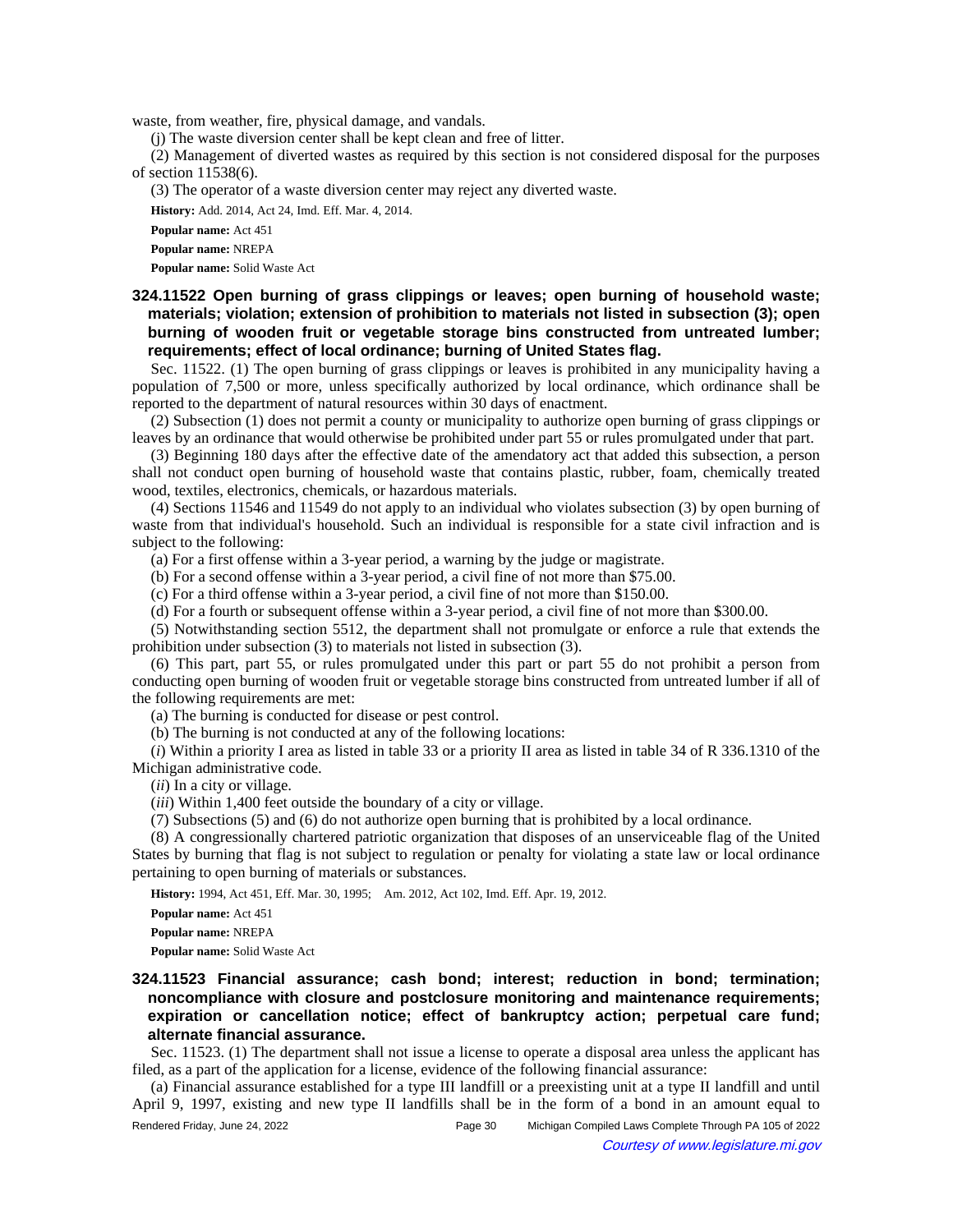\$20,000.00 per acre of licensed landfill within the solid waste boundary. However, the amount of the bond shall not be less than \$20,000.00 or more than \$1,000,000.00. Each bond shall provide assurance for the maintenance of the finished landfill site for a period of 30 years after the landfill or any approved portion is completed. In addition to this bond, a perpetual care fund shall be maintained under section 11525.

(b) Financial assurance for a type II landfill that is an existing unit or a new unit shall be in an amount equal to the cost, in current dollars, of hiring a third party, to conduct closure, postclosure maintenance and monitoring, and if necessary, corrective action. An application for a type II landfill that is an existing unit or new unit shall demonstrate financial assurance in accordance with section 11523a.

(c) Financial assurance established for an existing coal ash impoundment shall be in the form of a bond in an amount equal to \$20,000.00 per acre within the impoundment boundary. However, the amount of the bond shall not be less than \$20,000.00 or more than \$1,000,000.00. The bond shall provide assurance for the maintenance of the finished coal ash impoundment for a period of 30 years after the coal ash impoundment or any approved portion is completed. In addition to the bond, a perpetual care fund shall be maintained under section 11525. For applications for a license to operate submitted to the department after the date that is 2 years after the effective date of the amendatory act that added section 11511a, an applicant that demonstrates that it meets the requirements of R 299.9709 of the Michigan Administrative Code may utilize the financial test under that rule for an amount not exceeding 95% of the closure, postclosure, and corrective action cost estimate.

(d) Financial assurance established for a solid waste transfer facility, incinerator, processing plant, other solid waste handling or disposal facility, or a combination of these utilized in the disposal of solid waste shall be in the form of a bond in an amount equal to 1/4 of 1% of the construction cost of the facility, but shall not be less than \$4,000.00, and shall be continued in effect for a period of 2 years after the disposal area is closed.

(2) The owner or operator of a landfill may post a cash bond with the department instead of other bonding mechanisms to fulfill the remaining financial assurance requirements of this section. An owner or operator of a disposal area who elects to post cash as a bond shall accrue interest on that bond at the annual rate of 6%, to be accrued quarterly, except that the interest rate payable to an owner or operator shall not exceed the rate of interest accrued on the state common cash fund for the quarter in which an accrual is determined. Interest shall be paid to the owner or operator upon release of the bond by the department. Any interest greater than 6% shall be deposited in the state treasury to the credit of the general fund and shall be appropriated to the department to be used by the department for administration of this part.

(3) An owner or operator of a disposal area that is not a landfill who has accomplished closure in a manner approved by the department and in accordance with this part and the rules promulgated under this part, may request a 50% reduction in the bond during the 2-year period after closure. At the end of the 2-year period, the owner or operator may request that the department terminate the bond. The department shall approve termination of the bond within 60 days after the request is made if all waste and waste residues have been removed from the disposal area and closure is certified.

(4) The department may utilize a bond required under this section for the closure and postclosure monitoring and maintenance of a disposal area if the owner or operator fails to comply with the closure and postclosure monitoring and maintenance requirements of this part and the rules promulgated under this part to the extent necessary to correct such violations. At least 7 days before utilizing the bond, the department shall issue a notice of violation or other order that alleges violation of this part or rules promulgated under this part and provide an opportunity for a hearing. This subsection does not apply to a perpetual care fund bond.

(5) Under the terms of a surety bond, letter of credit, insurance policy, or perpetual care fund bond, the issuing institution shall notify both the department and the owner or operator at least 120 days before the expiration date or any cancellation of the bond. If the owner or operator does not extend the effective date of the bond, or establish alternate financial assurance within 90 days after receipt of an expiration or cancellation notice from the issuing institution, all of the following apply:

(a) The department may draw on the bond.

(b) In the case of a perpetual care fund bond, the issuing institution shall deposit the proceeds into the standby trust or escrow account unless the department agrees to the expiration or cancellation of the perpetual care fund bond.

(6) The department shall not issue a construction permit or a new license to operate a disposal area to an applicant that is the subject of a bankruptcy action commenced under title 11 of the United States Code, 11 USC 101 to 1532, or any other predecessor or successor statute.

(7) A person required under this section to provide financial assurance in the form of a bond for a landfill may request a reduction in the bond based upon the amount of the perpetual care fund established under section 11525. A person requesting a bond reduction shall do so on a form consistent with this part and provided by the department. The department shall grant this request unless there are sufficient grounds for<br>Page 31 Michigan Compiled Laws Complete Through PA 105 of 2022 Michigan Compiled Laws Complete Through PA 105 of 2022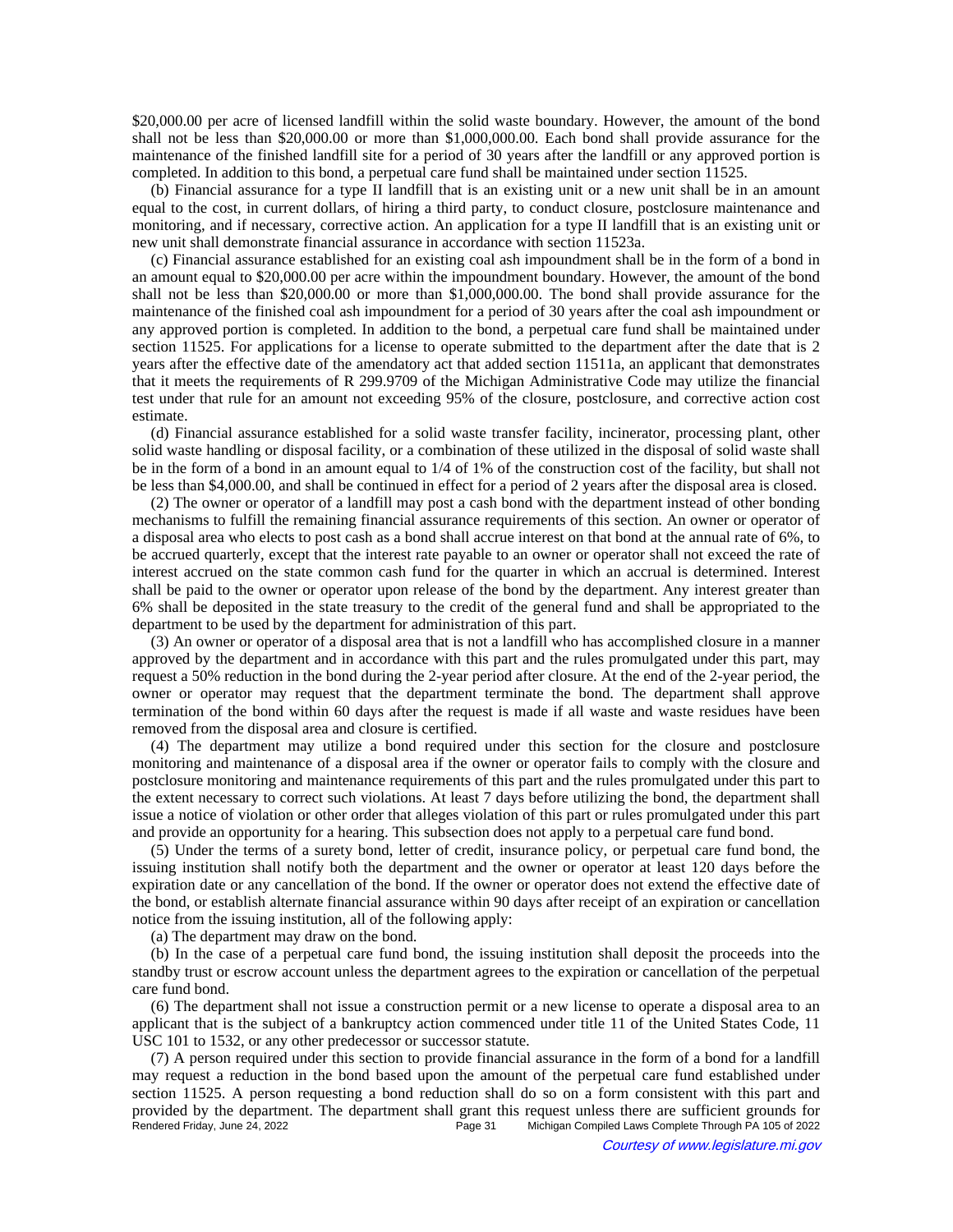denial and those reasons are provided in writing. The department shall grant or deny a request for a reduction of the bond within 60 days after the request is made. If the department grants a request for a reduced bond, the department shall require a bond in an amount such that for type III landfills, and type II landfills that are preexisting units, the amount of the perpetual care fund plus the amount of the reduced bond equals the maximum amount required in a perpetual care fund in section 11525(2).

(8) The department shall release the bond required by this section if the amount of the perpetual care fund exceeds the amount of the financial assurance required under subsection (1).

(9) Prior to closure of a landfill, if money is disbursed from the perpetual care fund, then the department may require a corresponding increase in the amount of bonding required to be provided if necessary to meet the requirements of this section.

(10) If an owner or operator of a disposal area fulfills the financial assurance requirements of this part by obtaining a bond, including, but not limited to, a perpetual care fund bond, and the surety company, insurer, trustee, bank, or financial or other institution that issued or holds the bond becomes the subject of a bankruptcy action or has its authority to issue or hold the bond or to act as an escrow agent or trustee suspended or revoked, the owner or operator shall, within 60 days after receiving notice of that event, establish alternate financial assurance under this part.

History: 1994, Act 451, Eff. Mar. 30, 1995;—Am. 1996, Act 359, Imd. Eff. July 1, 1996;—Am. 2013, Act 250, Imd. Eff. Dec. 26, 2013; Am. 2018, Act 640, Imd. Eff. Dec. 28, 2018.

**Popular name:** Act 451 **Popular name:** NREPA **Popular name:** Solid Waste Act

#### **324.11523a Operation of type II landfill.**

Sec. 11523a. (1) Effective April 9, 1997, the department shall not issue a license to operate a type II landfill unless the applicant demonstrates that for any new unit or existing unit at the facility, the combination of the perpetual care fund established under section 11525, bonds, and the financial capability of the applicant as evidenced by a financial test, provides financial assurance in an amount not less than that required by this section. An applicant may utilize a financial test for an amount up to, but not exceeding, 70% of the closure, postclosure, and corrective action cost estimate.

(2) An applicant may demonstrate compliance with this section by submitting evidence, with a form consistent with this part and provided by the department, that the applicant has financial assurance for any existing unit or new unit in an amount equal to or greater than the sum of the following standardized costs:

(a) A standard closure cost estimate. The standard closure cost estimate shall be based upon the sum of the following costs in 1996 dollars, adjusted for inflation and partial closures, if any, as specified in subsections (4) and (5):

(*i*) A base cost of \$20,000.00 per acre to construct a compacted soil final cover using on-site material.

(*ii*) A supplemental cost of \$20,000.00 per acre, to install a synthetic cover liner, if required by rules under this part.

(*iii*) A supplemental cost of \$5,000.00 per acre, if low permeability soil must be transported from off-site to construct the final cover or if a bentonite geocomposite liner is used instead of low permeability soil in a composite cover.

(*iv*) A supplemental cost of \$5,000.00 per acre, to construct a passive gas collection system in the final cover, unless an active gas collection system has been installed at the facility.

(b) A standard postclosure cost estimate. The standard postclosure cost estimate shall be based upon the sum of the following costs, adjusted for inflation as specified in section 11525(2):

(*i*) A final cover maintenance cost of \$200.00 per acre per year.

(*ii*) A leachate disposal cost of \$100.00 per acre per year.

(*iii*) A leachate transportation cost of \$1,000.00 per acre per year, if leachate is required to be transported off-site for treatment.

(*iv*) A groundwater monitoring cost of \$1,000.00 per monitoring well per year.

(*v*) A gas monitoring cost of \$100.00 per monitoring point per year, for monitoring points used to detect landfill gas at or beyond the facility property boundary.

(c) The corrective action cost estimate, if any. The corrective action cost estimate shall be a detailed written estimate, in current dollars, of the cost of hiring a third party to perform corrective action in accordance with this part.

(3) Instead of using some or all of the standardized costs specified in subsection (2), an applicant may estimate the site specific costs of closure or postclosure maintenance and monitoring. A site specific cost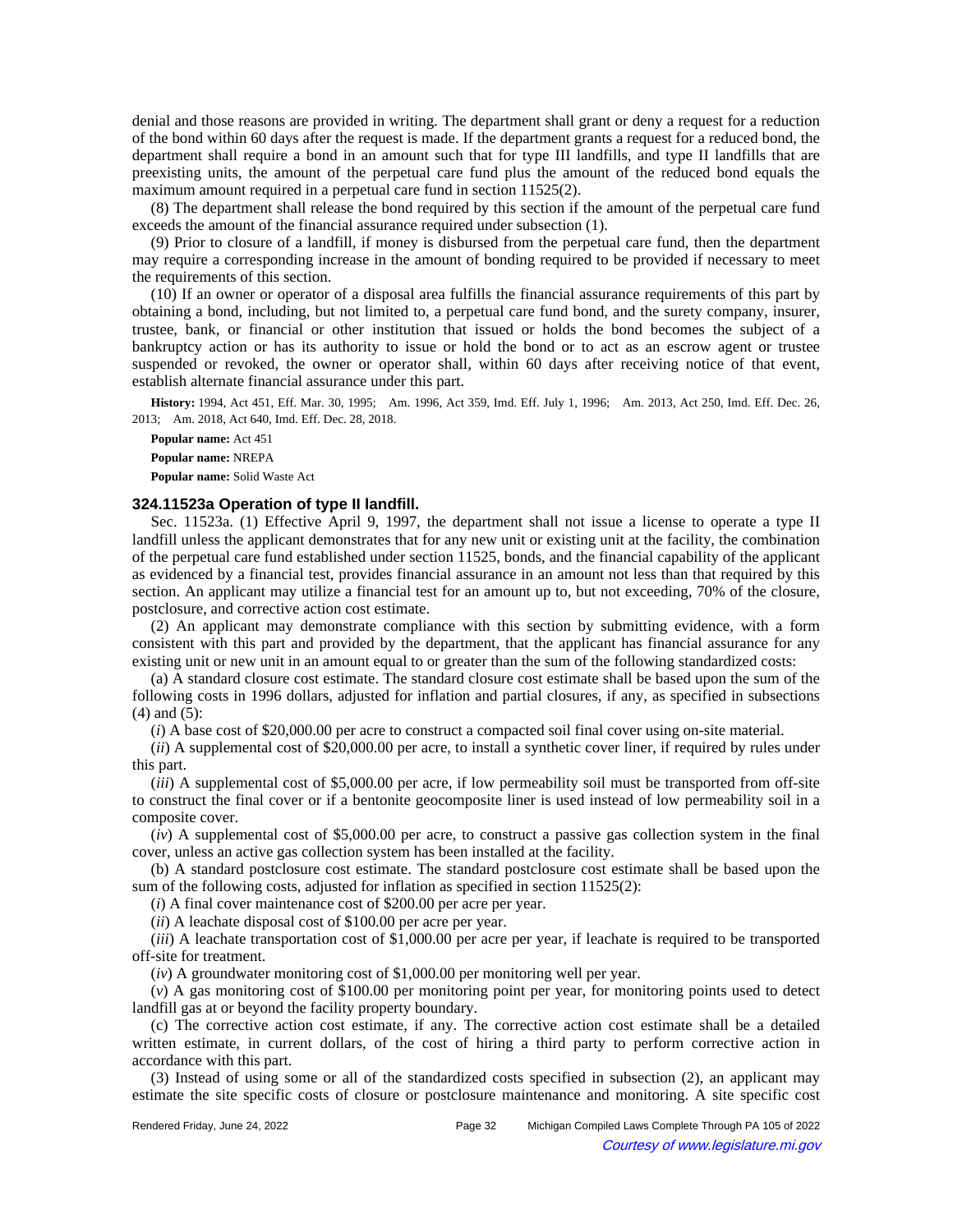estimate shall be a written estimate, in current dollars, of the cost of hiring a third party to perform the activity. For the purposes of this subsection, a parent corporation or a subsidiary of the owner or operator is not a third party. Site specific cost estimates shall be based on the following:

(a) For closure, the cost to close the largest area of the landfill ever requiring a final cover at any time during the active life, when the extent and manner of its operation would make closure the most expensive, in accordance with the approved closure plan. The closure cost estimate may not incorporate any salvage value that may be realized by the sale of structures, land, equipment, or other assets associated with the facility at the time of final closure.

(b) For postclosure, the cost to conduct postclosure maintenance and monitoring in accordance with the approved postclosure plan for the entire postclosure period.

(4) The owner or operator of a landfill subject to this section shall, during the active life of the landfill and during the postclosure care period, annually adjust the financial assurance cost estimates and corresponding amount of financial assurance for inflation. Cost estimates shall be adjusted for inflation by multiplying the cost estimate by an inflation factor derived from the most recent United States Department of the Interior, Bureau of Reclamation composite index published by the United States Department of Commerce or another index that is more representative of the costs of closure and postclosure monitoring and maintenance as determined appropriate by the department. The owner or operator shall document the adjustment on a form consistent with this part as prepared by the department and shall place the documentation in the operating record of the facility.

(5) The owner or operator of a landfill subject to this section may request that the department authorize a reduction in the approved cost estimates and corresponding financial assurance for the landfill by submitting a form consistent with this part and provided by the department certifying completion of any of the following activities:

(a) Partial closure of the landfill. The current closure cost estimate for partially closed portions of a landfill unit may be reduced by 80%, if the maximum waste slope on the unclosed portions of the unit does not exceed 25%. The percentage of the cost estimate reduction approved by the department for the partially closed portion shall be reduced 1% for every 1% increase in the slope of waste over 25% in the active portion. An owner or operator requesting a reduction in financial assurance for partial closure shall enclose with the request a certification under the seal of a licensed professional engineer that certifies both of the following:

(*i*) That a portion of the licensed landfill unit has reached final grades and has had a final cover installed in compliance with the approved closure plan and rules promulgated under this part.

(*ii*) The maximum slope of waste in the active portion of the landfill unit at the time of partial closure.

(b) Final closure of the landfill. An owner or operator requesting a cost estimate reduction for final closure shall submit a certification under the seal of a licensed professional engineer that closure of that landfill unit has been fully completed in accordance with the approved closure plan for the landfill. Within 60 days of receiving a certification under this subsection, the department shall perform a consistency review of the submitted certification and do 1 of the following:

(*i*) Approve the certification and notify the owner or operator that he or she may reduce the closure cost estimate to zero.

(*ii*) Disapprove the certification and provide the owner or operator with a detailed written statement of the reasons why the department has determined that closure certification has not been conducted in accordance with this part, the rules promulgated under this part, or an approved closure plan.

(c) Postclosure maintenance and monitoring. The owner or operator of a landfill unit who has completed final closure of the unit may request a reduction in the postclosure cost estimate and corresponding financial assurance for 1 year or more of postclosure maintenance and monitoring if the landfill has been monitored and maintained in accordance with the approved postclosure plan. The department shall, within 60 days of receiving a cost estimate reduction request grant written approval or issue a written denial stating the reason for denial. The department shall grant the request and the owner or operator may reduce the postclosure cost estimate to reflect the number of years remaining in the postclosure period unless the department denies the request and the written denial states that the owner or operator has not performed the specific tasks consistent with this part, rules promulgated under this part, and an approved plan.

(6) The owner or operator of a landfill subject to this section may request a reduction in the amount of one or more of the financial assurance mechanisms in place. If the combined value of the remaining financial assurance mechanisms equals the amount required under this section, the department shall approve the request.

(7) An owner or operator requesting that the department approve a financial assurance reduction under subsection (5) or (6) shall do so on a form consistent with this part and provided by the department. The department shall grant written approval or, within 60 days of receiving a financial assurance reduction<br>Rendered Friday, June 24, 2022<br>Page 33 Michigan Compiled Laws Complete Through PA 105 of 2022 Michigan Compiled Laws Complete Through PA 105 of 2022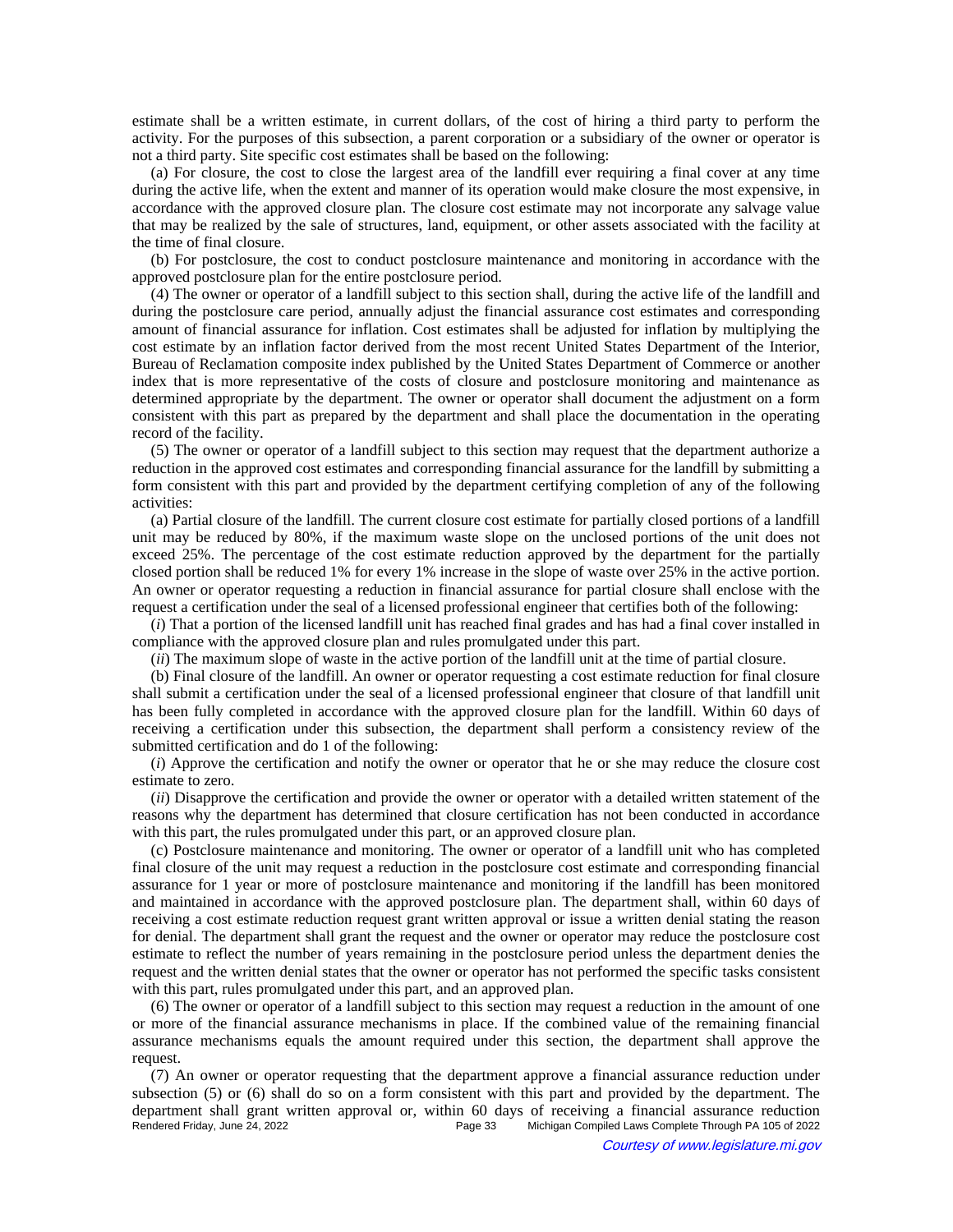request, issue a written denial stating the reason for the denial.

History: Add. 1996, Act 359, Imd. Eff. July 1, 1996;--Am. 2013, Act 250, Imd. Eff. Dec. 26, 2013;--Am. 2018, Act 640, Imd. Eff. Dec. 28, 2018.

**Popular name:** Act 451 **Popular name:** NREPA **Popular name:** Solid Waste Act

#### **324.11523b Trust fund or escrow account.**

Sec. 11523b. (1) The owner or operator of a landfill or coal ash impoundment may establish a trust fund or escrow account to fulfill the requirements of sections 11523 and 11523a. The trust fund or escrow account shall be executed on a form provided by the department.

(2) Payments into a trust fund or escrow account shall be made annually over the term of the first operating license issued after the effective date of this section. The first payment into a trust fund or escrow account shall be made prior to licensure and shall be at least equal to the portion of the financial assurance requirement to be covered by the trust fund or escrow account divided by the term of the operating license. Subsequent payments shall be equal to the remaining financial assurance requirement divided by the number of years remaining until the license expires.

(3) If the owner or operator of a landfill or coal ash impoundment establishes a trust fund or escrow account after having used one or more alternate forms of financial assurance, the initial payment into the trust fund or escrow account shall be at least the amount the fund would contain if the fund were established initially and annual payments made according to subsection (2).

(4) All earnings and interest from a trust fund or escrow account shall be credited to the fund or account. However, the custodian may be compensated for reasonable fees and costs for his or her responsibilities as custodian. The custodian shall ensure the filing of all required tax returns for which the trust fund or escrow account is liable and shall disburse funds from earnings to pay lawfully due taxes owed by the trust fund or escrow account, without permission of the department.

(5) The custodian shall annually, 30 days preceding the anniversary date of establishment of the fund, furnish to the owner or operator and to the department a statement confirming the value of the fund or account as of the end of that month.

(6) The owner or operator may request that the department authorize the release of funds from a trust fund or escrow account. The department shall grant the request if the owner or operator demonstrates that the value of the fund or account exceeds the owner's or operator's financial assurance obligation. A payment or disbursement from the fund or account shall not be made without the prior written approval of the department.

(7) The owner or operator shall receive all interest or earnings from a trust fund or escrow account upon its termination.

(8) As used in this section, "custodian" means the trustee of a trust fund or escrow agent of an escrow account.

History: Add. 1996, Act 359, Imd. Eff. July 1, 1996;—Am. 2018, Act 640, Imd. Eff. Dec. 28, 2018.

**Popular name:** Act 451

**Popular name:** NREPA

**Popular name:** Solid Waste Act

#### **324.11524 Repealed. 2013, Act 250, Imd. Eff. Dec. 26, 2013.**

**Compiler's note:** The repealed section pertained to request for reduction in amount of financial assurance.

**Popular name:** Act 451

**Popular name:** NREPA

**Popular name:** Solid Waste Act

## **324.11525 Perpetual care fund.**

Sec. 11525. (1) The owner or operator of a landfill or coal ash impoundment shall establish and maintain a perpetual care fund for a period of 30 years after final closure of the landfill or coal ash impoundment as specified in this section. A perpetual care fund may be established as a trust, an escrow account, or a perpetual care fund bond and may be used to demonstrate financial assurance for type II and type III landfills and coal ash impoundments under sections 11523 and 11523a.

(2) Except as otherwise provided in this section, the owner or operator of a landfill shall increase the amount of his or her perpetual care fund 75 cents for each ton or portion of a ton or 25 cents for each cubic yard or portion of a cubic yard of solid waste that is disposed of in the landfill after June 17, 1990 until the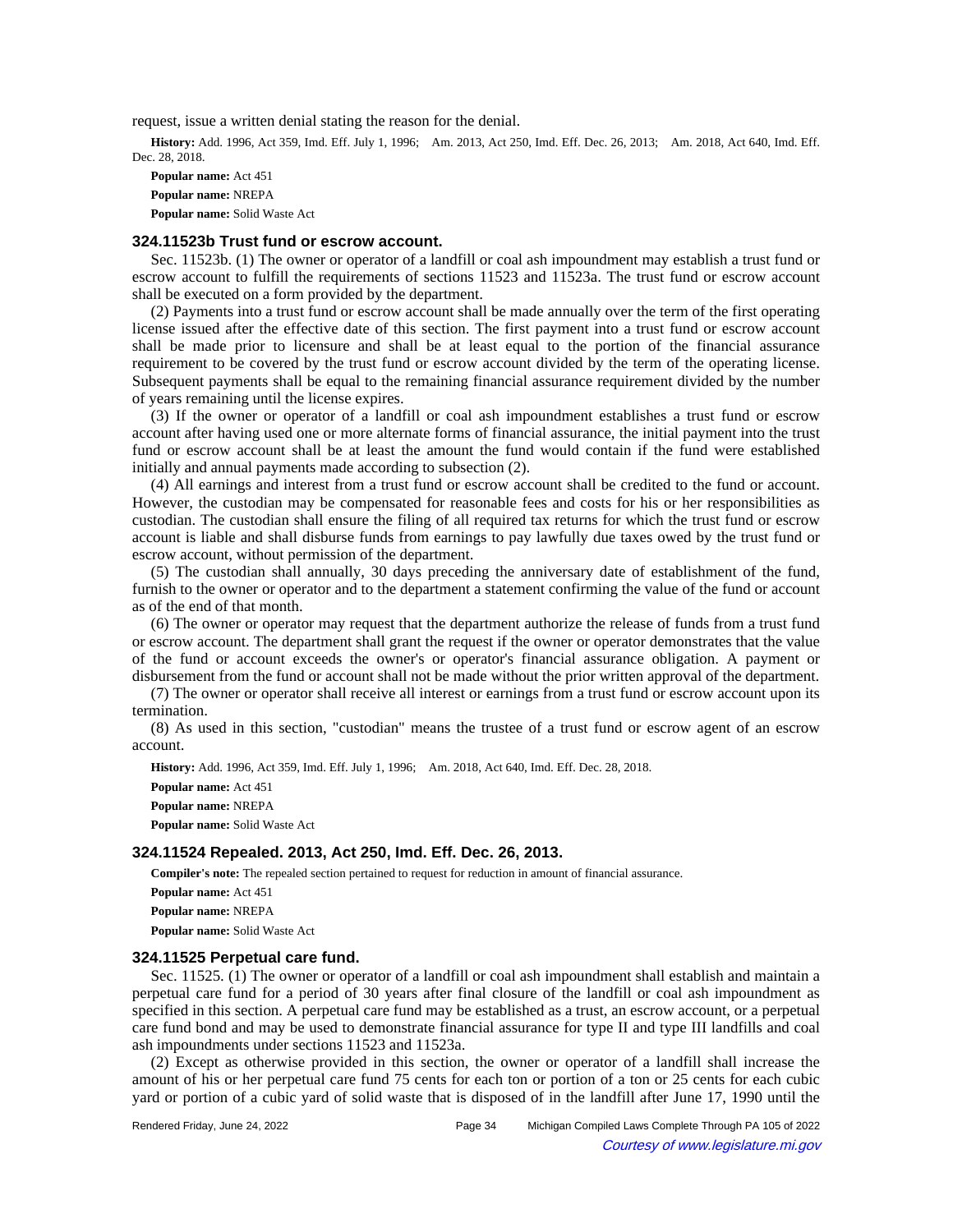fund reaches the maximum required fund amount. As of July 1, 1996, the maximum required fund amount for a landfill or coal ash impoundment is \$1,156,000.00. This amount shall be annually adjusted for inflation and rounded to the nearest thousand. The department shall adjust the maximum required fund amount for inflation annually by multiplying the amount by an inflation factor derived from the most recent United States Department of the Interior, Bureau of Reclamation composite index published by the United States Department of Commerce or another index more representative of the costs of closure and postclosure monitoring and maintenance as determined appropriate by the department. Increases to the amount of a perpetual care fund required under this subsection shall be calculated based on solid waste disposed of in the landfill as of the end of the state fiscal year and shall be made within 30 days after the end of each state fiscal year.

(3) The owner or operator of a landfill or coal ash impoundment that is used for the disposal of the following materials shall increase the amount of the perpetual care fund 7.5 cents for each ton or cubic yard or portion of a ton or cubic yard of the following materials that are disposed of in the landfill or coal ash impoundment after the effective date of the amendatory act that added section 11511a until the fund reaches the maximum required fund amount under subsection (2):

(a) Coal ash, wood ash, or cement kiln dust that is disposed of in a landfill that is used only for the disposal of coal ash, wood ash, or cement kiln dust, or a combination of these materials, or that is permanently segregated in a landfill.

(b) Wastewater treatment sludge or sediments from wood pulp or paper producing industries that is disposed of in a landfill that is used only for the disposal of wastewater treatment sludge and sediments from wood pulp or paper producing industries, or that is permanently segregated in a landfill.

(c) Foundry sand or other material that is approved by the department for use as daily cover at an operating landfill, that is disposed of in a landfill that is used only for the disposal of foundry sand, or that is permanently segregated in a landfill.

(4) The owner or operator of a landfill that is used only for the disposal of a mixture of 2 or more of the materials described in subsection  $(3)(a)$  to  $(c)$  or in which a mixture of 2 or more of these materials are permanently segregated shall increase the amount of the perpetual care fund 7.5 cents for each ton or cubic yard or portion of a ton or cubic yard of these materials that are disposed of in the landfill after July 1, 1996.

(5) The amount of a perpetual care fund is not required to be increased for materials that are regulated under part 631.

(6) The owner or operator of a landfill may increase the amount of the perpetual care fund above the amount otherwise required by this section at his or her discretion.

(7) The custodian of a perpetual care fund trust or escrow account shall be a bank or other financial institution that has the authority to act as a custodian and whose account operations are regulated and examined by a federal or state agency. Until the perpetual care fund trust or escrow account reaches the maximum required fund amount, the custodian of a perpetual care fund trust or escrow account shall credit any interest and earnings of the perpetual care fund trust or escrow account to the perpetual care fund trust or escrow account. After the perpetual care fund trust or escrow account reaches the maximum required fund amount, any interest and earnings shall be distributed as directed by the owner or operator. The agreement governing the operation of the perpetual care fund trust or escrow account shall be executed on a form consistent with this part and provided by the department. The custodian may be compensated from the fund for reasonable fees and costs incurred for his or her responsibilities as custodian. The custodian of a perpetual care fund trust or escrow account shall make an accounting to the department within 30 days following the close of each state fiscal year.

(8) The custodian of a perpetual care fund shall not disburse any funds to the owner or operator of a landfill or coal ash impoundment for the purposes of the perpetual care fund except upon the prior written approval of the department. However, the custodian shall ensure the filing of all required tax returns for which the perpetual care fund is liable and shall disburse funds to pay lawfully due taxes owed by the perpetual care fund without permission of the department. The owner or operator of the landfill or coal ash impoundment shall provide notice of requests for disbursement and denials and approvals to the custodian of the perpetual care fund. Requests for disbursement from a perpetual care fund shall be submitted not more frequently than semiannually. The owner or operator of a landfill or coal ash impoundment may request disbursement of funds from a perpetual care fund whenever the amount of money in the fund exceeds the maximum required fund amount. The department shall approve the disbursement if the total amount of financial assurance maintained meets the requirements of sections 11523 and 11523a. As used in this subsection, "maximum required fund amount" means:

(a) For those landfills or coal ash impoundments containing only those materials specified in subsection (3), an amount equal to  $1/2$  of the maximum required fund amount specified in subsection (2).<br>Rendered Friday, June 24, 2022<br>Page 35 Michigan Compiled Laws Complete Thro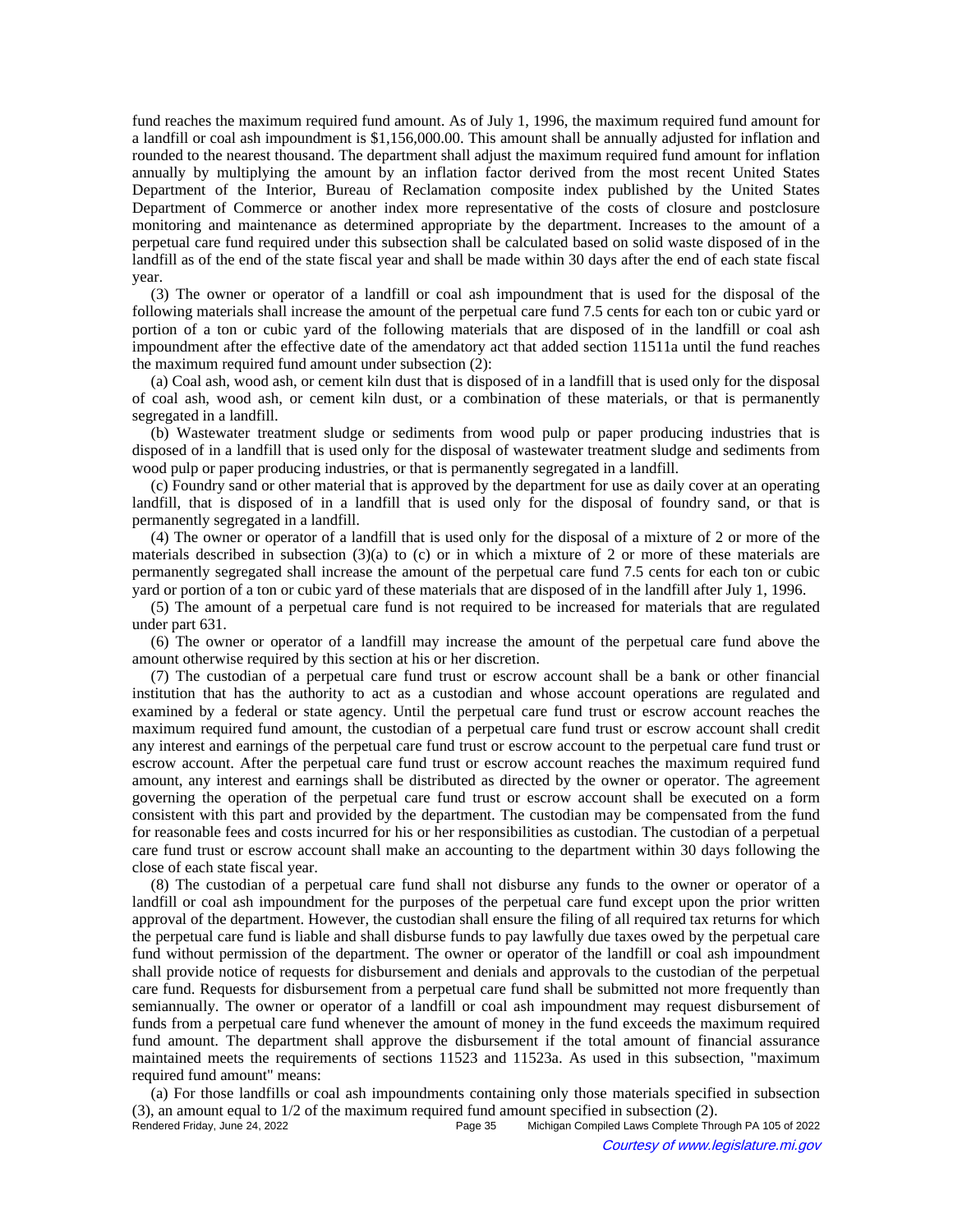(b) For all other landfills, an amount equal to the maximum required fund amount specified in subsection (2).

(9) If the owner or operator of a landfill or coal ash impoundment refuses or fails to conduct closure, postclosure monitoring and maintenance, or corrective action as necessary to protect the public health, safety, or welfare, or the environment or fails to request the disbursement of money from a perpetual care fund when necessary to protect the public health, safety, or welfare, or the environment, or fails to pay the solid waste management program administration fee or the surcharge required under section 11525a, then the department may draw on the perpetual care fund and may expend the money for closure, postclosure monitoring and maintenance, and corrective action, as necessary. The department may draw on a perpetual care fund for administrative costs associated with actions taken under this subsection.

(10) Upon approval by the department of a request to terminate financial assurance for a landfill or coal ash impoundment under section 11525b, any money in the perpetual care fund for that landfill or coal ash impoundment shall be disbursed by the custodian to the owner of the landfill or coal ash impoundment unless a contract between the owner and the operator provides otherwise.

(11) The owner of a landfill or coal ash impoundment shall provide notice to the custodian of the perpetual care fund for that landfill or coal ash impoundment if there is a change of ownership of the landfill. The custodian shall maintain records of ownership of a landfill or coal ash impoundment during the period of existence of the perpetual care fund.

(12) This section does not relieve an owner or operator of a landfill or coal ash impoundment of any liability that he or she may have under this part or as otherwise provided by law.

(13) This section does not create a cause of action at law or in equity against a custodian of a perpetual care fund other than for errors or omissions related to investments, accountings, disbursements, filings of required tax returns, and maintenance of records required by this section or the applicable perpetual care fund.

(14) As used in this section, "custodian" means the trustee or escrow agent of any of the following:

(a) A perpetual care fund that is established as a trust or escrow account.

(b) A standby trust or escrow account for a perpetual care fund bond.

(15) A perpetual care fund that is established as a trust or escrow account may be replaced with a perpetual care fund that is established as a perpetual care fund bond that complies with this section. Upon such replacement, the director shall authorize the custodian of the trust or escrow account to disburse the money in the trust or escrow account to the owner of the landfill or coal ash impoundment unless a contract between the owner and operator specifies otherwise.

(16) An owner or operator of a landfill or coal ash impoundment who uses a perpetual care fund bond to satisfy the requirements of this section shall also establish a standby trust or escrow account. All payments made under the terms of the perpetual care fund bond shall be deposited by the custodian directly into the standby trust or escrow account in accordance with instructions from the director. The standby trust or escrow account must meet the requirements for a trust or escrow account established as a perpetual care fund under subsection (1), except that until the standby trust or escrow account is funded pursuant to the requirements of this subsection, the following are not required:

(a) Payments into the standby trust or escrow account as specified in subsection (2).

(b) Annual accounting valuations as required in subsection (7).

History: 1994, Act 451, Eff. Mar. 30, 1995;--Am. 1996, Act 359, Imd. Eff. July 1, 1996;--Am. 1996, Act 506, Imd. Eff. Jan. 9, 1997;--Am. 2003, Act 153, Eff. Oct. 1, 2003;--Am. 2013, Act 250, Imd. Eff. Dec. 26, 2013;--Am. 2018, Act 640, Imd. Eff. Dec. 28, 2018.

**Popular name:** Act 451 **Popular name:** NREPA

**Popular name:** Solid Waste Act

#### **324.11525a Owner or operator of landfill or coal ash impoundment; surcharge; payment of surcharge; deposit.**

Sec. 11525a. (1) The owner or operator of a landfill or coal ash impoundment shall pay a surcharge as follows:

(a) For a landfill or coal ash impoundment that is not a captive facility, 12 cents for each cubic yard or portion of a cubic yard of solid waste or municipal solid waste incinerator ash that is disposed of in the landfill or coal ash impoundment before October 1, 2023.

(b) For a type III landfill or coal ash impoundment that is a captive facility and annually receives the following amount of waste, the following annual corresponding surcharge amount:

(*i*) 100,000 or more cubic yards of waste, \$3,000.00.

(*ii*) 75,000 or more but less than 100,000 cubic yards of waste, \$2,500.00.

Rendered Friday, June 24, 2022 Page 36 Michigan Compiled Laws Complete Through PA 105 of 2022 Courtesy of www.legislature.mi.gov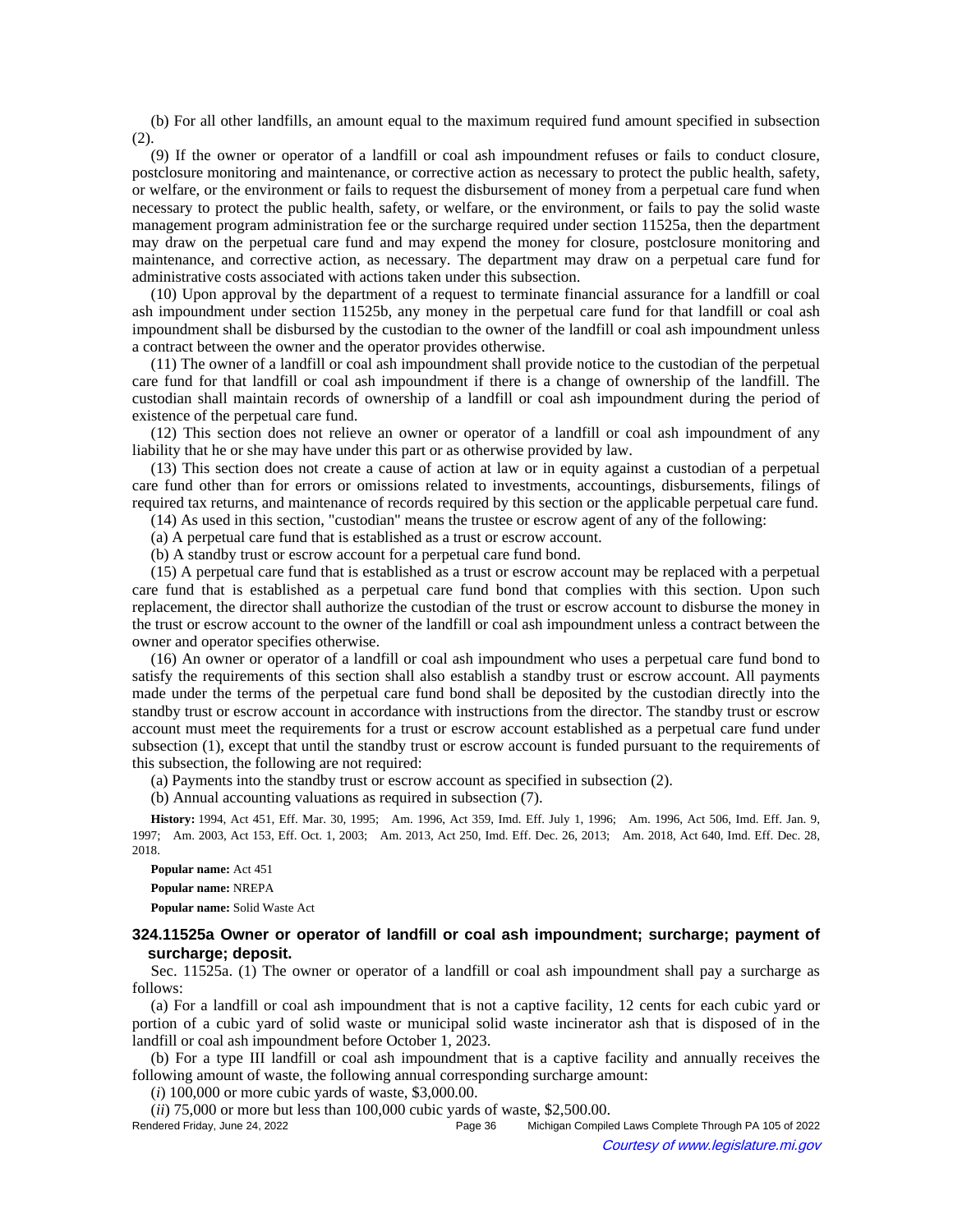(*iii*) 50,000 or more but less than 75,000 cubic yards of waste, \$2,000.00.

(*iv*) 25,000 or more but less than 50,000 cubic yards of waste, \$1,000.00.

(*v*) Less than 25,000 cubic yards of waste, \$500.00.

(2) The owner or operator of a landfill or coal ash impoundment that is not a captive facility shall pay the surcharge under subsection (1)(a) within 30 days after the end of each quarter of the state fiscal year. The owner or operator of a type III landfill or coal ash impoundment that is a captive facility shall pay the surcharge under subsection (1)(b) by January 31 of each year.

(3) The owner or operator of a landfill or coal ash impoundment who is required to pay the surcharge under subsection (1) shall pass through and collect the surcharge from any person who generated the solid waste or who arranged for its delivery to the solid waste hauler or transfer facility, notwithstanding the provisions of any contract or agreement to the contrary or the absence of any contract or agreement.

(4) Surcharges collected under this section shall be forwarded to the state treasurer for deposit in the solid waste staff account of the solid waste management fund established in section 11550.

History: Add. 1996, Act 358, Eff. Oct. 1, 1996;-Am. 2003, Act 153, Eff. Oct. 1, 2003;-Am. 2007, Act 75, Imd. Eff. Sept. 30, 2007;—Am. 2011, Act 149, Imd. Eff. Sept. 21, 2011;—Am. 2013, Act 72, Imd. Eff. June 25, 2013;—Am. 2015, Act 82, Eff. Oct. 1, 2015; Am. 2018, Act 640, Imd. Eff. Dec. 28, 2018; Am. 2019, Act 77, Imd. Eff. Sept. 30, 2019.

**Popular name:** Act 451

**Popular name:** NREPA

**Popular name:** Solid Waste Act

## **324.11525b Continuous financial assurance coverage required; request for termination of financial assurance requirements.**

Sec. 11525b. (1) The owner or operator of a disposal area shall provide continuous financial assurance coverage until released from these requirements by the department under the provisions of this part.

(2) The owner or operator of a landfill or coal ash impoundment who has completed postclosure maintenance and monitoring in accordance with this part, rules promulgated under this part, and approved postclosure plan may request that financial assurance required by sections 11523 and 11523a be terminated. A person requesting termination of bonding and financial assurance shall submit to the department a statement that the landfill or coal ash impoundment has been monitored and maintained in accordance with this part, rules promulgated under this part, and the approved postclosure plan for the postclosure period specified in section 11523 and shall certify that the landfill or coal ash impoundment is not subject to corrective action under section 11515. Within 60 days of receiving a statement under this subsection, the department shall perform a consistency review of the submitted statement and do 1 of the following:

(a) Approve the statement, notify the owner or operator that he or she is no longer required to maintain financial assurance, return or release all financial assurance mechanisms, and, if the perpetual care fund is established as a trust or escrow account, notify the custodian of the perpetual care fund that money from the fund shall be disbursed as provided in section 11525(10).

(b) Disapprove the statement and provide the owner or operator with a detailed written statement of the reasons why the department has determined that postclosure maintenance and monitoring and corrective action, if any, have not been conducted in accordance with this part, the rules promulgated under this part, or an approved postclosure plan.

History: Add. 1996, Act 358, Eff. Oct. 1, 1996;—Am. 2013, Act 250, Imd. Eff. Dec. 26, 2013;—Am. 2018, Act 640, Imd. Eff. Dec. 28, 2018.

**Popular name:** Act 451 **Popular name:** NREPA **Popular name:** Solid Waste Act

### **324.11526 Inspection of solid waste transporting unit; determination; administration; inspections.**

Sec. 11526. (1) The department, a health officer, or a law enforcement officer of competent jurisdiction may inspect a solid waste transporting unit that is being used to transport solid waste along a public road to determine if the solid waste transporting unit is designed, maintained, and operated in a manner to prevent littering or to determine if the owner or operator of the solid waste transporting unit is performing in compliance with this part and the rules promulgated under this part.

(2) In order to protect the public health, safety, and welfare and the environment of this state from items and substances being illegally disposed of in landfills in this state, the department, in conjunction with the department of state police, shall administer this part so as to do all of the following: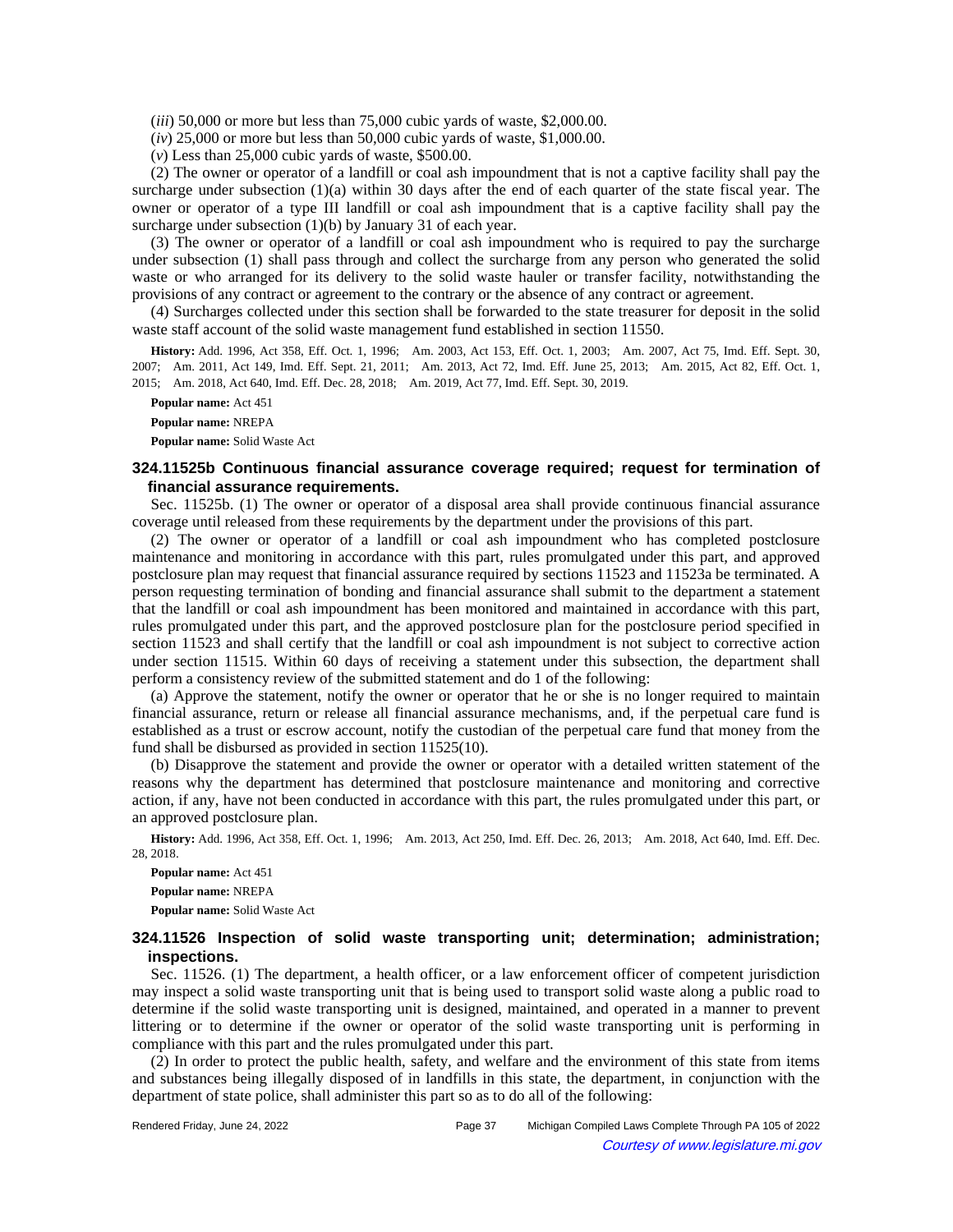(a) Ensure that all disposal areas are in full compliance with this part and the rules promulgated under this part.

(b) Provide for the inspection of each solid waste disposal area for compliance with this part and the rules promulgated under this part at least 4 times per year.

(c) Ensure that all persons disposing of solid waste are doing so in compliance with this part and the rules promulgated under this part.

(3) The department and the department of state police may conduct regular, random inspections of waste being transported for disposal at disposal areas in this state. Inspections under this subsection may be conducted at disposal areas at the end original destination.

History: 1994, Act 451, Eff. Mar. 30, 1995;-- Am. 2004, Act 43, Imd. Eff. Mar. 29, 2004.

**Popular name:** Act 451

**Popular name:** NREPA

**Popular name:** Solid Waste Act

## **324.11526a Solid waste generated out of state; acceptance by owner or operator of landfill prohibited; exceptions; disposal capacity.**

Sec. 11526a. (1) Beginning October 1, 2004, in order to protect the public health, safety, and welfare and the environment of this state from the improper disposal of waste that is prohibited from disposal in a landfill, and in recognition that the nature of solid waste collection and transport limits the ability of the state to conduct cost effective inspections to ensure compliance with state law, the owner or operator of a landfill shall not accept for disposal in this state solid waste, including, but not limited to, municipal solid waste incinerator ash, that was generated outside of this state unless 1 or more of the following are met:

(a) The solid waste is composed of a uniform type of item, material, or substance, other than municipal solid waste incinerator ash, that meets the requirements for disposal in a landfill under this part and the rules promulgated under this part.

(b) The solid waste was received through a material recovery facility, a transfer station, or other facility that has documented that it has removed from the solid waste being delivered to the landfill those items that are prohibited from disposal in a landfill.

(c) The country, state, province, or local jurisdiction in which the solid waste was generated is approved by the department for inclusion on the list compiled by the department under section 11526b.

(2) Notwithstanding section 11538 or any other provision of this part, if there is sufficient disposal capacity for a county's disposal needs in or within 150 miles of the county, all of the following apply:

(a) The county is not required to identify a site for a new landfill in its solid waste management plan.

(b) An interim siting mechanism shall not become operative in the county unless the county board of commissioners determines otherwise.

(c) The department is not required to issue a construction permit for a new landfill in the county.

**History:** Add. 2004, Act 40, Imd. Eff. Mar. 29, 2004.

**Popular name:** Act 451

**Popular name:** NREPA

**Popular name:** Solid Waste Act

# **324.11526b Compliance with MCL 324.11526b required; notice requirements; compilation of list; documentation.**

Sec. 11526b. (1) Not later than October 1, 2004, the department shall do all of the following:

(a) Notify each state, the country of Canada, and each province in Canada that landfills in this state will not accept for disposal solid waste that does not comply with section 11526a.

(b) Compile a list of countries, states, provinces, and local jurisdictions that prohibit from disposal in a landfill the items prohibited from disposal in a landfill located in this state or that prevent from disposal in a landfill the items prohibited from disposal in a landfill located in this state through enforceable solid waste disposal requirements that are comparable to this part.

(c) Prepare and provide to each landfill in the state a copy of a list of the countries, states, provinces, and local jurisdictions compiled under subdivision (b).

(2) The department shall include a country, state, province, or local jurisdiction on the list described in subsection (1) if the country, state, province, or local jurisdiction, or another person, provides the department with documentation that the country, state, province, or local jurisdiction prohibits from disposal in a landfill the items prohibited from disposal in a landfill located in this state or that it prevents from disposal in a landfill the items prohibited from disposal in a landfill located in this state through enforceable solid waste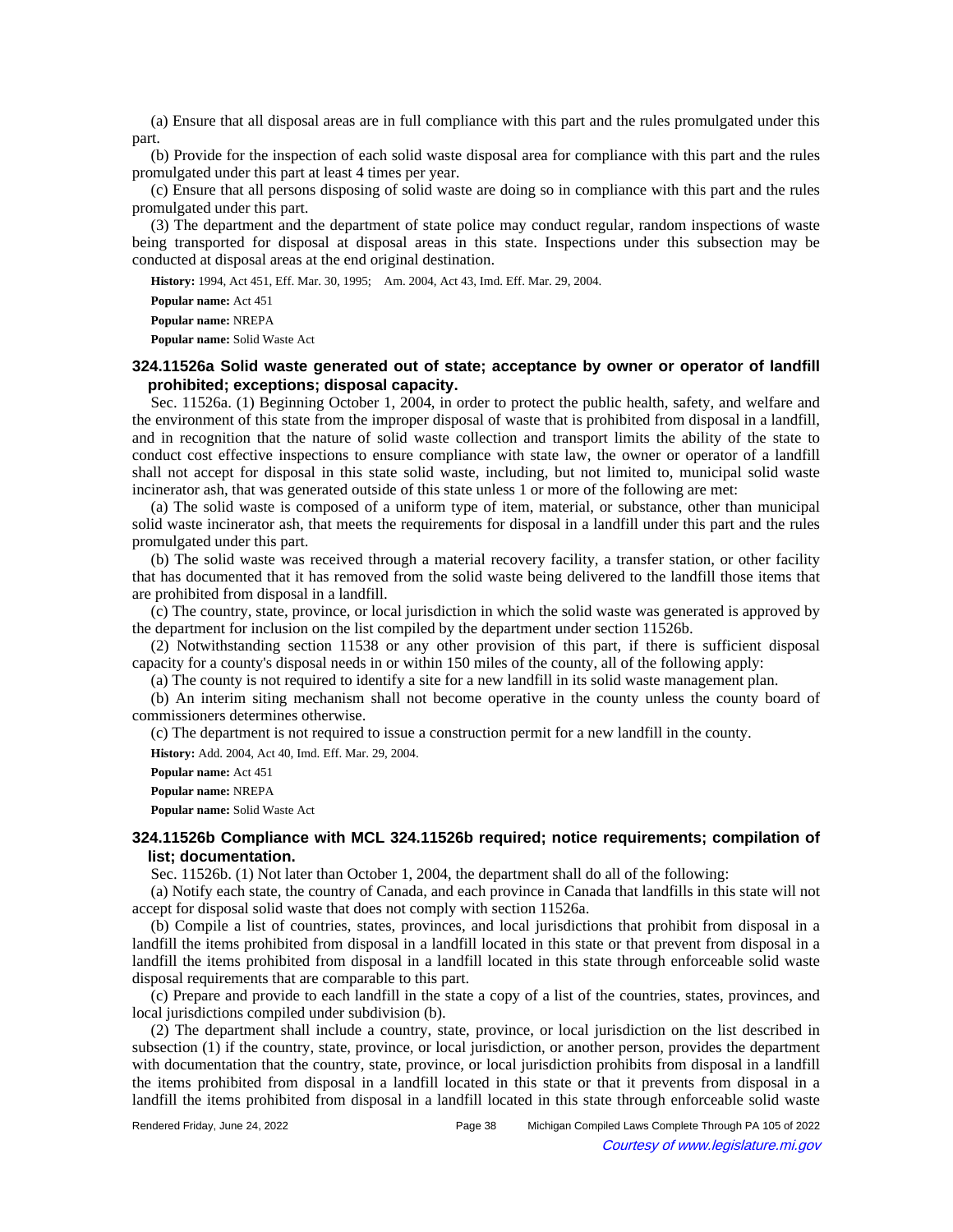disposal requirements that are comparable to this part. Such documentation shall include all pertinent statutes, administrative regulations, and ordinances.

**History:** Add. 2004, Act 37, Imd. Eff. Mar. 29, 2004. **Popular name:** Act 451 **Popular name:** NREPA **Popular name:** Solid Waste Act

# **324.11526c Order restricting or prohibiting solid waste transportation or disposal in this state.**

Sec. 11526c. (1) The director may issue an order restricting or prohibiting the transportation or disposal in this state of solid waste originating within or outside of this state if both of the following apply:

(a) The director, after consultation with appropriate officials, has determined that the transportation or disposal of the solid waste poses a substantial threat to the public health or safety or to the environment.

(b) The director determines that the restriction or prohibition on the transportation or disposal of the solid waste is necessary to minimize or eliminate the substantial threat to public health or safety or to the environment.

(2) At least 30 days before the director issues an order under subsection (1), the department shall post the proposed order and its effective date on its website with information on how a member of the public can comment on the proposed order and shall provide a copy of the proposed order to the members of the standing committees of the senate and house of representatives that consider legislation pertaining to public health or the environment. Before issuing the order, the director shall consider comments received on the proposed order. The department shall post the final order on its website beginning not later than the final order's effective date. This subsection does not apply in an emergency situation described in subsection (3).

(3) In an emergency situation posing an imminent and substantial threat to public health or safety or to the environment, the director, before issuing an order under subsection (1), shall provide a copy of the proposed order to the members of the standing committees of the senate and house of representatives that consider legislation pertaining to public health or the environment and publicize the proposed order in any manner appropriate to help ensure that interested parties are provided notice of the proposed order and its effective date. The department shall post the final order on its website as soon as practicable.

(4) An order issued pursuant to this section shall expire 60 days after it takes effect, unless the order provides for an earlier expiration date.

(5) Subsections (2) and (3) do not apply to the reissuance of an order if the reissued order takes effect upon the expiration of the identical order it replaces. However, the department shall post the reissued order on its website beginning not later than the reissued order's effective date.

(6) A person may seek judicial review of an order issued under this section as provided in section 631 of the revised judicature act of 1961, 1961 PA 236, MCL 600.631.

(7) The director shall rescind an order issued under this section when the director determines that the threat upon which the order was based no longer exists.

**History:** Add. 2004, Act 36, Imd. Eff. Mar. 29, 2004.

**Popular name:** Act 451 **Popular name:** NREPA **Popular name:** Solid Waste Act

# **324.11526e Disposal of municipal solid waste generated outside of United States; applicability of subsections (1) and (2).**

Sec. 11526e. (1) Subject to subsection (3), a person shall not deliver for disposal, in a landfill or incinerator in this state, municipal solid waste, including, but not limited to, municipal solid waste incinerator ash, that was generated outside of the United States.

(2) Subject to subsection (3), the owner or operator of a landfill or incinerator in this state shall not accept for disposal municipal solid waste, including, but not limited to, municipal solid waste incinerator ash, that was generated outside of the United States.

(3) Subsections (1) and (2) apply notwithstanding any other provision of this part. However, subsections (1) and (2) do not apply unless congress enacts legislation under clause 3 of section 8 of article I of the constitution of the United States authorizing such prohibitions. Subsections (1) and (2) do not apply until 90 days after the effective date of such federal legislation or 90 days after the effective date of the amendatory act that added this section, whichever is later.

**History:** Add. 2006, Act 57, Imd. Eff. Mar. 13, 2006.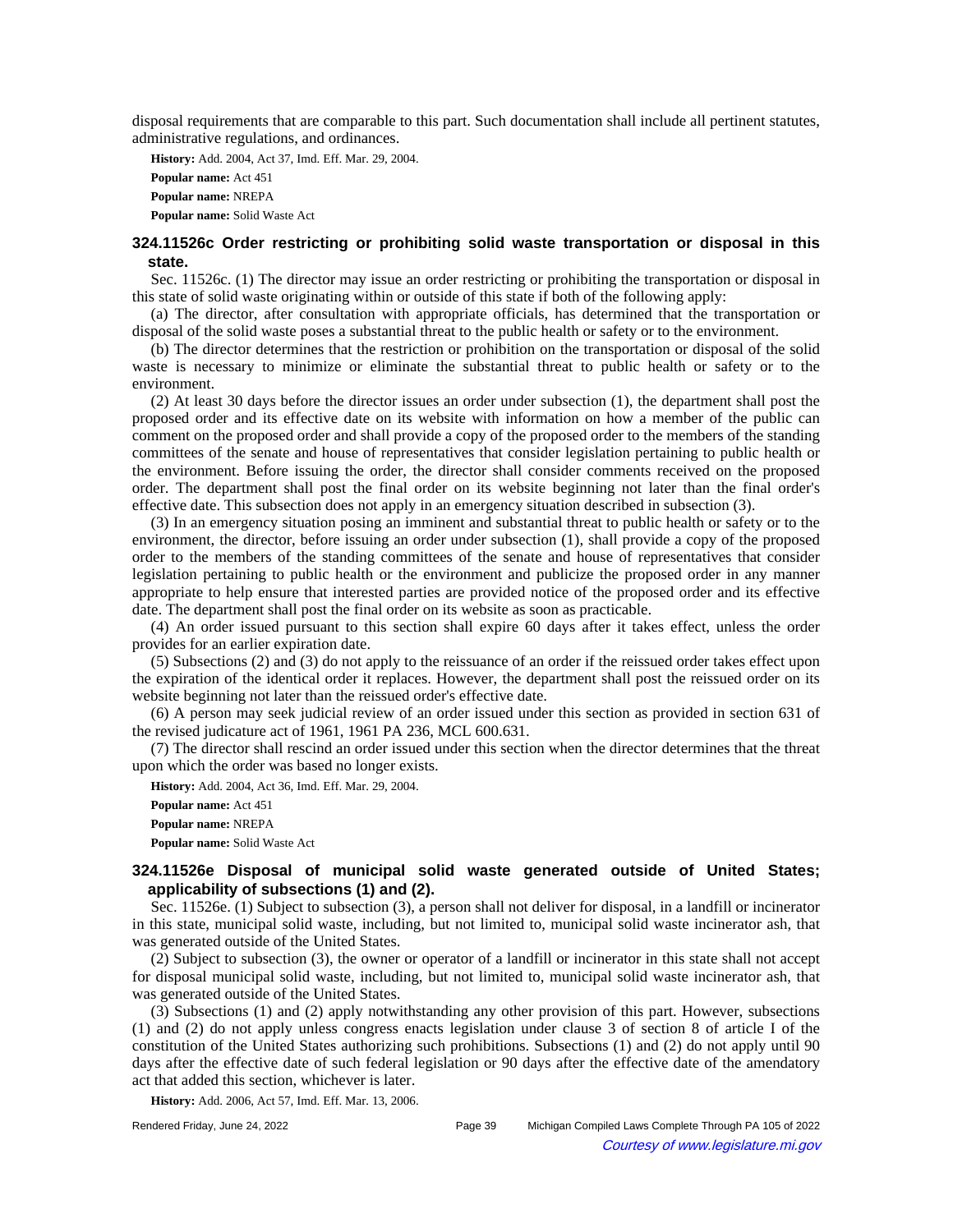**Popular name:** Act 451 **Popular name:** NREPA **Popular name:** Solid Waste Act

## **324.11527 Delivery of waste to licensed disposal area or solid waste transfer facility; vehicle or container; violation; penalty.**

Sec. 11527. (1) A solid waste hauler transporting solid waste over a public road in this state shall deliver all waste to a disposal area or solid waste transfer facility licensed under this part and shall use only a vehicle or container that does not contribute to littering and that conforms to the rules promulgated by the department.

(2) A solid waste hauler who violates this part or a rule promulgated under this part, or who is responsible for a vehicle that has in part contributed to a violation of this part or a rule promulgated under this part, is subject to a penalty as provided in section 11549.

**History:** 1994, Act 451, Eff. Mar. 30, 1995.

**Popular name:** Act 451

**Popular name:** NREPA

**Popular name:** Solid Waste Act

## **324.11527a Website listing materials prohibited from disposal; notice to customers.**

Sec. 11527a. (1) The department shall post on its website a list of materials prohibited from disposal in a landfill under section 11514 and appropriate disposal options for those materials.

(2) A solid waste hauler that disposes of solid waste in a landfill shall annually notify each of its customers of each of the following:

(a) The materials that are prohibited from disposal in a landfill under section 11514.

(b) The appropriate disposal options for those materials as described on the department's website.

(c) The department's website address where the disposal options are described.

**History:** Add. 2004, Act 42, Imd. Eff. Mar. 29, 2004.

**Popular name:** Act 451

**Popular name:** NREPA

**Popular name:** Solid Waste Act

# **324.11528 Solid waste transporting unit; watertight; construction, maintenance, and operation; violation; penalties; ordering unit out of service.**

Sec. 11528. (1) A solid waste transporting unit used for garbage, industrial or domestic sludges, or other moisture laden materials not specifically covered by part 121 shall be watertight and constructed, maintained, and operated to prevent littering. Solid waste transporting units used for hauling other solid waste shall be designed and operated to prevent littering or any other nuisance.

(2) A solid waste hauler who violates this part or the rules promulgated under this part is subject to the penalties provided in this part.

(3) The department, a health officer, or a law enforcement officer may order a solid waste transporting unit out of service if the unit does not comply with the requirements of this part or the rules promulgated under this part. Continued use of a solid waste transporting unit ordered out of service is a violation of this part.

History: 1994, Act 451, Eff. Mar. 30, 1995;-- Am. 2018, Act 640, Imd. Eff. Dec. 28, 2018.

**Popular name:** Act 451 **Popular name:** NREPA **Popular name:** Solid Waste Act

#### **324.11529 Exemptions.**

Sec. 11529. (1) A disposal area that is a solid waste transfer facility is not subject to the construction permit and operating license requirements of this part if either of the following circumstances exists:

(a) The solid waste transfer facility is not designed to accept wastes from vehicles with mechanical compaction devices.

(b) The solid waste transfer facility accepts less than 200 uncompacted cubic yards per day.

(2) A solid waste transfer facility that is exempt from the construction permit and operating license requirements of this part under subsection (1) shall comply with the operating requirements of this part and the rules promulgated under this part.

(3) Except as provided in subsection (5), a disposal area that is an incinerator may, but is not required to, comply with the construction permit and operating license requirements of this part if both of the following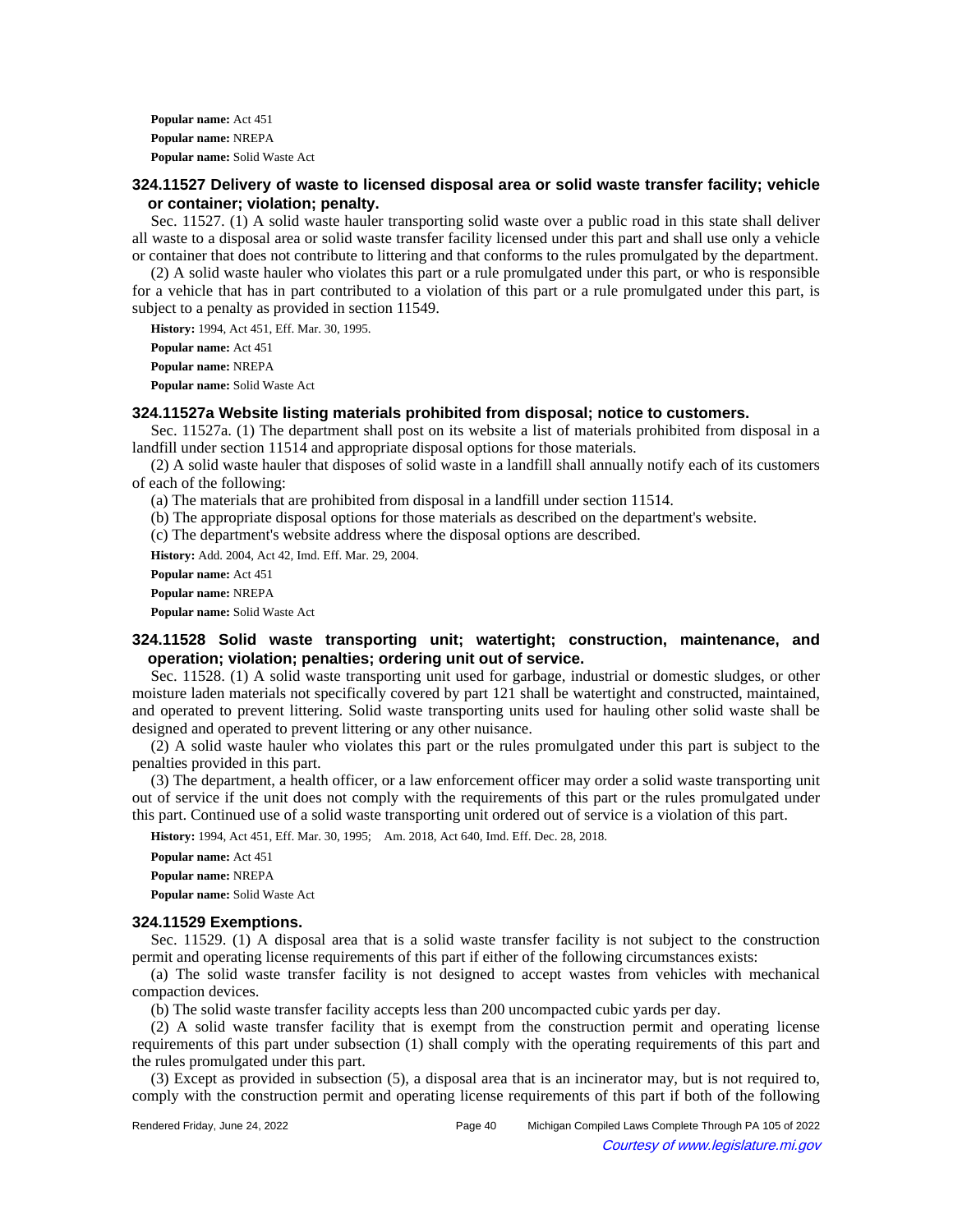conditions are met:

(a) The operation of the incinerator does not result in the exposure of any solid waste to the atmosphere and the elements.

(b) The incinerator has a permit issued under part 55.

(4) A disposal area that is an incinerator that does not comply with the construction permit and operating license requirements of this part as permitted in subsection (3) is subject to the planning provisions of this part and must be included in the county solid waste management plan for the county in which the incinerator is located.

(5) A disposal area that is a municipal solid waste incinerator that is designed to burn at a temperature in excess of 2500 degrees Fahrenheit is not subject to the construction permit requirements of this part.

History: 1994, Act 451, Eff. Mar. 30, 1995;-- Am. 1996, Act 358, Eff. Oct. 1, 1996.

**Popular name:** Act 451 **Popular name:** NREPA

**Popular name:** Solid Waste Act

# **324.11530 Collection center for junk motor vehicles and farm implements; competitive bidding; bonds; "collect" defined.**

Sec. 11530. (1) A municipality or county may establish and operate a collection center for junk motor vehicles and farm implements.

(2) A municipality or county may collect junk motor vehicles and farm implements and dispose of them through its collection center through the process of competitive bidding.

(3) A municipality or county may issue bonds as necessary pursuant to Act No. 342 of the Public Acts of 1969, being sections 141.151 to 141.153 of the Michigan Compiled Laws, to finance the cost of constructing or operating facilities to collect junk motor vehicles or farm implements. The bonds shall be general obligation bonds and shall be backed by the full faith and credit of the municipality or county.

(4) As used in this section, "collect" means to obtain a vehicle pursuant to section 252 of the Michigan vehicle code, Act No. 300 of the Public Acts of 1949, being section 257.252 of the Michigan Compiled Laws, or to obtain a vehicle or farm implement and its title pursuant to a transfer from the owner.

**History:** 1994, Act 451, Eff. Mar. 30, 1995. **Popular name:** Act 451 **Popular name:** NREPA **Popular name:** Solid Waste Act

#### **324.11531 Solid waste removal; frequency; disposal; ordinance.**

Sec. 11531. (1) A municipality or county shall assure that all solid waste is removed from the site of generation frequently enough to protect the public health, and is delivered to licensed disposal areas, except waste that is permitted by state law or rules promulgated by the department to be disposed of at the site of generation.

(2) An ordinance enacted before February 8, 1988 by a county or municipality incidental to the financing of a publicly owned disposal area or areas under construction that directs that all or part of the solid waste generated in that county or municipality be directed to the disposal area or areas is an acceptable means of compliance with subsection (1), notwithstanding that the ordinance, in the case of a county, has not been approved by the governor. This subsection applies only to ordinances adopted by the governing body of a county or municipality before February 8, 1988, and does not validate or invalidate an ordinance adopted after February 8, 1988 as an acceptable means of compliance with subsection (1).

**History:** 1994, Act 451, Eff. Mar. 30, 1995.

**Popular name:** Act 451 **Popular name:** NREPA **Popular name:** Solid Waste Act

## **324.11532 Impact fees; agreement; collection, payment, and disposition; reduction; use of revenue; trust fund; board of trustees; membership and terms; expenditures from trust fund.**

Sec. 11532. (1) Except as provided in subsection (3), a municipality may impose an impact fee of not more than 10 cents per cubic yard on solid waste that is disposed of in a landfill located within the municipality that is utilized by the public and utilized to dispose of solid waste collected from 2 or more persons. However, if the landfill is located within a village, the impact fee provided for in this subsection shall be imposed by the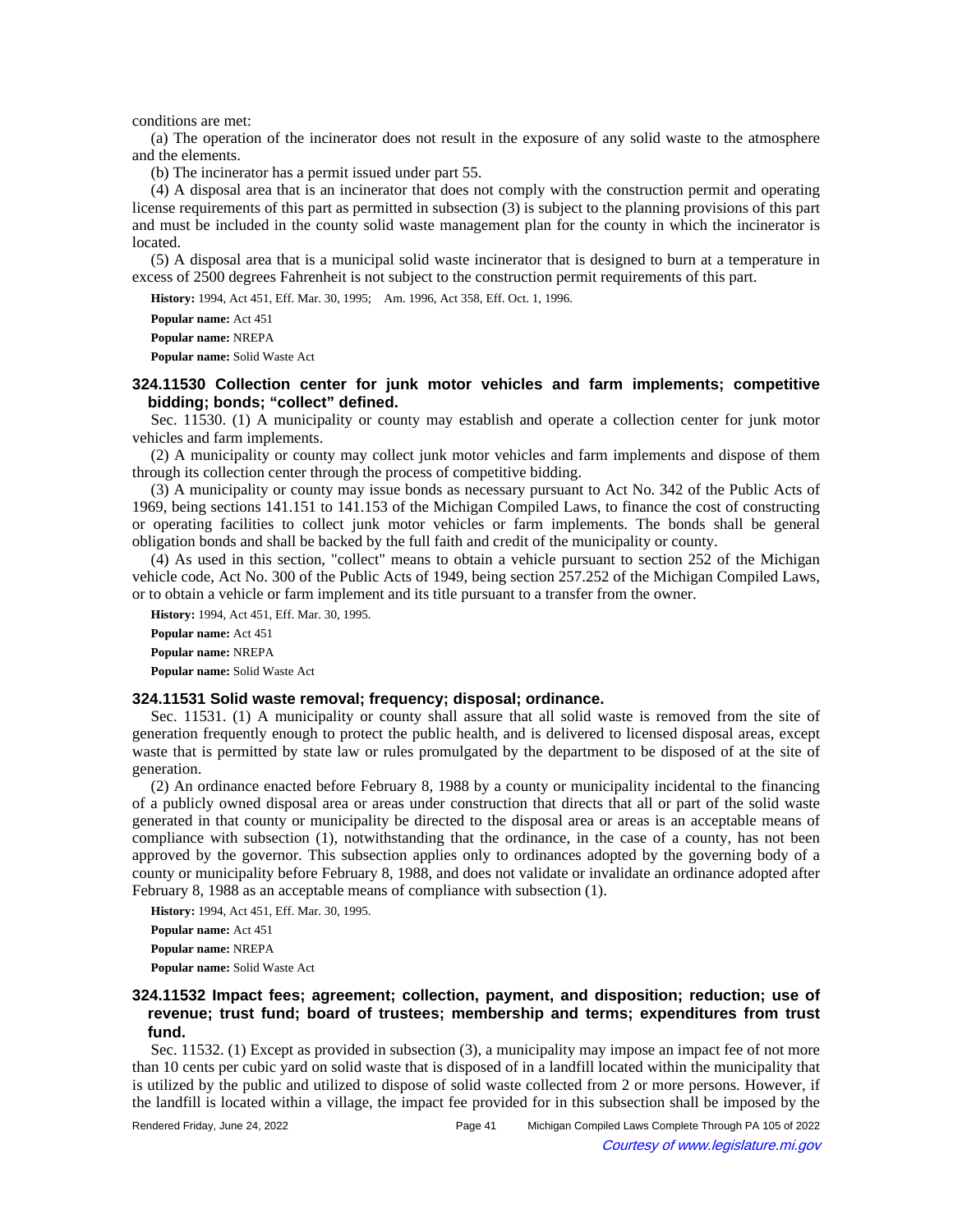township in agreement with the village. The impact fee shall be assessed uniformly on all wastes accepted for disposal.

(2) Except as provided in subsection (3), a municipality may impose an impact fee of not more than 10 cents per cubic yard on municipal solid waste incinerator ash that is disposed of in a landfill located within the municipality that is utilized to dispose of municipal solid waste incinerator ash. However, if the landfill is located within a village, the impact fee provided for in this subsection shall be imposed by the township in agreement with the village.

(3) A municipality may enter into an agreement with the owner or operator of a landfill to establish a higher impact fee than those provided for in subsections (1) and (2).

(4) The impact fees imposed under this section shall be collected by the owner or operator of a landfill and shall be paid to the municipality quarterly by the thirtieth day after the end of each calendar quarter. However, the impact fees allowed to be assessed to each landfill under this section shall be reduced by any amount of revenue paid to or available to the municipality from the landfill under the terms of any preexisting agreements, including, but not limited to, contracts, special use permit conditions, court settlement agreement conditions, and trusts.

(5) Unless a trust fund is established by a municipality pursuant to subsection (6), the revenue collected by a municipality under subsections (1) and (2) shall be deposited in its general fund to be used for any purpose that promotes the public health, safety, or welfare of the citizens of the municipality. However, revenue collected pursuant to this section shall not be used to bring or support a lawsuit or other legal action against an owner or operator of a landfill who is collecting an impact fee pursuant to subsection (4) unless the owner or operator of the landfill has instituted a lawsuit or other legal action against the municipality.

(6) The municipality may establish a trust fund to receive revenue collected pursuant to this section. The trust fund shall be administered by a board of trustees. The board of trustees shall consist of the following members:

(a) The chief elected official of the municipality creating the trust fund.

(b) An individual from the municipality appointed by the governing board of the municipality.

(c) An individual approved by the owners or operators of the landfills within the municipality and appointed by the governing board of the municipality.

(7) Individuals appointed to serve on the board of trustees under subsection (6)(b) and (c) shall serve for terms of 2 years.

(8) Money in the trust fund may be expended, pursuant to a majority vote of the board of trustees, for any purpose that promotes the public health, safety, or welfare of the citizens of the municipality. However, revenue collected pursuant to this section shall not be used to bring or support a lawsuit or other legal action against an owner or operator of a landfill who is collecting an impact fee pursuant to subsection (4) unless the owner or operator of the landfill has instituted a lawsuit or other legal action against the municipality.

**History:** 1994, Act 451, Eff. Mar. 30, 1995.

**Popular name:** Act 451 **Popular name:** NREPA **Popular name:** Solid Waste Act

# **324.11533 Initial solid waste management plan; contents; submission; review and update; amendment; scope of plan; minimum compliance; consultation with regional planning agency; filing, form, and contents of notice of intent; effect of failure to file notice of intent; vote; preparation of plan by regional solid waste management planning agency or by department; progress report.**

Sec. 11533. (1) Each solid waste management plan shall include an enforceable program and process to assure that the nonhazardous solid waste generated or to be generated in the planning area for a period of 10 years or more is collected and recovered, processed, or disposed of at disposal areas that comply with state law and rules promulgated by the department governing location, design, and operation of the disposal areas. Each solid waste management plan may include an enforceable program and process to assure that only items authorized for disposal in a disposal area under this part and the rules promulgated under this part are disposed of in the disposal area.

(2) An initial solid waste management plan shall be prepared and approved under this section and shall be submitted to the director not later than January 5, 1984. Following submittal of the initial plan, the solid waste management plan shall be reviewed and updated every 5 years. An updated solid waste management plan and an amendment to a solid waste management plan shall be prepared and approved as provided in this section and sections 11534, 11535, 11536, 11537, and 11537a. The solid waste management plan shall encompass all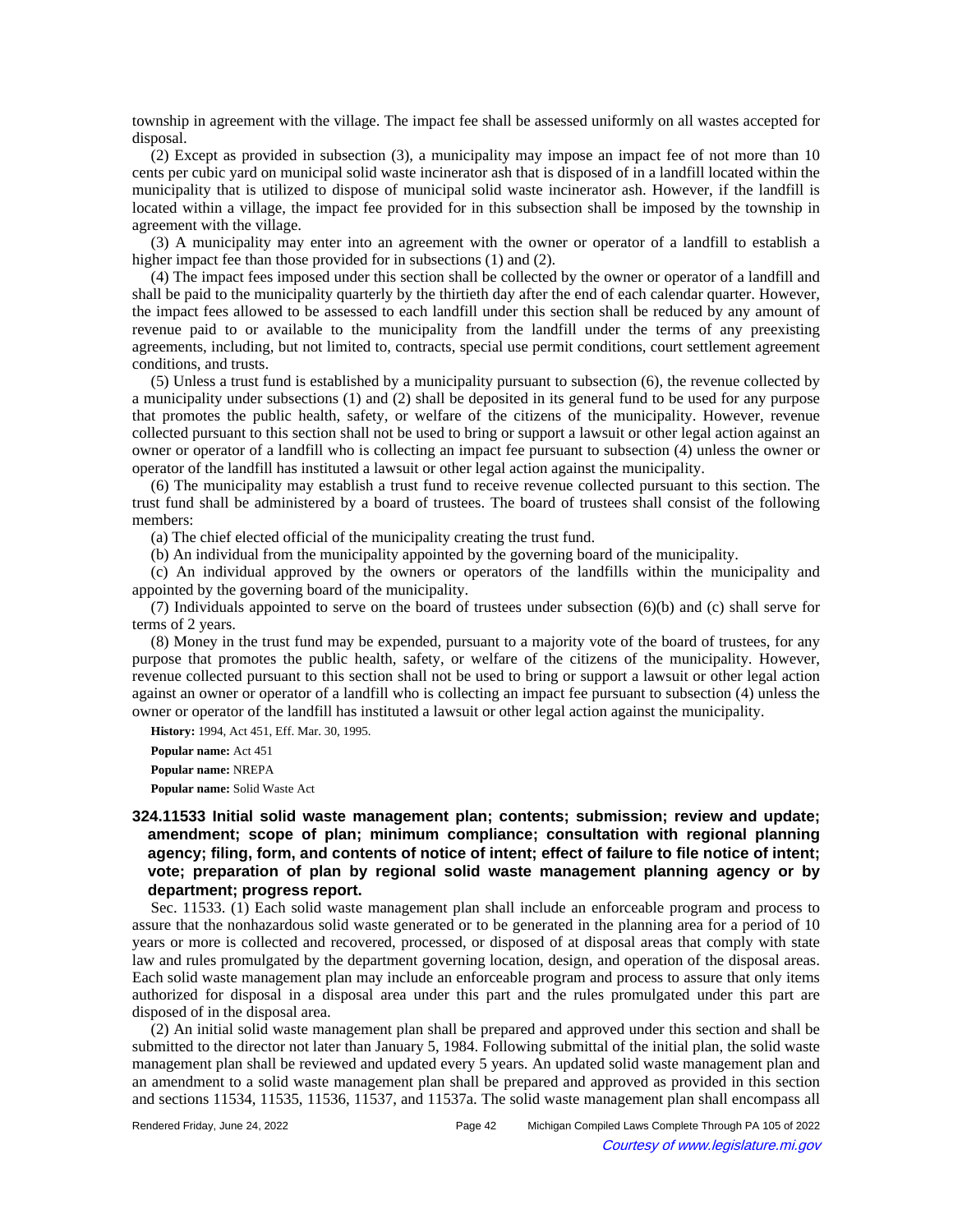municipalities within the county. The solid waste management plan shall at a minimum comply with the requirements of sections 11537a and 11538. The solid waste management plan shall take into consideration solid waste management plans in contiguous counties and existing local approved solid waste management plans as they relate to the county's needs. At a minimum, a county preparing a solid waste management plan shall consult with the regional planning agency from the beginning to the completion of the plan.

(3) Not later than July 1, 1981, each county shall file with the department and with each municipality within the county on a form provided by the department, a notice of intent, indicating the county's intent to prepare a solid waste management plan or to upgrade an existing solid waste management plan. The notice shall identify the designated agency which shall be responsible for preparing the solid waste management plan.

(4) If the county fails to file a notice of intent with the department within the prescribed time, the department immediately shall notify each municipality within the county and shall request those municipalities to prepare a solid waste management plan for the county and shall convene a meeting to discuss the plan preparation. Within 4 months following notification by the department, the municipalities shall decide by a majority vote of the municipalities in the county whether or not to file a notice of intent to prepare the solid waste management plan. Each municipality in the county shall have 1 vote. If a majority does not agree, then a notice of intent shall not be filed. The notice shall identify the designated agency which is responsible for preparing the solid waste management plan.

(5) If the municipalities fail to file a notice of intent to prepare a solid waste management plan with the department within the prescribed time, the department shall request the appropriate regional solid waste management planning agency to prepare the solid waste management plan. The regional solid waste management planning agency shall respond within 90 days after the date of the request.

(6) If the regional solid waste management planning agency declines to prepare a solid waste management plan, the department shall prepare a solid waste management plan for the county and that plan shall be final.

(7) A solid waste management planning agency, upon request of the department, shall submit a progress report in preparing its solid waste management plan.

History: 1994, Act 451, Eff. Mar. 30, 1995;-- Am. 2004, Act 44, Imd. Eff. Mar. 29, 2004.

**Popular name:** Act 451 **Popular name:** NREPA **Popular name:** Solid Waste Act

# **324.11534 Planning committee; purpose; appointment, qualifications, and terms of members; approval of appointment; reappointment; vacancy; removal; chairperson; procedures.**

Sec. 11534. (1) The county executive of a charter county that elects a county executive and that chooses to prepare a solid waste management plan under section 11533 or the county board of commissioners in all other counties choosing to prepare an initial solid waste management plan under section 11533, or the municipalities preparing an initial solid waste management plan under section 11533(4), shall appoint a planning committee to assist the agency designated to prepare the plan under section 11533. If the county charter provides procedures for approval by the county board of commissioners of appointments by the county executive, an appointment under this subsection shall be subject to that approval. A planning committee appointed pursuant to this subsection shall be appointed for terms of 2 years. A planning committee appointed pursuant to this subsection may be reappointed for the purpose of completing the preparation of the initial solid waste management plan or overseeing the implementation of the initial plan. Reappointed members of a planning committee shall serve for terms not to exceed 2 years as determined by the appointing authority. An initial solid waste management plan shall only be approved by a majority of the members appointed and serving.

(2) A planning committee appointed pursuant to this section shall consist of 14 members. Of the members appointed, 4 shall represent the solid waste management industry, 2 shall represent environmental interest groups, 1 shall represent county government, 1 shall represent city government, 1 shall represent township government, 1 shall represent the regional solid waste planning agency, 1 shall represent industrial waste generators, and 3 shall represent the general public. A member appointed to represent a county, city, or township government shall be an elected official of that government or the designee of that elected official. Vacancies shall be filled in the same manner as the original appointments. A member may be removed for nonperformance of duty.

(3) A planning committee appointed pursuant to this section shall annually elect a chairperson and shall establish procedures for conducting the committee's activities and for reviewing the matters to be considered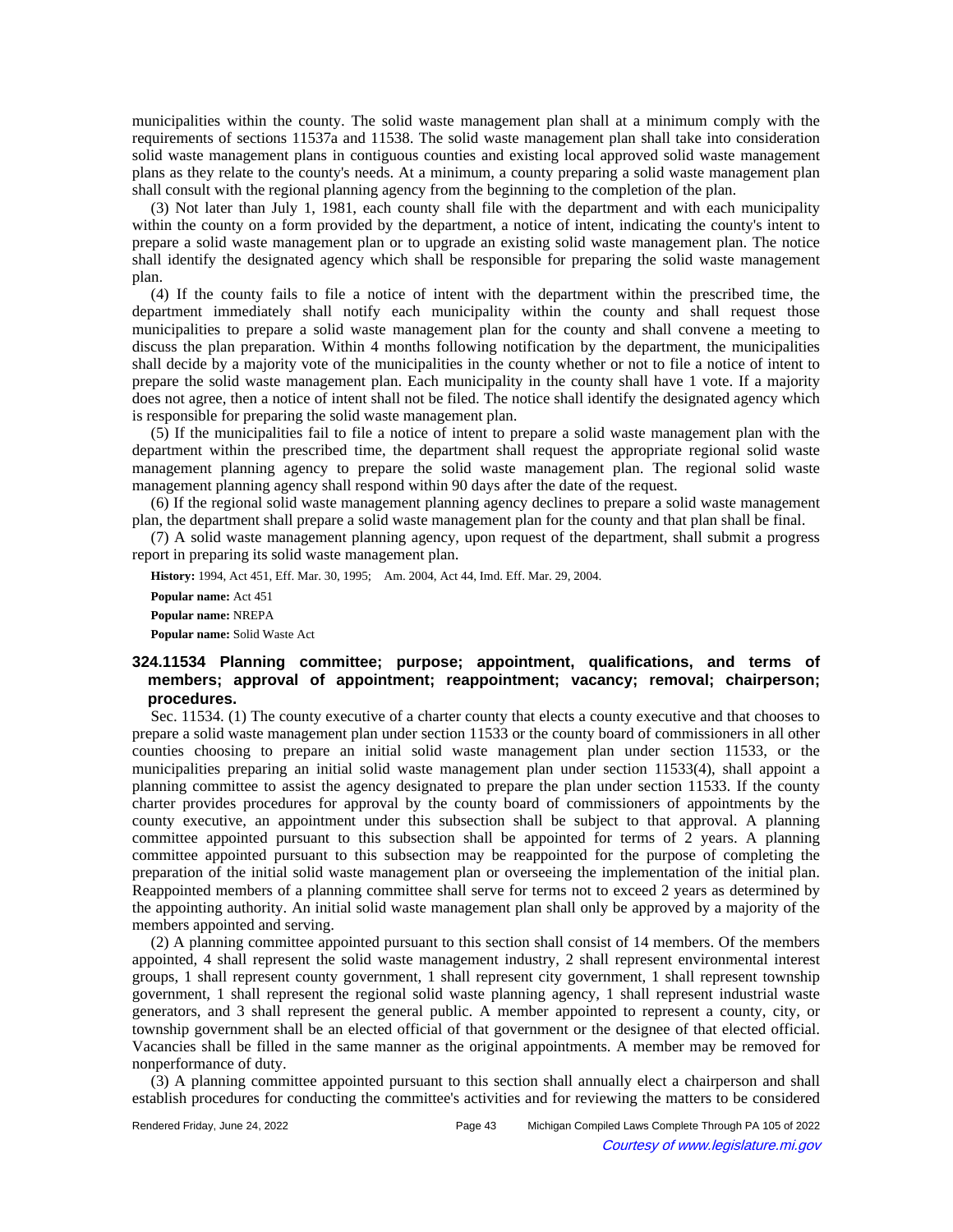by the committee.

**History:** 1994, Act 451, Eff. Mar. 30, 1995. **Popular name:** Act 451 **Popular name:** NREPA **Popular name:** Solid Waste Act

#### **324.11535 County or regional solid waste management planning agency; duties.**

Sec. 11535. A county or regional solid waste management planning agency preparing a solid waste management plan shall do all of the following:

(a) Solicit the advice of and consult periodically during the preparation of the plan with the municipalities, appropriate organizations, and the private sector in the county under section 11538(1) and solicit the advice of and consult with the appropriate county or regional solid waste management planning agency and adjacent counties and municipalities in adjacent counties which may be significantly affected by the solid waste management plan for a county.

(b) If a planning committee has been appointed under section 11534, prepare the plan with the advice, consultation, and assistance of the planning committee.

(c) Notify by letter the chief elected official of each municipality within the county and any other person within the county so requesting, not less than 10 days before each public meeting of the planning agency designated by the county, if that planning agency plans to discuss the county plan. The letter shall indicate as precisely as possible the subject matter being discussed.

(d) Submit for review a copy of the proposed county or regional solid waste management plan to the department, to each municipality within the affected county, and to adjacent counties and municipalities that may be affected by the plan or that have requested the opportunity to review the plan. The county plan shall be submitted for review to the designated regional solid waste management planning agency for that county. Reviewing agencies shall be allowed an opportunity of not less than 3 months to review and comment on the plan before adoption of the plan by the county or a designated regional solid waste management planning agency. The comments of a reviewing agency shall be submitted with the plan to the county board of commissioners or to the regional solid waste management planning agency.

(e) Publish a notice, at the time the plan is submitted for review under subdivision (d), of the availability of the plan for inspection or copying, at cost, by an interested person.

(f) Conduct a public hearing on the proposed county solid waste management plan before formal adoption. A notice shall be published not less than 30 days before a hearing in a newspaper having a major circulation within the county. The notice shall indicate a location where copies of the plan are available for public inspection and shall indicate the time and place of the public hearing.

**History:** 1994, Act 451, Eff. Mar. 30, 1995. **Popular name:** Act 451 **Popular name:** NREPA **Popular name:** Solid Waste Act

# **324.11536 Request by municipality to be included in plan of adjacent county; approval by resolution; appeal; final decision; formal action on plan; return of plan with statement of objections; review and recommendations; approval by governing bodies; preparation of final plan by department.**

Sec. 11536. (1) A municipality located in 2 counties or adjacent to a municipality located in another county may request to be included in the adjacent county's plan. Before the municipality may be included, the request shall be approved by a resolution of the county boards of commissioners of the counties involved. A municipality may appeal to the department a decision to exclude it from an adjacent county's plan. If there is an appeal, the department shall issue a decision within 45 days. The decision of the department is final.

(2) Except as provided in subsection (3), the county board of commissioners shall formally act on the plan following the public hearing required by section 11535(f).

(3) If a planning committee has been appointed by the county board of commissioners under section 11534(1), the county board of commissioners, or if a plan is prepared under section 11533(4), the municipalities in the county who voted in favor of filing a notice of intent to prepare a county solid waste management plan, shall take formal action on the plan after the completion of public hearings and only after the plan has been approved by a majority of the planning committee as provided in section 11534(1). If the county board of commissioners, or, if a plan is prepared under section 11533(4), a majority of the municipalities in the county who voted in favor of filing a notice of intent to prepare a county solid waste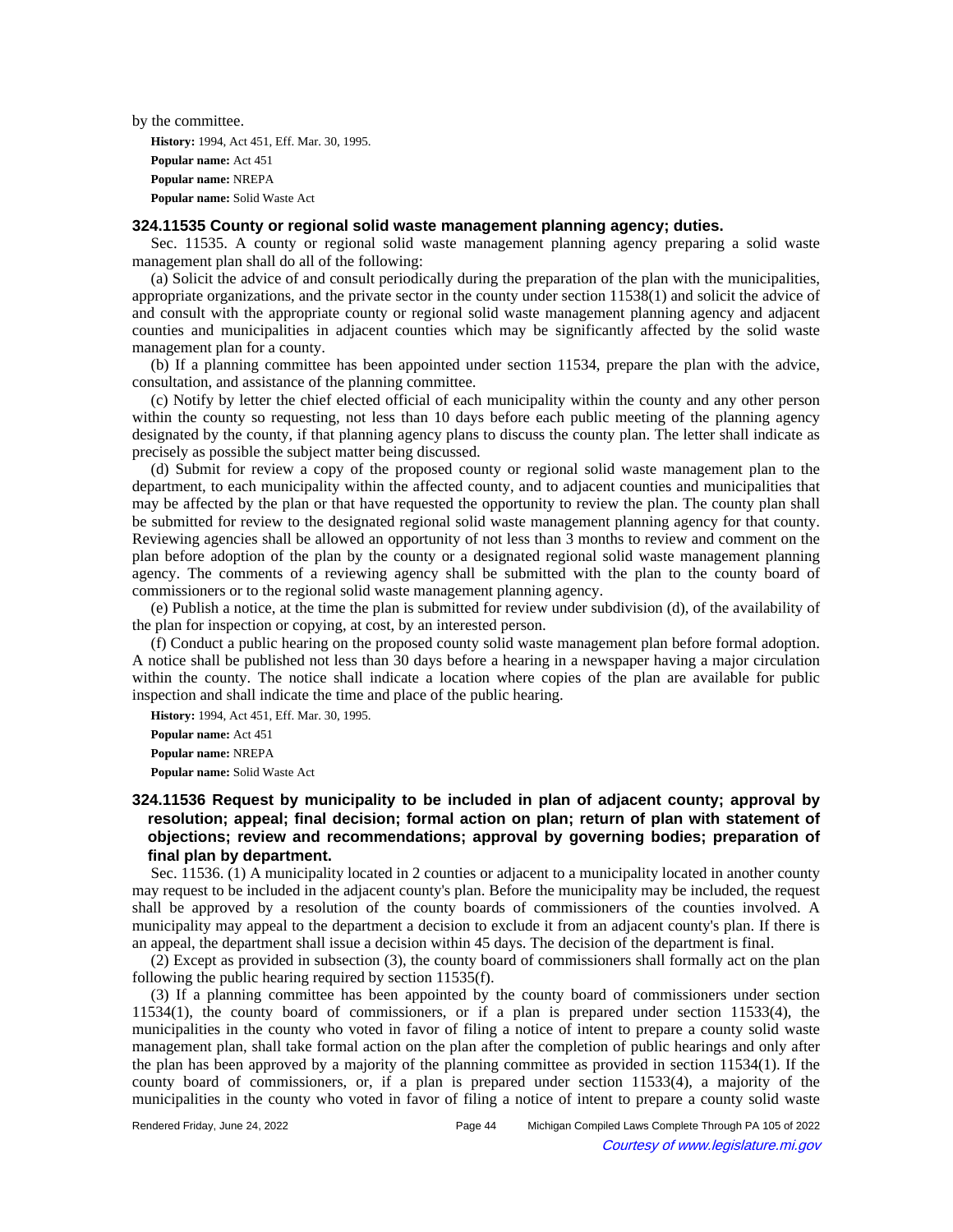management plan, does or do not approve the plan as submitted, the plan shall be returned to the planning committee along with a statement of objections to the plan. Within 30 days after receipt, the planning committee shall review the objections and shall return the plan with its recommendations.

(4) Following approval the county plan shall be approved by the governing bodies of not less than 67% of the municipalities within each respective county before the plan may take effect.

(5) A county plan prepared by a regional solid waste management planning agency shall be approved by the governing bodies of not less than 67% of the municipalities within each respective county before the plan may take effect.

(6) If, after the plan has been adopted, the governing bodies of not less than 67% of the municipalities have not approved the plan, the department shall prepare a plan for the county, including those municipalities that did not approve the county plan. A plan prepared by the department shall be final.

**History:** 1994, Act 451, Eff. Mar. 30, 1995.

**Popular name:** Act 451

**Popular name:** NREPA

**Popular name:** Solid Waste Act

# **324.11537 Approval or disapproval of plan by department; time; minimum requirements; periodic review; revisions or corrections; withdrawal of approval; timetable or schedule for compliance.**

Sec. 11537. (1) The department shall, within 6 months after a plan has been submitted for approval, approve or disapprove the plan. An approved plan shall at a minimum meet the requirements set forth in section 11538(1).

(2) The department shall review an approved plan periodically and determine if revisions or corrections are necessary to bring the plan into compliance with this part. The department, after notice and opportunity for a public hearing held pursuant to the administrative procedures act of 1969, Act No. 306 of the Public Acts of 1969, being sections 24.201 to 24.328 of the Michigan Compiled Laws, may withdraw approval of the plan. If the department withdraws approval of a county plan, the department shall establish a timetable or schedule for compliance with this part.

**History:** 1994, Act 451, Eff. Mar. 30, 1995. **Popular name:** Act 451 **Popular name:** NREPA **Popular name:** Solid Waste Act

#### **324.11537a Use of siting mechanisms to site capacity.**

Sec. 11537a. Beginning on June 9, 1994 a county that has a solid waste management plan that provides for siting of disposal areas to fulfill a 20-year capacity need through use of a siting mechanism, is only required to use its siting mechanisms to site capacity to meet a 10-year capacity need. If any county is able to demonstrate to the department that it has at least 66 months of available capacity, that county may refuse to utilize its siting mechanism until the county is no longer able to demonstrate 66 months of capacity or until the county amends its plan in accordance with this part to provide for the annual certification process described in section 11538.

**History:** 1994, Act 451, Eff. Mar. 30, 1995.

**Popular name:** Act 451 **Popular name:** NREPA **Popular name:** Solid Waste Act

# **324.11538 Rules for development, form, and submission of initial solid waste management plans; requirements; identification of specific sites; calculation of disposal need requirements; interim siting mechanism; annual certification process; new certification; disposal area serving disposal needs of another county, state, or country; compliance as condition to disposing of, storing, or transporting solid waste; provisions or practices in conflict with part.**

Sec. 11538. (1) Not later than September 11, 1979, the director shall promulgate rules for the development, form, and submission of initial solid waste management plans. The rules shall require all of the following:

(a) The establishment of goals and objectives for prevention of adverse effects on the public health and on the environment resulting from improper solid waste collection, processing, or disposal including protection of surface and groundwater quality, air quality, and the land.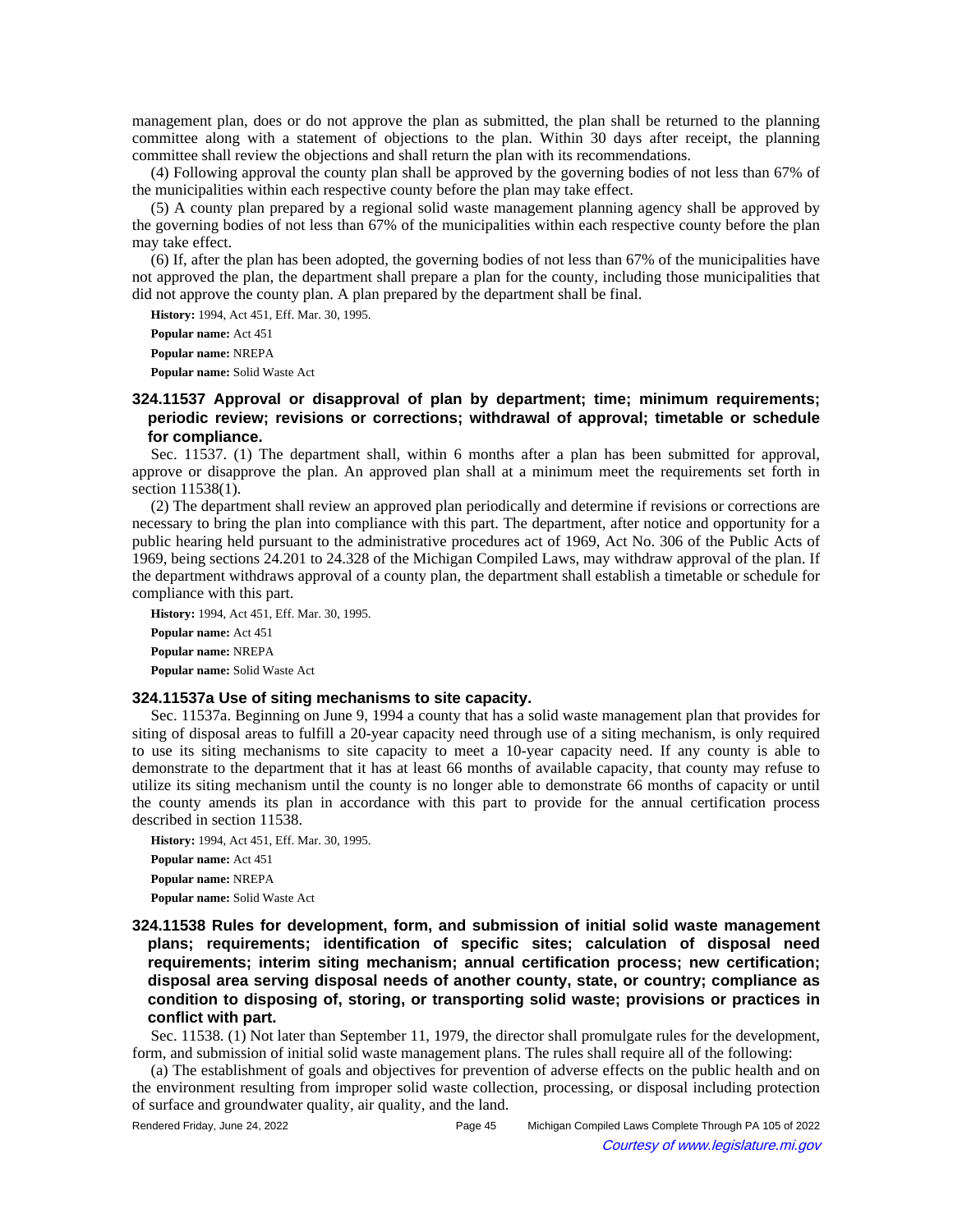(b) An evaluation of waste problems by type and volume, including residential and commercial solid waste, hazardous waste, industrial sludges, pretreatment residues, municipal sewage sludge, air pollution control residue, and other wastes from industrial or municipal sources.

(c) An evaluation and selection of technically and economically feasible solid waste management options, which may include sanitary landfill, resource recovery systems, resource conservation, or a combination of options.

(d) An inventory and description of all existing facilities where solid waste is being treated, processed, or disposed of, including a summary of the deficiencies, if any, of the facilities in meeting current solid waste management needs.

(e) The encouragement and documentation as part of the solid waste management plan, of all opportunities for participation and involvement of the public, all affected agencies and parties, and the private sector.

(f) That the solid waste management plan contain enforceable mechanisms for implementing the plan, including identification of the municipalities within the county responsible for the enforcement and may contain a mechanism for the county and those municipalities to assist the department and the state police in implementing and conducting the inspection program established in section 11526(2) and (3). This subdivision does not preclude the private sector's participation in providing solid waste management services consistent with the solid waste management plan for the county.

(g) Current and projected population densities of each county and identification of population centers and centers of solid waste generation, including industrial wastes.

(h) That the solid waste management plan area has, and will have during the plan period, access to a sufficient amount of available and suitable land, accessible to transportation media, to accommodate the development and operation of solid waste disposal areas, or resource recovery facilities provided for in the plan.

(i) That the solid waste disposal areas or resource recovery facilities provided for in the solid waste management plan are capable of being developed and operated in compliance with state law and rules of the department pertaining to protection of the public health and the environment, considering the available land in the plan area, and the technical feasibility of, and economic costs associated with, the facilities.

(j) A timetable or schedule for implementing the solid waste management plan.

(2) Each solid waste management plan shall identify specific sites for solid waste disposal areas for a 5-year period after approval of a plan or plan update. In calculating disposal need requirements to measure compliance with this section, only those existing waste stream volume reduction levels achieved through source reduction, reuse, composting, recycling, or incineration, or any combination of these reduction devices, that can currently be demonstrated or that can be reasonably expected to be achieved through currently active implementation efforts for proposed volume reduction projects, may be assumed by the planning entity. In addition, if the solid waste management plan does not also identify specific sites for solid waste disposal areas for the remaining portion of the entire planning period required by this part after approval of a plan or plan update, the solid waste management plan shall include an interim siting mechanism and an annual certification process as described in subsections (4) and (5). In calculating the capacity of identified disposal areas to determine if disposal needs are met for the entire required planning period, full achievement of the solid waste management plan's volume reduction goals may be assumed by the planning entity if the plan identifies a detailed programmatic approach to achieving these goals. If a siting mechanism is not included, and disposal capacity falls to less than 5 years of capacity, a county shall amend the solid waste management plan for that county to resolve the shortfall.

(3) An existing captive type III coal ash landfill or existing captive coal ash impoundment, or both, is considered consistent with and included in the solid waste management plan for the county or region in which the disposal area is located if the disposal area continues to accept waste generated only by the owner of the disposal area and meets any of the following requirements:

(a) Was issued a construction permit and licensed for operation under this part.

(b) Met local land use law requirements when initially sited or constructed.

(4) An interim siting mechanism shall include both a process and a set of minimum siting criteria, both of which are not subject to interpretation or discretionary acts by the planning entity, and which if met by an applicant submitting a disposal area proposal, will guarantee a finding of consistency with the plan. The interim siting mechanism shall be operative upon the call of the board of commissioners or shall automatically be operative whenever the annual certification process shows that available disposal capacity will provide for less than 66 months of disposal needs. In the latter event, applications for a finding of consistency from the proposers of disposal area capacity will be received by the planning agency commencing on January 1 following completion of the annual certification process. Once operative, an interim siting mechanism will remain operative for at least 90 days or until more than 66 months of disposal capacity is<br>Page 46 Michigan Compiled Laws Complete Through PA 105 of 2022 Michigan Compiled Laws Complete Through PA 105 of 2022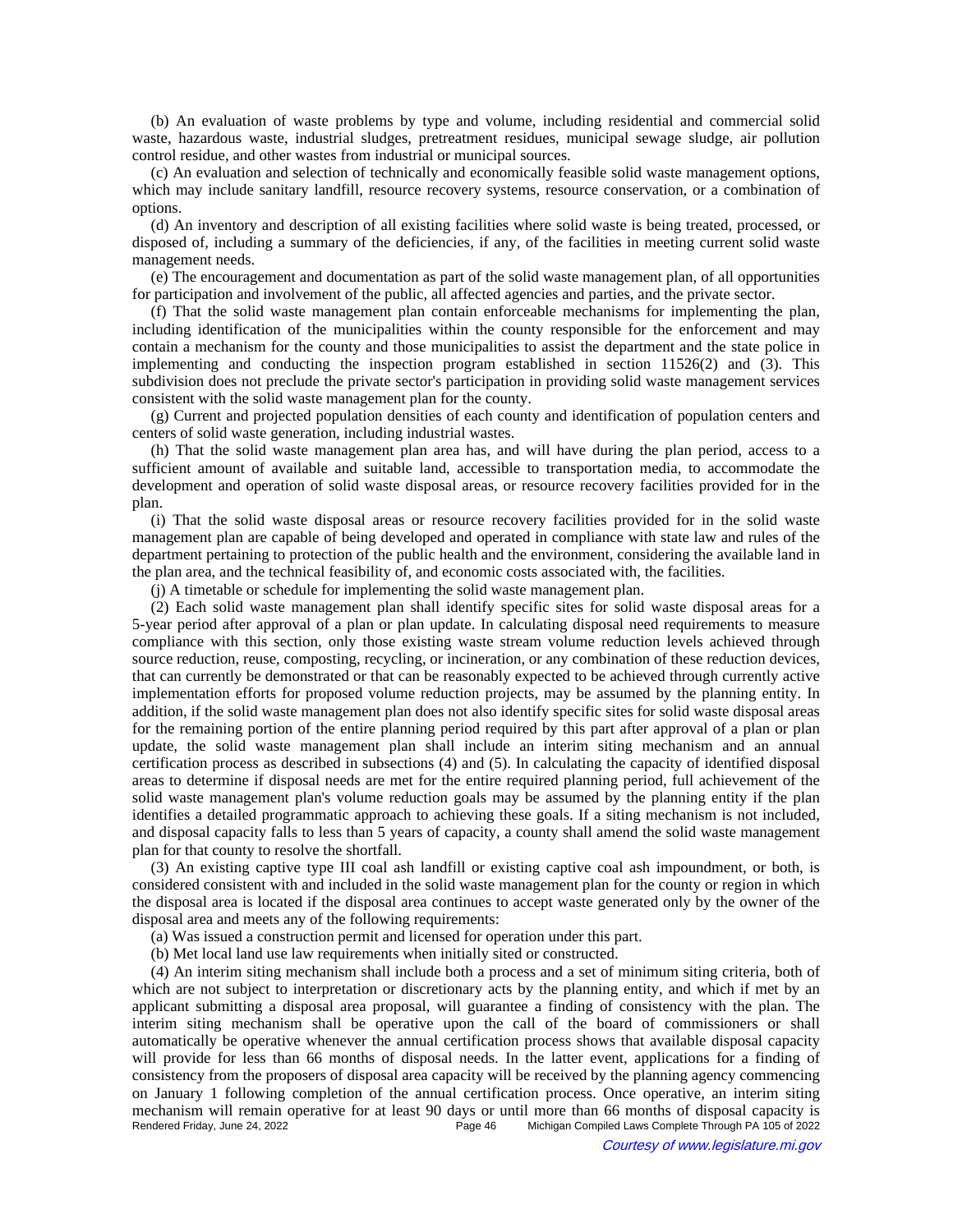once again available, either by the approval of a request for consistency or by the adoption of a new annual certification process which concludes that more than 66 months of disposal capacity is available.

(5) An annual certification process shall be concluded by June 30 of each year, commencing on the first June 30 which is more than 12 months after the department's approval of the solid waste management plan or plan update. The certification process will examine the remaining disposal area capacity available for solid wastes generated within the planning area. In calculating disposal need requirements to measure compliance with this section, only those existing waste stream volume reduction levels achieved through source reduction, reuse, composting, recycling, or incineration, or any combination of these reduction devices, that can currently be demonstrated or that can be reasonably expected to be achieved through currently active implementation efforts for proposed volume reduction projects, may be assumed. The annual certification of disposal capacity shall be approved by the board of commissioners. Failure to approve an annual certification by June 30 is equivalent to a finding that less than a sufficient amount of capacity is available and the interim siting mechanism will then be operative on the first day of the following January. As part of the department's responsibility to act on construction permit applications, the department has final decision authority to approve or disapprove capacity certifications and to determine consistency of a proposed disposal area with the solid waste management plan.

(6) A board of commissioners may adopt a new certification of disposal capacity at any time. A new certification of disposal capacity shall supersede all previous certifications, and become effective 30 days after adoption by the board of commissioners and remain in effect until subsequent certifications are adopted.

(7) In order for a disposal area to serve the disposal needs of another county, state, or country, the service, including the disposal of municipal solid waste incinerator ash, must be explicitly authorized in the approved solid waste management plan of the receiving county. With regard to intercounty service within Michigan, the service must also be explicitly authorized in the solid waste management plan of the exporting county.

(8) A person shall not dispose of, store, or transport solid waste in this state unless the person complies with the requirements of this part.

(9) An ordinance, law, rule, regulation, policy, or practice of a municipality, county, or governmental authority created by statute, which prohibits or regulates the location or development of a solid waste disposal area, and which is not part of or not consistent with the approved solid waste management plan for the county, shall be considered in conflict with this part and shall not be enforceable.

History: 1994, Act 451, Eff. Mar. 30, 1995;---Am. 2004, Act 44, Imd. Eff. Mar. 29, 2004;---Am. 2018, Act 640, Imd. Eff. Dec. 28, 2018.

**Constitutionality:** US Supreme Court held that MCL 299.413a and 299.430(2) prohibiting private landfill operators from accepting out-of-county solid waste, unless authorized by county's solid waste management plan, are unconstitutional as a violation of the Commerce Clause. Fort Gratiot Landfill v Mich Dept of Nat Res, 504 US 353; 112 S Ct 2019; 119 L Ed2d 139 (1992).

**Popular name:** Act 451

**Popular name:** NREPA

**Popular name:** Solid Waste Act

**Administrative rules:** R 299.4101 et seq. of the Michigan Administrative Code.

### **324.11539 Plan update; approval; conditions; rules.**

Sec. 11539. (1) The director shall not approve a plan update unless:

(a) The plan contains an analysis or evaluation of the best available information applicable to the plan area in regard to recyclable materials and all of the following:

(*i*) The kind and volume of material in the plan area's waste stream that may be recycled or composted.

(*ii*) How various factors do or may affect a recycling and composting program in the plan area. Factors shall include an evaluation of the existing solid waste collection system; materials market; transportation networks; local composting and recycling support groups, or both; institutional arrangements; the population in the plan area; and other pertinent factors.

(*iii*) An identification of impediments to implementing a recycling and composting program and recommended strategies for removing or minimizing impediments.

(*iv*) How recycling and composting and other processing or disposal methods could complement each other and an examination of the feasibility of excluding site separated material and source separated material from other processing or disposal methods.

(*v*) Identification and quantification of environmental, economic, and other benefits that could result from the implementation of a recycling and composting program.

(*vi*) The feasibility of source separation of materials that contain potentially hazardous components at disposal areas. This subparagraph applies only to plan updates that are due after January 31, 1989.

(b) The plan either provides for recycling and composting recyclable materials from the plan area's waste Rendered Friday, June 24, 2022 Page 47 Michigan Compiled Laws Complete Through PA 105 of 2022 Courtesy of www.legislature.mi.gov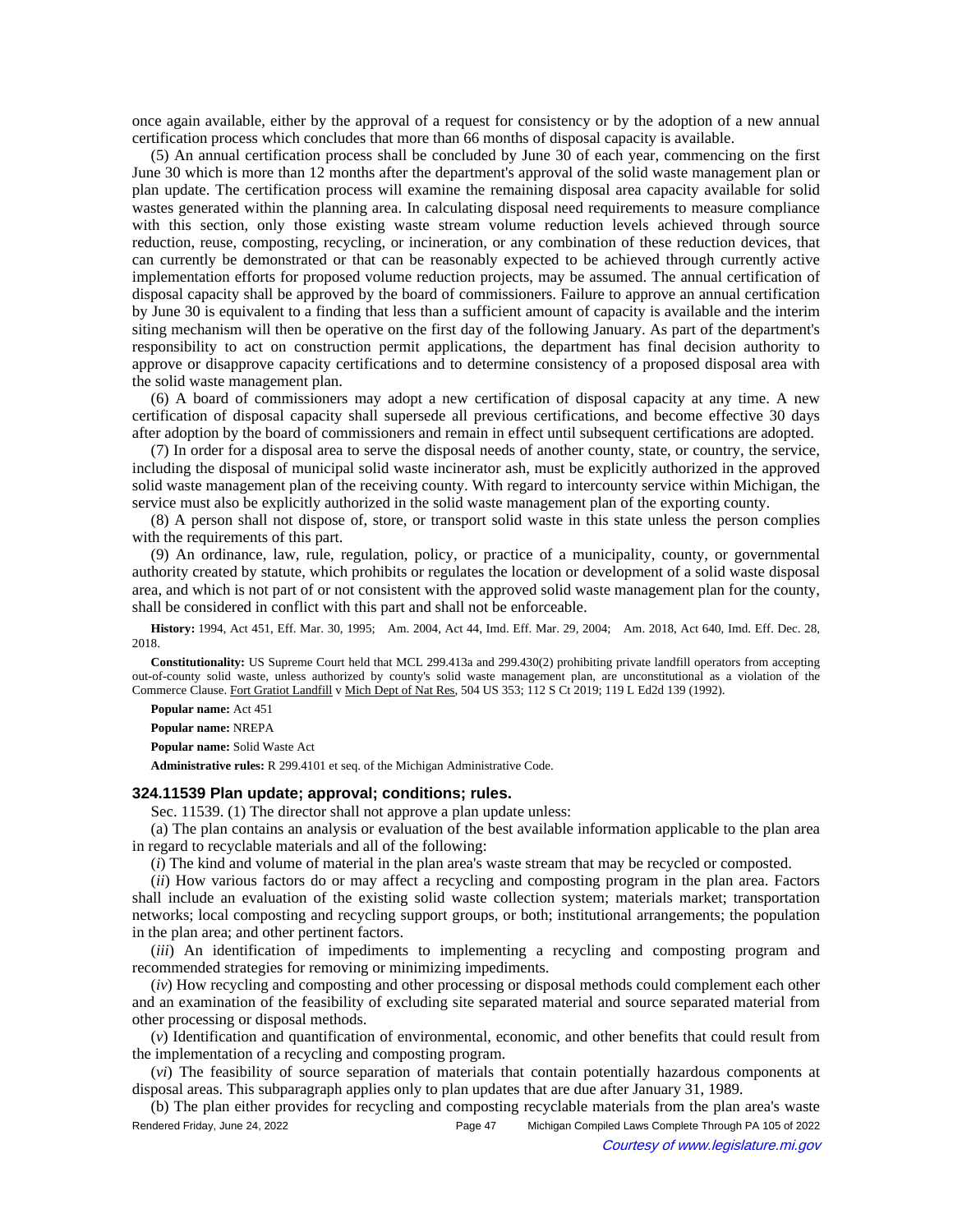stream or establishes that recycling and composting are not necessary or feasible or is only necessary or feasible to a limited extent.

(c) A plan that proposes a recycling or composting program, or both, details the major features of that program, including all of the following:

(*i*) The kinds and volumes of recyclable materials that will be recycled or composted.

(*ii*) Collection methods.

(*iii*) Measures that will ensure collection such as ordinances or cooperative arrangements, or both.

(*iv*) Ordinances or regulations affecting the program.

(*v*) The role of counties and municipalities in implementing the plan.

(*vi*) The involvement of existing recycling interests, solid waste haulers, and the community.

(*vii*) Anticipated costs.

(*viii*) On-going program financing.

(*ix*) Equipment selection.

(*x*) Public and private sector involvement.

(*xi*) Site availability and selection.

(*xii*) Operating parameters such as pH and heat range.

(d) The plan includes an evaluation of how the planning entity is meeting the state's waste reduction and recycling goals as established pursuant to section 11541(4).

(2) A disposal area permitted, licensed, or otherwise in existence on the date of approval of the solid waste management plan for the planning area where the disposal area is located shall be considered to be consistent with the plan and included in the plan.

(3) The director may promulgate rules as may be necessary to implement this section.

History: 1994, Act 451, Eff. Mar. 30, 1995;-- Am. 2018, Act 640, Imd. Eff. Dec. 28, 2018.

**Popular name:** Act 451

**Popular name:** NREPA

**Popular name:** Solid Waste Act

**Administrative rules:** R 299.4101 et seq. of the Michigan Administrative Code.

#### **324.11539a Plan update; submission to legislature; standard format.**

Sec. 11539a. (1) The department shall prepare a proposed standard format for the submittal of updates to solid waste management plans. This proposed standard format shall be submitted to the standing committees of the legislature that address issues primarily pertaining to natural resources and the environment by November 1, 1994 for a 30-day review and comment period. Following this 30-day period, the department shall finalize the standard format and provide a copy of the standard format to each planning entity in the state that the department knows will be preparing an update to a solid waste management plan. The standard format shall be submitted to planning entities by January 1, 1995. Additionally, the department shall provide the standard format to any other person upon request.

(2) Notwithstanding any other provision of this part, the department shall not require planning entities to begin the process for updating solid waste management plans prior to January 1, 1995.

**History:** 1994, Act 451, Eff. Mar. 30, 1995. **Popular name:** Act 451 **Popular name:** NREPA **Popular name:** Solid Waste Act

#### **324.11540 Rules; sanitary design and operational standards.**

Sec. 11540. Not later than September 11, 1979, the department shall submit to the legislature rules that contain sanitary design and operational standards for solid waste transporting units and disposal areas and otherwise implement this part. The rules shall include standards for hydrogeologic investigations; monitoring; liner materials; leachate collection and treatment, if applicable; groundwater separation distances; environmental assessments; methane gas control; soil erosion; sedimentation control; groundwater and surface water quality; noise and air pollution; and the use of floodplains and wetlands.

**History:** 1994, Act 451, Eff. Mar. 30, 1995. **Popular name:** Act 451 **Popular name:** NREPA **Popular name:** Solid Waste Act **Administrative rules:** R 299.4101 et seq. of the Michigan Administrative Code.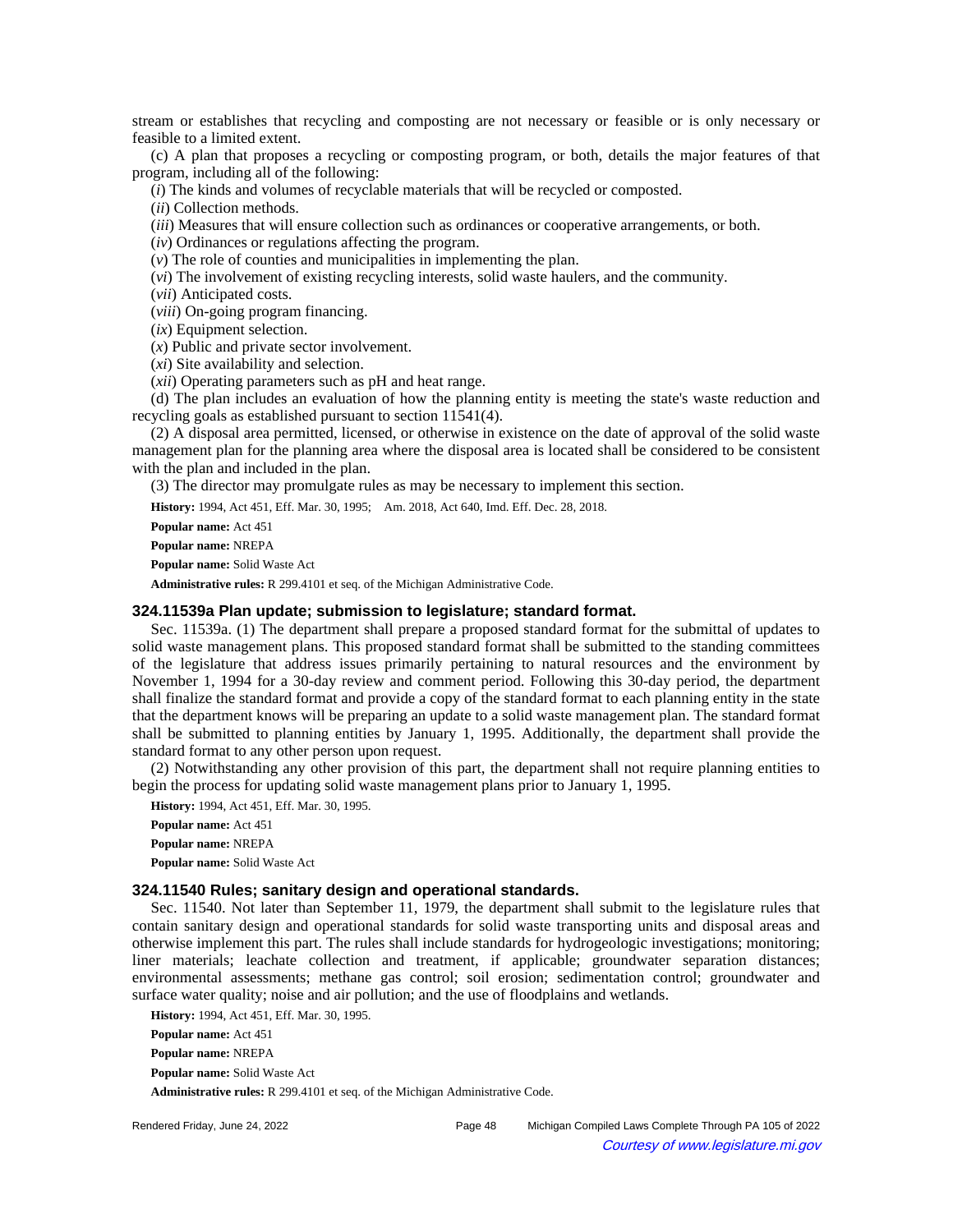## **324.11540a Repealed. 2010, Act 345, Eff. Mar. 1, 2011.**

**Compiler's note:** The repealed section pertained to promulgation of rules affecting inert material before March 1, 2011.

**Popular name:** Act 451

**Popular name:** NREPA

**Popular name:** Solid Waste Act

#### **324.11541 State solid waste management plan; contents; duties of department.**

Sec. 11541. (1) The state solid waste management plan shall consist of the state solid waste plan and all county plans approved or prepared by the department.

(2) The department shall consult and assist in the preparation and implementation of the county solid waste management plans.

(3) The department may undertake or contract for studies or reports necessary or useful in the preparation of the state solid waste management plan.

(4) The department shall promote policies that encourage resource recovery and establishment of waste-to-energy facilities.

**History:** 1994, Act 451, Eff. Mar. 30, 1995;—Am. 1996, Act 358, Eff. Oct. 1, 1996.

**Popular name:** Act 451 **Popular name:** NREPA **Popular name:** Solid Waste Act

#### **324.11542 Municipal solid waste incinerator ash; disposal.**

Sec. 11542. (1) Except as provided in subsection (5) and except for municipal solid waste incinerator ash that is described and used as provided in section 11506(6)(h), municipal solid waste incinerator ash shall be disposed of in 1 of the following:

(a) A landfill that meets all of the following requirements:

(*i*) The landfill is in compliance with this part and the rules promulgated under this part.

(*ii*) The landfill is used exclusively for the disposal of municipal solid waste incinerator ash.

(*iii*) The landfill design includes all of the following in descending order according to their placement in the landfill:

(A) A leachate collection system.

(B) A synthetic liner at least 60 mils thick.

(C) A compacted clay liner of 5 feet or more with a maximum hydraulic conductivity of  $1 \times 10^{-7}$ centimeters per second.

(D) A leak detection and leachate collection system.

(E) A compacted clay liner at least 3 feet thick with a maximum hydraulic conductivity of  $1 \times 10^{-7}$ centimeters per second or a synthetic liner at least 40 mils thick.

(b) A landfill that meets all of the following requirements:

(*i*) The landfill is in compliance with this part and the rules promulgated under this part.

(*ii*) The landfill is used exclusively for the disposal of municipal solid waste incinerator ash.

(*iii*) The landfill design includes all of the following in descending order according to their placement in the landfill:

(A) A leachate collection system.

(B) A composite liner, as defined in R 299.4102 of the part 115 rules.

(C) A leak detection and leachate collection system.

(D) A second composite liner.

(*iv*) If contaminants that may threaten the public health, safety, or welfare, or the environment are found in the leachate collection system described in subparagraph (*iii*)(C), the owner or operator of the landfill shall determine the source and nature of the contaminants and make repairs, to the extent practicable, that will prevent the contaminants from entering the leachate collection system. If the department determines that the source of the contaminants is caused by a design failure of the landfill, the department, notwithstanding an approved construction permit or operating license, may require landfill cells at that landfill that will be used for the disposal of municipal solid waste incinerator ash, which are under construction or will be constructed in the future at the landfill, to be constructed in conformance with improved design standards approved by the department. However, this subparagraph does not require the removal of liners or leak detection and leachate collection systems that are already in place in a landfill cell under construction.

(c) A landfill that is a monitorable unit, as defined in R 299.4104 of the part 115 rules, and that meets all of the following requirements:

Rendered Friday, June 24, 2022 Page 49 Michigan Compiled Laws Complete Through PA 105 of 2022 Courtesy of www.legislature.mi.gov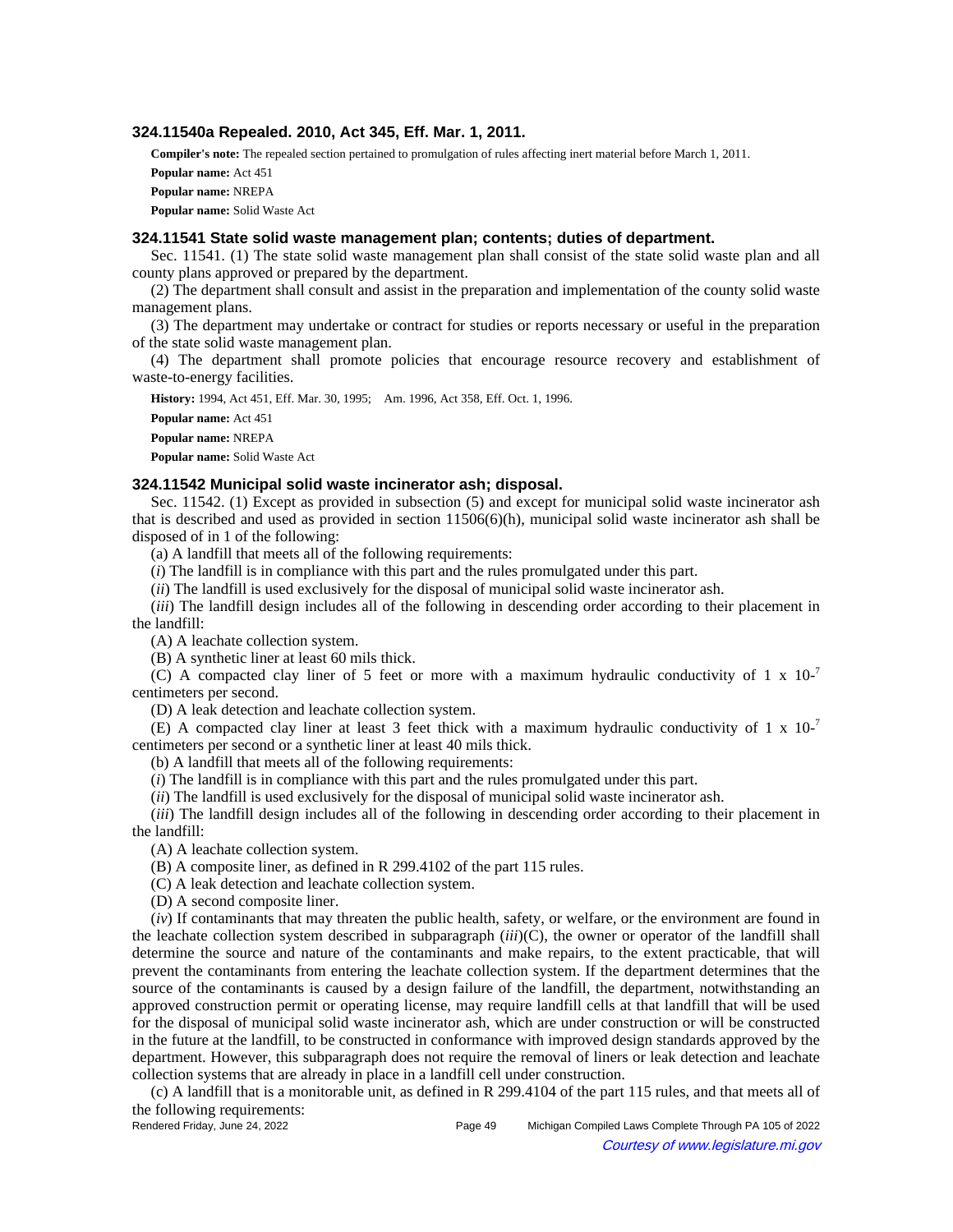(*i*) The landfill is in compliance with this part and the rules promulgated under this part.

(*ii*) The landfill is used exclusively for the disposal of municipal solid waste incinerator ash.

(*iii*) The landfill design includes all of the following in descending order according to their placement in the landfill:

(A) A leachate collection system.

(B) A synthetic liner at least 60 mils thick.

(C) Immediately below the synthetic liner, either 2 feet of compacted clay with a maximum hydraulic conductivity of 1 x 10<sup>-7</sup> centimeters per second or a bentonite geocomposite liner, as specified in R 299.4914 of the part 115 rules.

(D) At least 10 feet of either natural or compacted clay with a maximum hydraulic conductivity of 1 x  $10^{-7}$ centimeters per second, or equivalent.

(d) A landfill with a design approved by the department that will prevent the migration of any hazardous constituent into the groundwater or surface water at least as effectively as the design requirements of subdivisions (a) to (c).

(e) A type II landfill, as described in R 299.4105 of the part 115 rules if both of the following conditions apply:

(*i*) The ash was generated by a municipal solid waste incinerator that is designed to burn at a temperature in excess of 2500 degrees Fahrenheit.

(*ii*) The ash from any individual municipal solid waste incinerator is disposed of pursuant to this subdivision for a period not to exceed 60 days.

(2) Except as provided in subsection (3), a landfill that is constructed pursuant to the design described in subsection (1) shall be capped following its closure by all of the following in descending order:

(a) Six inches of top soil with a vegetative cover.

(b) Two feet of soil to protect against animal burrowing, temperature, erosion, and rooted vegetation.

(c) An infiltration collection system.

(d) A synthetic liner at least 30 mils thick.

(e) Two feet of compacted clay with a maximum hydraulic conductivity of  $1 \times 10^{-7}$  centimeters per second.

(3) A landfill that receives municipal solid waste incinerator ash under this section may be capped with a design approved by the department that will prevent the migration of any hazardous constituent into the groundwater or surface water at least as effectively as the design requirements of subsection (2).

(4) If leachate is collected from a landfill under this section, the leachate shall be monitored and tested in accordance with this part and the rules promulgated under this part.

(5) As an alternative to disposal described in subsection (1), the owner or operator of a municipal solid waste incinerator may process municipal solid waste incinerator ash through mechanical or chemical methods, or both, to substantially diminish the toxicity of the ash or its constituents or limit the leachability of the ash or its constituents to minimize threats to human health and the environment, if processing is performed on the site of the municipal solid waste incinerator or at the site of a landfill described in subsection (1), if the process has been approved by the department as provided by rule, and if the ash is tested after processing in accordance with a protocol approved by the department as provided by rule. The department shall approve the process and testing protocol under this subsection only if the process and testing protocol will protect human health and the environment. In making this determination, the department shall consider all potential pathways of human and environmental exposure, including both short-term and long-term, to constituents of the ash that may be released during the reuse or recycling of the ash. The department shall consider requiring methods to determine the leaching, total chemical analysis, respirability, and toxicity of reused or recycled ash. A leaching procedure shall include testing under both acidic and native conditions. If municipal solid waste incinerator ash is processed in accordance with the requirements of this subsection and the processed ash satisfies the testing protocol approved by the department as provided by rule, the ash may be disposed of in a municipal solid waste landfill, as defined by R 299.4104 of the part 115 rules, licensed under this part or may be used in any manner approved by the department. If municipal solid waste incinerator ash is processed as provided in this subsection, but does not comply with the testing protocol approved by the department as provided by rule, the ash shall be disposed of in accordance with subsection  $(1)$ .

(6) The disposal of municipal solid waste incinerator ash within a landfill that is in compliance with subsection (1) does not constitute a new proposal for which a new construction permit is required under section 11509, if a construction permit has previously been issued under section 11509 for the landfill and the owner or operator of the landfill submits 6 copies of an operating license amendment application to the department for approval pursuant to part 13. The operating license amendment application shall include revised plans and specifications for all facility modifications including a leachate disposal plan, an erosion<br>Rendered Friday, June 24, 2022<br>Page 50 Michigan Compiled Laws Complete Through PA 105 of 2022 Michigan Compiled Laws Complete Through PA 105 of 2022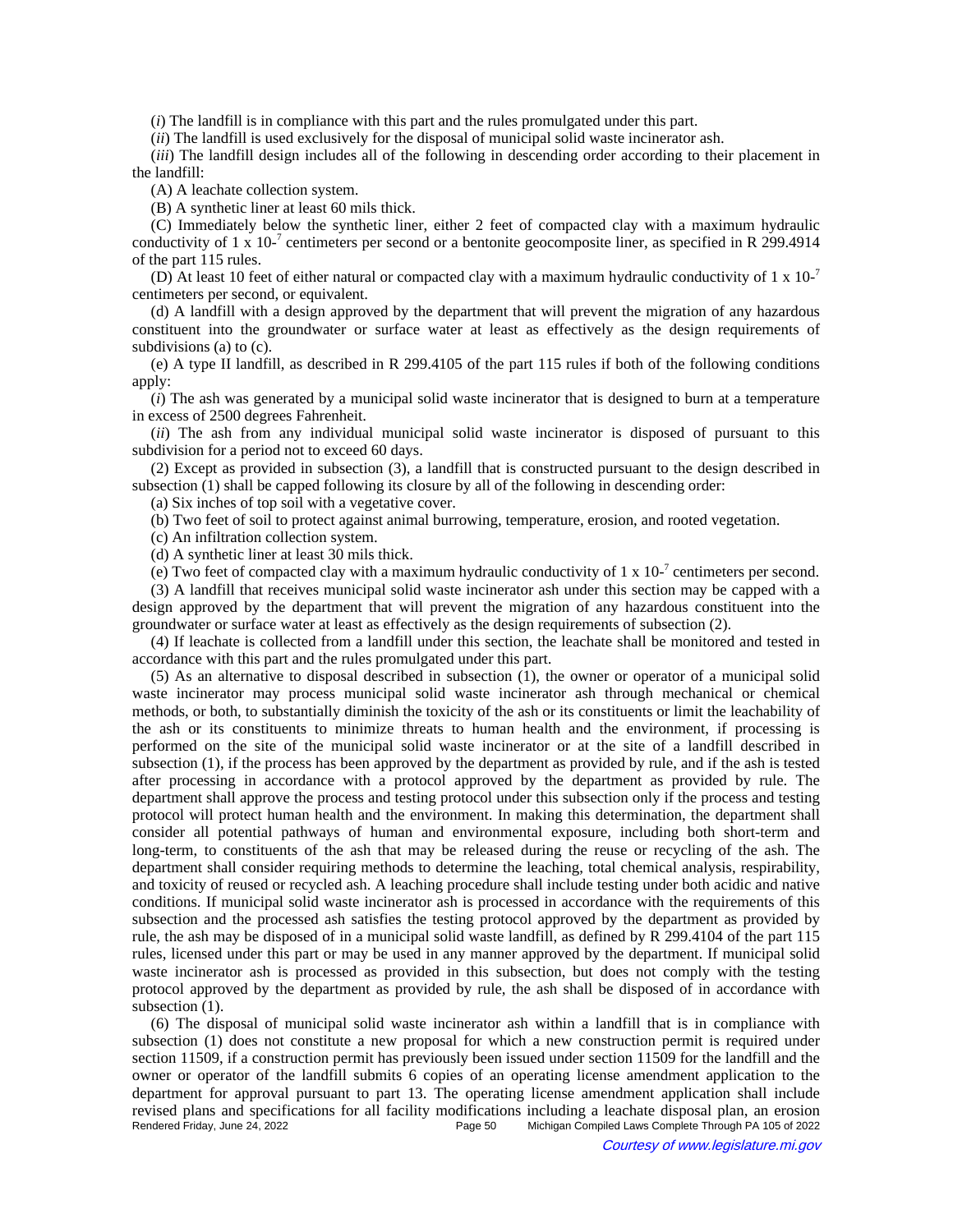control plan, and a dust control plan which shall be part of the operating license amendment. The dust control plan shall contain sufficient detail to ensure that dust emissions are controlled by available control technologies that reduce dust emissions by a reasonably achievable amount to the extent necessary to protect human health and the environment. The dust control plan shall provide for the ash to be wet during all times that the ash is exposed to the atmosphere at the landfill or otherwise to be covered by daily cover material; for dust emissions to be controlled during dumping, grading, loading, and bulk transporting of the ash at the landfill; and for dust emissions from access roads within the landfill to be controlled. With the exception of a landfill that is in existence on June 12, 1989 that the department determines is otherwise in compliance with this section, the owner or operator of the landfill shall obtain the operating license amendment prior to initiating construction. Prior to operation, the owner or operator of a landfill shall submit to the department certification from a licensed professional engineer that the landfill has been constructed in accordance with the approved plan and specifications. When the copies are submitted to the department, the owner or operator of the landfill shall send a copy of the operating license amendment application to the municipality where the landfill is located. At least 30 days prior to making a final decision on the operating license amendment, the department shall hold at least 1 public meeting in the vicinity of the landfill to receive public comments. Prior to a public meeting, the department shall publish notice of the meeting in a newspaper serving the local area.

(7) The owner or operator of a municipal solid waste incinerator or a disposal area that receives municipal solid waste incinerator ash shall allow the department access to the facility for the purpose of supervising the collection of samples or obtaining samples of ash to test or to monitor air quality at the facility.

(8) As used in subsection (1), "landfill" means a landfill or a specific portion of a landfill.

History: 1994, Act 451, Eff. Mar. 30, 1995;--Am. 1996, Act 359, Imd. Eff. July 1, 1996;--Am. 2004, Act 325, Imd. Eff. Sept. 10, 2004; Am. 2014, Act 178, Eff. Sept. 16, 2014; Am. 2018, Act 640, Imd. Eff. Dec. 28, 2018.

**Popular name:** Act 451

**Popular name:** NREPA

**Popular name:** Solid Waste Act

#### **324.11543 Municipal solid waste incinerator ash; transportation.**

Sec. 11543. (1) If municipal solid waste incinerator ash is transported, it shall be transported in compliance with section 720 of the Michigan vehicle code, Act No. 300 of the Public Acts of 1949, being section 257.720 of the Michigan Compiled Laws.

(2) If municipal solid waste incinerator ash is transported by rail, it shall be transported in covered, leakproof railroad cars.

(3) The outside of all vehicles and accessory equipment used to transport municipal solid waste incinerator ash shall be kept free of the ash.

**History:** 1994, Act 451, Eff. Mar. 30, 1995.

**Popular name:** Act 451

**Popular name:** NREPA

**Popular name:** Solid Waste Act

## **324.11544 List of laboratories capable of performing test provided for in MCL 324.11542; compilation; publication; definitive testing; fraudulent or careless testing.**

Sec. 11544. (1) The department shall compile a list of approved laboratories that are capable of performing the test provided for in section 11542.

(2) The department shall publish the list compiled under subsection (1) on or before July 1, 1989, and shall after that date make the list available to any person upon request.

(3) Except as provided in subsection (4), a test conducted by an approved laboratory from the list compiled under subsection (1) is definitive for purposes of this part.

(4) If the department has reason to believe that test results provided by an approved laboratory are fraudulent or that a test was carelessly performed, the department may conduct its own test or may have an additional test performed at the department's expense.

**History:** 1994, Act 451, Eff. Mar. 30, 1995.

**Popular name:** Act 451

**Popular name:** NREPA

**Popular name:** Solid Waste Act

# **324.11545 Incineration of used oil prohibited; "oil" defined.**

Sec. 11545. Beginning June 21, 1993, a municipal solid waste incinerator shall not incinerate used oil. As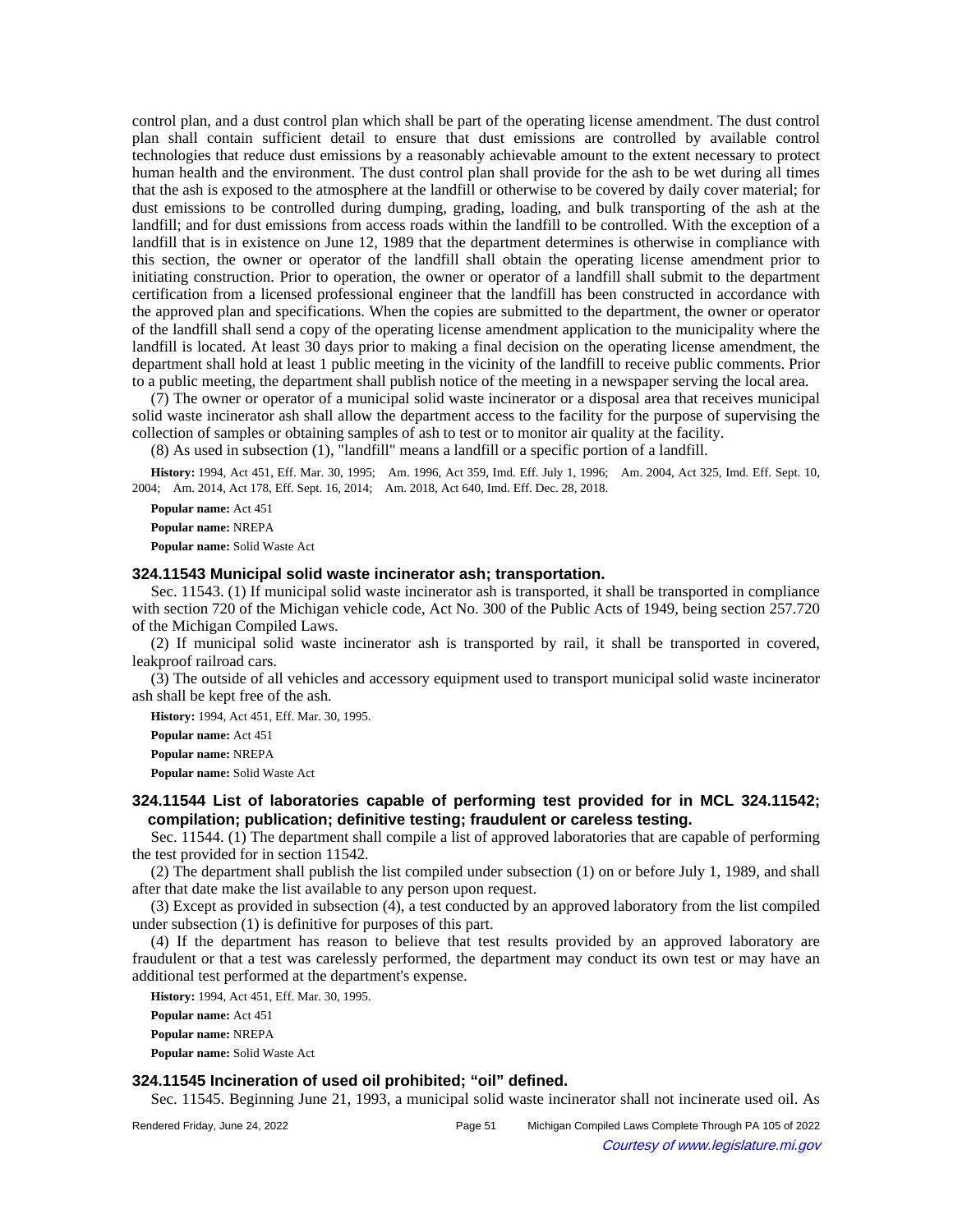used in this section, used oil has the meaning ascribed to this term in part 167.

**History:** 1994, Act 451, Eff. Mar. 30, 1995. **Popular name:** Act 451 **Popular name:** NREPA **Popular name:** Solid Waste Act

## **324.11546 Action for appropriate relief; penalties for violation or noncompliance; restoration; return; civil action.**

Sec. 11546. (1) The department or a health officer may request that the attorney general bring an action in the name of the people of the state, or a municipality or county may bring an action based on facts arising within its boundaries, for any appropriate relief, including injunctive relief, for a violation of this part or rules promulgated under this part.

(2) In addition to any other relief provided by this section, the court may impose on any person who violates any provision of this part or rules promulgated under this part or who fails to comply with any permit, license, or final order issued pursuant to this part a civil fine as follows:

(a) Except as provided in subdivision (b), a civil fine of not more than \$10,000.00 for each day of violation.

(b) For a second or subsequent violation, a civil fine of not more than \$25,000.00 for each day of violation.

(3) In addition to any other relief provided by this section, the court may order a person who violates this part or the rules promulgated under this part to restore, or to pay to the state an amount equal to the cost of restoring, the natural resources of this state affected by the violation to their original condition before the violation, and to pay to the state the costs of surveillance and enforcement incurred by the state as a result of the violation.

(4) In addition to any other relief provided by this section, the court shall order a person who violates section 11526e to return, or to pay to the state an amount equal to the cost of returning, the solid waste that is the subject of the violation to the country in which that waste was generated.

(5) This part does not preclude any person from commencing a civil action based on facts that may also constitute a violation of this part or the rules promulgated under this part.

History: 1994, Act 451, Eff. Mar. 30, 1995;-Am. 2004, Act 41, Imd. Eff. Mar. 29, 2004;--Am. 2006, Act 56, Imd. Eff. Mar. 13, 2006.

**Popular name:** Act 451 **Popular name:** NREPA **Popular name:** Solid Waste Act

# **324.11547 Grant program; establishment; purpose; interlocal agreements; separate planning grant; appropriation; use of grant funds by department; rules; financial assistance to certified health department.**

Sec. 11547. (1) In order for a county to effectively implement the planning responsibilities designated under this part, a grant program is established to provide financial assistance to county or regional solid waste management planning agencies. Municipalities joined together with interlocal agreements relating to solid waste management plans, within a county having a city of a population of more than 750,000, are eligible for a separate planning grant in addition to those granted to counties. This separate grant allocation provision does not alter the planning and approval process requirements for county plans as specified in this part. Eighty percent of the money for the program not provided for by federal funds shall be appropriated annually by the legislature from the general fund of the state and 20% shall be appropriated by the applicant. Grant funds appropriated for local planning may be used by the department if the department finds it necessary to invoke the department's authority to develop a local plan under section 11533(6). The department shall promulgate rules for the distribution of the appropriated funds.

(2) In order for a certified health department to effectively implement the responsibilities designated under this part, an annual grant shall be appropriated by the legislature from the general fund of the state to provide financial assistance to a certified health department. A certified health department is eligible to receive 100% of reasonable personnel costs as determined by the department based on criteria established by rule. The department shall promulgate rules for the distribution of the appropriated funds.

History: 1994, Act 451, Eff. Mar. 30, 1995;-- Am. 1998, Act 466, Imd. Eff. Jan. 4, 1999.

**Popular name:** Act 451

**Popular name:** NREPA

**Popular name:** Solid Waste Act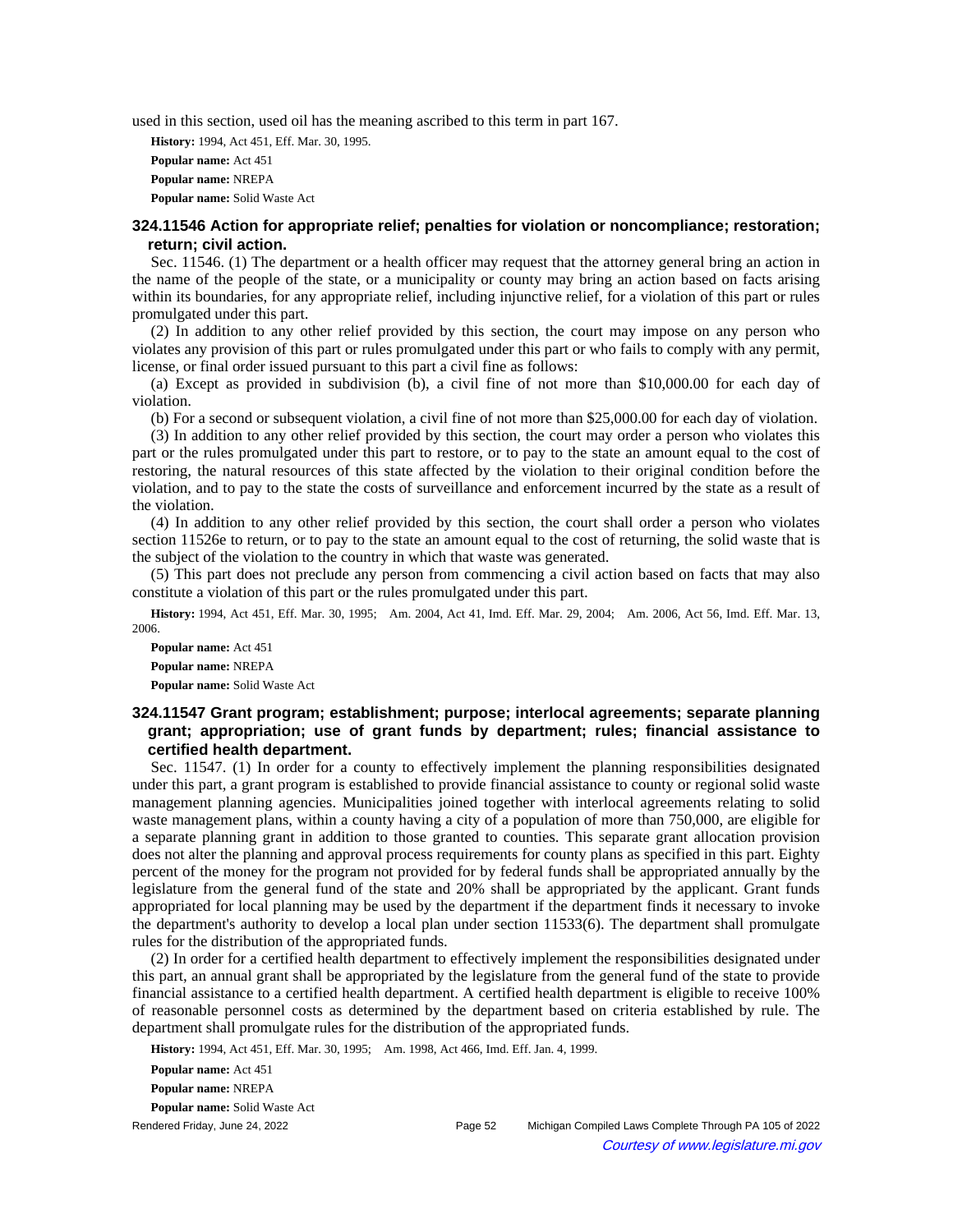#### **324.11548 Private sector; legislative intent; salvaging not prohibited.**

Sec. 11548. (1) This part is not intended to prohibit the continuation of the private sector from doing business in solid waste disposal and transportation. This part is intended to encourage the continuation of the private sector in the solid waste disposal and transportation business when in compliance with the minimum requirements of this part.

(2) This part is not intended to prohibit salvaging.

**History:** 1994, Act 451, Eff. Mar. 30, 1995.

**Popular name:** Act 451

**Popular name:** NREPA

**Popular name:** Solid Waste Act

#### **324.11549 Violation as misdemeanor; violation as felony; penalty; separate offenses.**

Sec. 11549. (1) A person who violates this part, a rule promulgated under this part, or a condition of a permit, license, or final order issued pursuant to this part is guilty of a misdemeanor punishable by a fine of not more than \$1,000.00 for each violation and costs of prosecution and, if in default of payment of fine and costs, imprisonment for not more than 6 months.

(2) A person who knowingly violates section 11526e is guilty of a felony punishable by imprisonment for not more than 2 years or a fine of not more than \$5,000.00, or both.

(3) Each day upon which a violation described in this section occurs is a separate offense.

History: 1994, Act 451, Eff. Mar. 30, 1995;-- Am. 2006, Act 58, Imd. Eff. Mar. 13, 2006.

**Popular name:** Act 451

**Popular name:** NREPA

**Popular name:** Solid Waste Act

# **324.11550 Solid waste management fund; creation; deposit of money into fund; establishment of solid waste staff account and perpetual care account; expenditures; report; coal ash care fund; creation; deposit of money; expenditures.**

Sec. 11550. (1) The solid waste management fund is created within the state treasury. The state treasurer may receive money from any source for deposit into the fund. The state treasurer shall direct the investment of the fund. The state treasurer shall credit to the fund interest and earnings from fund investments. The department shall be the administrator of the fund for auditing purposes.

(2) Money in the solid waste management fund at the close of the fiscal year shall remain in the fund and shall not lapse to the general fund.

(3) The state treasurer shall establish, within the solid waste management fund, a solid waste staff account and a perpetual care account.

(4) Subject to subsection (5), money shall be expended from the solid waste staff account, upon appropriation, only for the following purposes:

(a) Preparing generally applicable guidance regarding the solid waste permit and license program or its implementation or enforcement.

(b) Reviewing and acting on any application for a permit or license, permit or license revision, or permit or license renewal, including the cost of public notice and public hearings.

(c) Performing an advisory analysis under section 11510(1).

(d) General administrative costs of running the permit and license program, including permit and license tracking and data entry.

(e) Inspection of licensed disposal areas and open dumps.

(f) Implementing and enforcing the conditions of any permit or license.

(g) Groundwater monitoring audits at disposal areas which are or have been licensed under this part.

(h) Reviewing and acting upon corrective action plans for disposal areas which are or have been licensed under this part.

(i) Review of certifications of closure.

(j) Postclosure maintenance and monitoring inspections and review.

(k) Review of bonds and financial assurance documentation at disposal areas which are or have been licensed under this part.

(5) For the fiscal year ending September 30, 2020, only, \$2,000,000.00 of the money in the solid waste staff account of the solid waste management fund is transferred to and must be deposited in the general fund.

(6) Money shall be expended from the perpetual care account, upon appropriation, only for the following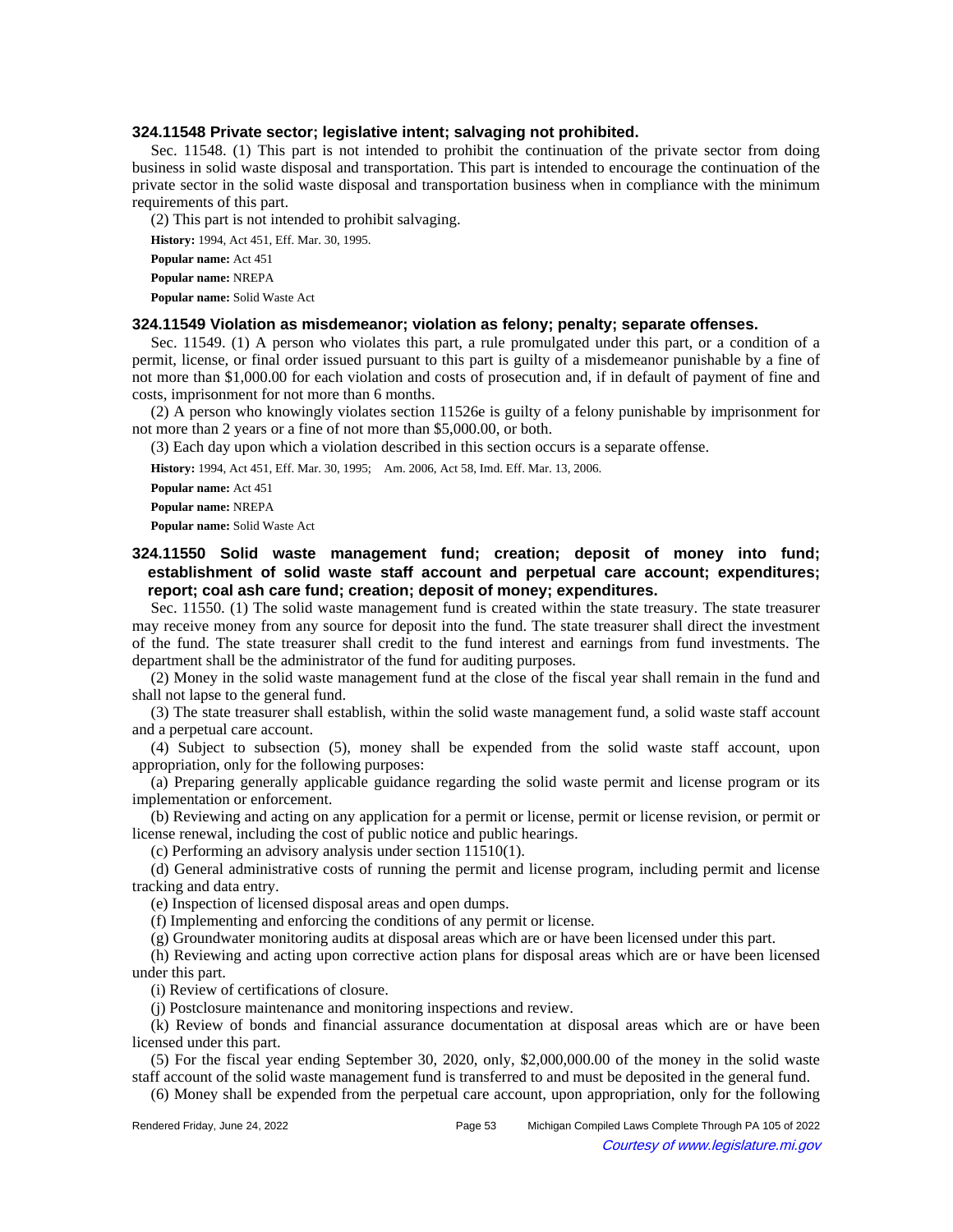activities at disposal areas that are or have been licensed under this part:

(a) To conduct postclosure maintenance and monitoring at a disposal area if the owner or operator is no longer required to do so.

(b) To conduct closure, or postclosure maintenance and monitoring and corrective action if necessary, at a disposal area where the owner or operator has failed to do so. Money shall be expended from the account only after funds from any perpetual care fund or other financial assurance mechanisms held by the owner or operator have been expended and the department has made reasonable efforts to obtain funding from other sources.

(7) By March 1 annually, the department shall prepare and submit to the governor, the legislature, the chairs of the standing committees of the senate and house of representatives with primary responsibility for issues related to natural resources and the environment, and the chairs of the subcommittees of the senate and house appropriations committees with primary responsibility for appropriations to the department a report that details the activities of the previous fiscal year funded by the staff account of the solid waste management fund. This report shall include, at a minimum, all of the following as it relates to the department:

(a) The number of full-time equated positions performing solid waste management permitting, compliance, and enforcement activities.

(b) All of the following information related to the construction permit applications received under section 11509:

(*i*) The number of applications received by the department, reported as the number of applications determined to be administratively incomplete and the number determined to be administratively complete.

(*ii*) The number of applications determined to be administratively complete for which a final action was taken by the department. The number of final actions shall be reported as the number of applications approved, the number of applications denied, and the number of applications withdrawn by the applicant.

(*iii*) The percentage and number of applications determined to be administratively complete for which a final decision was made within the period required by part 13.

(c) All of the following information related to the operating license applications received under section 11512:

(*i*) The number of applications received by the department, reported as the number of applications determined to be administratively incomplete and the number determined to be administratively complete.

(*ii*) The number of applications determined to be administratively complete for which a final action was taken by the department. The number of final actions shall be reported as the number of applications approved, the number of applications denied, and the number of applications withdrawn by the applicant.

(*iii*) The percentage and number of applications determined to be administratively complete for which a final decision was made within the period required by part 13.

(d) The number of inspections conducted at licensed disposal areas as required by section 11519.

(e) The number of letters of warning sent to licensed disposal areas.

(f) The number of contested case hearings and civil actions initiated and completed, the number of voluntary consent orders and administrative orders entered or issued, and the amount of fines and penalties collected through such actions or orders.

(g) For each enforcement action that includes a penalty, a description of the corrective actions required by the enforcement action.

(h) The number of solid waste complaints received, investigated, resolved, and not resolved by the department.

(i) The amount of revenue in the staff account of the solid waste management fund and the coal ash care fund at the end of the fiscal year.

(8) The coal ash care fund is created within the state treasury. The state treasurer may receive money from any source for deposit into the fund. The state treasurer shall direct the investment of the fund. The state treasurer shall credit to the fund interest and earnings from fund investments.

(9) Money shall be expended from the coal ash care fund, upon appropriation, only for the following purposes relating to coal ash impoundments and coal ash landfills:

(a) Preparing generally applicable guidance regarding the solid waste permit and license program or its implementation or enforcement.

(b) Reviewing and acting on any application for a permit or license, permit or license revision, or permit or license renewal, including the cost of public notice and public hearings.

(c) Performing an advisory analysis under section 11510(1).

(d) General administrative costs of running the permit and license program, including permit and license tracking and data entry.

(e) Inspection of licensed disposal areas and open dumps. Michigan Compiled Laws Complete Through PA 105 of 2022 Courtesy of www.legislature.mi.gov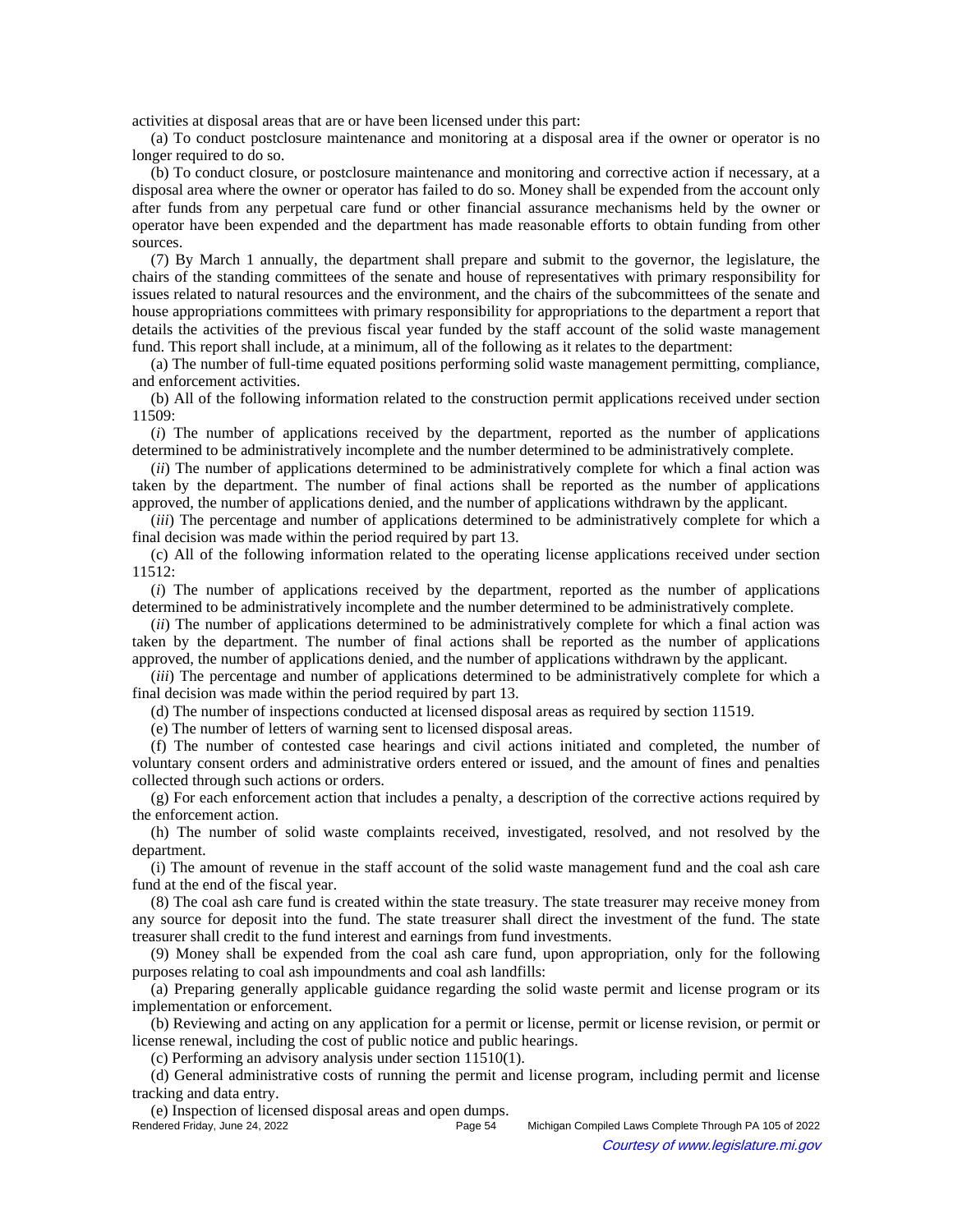(f) Implementing and enforcing the conditions of any permit or license.

(g) Groundwater monitoring audits at disposal areas that are or have been licensed under this part.

(h) Reviewing and acting upon corrective action plans for disposal areas that are or have been licensed under this part.

(i) Review of certifications of closure.

(j) Postclosure maintenance and monitoring inspections and review.

(k) Review of bonds and financial assurance documentation at disposal areas that are or have been licensed under this part.

History: Add. 1996, Act 358, Eff. Oct. 1, 1996;—Am. 2003, Act 153, Eff. Oct. 1, 2003;—Am. 2018, Act 640, Imd. Eff. Dec. 28, 2018; Am. 2020, Act 201, Imd. Eff. Oct. 15, 2020.

**Popular name:** Act 451

**Popular name:** NREPA

**Popular name:** Solid Waste Act

# **324.11551 Beneficial use by-product; qualification; requirements; analysis of representative sample by initial generator; determination; storage and use; beneficial uses 1 and 2 at and along roadways; registration or licensure under MCL 290.531 to 290.538; submission of information; open dumping; notice to prospective transferee.**

Sec. 11551. (1) Except for a material that the department approves as a beneficial use by-product under section 11553(3) or (4), to qualify as a beneficial use by-product, a material or the use of the material, as applicable, shall meet all of the following requirements:

(a) The material is not a part 111 hazardous waste or mixed with a hazardous waste.

(b) The material is not stored at the site of generation or use for more than 3 years, or the amount that is transferred off site for use during a 3-year period equals at least 75% by weight or volume of the amount of that material stored on site for beneficial use at the beginning of the 3-year period.

(c) The material is stored in a manner that maintains its usefulness, controls wind dispersal, and prevents loss of the material beyond the storage area.

(d) The material is stored in a manner that does not cause groundwater to no longer be fit for 1 or more protected uses, does not cause a violation of a part 31 surface water quality standard, and otherwise does not violate part 31.

(e) The material is transported in a manner that prevents accidental leakage, spillage, or wind dispersal.

(f) The use of the material is for a legitimate beneficial purpose other than a means to discard the material and the material is used according to generally accepted engineering, industrial, or commercial standards for that use.

(g) For beneficial use 2, the material, if specified below, meets the following environmental standards using, at the option of the generator of the by-product, EPA method 1311, 1312, or ASTM test method 3987:

| Constituent-<br>maximum<br>leachate mg/l | Coal<br>ash<br><b>or</b> | Pulp<br>and<br>paper | Foundry<br>sand | Cement<br>kiln<br>dust, | Water<br>softening<br>limes, | Stamp<br>sand | Spent<br>media<br>from                                 |
|------------------------------------------|--------------------------|----------------------|-----------------|-------------------------|------------------------------|---------------|--------------------------------------------------------|
|                                          | wood                     | mill                 |                 | lime                    | dewatered                    |               | sand                                                   |
|                                          | ash                      | ash,                 |                 | kiln                    | grinding                     |               | blasting                                               |
|                                          |                          | mixed<br>wood        |                 | dust                    | sludge                       |               |                                                        |
|                                          |                          | ash                  |                 |                         |                              |               |                                                        |
| Arsenic $-0.2$                           | X                        | X                    | X               | X                       | X                            |               |                                                        |
| $Boron - 10$                             | X                        |                      |                 |                         |                              |               |                                                        |
| $Cadmium - 0.1$                          | X                        | X                    |                 | X                       | X                            |               |                                                        |
| Chromium-<br>2.0                         | X                        |                      |                 |                         |                              |               | X                                                      |
| $Leaf - 0.08$                            | X                        | X                    | X               | X                       | X                            |               |                                                        |
| $Mercury - 0.04$                         | X                        | X                    |                 | X                       | X                            |               |                                                        |
| $Copper - 20$                            |                          | X                    |                 |                         | X                            | X             |                                                        |
| $Nickel - 2.0$                           |                          | X                    | X               |                         | X                            |               | X                                                      |
| Selenium $-1.0$                          | X                        |                      |                 |                         | X                            |               |                                                        |
| Rendered Friday, June 24, 2022           |                          |                      |                 | Page 55                 |                              |               | Michigan Compiled Laws Complete Through PA 105 of 2022 |

Courtesy of www.legislature.mi.gov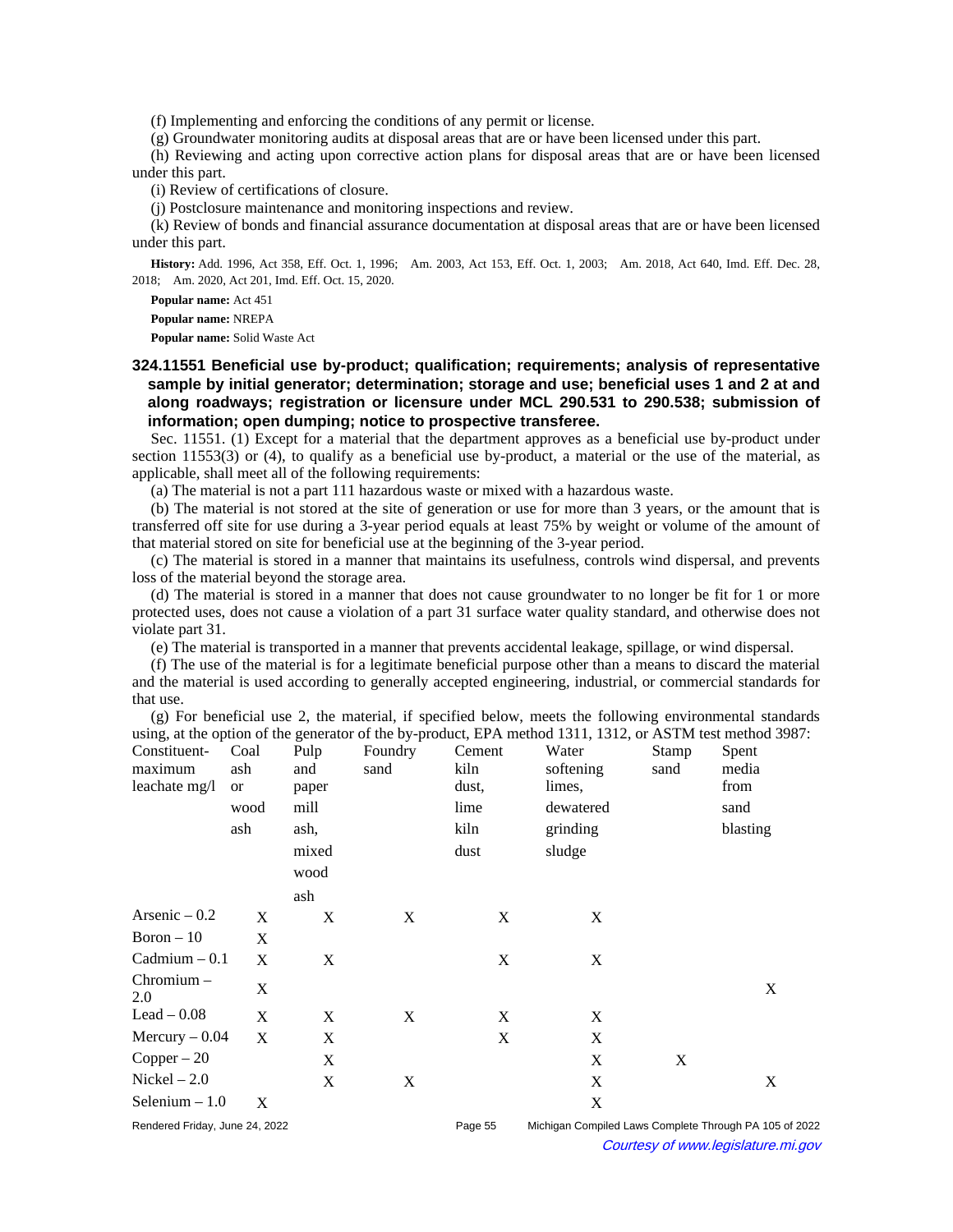| Thallium $-$<br>0.04 |  |  |
|----------------------|--|--|
| $\text{Zinc}-48$     |  |  |

(h) For beneficial use 3, the material or use of the material, as applicable, meets all of the following requirements:

(*i*) The material is coal bottom ash, wood ash, pulp and paper mill material, pulp and paper mill ash, mixed wood ash, foundry sand from ferrous or aluminum foundries, cement kiln dust, lime kiln dust, lime water softening residuals, flue gas desulfurization gypsum, soil washed or otherwise removed from sugar beets, or dewatered concrete grinding slurry from public transportation agency road projects.

(*ii*) The amount of any constituent listed below applied to an area of land over any period of time does not exceed the following:

| <b>CONSTITUENT</b> | <b>CUMULATIVE LOAD</b> |  |  |
|--------------------|------------------------|--|--|
|                    | POUNDS PER ACRE        |  |  |
| Arsenic            | 37                     |  |  |
| Cadmium            | 35                     |  |  |
| Copper             | 1,335                  |  |  |
| Lead               | 267                    |  |  |
| Mercury            | 15                     |  |  |
| Nickel             | 374                    |  |  |
| Selenium           | 89                     |  |  |
| Zinc               | 2,492                  |  |  |
|                    |                        |  |  |

(*iii*) If the department of agriculture and rural development determines, based on peer-reviewed scientific literature, that any other constituent is subject to a cumulative loading requirement, the amount of that constituent applied to an area of land over any period of time does not exceed that cumulative loading requirement. The cumulative load for that constituent shall be calculated as follows: constituent concentration (mg/kg dry weight) x conversion factor of 0.002 (concentration to pounds per dry ton) x the material application rate in dry tons per acre.

(i) For beneficial use 5, the material is foundry sand from ferrous or aluminum foundries and representative sampling of the foundry sand using either a totals analysis, a leachate analysis (using EPA method 1311, EPA method 1312, ASTM method 3987, or other leaching protocol approved by the department), or any combination of the 2 types of analyses demonstrates that none of the following maximum concentrations are exceeded:

| <b>CONSTITUENT</b>             | <b>TOTALS</b>         |         | <b>LEACHATE</b>                                        |  |
|--------------------------------|-----------------------|---------|--------------------------------------------------------|--|
|                                | <b>ANALYSIS MG/KG</b> |         | <b>ANALYSIS MG/L</b>                                   |  |
| Antimony                       | 4.3                   |         | 0.006                                                  |  |
| Cobalt                         | 0.8                   |         | 0.04                                                   |  |
| Copper                         | 5,800                 |         | 1                                                      |  |
| Iron                           | 23,185                |         | 2.0                                                    |  |
| Lead                           | 700                   |         | 0.004                                                  |  |
| Manganese                      | 1,299                 |         | 0.86                                                   |  |
| Molybdenum                     | 5                     |         | 0.073                                                  |  |
| Nickel                         | 100                   |         | 0.1                                                    |  |
| Thallium                       | 2.3                   |         | 0.002                                                  |  |
| Vanadium                       | 72                    |         | 0.0045                                                 |  |
| Zinc                           | 2,400                 |         | 2.4                                                    |  |
| Benzene                        | 0.1                   |         | 0.005                                                  |  |
| Formaldehyde                   | 26                    |         | 1.3                                                    |  |
| Phenol                         | 88                    |         | 4.4                                                    |  |
| Trichloroethylene              | 0.1                   |         | 0.005                                                  |  |
| Rendered Friday, June 24, 2022 |                       | Page 56 | Michigan Compiled Laws Complete Through PA 105 of 2022 |  |
| $^{\circ}$                     |                       |         | Courtesy of www.legislature.mi.gov                     |  |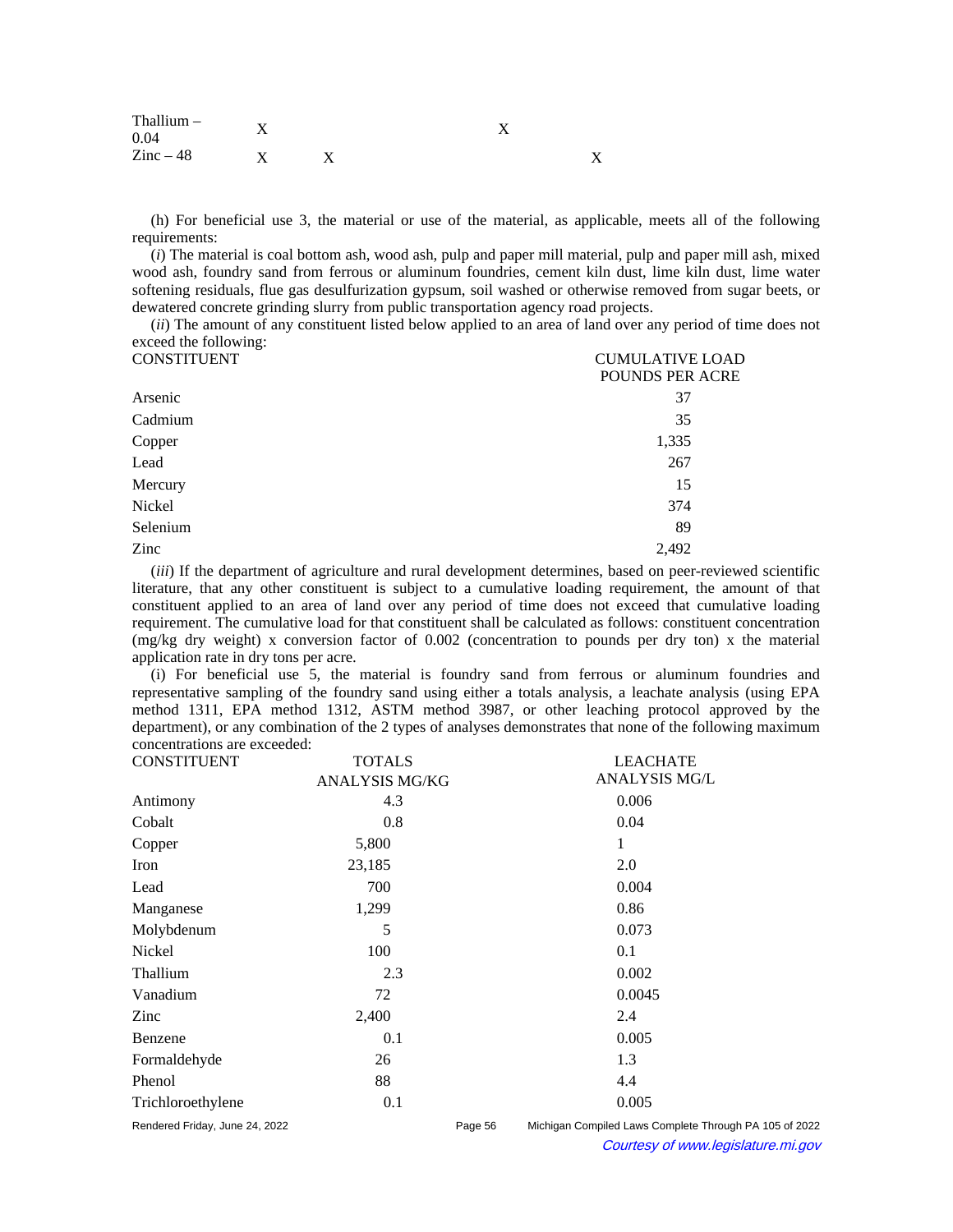(2) The determination whether a material meets the requirements of subsection (1)(a) or (g) shall be based on the analysis of a representative sample of the material by the initial generator. The initial generator shall maintain records of the test results for not less than 10 years after the date the material was sent off site and make the records available to the department upon request. The generator shall resample and analyze the material when raw materials or processes change in a way that could reasonably be expected to materially affect analysis results.

(3) Except as otherwise provided in this act, storage and use of beneficial use by-products shall comply with all other applicable provisions of this act.

(4) The storage of a material for beneficial use 3 that complies with regulation no. 641, commercial fertilizer bulk storage, R 285.641.1 to R 285.641.18 of the Michigan administrative code, shall be considered to comply with the storage requirements of this part.

(5) A person that actively manages and reuses a beneficial use by-product that has already been used in compliance with this part may rely on analytical data from the prior use.

(6) All of the following apply to beneficial uses 1 and 2 at and along roadways:

(a) Routine repair and replacement of roadways constructed using beneficial use materials does not constitute generation of beneficial use by-products triggering the requirements of this section if the beneficial use by-products remain or are reused at the same roadway and are used in a manner that meets the definition of beneficial use 1 or beneficial use 2, as appropriate. If the beneficial use by-products will be reused at some place other than the same roadway, then the requirements applicable to generators of beneficial use by-products must be met, except as follows:

(*i*) As set forth in subsection (5).

(*ii*) The requirements of section 11552 apply only if the category of beneficial use will change.

(b) For beneficial use 2, the requirement that beneficial use materials be covered by concrete, asphalt, or 6 inches of gravel applies at the time of placement and use. The development of potholes, shoulder erosion, or similar deterioration does not result in a violation of this part.

(c) If road materials containing beneficial use by-products are ground, reheated, or melted for reuse, the requirements of part 55 must be met.

(d) This part does not prohibit the state transportation department from seeking additional data or information for road building materials or from requiring that road building materials meet state transportation department specifications and standards.

(7) For beneficial use 3, the material that is offered for sale or use shall be annually registered or licensed under part 85 or 1955 PA 162, MCL 290.531 to 290.538. In addition to the information required under part 85 or 1955 PA 162, MCL 290.531 to 290.538, the following information shall be submitted to the department of agriculture and rural development with the license or registration application:

(a) Directions for use to ensure that the material is applied at an agronomic rate that has been reviewed by a certified crop advisor.

(b) A laboratory analysis report that contains all of the following:

(*i*) Sampling results that demonstrate that the material does not pose harm to human health or the environment. One method by which this demonstration can be made is by sampling results that comply with both of the following:

(A) The levels established pursuant to the association of American plant food control officials' statement of uniform interpretation and policy #25, as follows:

(I) A fertilizer with a phosphorus or micronutrient guarantee shall apply the policy in its entirety.

(II) A fertilizer with only a nitrogen, potassium, or secondary nutrient guarantee shall use the micronutrients column in the policy and apply a multiplier of 1 to determine the maximum allowable concentration of each metal.

(III) A soil conditioner or liming material shall use the micronutrients column in the policy and apply a multiplier of 1 to determine the maximum allowable concentration of each metal.

(B) The part 201 generic residential soil direct contact cleanup criteria for volatile organic compounds (as determined by U.S. EPA method 8260), semivolatile organic compounds (as determined by U.S. EPA method 8270c), and dioxins (as determined by U.S. EPA method 1613b). Results for dioxins shall be reported on a dry weight basis, and total dioxin equivalence shall be calculated and reported utilizing the U.S. EPA toxic equivalency factors (U.S. EPA/100/R10/005).

(*ii*) For a fertilizer, all of the following used by a certified crop advisor to determine an agronomic rate consistent with generally accepted agricultural and management practices: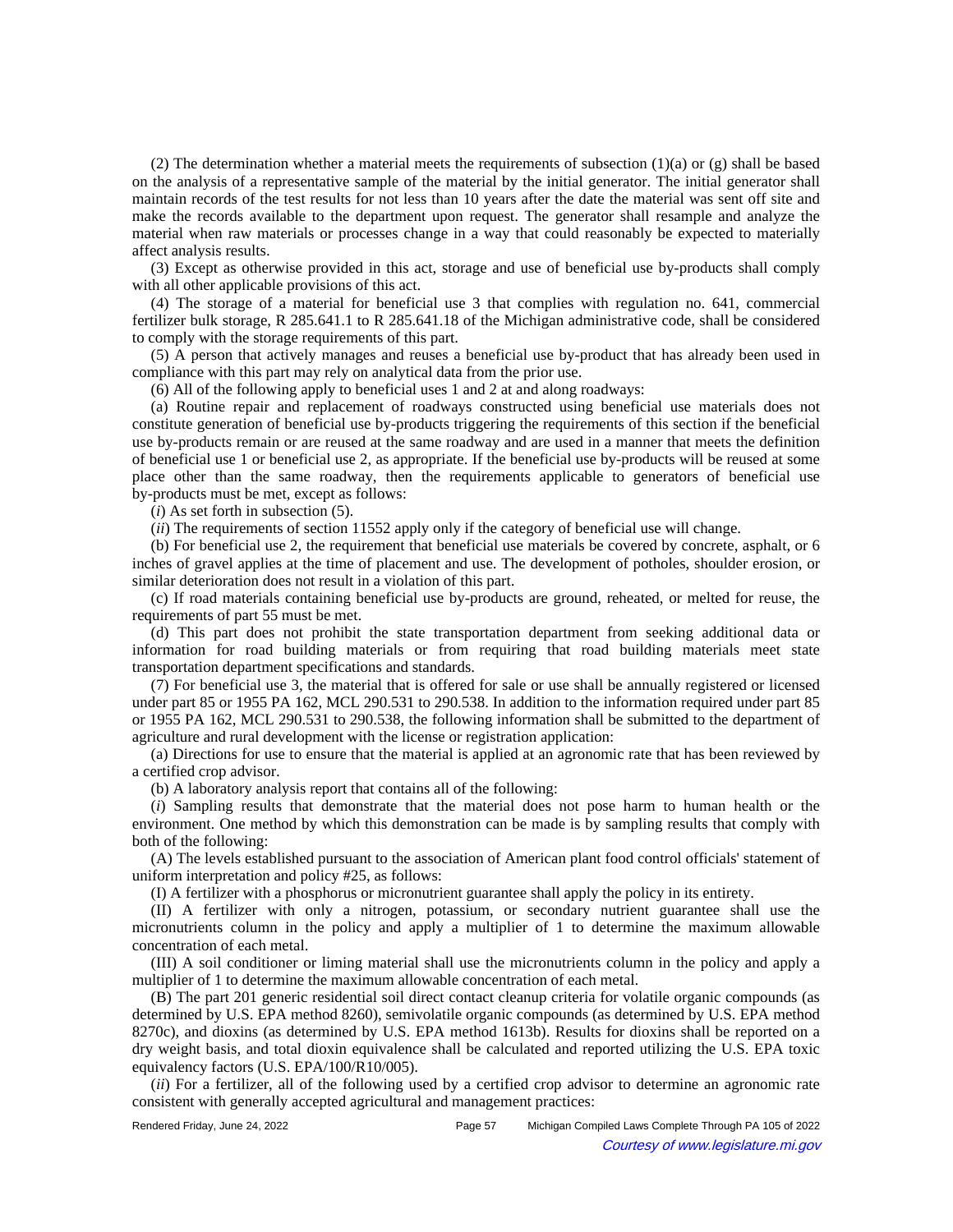(A) A demonstration that the material contains the minimum percentage of each plant nutrient guaranteed or claimed to be present.

(B) The percentage of dry solids, nitrogen, ammonium nitrogen, nitrate nitrogen, phosphorus, and potassium in the material.

(C) The levels of calcium, magnesium, acidity or basicity measured by pH, sulfur, chromium, copper, silver, chlorine, and boron.

(*iii*) For a soil conditioner or a liming material, all of the following used by a certified crop advisor to determine an agronomic rate consistent with generally accepted agricultural and management practices:

(A) The percentage of dry solids in the material.

(B) The levels of calcium, magnesium, acidity or basicity measured by pH, sulfur, chromium, copper, silver, chlorine, and boron.

(*iv*) For a soil conditioner, scientifically acceptable data that give reasonable assurance that the material will improve the physical nature of the soil by altering the soil structure by making soil nutrients more available or otherwise enhancing the soil media resulting in beneficial crop response or other plant growth.

(*v*) For a liming material, scientifically acceptable data demonstrating that the material will correct soil acidity.

(8) When a material is licensed or registered as described in subsection (7), the laboratory analysis report and the scientifically acceptable data submitted with a prior application may be resubmitted for a subsequent application unless the raw materials or processes used to generate the material change in a way that could reasonably be expected to materially affect the laboratory analysis report or scientifically acceptable data.

(9) This part does not authorize open dumping prohibited by the solid waste disposal act, 42 USC 6901 to 6992k.

(10) If an owner of property has knowledge that a material has been used on the property for beneficial use 2, before transferring the property, the owner shall provide notice to a prospective transferee that the material was used for beneficial use 2, including the date and location of the use, if known. If a contractor, consultant, or agent of an owner of property uses a material on the property for beneficial use 2, the contractor, consultant, or agent shall provide notice to the owner that the material was used for beneficial use 2, including the date and location of the use.

**History:** Add. 2014, Act 178, Eff. Sept. 16, 2014. **Popular name:** Act 451 **Popular name:** NREPA **Popular name:** Solid Waste Act

#### **324.11551a Beneficial use by-product not required.**

Sec. 11551a. This part does not require the use of any beneficial use by-product, including, but not limited to, the uses and beneficial use by-products identified in sections 11502 to 11506, by any governmental entity or any other person.

**History:** Add. 2014, Act 178, Eff. Sept. 16, 2014. **Popular name:** Act 451 **Popular name:** NREPA **Popular name:** Solid Waste Act

#### **324.11552 Notice; report; confidentiality.**

Sec. 11552. (1) Written notice shall be submitted to the department before a beneficial use by-product is used for beneficial use 2 as construction fill at a particular site for the first time, if the amount used will exceed 5,000 cubic yards. The generator of the beneficial use by-product shall submit the notice unless the generator transfers material to a broker, in which case the broker shall submit the notice.

(2) By October 30 of each year, any generator or broker of more than 1,000 cubic yards of material used as beneficial use by-products for beneficial use 1, 2, or 4 in the immediately preceding period of October 1 to September 30 or any person that uses or reuses more than 1,000 cubic yards of a source separated material in that period shall submit a report to the department containing all of the following information, as applicable:

(a) The business name, address, telephone number, and name of a contact person for the generator, broker, or other person.

(b) The types and approximate amounts of beneficial use by-products generated, brokered, and stored during that period.

(c) The approximate amount of beneficial use by-products shipped off site during that period and the uses and conditions of use.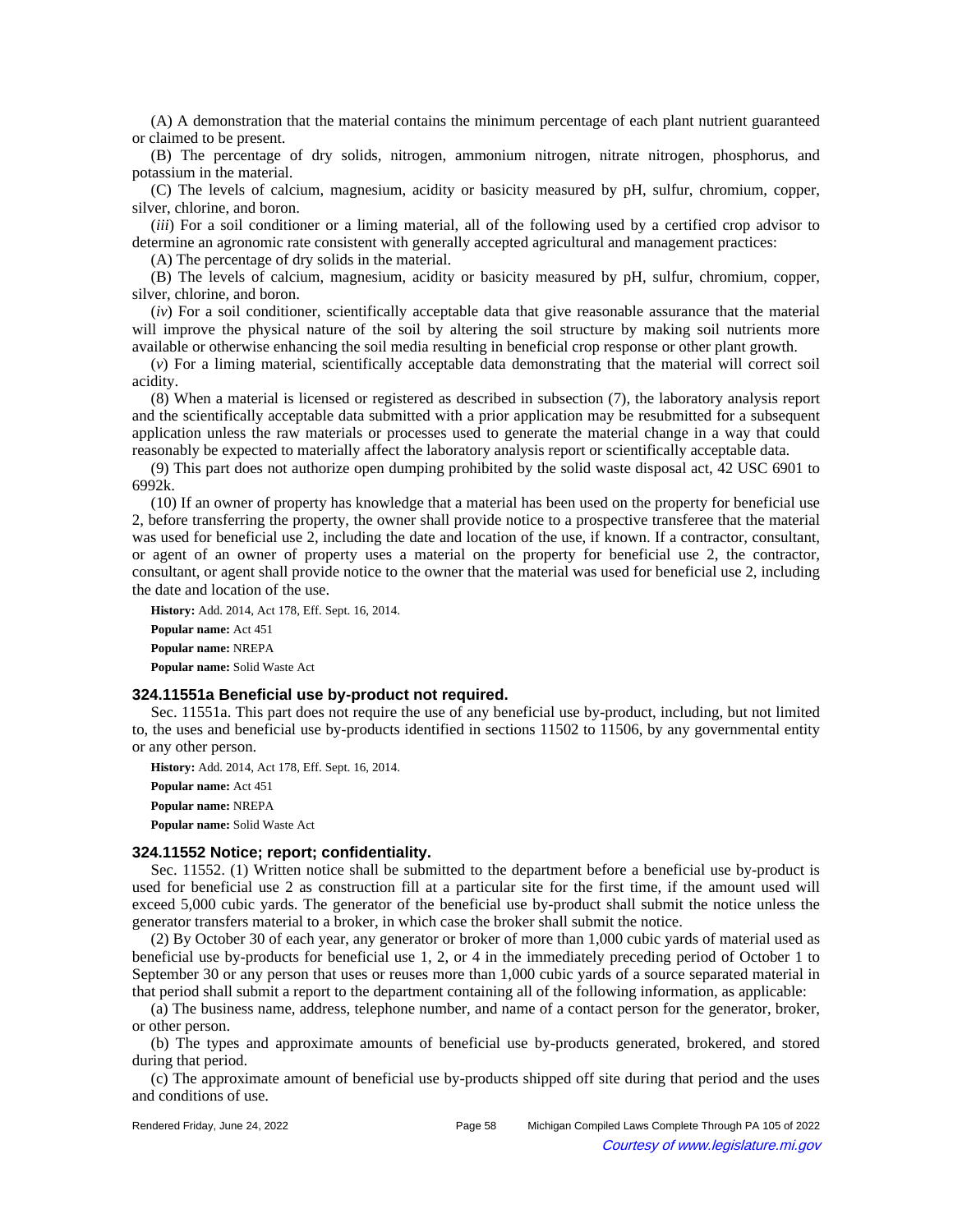(d) The amount of source separated materials used or reused.

(3) A generator or broker may designate the information required in the report under subsection (2)(b) and (c) as confidential business information. If the scope of a request for public records under section 5 of the freedom of information act, 1976 PA 442, MCL 15.235, includes information designated by the generator or broker as confidential, the department shall promptly notify the generator or broker of the request, including the date the request was received by the department and, pursuant to that section, shall issue a notice extending for 10 business days the period during which the department shall respond to the request. The department shall grant the request for the information unless, within 12 business days after the date the request was received by the department, the generator or broker demonstrates to the satisfaction of the department that the information designated as confidential should not be disclosed because the information constitutes a trade secret or secret process or is production or commercial information the disclosure of which would jeopardize the competitive position of the generator or broker. If there is a dispute over the release of information between the generator or broker and the person requesting the information, the director shall grant or deny the request. The department shall notify the generator or broker of a decision to grant the request at least 2 days before the release of the requested information.

**History:** Add. 2014, Act 178, Eff. Sept. 16, 2014. **Popular name:** Act 451 **Popular name:** NREPA **Popular name:** Solid Waste Act

**324.11553 Promoting and fostering use of wastes and by-products for recycling or beneficial purposes; approval of material, use, or material and use; request; approval or denial by department; determination made prior to effective date of amendatory act.**

Sec. 11553. (1) Consistent with the requirements of this part, the department shall apply this section so as to promote and foster the use of wastes and by-products for recycling or beneficial purposes.

(2) Any person may request the department, consistent with the definitions and other terms of this part, to approve a material, a use, or a material and use as a source separated material; a beneficial use by-product for beneficial use 1, 2, 4, or 5; an inert material; a low-hazard industrial waste; or another material, use, or material and use that can be approved under this part. Among other things, a person may request the department to approve a use that does not qualify as beneficial use 2 under section 11502(4)(a) because the property is not nonresidential property or under section  $11502(4)(a)$ , (b), or (c) because the material exceeds 4 feet in thickness. A request under this subsection shall contain a description of the material including the process generating it; results of analyses of representative samples of the material for any hazardous substances that the person has knowledge or reason to believe could be present in the material, based on its source, its composition, or the process that generated it; and, if applicable, a description of the proposed use. The analysis and sampling of the material under this subsection shall be consistent with the methods contained in the EPA document entitled "test methods for the evaluation of solid waste, physical/chemical methods," SW 846 3rd edition; 1 or more peer-reviewed standards developed by a national or international organization, such as ASTM international; or 1 or more standards or methods approved by the department or the EPA. The department shall approve or deny the request within 150 days after the request is received, unless the parties agree to an extension. If the department determines that the request does not include sufficient information, the department shall, not more than 60 days after receipt of the request, notify the requester. The notice shall specify the additional information that is required. The 150-day period is tolled until the requestor submits the information specified in the notice. If the department approves a request under this subsection, the approval shall include the following statement: "This approval does not require any use of any beneficial use by-product by a governmental entity or any other person." The department may impose conditions and other requirements consistent with the purposes of this part on a material, a use, or a material and use approved under this section that are reasonably necessary for the use. If a request is approved with conditions or other requirements, the approval shall specifically state the conditions or other requirements. If the request is denied, the department's denial shall, to the extent practical, state with specificity all of the reasons for denial. If the department fails to approve or deny the request within the 150-day period, the request is considered approved. A person requesting approval under this subsection may seek review of any final department decision pursuant to section 631 of the revised judicature act of 1961, 1961 PA 236, MCL 600.631.

(3) The department shall approve a material for a specified use as a beneficial use by-product if all of the following requirements are met:

(a) The material is an industrial or commercial material that is or has the potential to be generated in high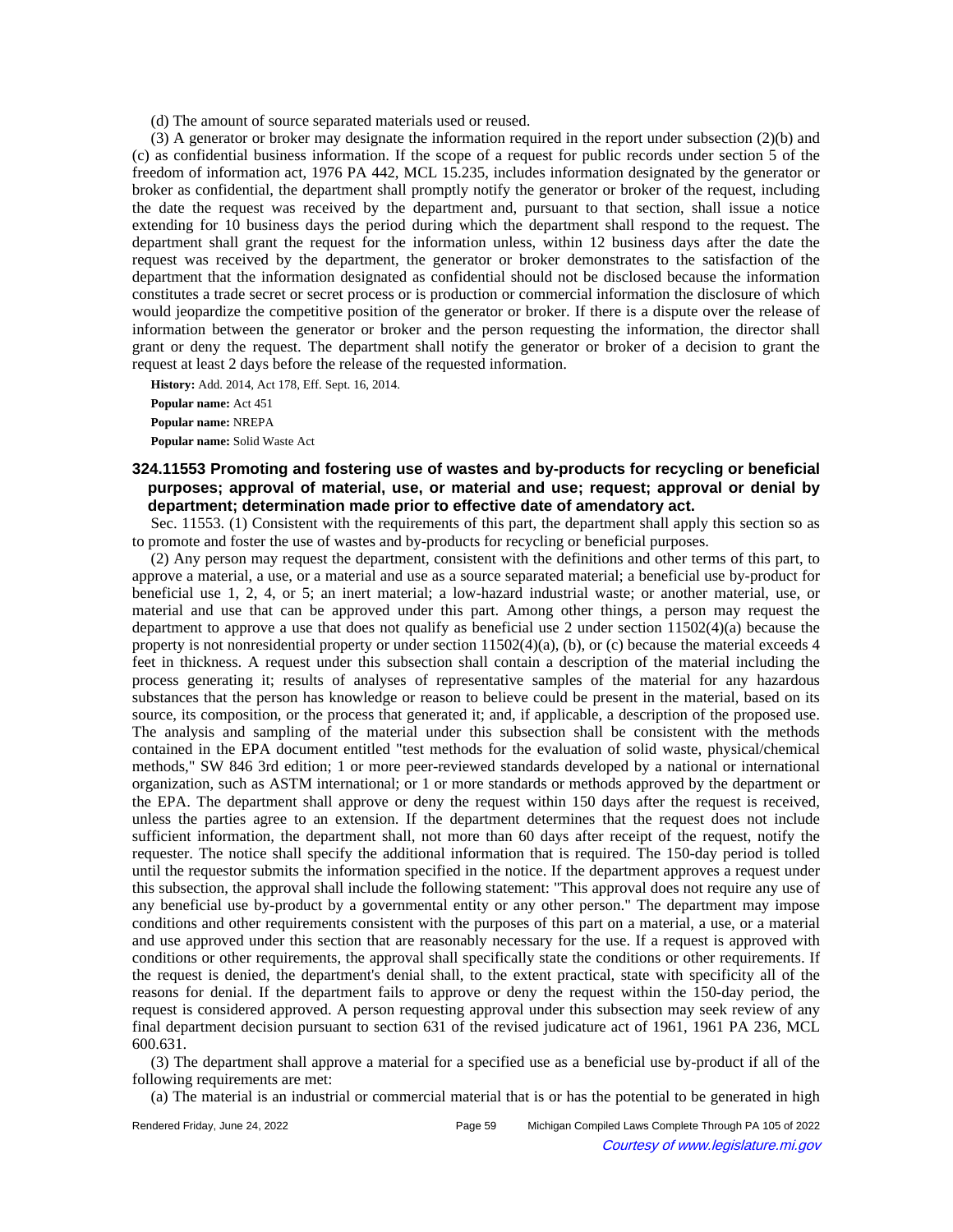volumes.

(b) The proposed use serves a legitimate beneficial purpose other than providing a means to discard the material.

(c) A market exists for the material or there is a reasonable potential for the creation of a new market for the material if it is approved as a beneficial use by-product.

(d) The material and use meet all federal and state consumer protection and product safety laws and regulations.

(e) The material meets all of the following requirements:

(*i*) Hazardous substances in the material do not pose a direct contact health hazard to humans.

(*ii*) The material does not leach, decompose, or dissolve in a way that forms an unacceptably contaminated leachate. An unacceptably contaminated leachate is one that exceeds either part 201 generic residential groundwater drinking water criteria or surface water quality standards established under part 31.

(*iii*) The material does not produce emissions that violate part 55 or that create a nuisance.

(4) The department may approve a material for a specified use as a beneficial use by-product if the material meets the requirements of subsection  $(3)(a)$ ,  $(b)$ ,  $(c)$ , and  $(d)$  but fails to meet the requirements of subsection (3)(e) and if the department determines that the material and use are protective of the public health and environment. In making the determination, the department shall consider the potential for exposure and risk to human health and the environment given the nature of the material, its proposed use, and the environmental fate and transport of any hazardous substances in the material in soil, groundwater, or other relevant media.

(5) The department shall approve a material as inert if all of the following requirements are met:

(a) The material is proposed to be used for a legitimate purpose other than a means to dispose of the material.

(b) Hazardous substances in the material do not pose a direct contact health hazard to humans.

(c) The material does not leach, decompose, or dissolve in a way that forms an unacceptably contaminated leachate upon contact with water or other liquids likely to be found at the area of placement, disposal, or use. An unacceptably contaminated leachate is leachate that exceeds part 201 generic residential groundwater drinking water criteria or surface water quality standards established under part 31.

(d) The material does not produce emissions that violate part 55 or that create a nuisance.

(6) The department may approve a material as inert if the material meets the requirements of subsection  $(5)(a)$  but fails to meet the requirements of subsection  $(5)(b)$ , (c), or (d) and if the department determines that the material is protective of the public health and environment. In making the determination, the department shall consider the potential for exposure and risk to human health and the environment given the nature of the material, its proposed use, and the environmental fate and transport of any hazardous substances in the material in soil, groundwater, or other relevant media.

(7) The department shall approve a material as a low-hazard industrial waste if hazardous substances in representative samples of the material do not leach, using, at the option of the generator, EPA method 1311, 1312, or any other method approved by the department that more accurately simulates mobility, above the higher of the following:

(a) One-tenth the hazardous waste toxicity characteristic threshold as set forth in rules promulgated under part 111.

(b) Ten times the generic residential groundwater drinking water cleanup criteria as set forth in rules promulgated under part 201.

(8) The department shall approve a material as a source separated material if the person who seeks the designation demonstrates that the material can be recycled or converted into raw materials or new products by being returned to the original process from which it was generated, by use or reuse as an ingredient in an industrial process to make a product, or by use or reuse as an effective substitute for a commercial product. To qualify as a source separated material, the material, product, or reuse must meet all federal and state consumer protection and product safety laws and regulations and must not create a nuisance. If a material will be applied to or placed on the land, or will be used to produce products that are applied to or placed on the land, the material must qualify as an inert material or beneficial use by-product.

(9) Any written determination by the department made prior to the effective date of the amendatory act that added this section designating a material as an inert material, an inert material appropriate for general reuse, an inert material appropriate for reuse at a specific location, an inert material appropriate for specific reuse instead of virgin material, a source separated material, a site separated material, a low-hazard industrial waste, or a non-solid-waste material remains in effect according to its terms or until forfeited in writing by the person who received the determination. Upon termination, expiration, or forfeiture of the written determination, the current requirements of this part control. The amendments made to this part by the amendatory act that added this section do not rescind, invalidate, limit, or modify any such prior Michigan Compiled Laws Complete Through PA 105 of 2022